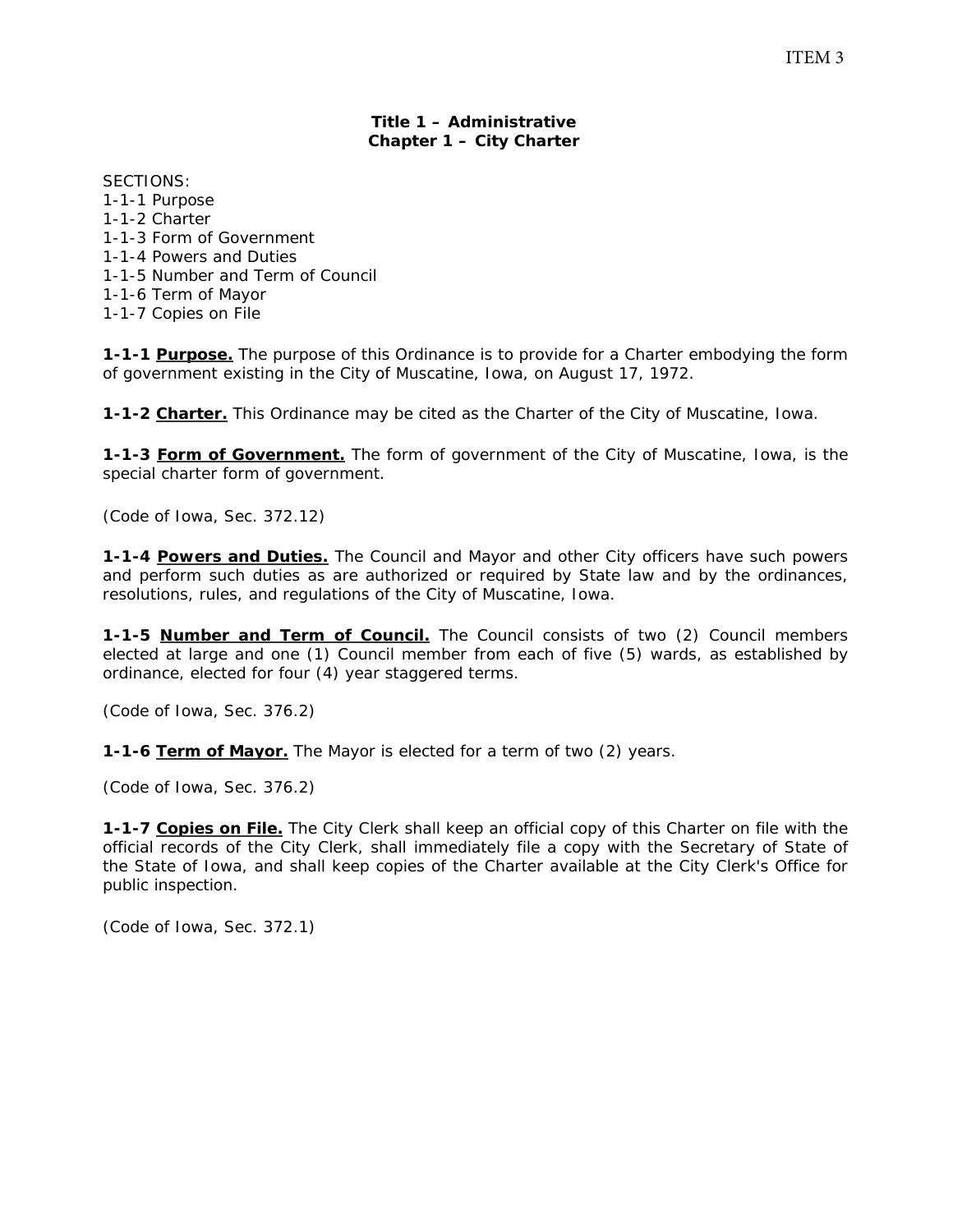### **Title 1 – Administrative Chapter 2 – City Code**

SECTIONS:

- 1-2-1 Title
- 1-2-2 Definitions
- 1-2-3 Rules of Construction
- 1-2-4 Severability
- 1-2-5 City Powers
- 1-2-6 Indemnity
- 1-2-7 Personal Injuries
- 1-2-8 Extension of Authority
- 1-2-9 Amendments
- 1-2-10 Catchlines and Notes
- 1-2-11 Altering Codes
- 1-2-12 Warrants
- 1-2-13 General Standards for Action
- 1-2-14 Standard Penalty
- 1-2-15 Appendix to this Code of Ordinances

**1-2-1 Title.** This code of ordinances shall be known and may be cited as the Code of Ordinances of the City of Muscatine, Iowa, 2014.

**1-2-2 Definitions.** The following definitions shall be definitions of the words so defined unless the context of the section dictates otherwise:

- A. "Alley" means a public right-of-way, other than a street, affording secondary means of access to abutting property.
- B. "City" shall mean the City of Muscatine, in the County of Muscatine, in the State of Iowa.
- C. "City Council" shall mean the City Council of the City of Muscatine.
- D. "Clerk" means the city clerk of Muscatine, Iowa.
- E. "Code" shall mean the City Code of Muscatine, Iowa, and all amendments thereto.
- F. "Council" means the city council of Muscatine, Iowa.
- G. "County" shall mean Muscatine County in the State of Iowa.
- H. "In the City" shall mean and include all territory over which the City now has or shall hereafter acquire jurisdiction for the exercise of its police powers and regulatory functions.
- I. "May" confers a power.
- J. "Measure" means an ordinance, amendment, resolution or motion.
- K. "Month" shall mean one calendar month.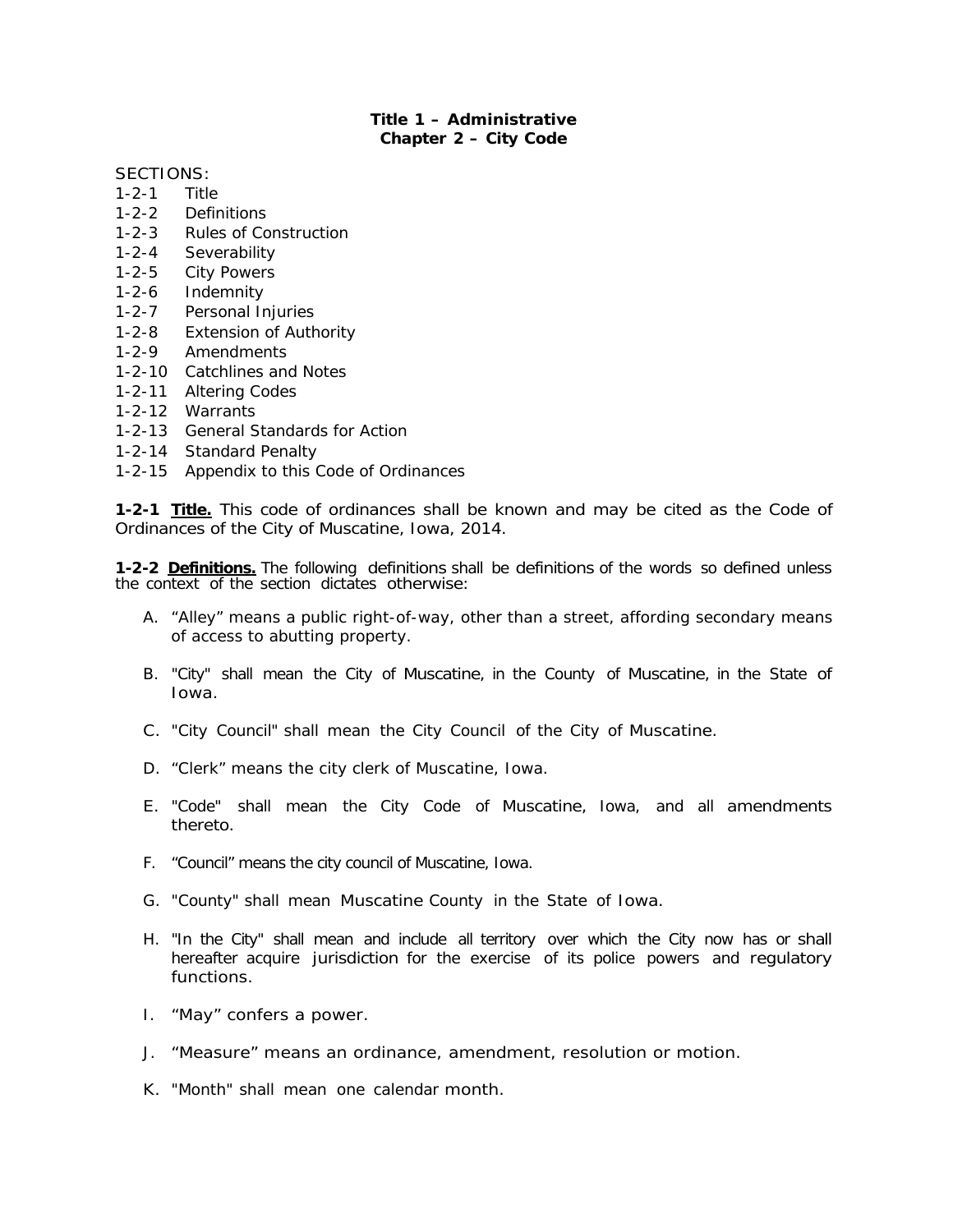- L. "Municipal Property" means all property owned, leased, or managed by the City of Muscatine, either inside or outside of City limits, shall be under the statutes of the Municipal Code and the City's jurisdiction.
- M. "Oath" shall be deemed to include an affirmation. "Sworn" shall be construed to include the word "Affirmed".
- N. "Occupant" or "Tenant", when applied to a building or land, shall mean any person who holds a written or oral lease of, or actually occupies the whole or part of said building or land, either alone or with others.
- O. "Ordinances" shall mean the ordinances of the City of Muscatine, Iowa, as embodied in this Code of Ordinances, ordinances not repealed by the ordinance adopting this Code of Ordinances, and those enacted hereafter.
- P. "Owner". When applied to a building or land, shall include any part owner, joint owner, tenant in common, tenant in partnership, or joint tenant of the whole or part of such building, land, or any property, either alone or with others.
- Q. "Person" means an individual, firm, partnership, domestic or foreign corporation, company, association or joint stock association, trust, or other legal entity, and includes a trustee, receiver, assignee, or similar representative thereof, but does not include a governmental body.
- R. "Public way" includes any street, alley, boulevard, parkway, highway, sidewalk, or other public thoroughfare.
- S. "Shall" imposes a duty or requirement.
- T. "Right-of-way" means the area on, below, or above any real property in which the City has an interest, including, without limitation, any street, road, highway, alley, sidewalk or any other place, area or real property owned by or under the control of the City, including other dedicated right-of-way for travel purposes and utility easements.
- U. "Sidewalk" means that surfaced portion of the public way (See R above) between the edge of the traveled way, surfacing, or curb line and the adjacent property line, intended for the use of pedestrians.
- V. "State" means the State of Iowa.
- W. "Statutes" or "laws" means the latest edition of the Code of Iowa, as amended.
- X. "Street" or "highway" means the entire width between property lines of every way or place of whatever nature when any part thereof is open to the use of the public, as a matter of right.
- Y. "Urban Design Standards and Urban Standard Specifications (U.D.S. & U.S.S.)" means the latest edition of the Urban Design Standards Manual and the Urban Standard Specifications for Public Improvements Manual as compiled by the Urban Standards and Specifications Committee.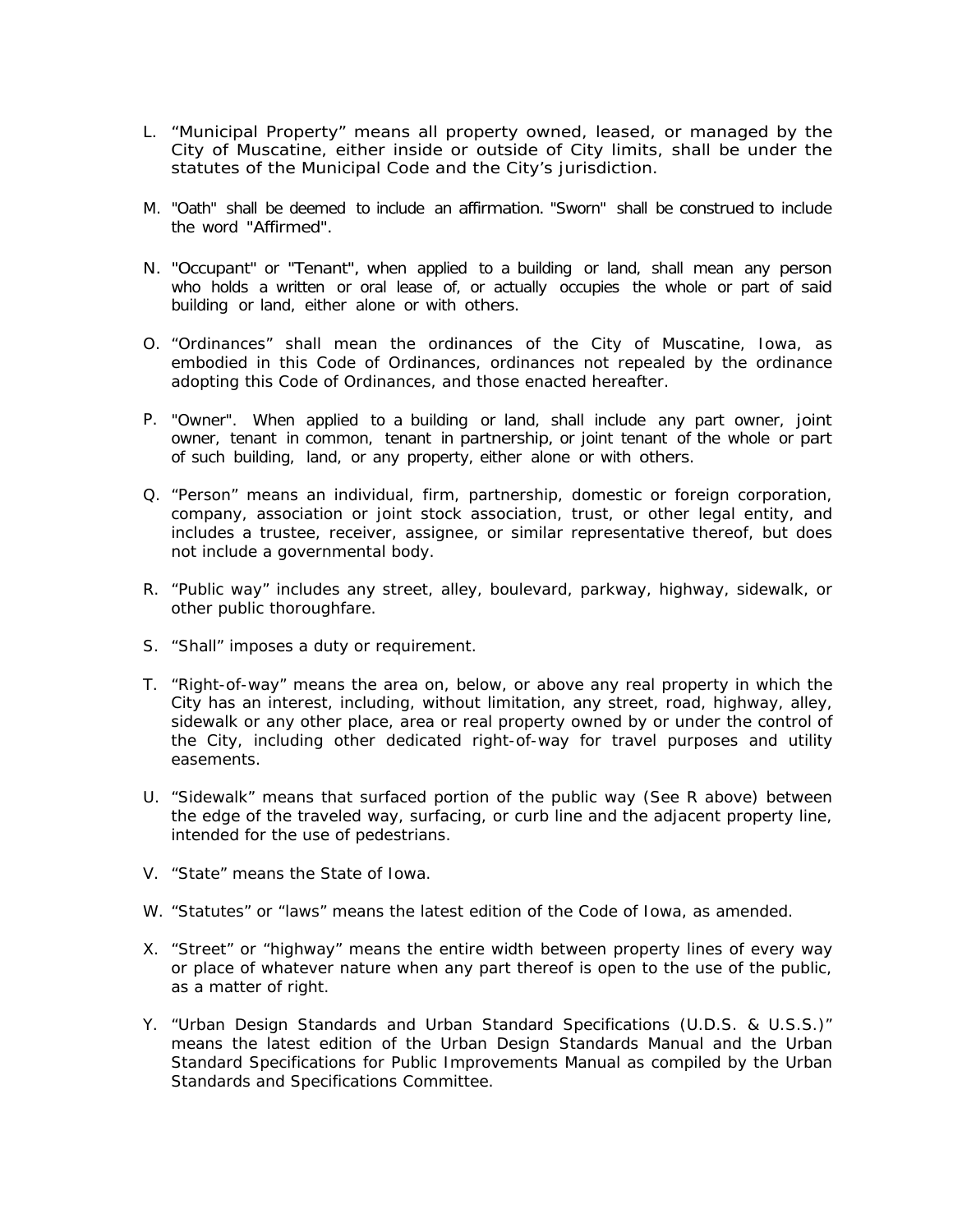Words that are not defined in this Code of Ordinances or by the Code of Iowa have their ordinary meaning unless such construction would be inconsistent with the manifest intent of the Council, or repugnant to the context of the provision.

**1-2-3 Rules of Construction.** In the construction of this Code of Ordinances, the rules of statutory construction as set forth in Chapter 4 of the Code of Iowa shall be utilized to ascertain the intent of the Council with the understanding that the term "statute" as used therein will be deemed to be synonymous with the term "ordinance" when applied to this Code of Ordinances

**1-2-4 Severability.** If any section, subsection, sentence, clause, or phrase of this Code for any reason is held to be unconstitutional and invalid, such decision shall not affect the validity of the remaining portions of this Code as a whole or any section, provision or part thereof not held invalid or unconstitutional.

**1-2-5 City Powers.** The City may, except as expressly limited by the Iowa Constitution, and if not inconsistent with the laws of the Iowa General Assembly, exercise any power and perform any function it deems appropriate to protect and preserve the rights, privileges and property of the City and of its residents, and preserve and improve the peace, safety, health, welfare, comfort and convenience of its residents and each and every provision of this Code of Ordinances shall be deemed to be in the exercise of the foregoing powers and the performance of the foregoing functions.

#### *(Code of Iowa, Sec. 364.1)*

**1-2-6 Indemnity.** The applicant for any permit or license under this Code of Ordinances, by making such application, assumes and agrees to pay for all injury to or death of any person or persons whomsoever, and all loss of or damage to property whatsoever, including all costs and expenses incident thereto, however arising from or related to, directly, indirectly or remotely, the issuance of the permit or license, or the doing of anything thereunder, or the failure of such applicant, or the agents, employees or servants of such applicant, to abide by or comply with any of the provisions of this Code of Ordinances or the terms and conditions of such permit or license, and such applicant, by making such application, forever agrees to indemnify the City and its officers, agents and employees, and agrees to save them harmless from any and all claims, demands, lawsuits or liability whatsoever for any loss, damage, injury or death, including all costs and expenses incident thereto, by reason of the foregoing. The provisions of this section shall be deemed to be a part of any permit or license issued under this Code of Ordinances or any other ordinance of the City whether expressly recited therein or not.

**1-2-7 Personal Injuries.** When action is brought against the City for personal injuries alleged to have been caused by its negligence, the City may notify in writing any person by whose negligence it claims the injury was caused. The notice shall state the pendency of the action, the name of the plaintiff, the name and location of the court where the action is pending, a brief statement of the alleged facts from which the cause arose, that the City believes that the person notified is liable to it for any judgment rendered against the City, and asking the person to appear and defend. A judgment obtained in the suit is conclusive in any action by the City against any person so notified, as to the existence of the defect or other cause of the injury or damage, as to the liability of the City to the plaintiff in the first named action, and as to the amount of the damage or injury. The City may maintain an action against the person notified to recover the amount of the judgment together with all the expenses incurred by the City in the suit.

*(Code of Iowa, Sec. 364.14)*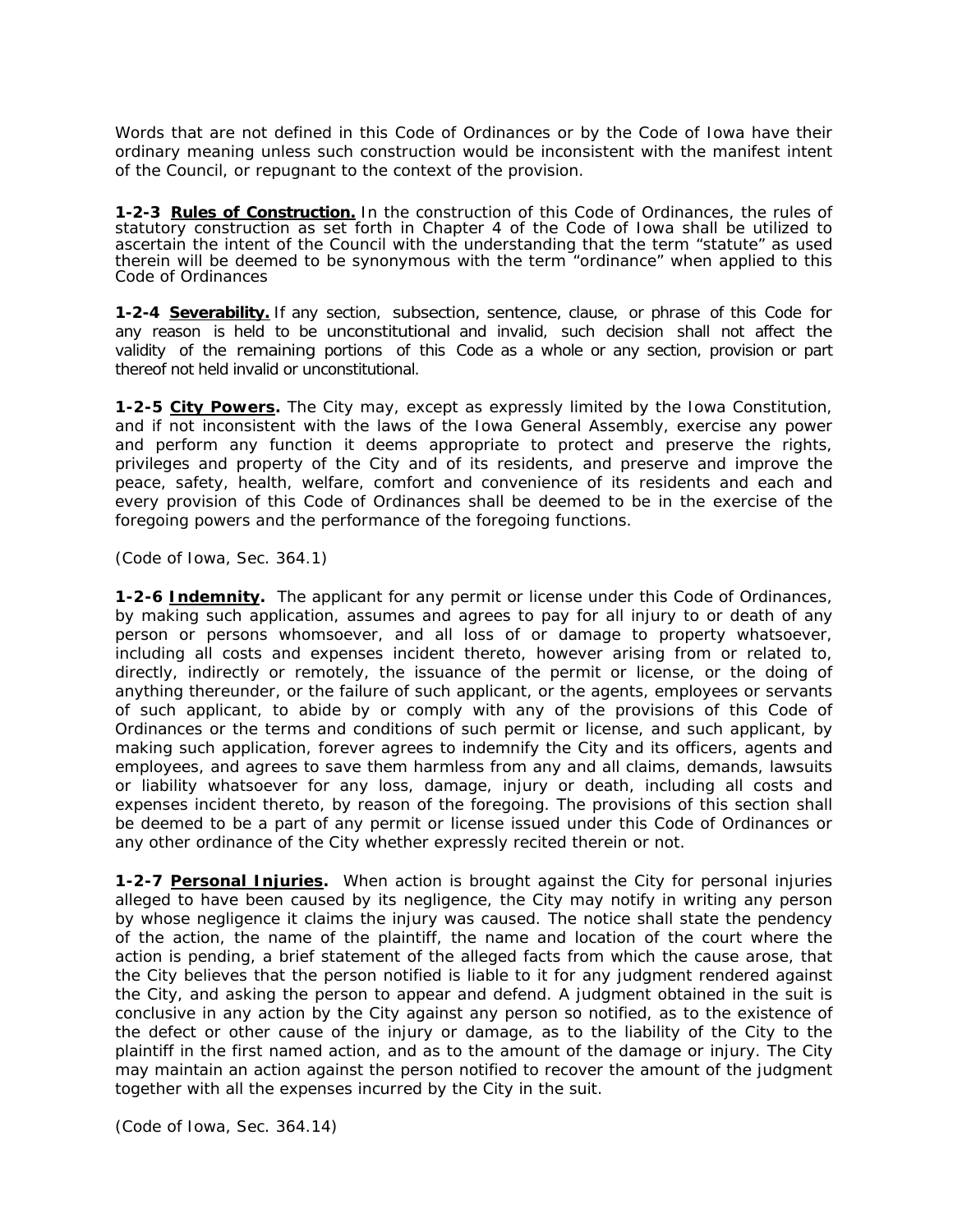**1-2-8 Extension of Authority.** Whenever an officer or employee is required or authorized to do an act by a provision of this Code of Ordinances, the provision shall be construed as authorizing performance by a regular assistant, subordinate or a duly authorized designee of said officer or employee.

**1-2-9 Amendments.** All ordinances which amend, repeal or in any manner affect this Code of Ordinances shall include proper reference to chapter, section, subsection or paragraph to maintain an orderly codification of ordinances of the City.

#### *(Code of Iowa, Sec. 380.2)*

**1-2-10 Catchlines and Notes.** The catchlines of the several sections of the Code of Ordinances, titles, headings (chapter, section and subsection), editor's notes, cross references and State law references, unless set out in the body of the section itself, contained in the Code of Ordinances, do not constitute any part of the law, and are intended merely to indicate, explain, supplement or clarify the contents of a section.

**1-2-11 Altering Codes.** It is unlawful for any unauthorized person to change or amend by additions or deletions, any part or portion of the Code of Ordinances, or to insert or delete pages, or portions thereof, or to alter or tamper with the Code of Ordinances in any manner whatsoever which will cause the law of the city to be misrepresented thereby.

#### *(Code of Iowa, Sec. 718.5)*

**1-2-12 Warrants.** If consent to enter upon or inspect any building, structure or property pursuant to a municipal ordinance is withheld by any person having the lawful right to exclude, the City officer or employee having the duty to enter upon or conduct the inspection may apply to the Iowa District Court in and for the county, pursuant to Section 808.14 of the Code of Iowa, for an administrative search warrant. No owner, operator or occupant or any other person having charge, care or control of any dwelling unit, rooming unit, structure, building or premises shall fail or neglect, after presentation of a search warrant, to permit entry therein by the municipal officer or employee.

**1-2-13 General Standards for Action.** Whenever this Code of Ordinances grants any discretionary power to the Council or any commission, board or officer or employee of the City and does not specify standards to govern the exercise of the power, the power shall be exercised in light of the following standard: The discretionary power to grant, deny or revoke any matter shall be considered in light of the facts and circumstances then existing and as may be reasonably foreseeable, and due consideration shall be given to the impact upon the public health, safety and welfare, and the decision shall be that of a reasonably prudent person under similar circumstances in the exercise of the police power.

**1-2-14 Standard Penalty.** Unless another penalty is expressly provided for violation of any particular provision, section or chapter, any person failing to perform a duty or obtain a license required by this Code of Ordinances or violating any provision of this Code of Ordinances or any rule or regulation adopted herein by reference shall, upon conviction, be subject to a fine of at least sixty-five dollars (\$65.00) but not to exceed six hundred twenty-five dollars (\$625.00). The court may order imprisonment not to exceed thirty (30) days in lieu of a fine or in addition to a fine.

*(Code of Iowa, Sec. 364.3[2] and 903.1[1a])*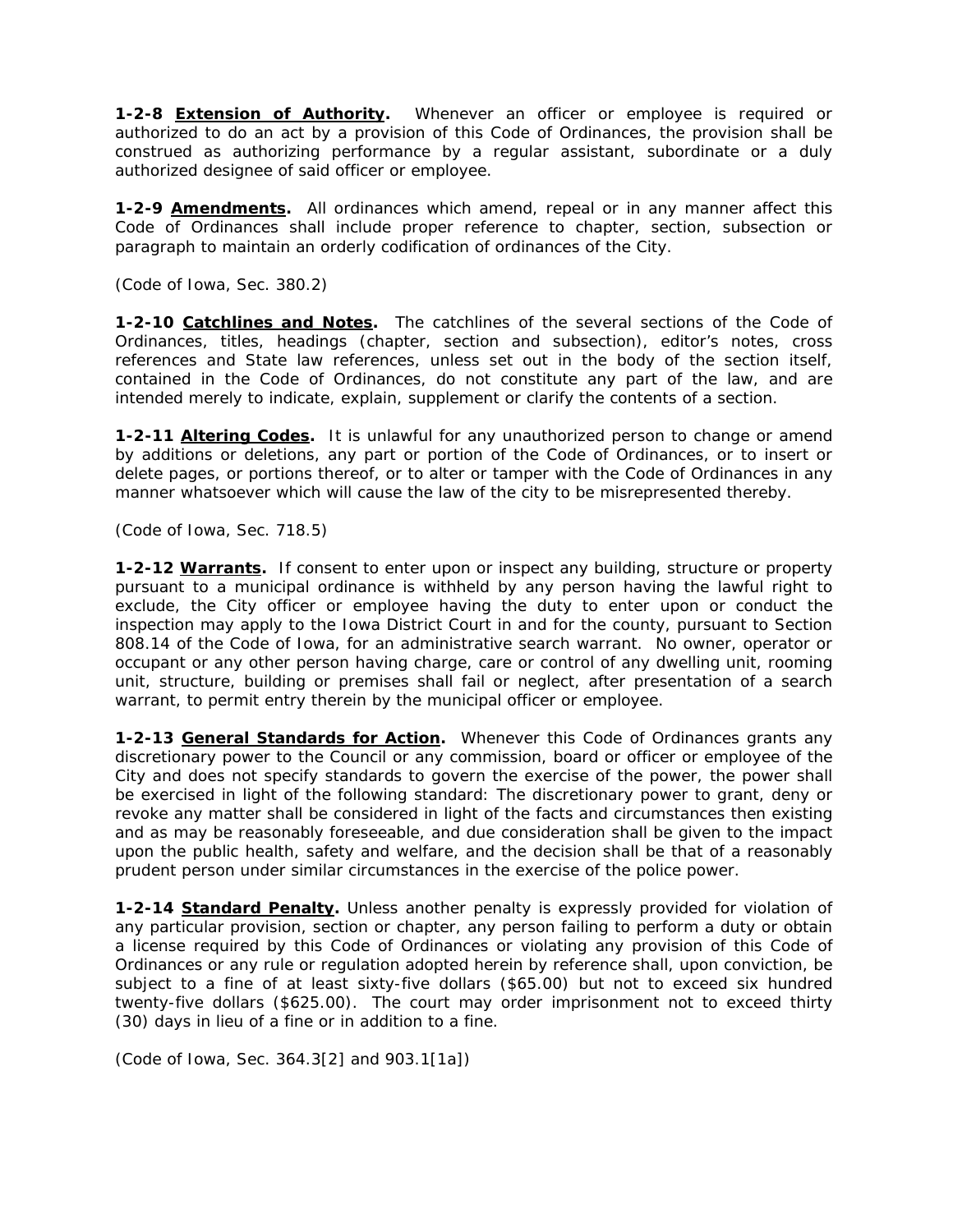**1-2-15 Appendix to this Code of Ordinances.** The City is hereby authorized to create and maintain an **Appendix** to this Code of Ordinances. The contents of the **Appendix** shall be approved by resolution of the City Council. The **Appendix** shall contain, but not be limited to the following contents:

- A. A schedule of minimum penalties for specific city offenses.
- B. A schedule of permit and licensing requirements, which shall include application fees and any and all bond and insurance requirements.
- C. A schedule of fees for use of city services, including but not limited to sewer and sanitation fees.
- D. A schedule of miscellaneous charges and fees related to platting subdivisions, building permits, inspection and zoning matters.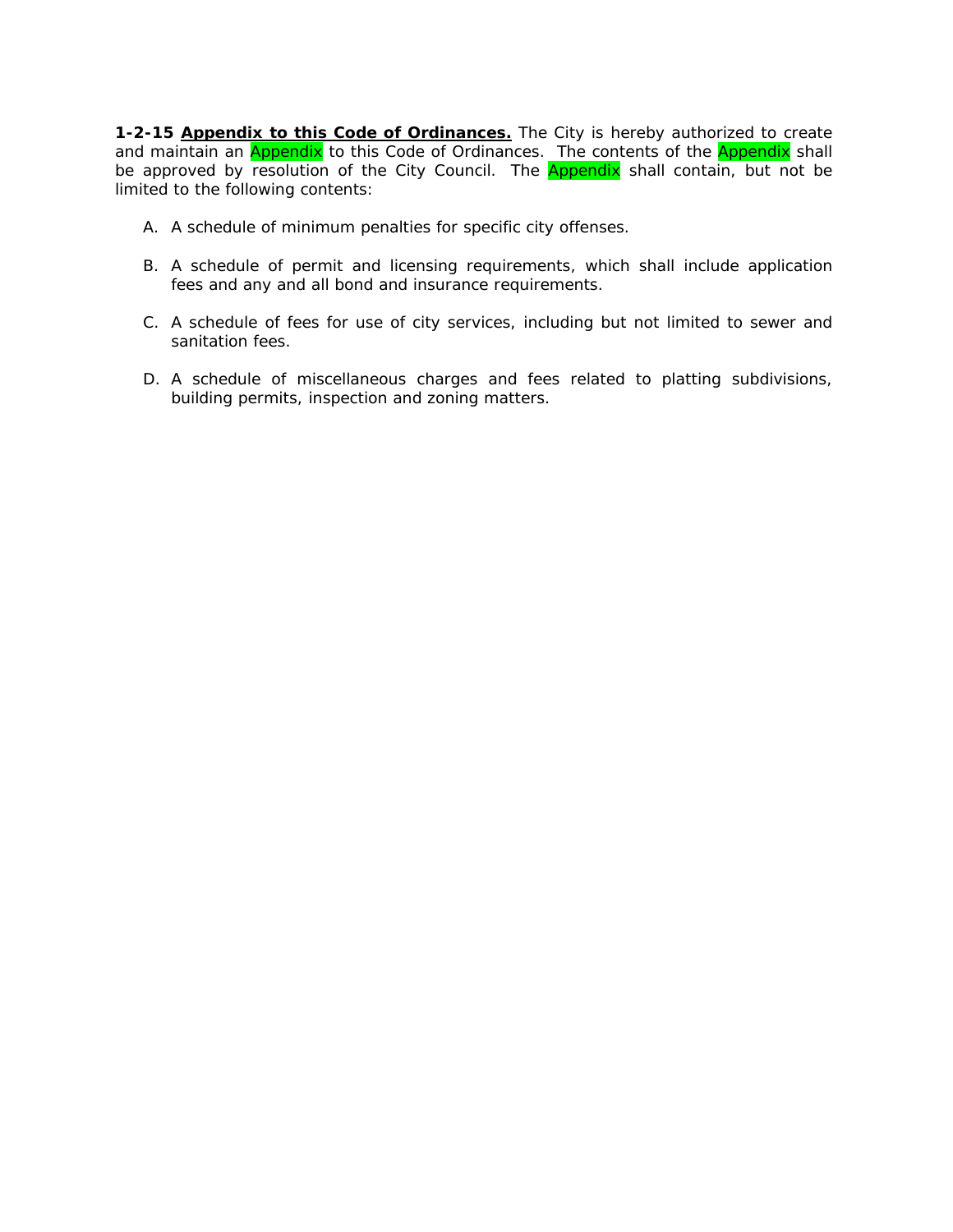#### **Title 1 – Administrative Chapter 3 – Municipal Infractions**

SECTIONS:

- 1-3-1 Municipal Infraction
- 1-3-2 Penalties
- 1-3-3 Civil Citations
- 1-3-4 Alternative Relief
- 1-3-5 Criminal Penalties

**1-3-1 Municipal Infraction**. A violation of this Code of Ordinances or any ordinance or code herein adopted by reference or the omission or failure to perform any act or duty required by the same, with the exception of those provisions specifically provided under State law as a felony, an aggravated misdemeanor, or a serious misdemeanor, or a simple misdemeanor under Chapters 687 through 747 of the Code of Iowa, is a municipal infraction punishable by civil penalty as provided herein.

*(Code of Iowa, Sec. 364.22[2] and [3])* 

**1-3-2 Penalties.** Unless provided for elsewhere in this Code or another amount is provided for in the **Schedule of Penalties** in the **Appendix** to this Code of Ordinances, a violation of a City ordinance is punishable by the following civil penalties:

### **Standard Civil Penalties.**

- A. First Offense Not to exceed \$500.00
- B. Each Repeat Offense Not to exceed \$750.00

Each day that a violation occurs or is permitted to exist constitutes a repeat offense.

### **Special Civil Penalties.**

- A. A municipal infraction arising from noncompliance with a pretreatment standard or requirement, referred to in  $40 C.F.R.$  §403.8, by an industrial user is punishable by a penalty of not more than \$1,000.00 for each day a violation exists or continues.
- C. A municipal infraction classified as an environmental violation is punishable by a penalty of not more than \$1,000.00 for each occurrence. However, an environmental violation is not subject to such penalty if all of the following conditions are satisfied:
	- 1. The violation results solely from conducting an initial startup, cleaning, repairing, performing scheduled maintenance, testing, or conducting a shutdown of either equipment causing the violation or the equipment designed to reduce or eliminate the violation.
	- 2. The City is notified of the violation within twenty-four (24) hours from the time that the violation begins.
	- 3. The violation does not continue in existence for more than eight (8) hours.

**1-3-3 Civil Citations**. Any officer authorized by the City to enforce this Code of Ordinances may issue a civil citation to a person who commits a municipal infraction. The citation may be served by personal service as provided in Rule of Civil Procedure 1.305, by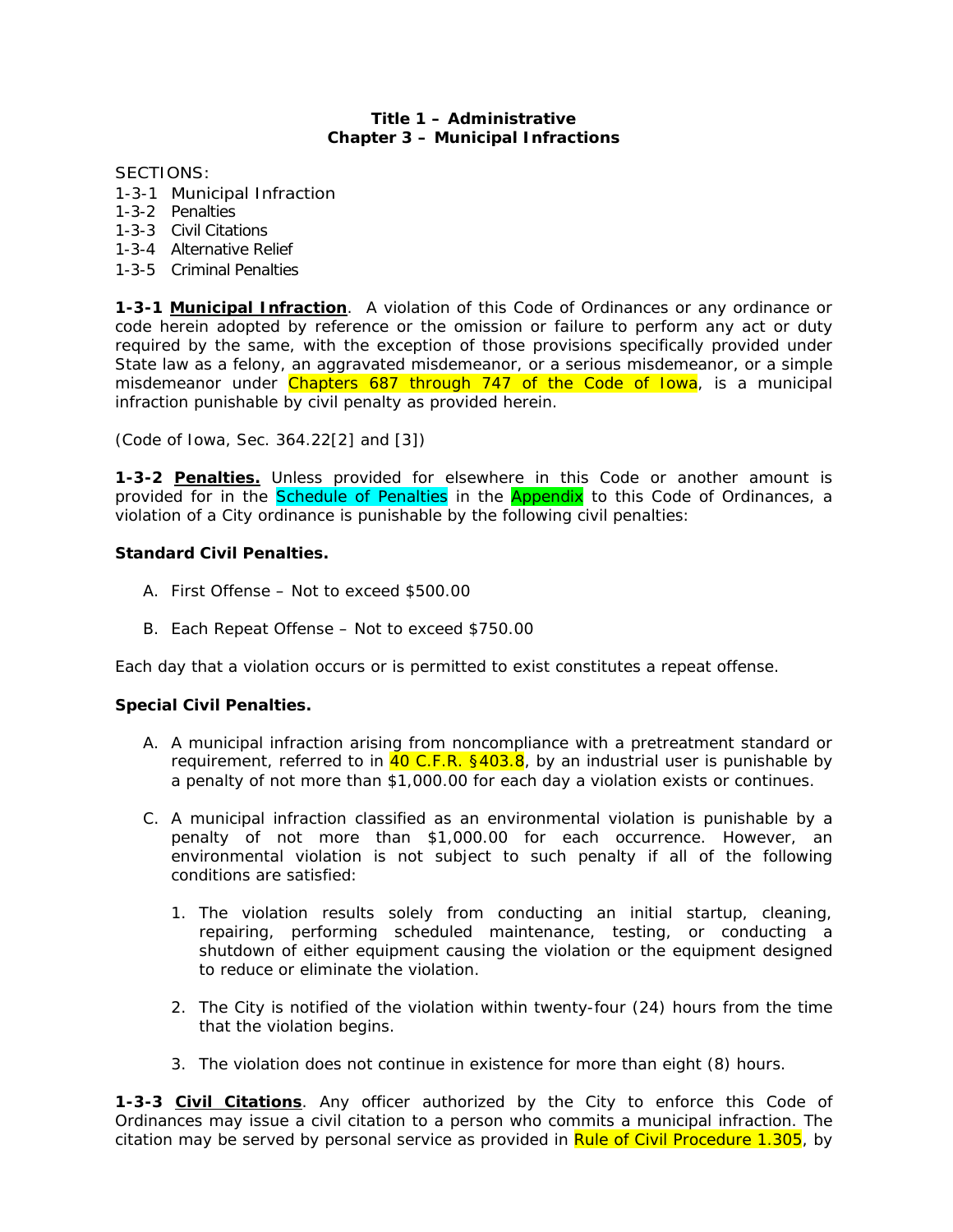certified mail addressed to the defendant at defendant's last known mailing address, return receipt requested, or by publication in the manner as provided in Rule of Civil Procedure 1.310 and subject to the conditions of Rule of Civil Procedure 1.311. A copy of the citation shall be served to the defendant, a copy of the citation shall be retained by the issuing officer, and the original citation shall be sent to the Clerk of the District Court. The citation shall serve as notification that a civil offense has been committed and shall contain the following information:

*(Code of Iowa, Sec. 364.22 [4])* 

- A. The name and address of the defendant.
- B. The name or description of the infraction attested to by the officer issuing the citation.
- C. The location and time of the infraction.
- D. The amount of civil penalty to be assessed or the alternative relief sought, or both.
- E. The manner, location, and time in which the penalty may be paid.
- F. The time and place of court appearance.
- *G.* The penalty for failure to appear in court.

**1-3-4 Alternative Relief.** Seeking a civil penalty as authorized in this chapter does not preclude the City from seeking alternative relief from the court in the same action. Such alternative relief may include, but is not limited to, an order for abatement or injunctive relief.

*(Code of Iowa, Sec. 364.22 [9])* 

**1-3-5 Criminal Penalties.** This chapter does not preclude a peace officer from issuing a criminal citation for a violation of this Code of Ordinances or regulation if criminal penalties are also provided for the violation. Nor does it preclude or limit the authority of the City to enforce the provisions of this Code of Ordinances by criminal sanctions or other lawful means.

*(Code of Iowa, Sec. 364.22[12])*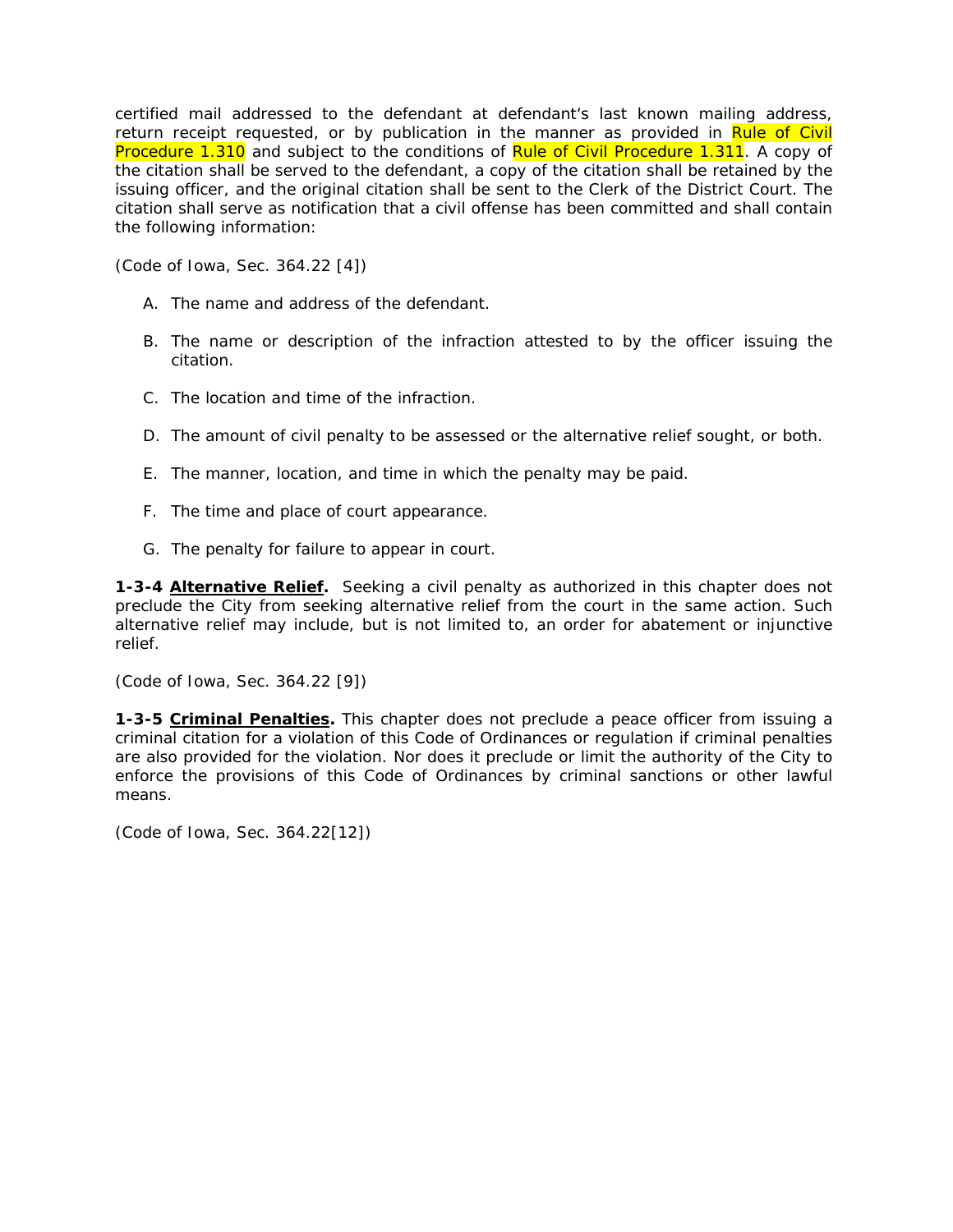# **Title 1 – Administrative Chapter 4 – City Boundaries**

SECTION: 1-4-1 Designation of Boundaries 1-4-2 Boundaries; Record of

**1-4-1 Designation of Boundaries.** The boundaries of the City of Muscatine shall be as they now appear on file at the office of the city clerk and as from time to time updated in accordance with applicable law.

**1-4-2 Boundaries; record of.** A current map of the boundaries of the City of Muscatine shall be kept and made available during regular business hours at the office of the city clerk.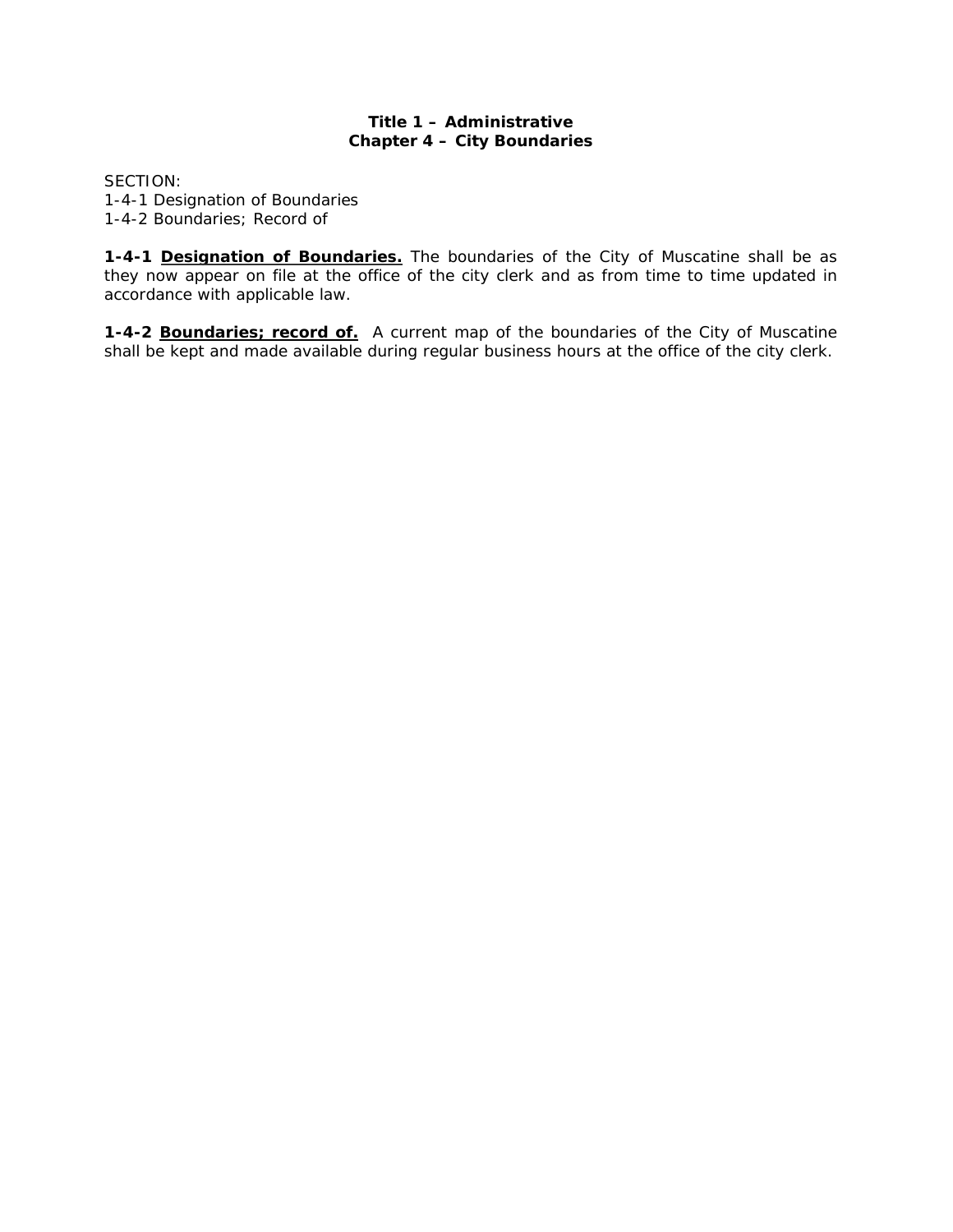# **Title 1 – Administrative Chapter 5 – Precincts and Wards**

SECTIONS:

1-5-1 Precincts Established 1-5-2 Wards Established 1-5-3 Polling Places Established 1-5-4 Correction of Errors 1-5-5 Publication of Changes

**1-5-1 Precincts Established.** For the purpose of best serving the convenience of the City, the City is hereby divided into ten (10) precincts which shall consist of the real property as detailed on the map on file in the office of the City Clerk.

**1-5-2 Wards Established.** The City is hereby divided into five (5) wards as follows:

- A. The First Ward shall consist of the First and Second Precincts.
- B. The Second Ward shall consist of the Third and Fourth Precincts.
- C. The Third Ward shall consist of the Fifth and Sixth Precincts.
- D. The Fourth Ward shall consist of the Seventh and Eighth Precincts.
- E. The Fifth Ward shall consist of the Ninth, Tenth Precincts, and the portions of the Sweetland precinct located within the City of Muscatine.

**1-5-3 Polling Places Designated.** The polling places shall be designated by the Commissioner of Elections as provided by the Iowa Code.

**1-5-4 Correction of Errors.** If this Ordinance fails to place any part of the City within a precinct established by this Ordinance, the Commissioner of Elections shall assign the omitted area to an adjacent precinct, or assign to a combined City-County precinct established in accordance with any signed agreement between the City Of Muscatine and Muscatine County, with the same legislative district. If this Ordinance places any part of the City in more than one precinct established by this Ordinance, the Commissioner of Elections shall assign that territory to an adjacent precinct within the proper legislative district. The Commissioner of Elections may also correct obvious clerical errors in this Ordinance.

**1-5-5 Publication of Changes.** Changes to boundaries and polling places for precincts and wards shall be published in accordance with Chapter 49 of the Code of Iowa.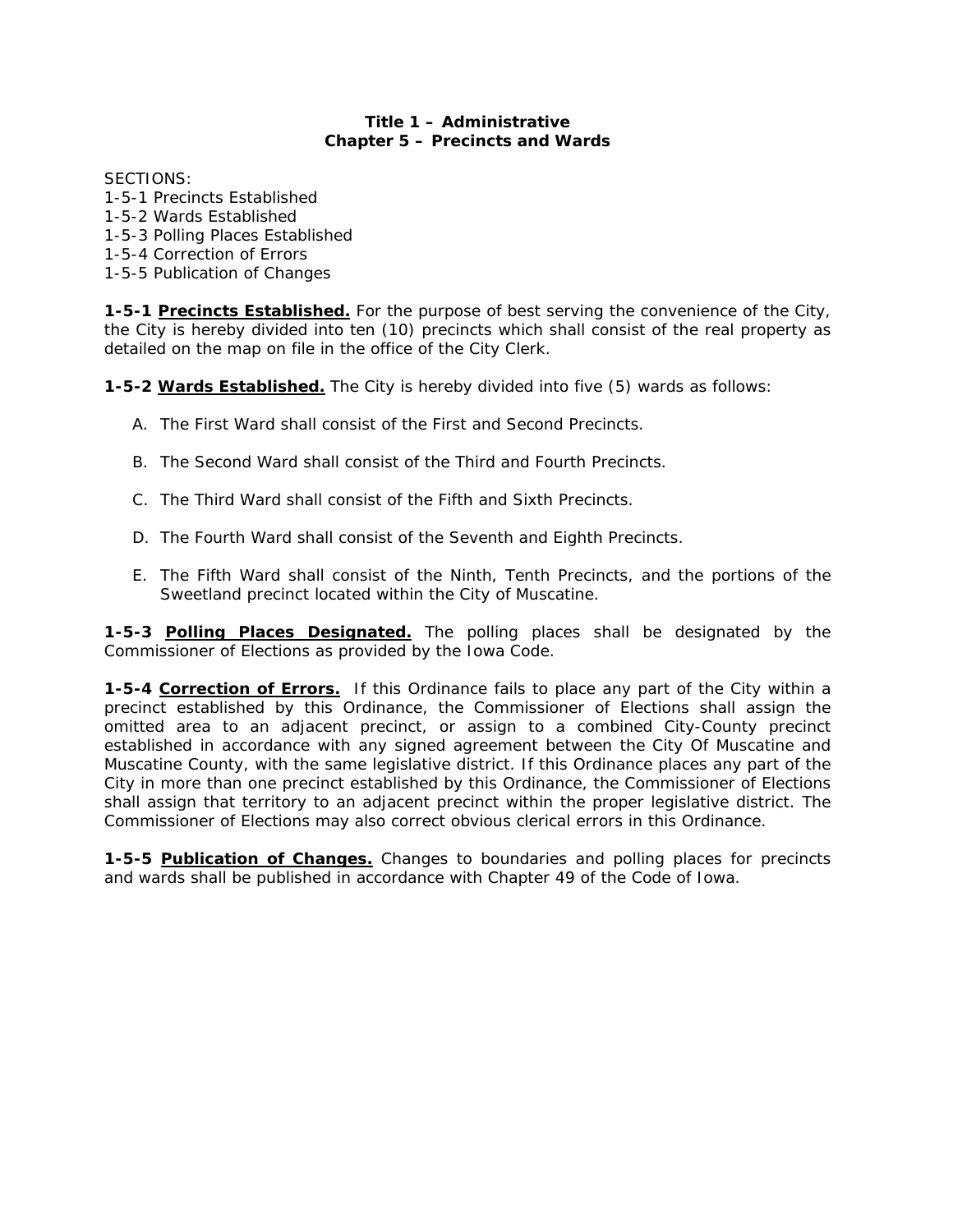#### **Title 1 – Administrative Chapter 6 – Elections**

SECTIONS:

- 1-6-1 Municipal Elections
- 1-6-2 Offices to be Filled
- 1-6-3 Nominating Method to be Used<br>1-6-4 Nomination by Petition
- Nomination by Petition
- 1-6-5 Adding Name by Petition
- 1-6-6 Preparation of Petition and Affidavit
- 1-6-7 Filing, Presumption, Withdrawals, Objections
- 1-6-8 Persons Elected
- 1-6-9 Permanent Registration
- 1-6-10 Use of Public Resources for Political Purposes Prohibited

**1-6-1 Municipal Elections.** All municipal elections shall be conducted as provided by the Code of Iowa, and shall be held on the Tuesday following the first Monday in November of odd numbered years.

**1-6-2 Offices to be Filled.** The times at which officers of cities shall be elected and their terms of office shall be as provided by or established pursuant to Sections 376.1 and 376.2 of the Iowa Code.

*(Code of Iowa, Sec. 39.20)* 

**1-6-3 Nominating Method to be Used.** All candidates for elective municipal offices shall be nominated under the provisions of Chapter 45 of the Code of Iowa.

*(Code of Iowa, Sec. 376.3)* 

**1-6-4 Nomination by Petition.** Nominations for candidates for the office of Mayor and Council Members may be made by nomination papers signed by not less than 25 eligible electors, residents of the City or Ward.

*(Code of Iowa, Sec. 45.1)*

**1-6-5 Adding Name by Petition.** A candidate whose name appeared on the ballot by reason of having been nominated, cannot have his name appear a second time by petition.

*(Code of Iowa, Sec. 45.2) (Op. Atty. Gen. 1898, p.174 Iowa)* 

**1-6-6 Preparation of Petition and Affidavit.** Nomination papers shall include a petition and an affidavit of candidacy. The petition and affidavit shall be in substantially the form prescribed by the State Commissioner of Elections, shall include information required by the Code of Iowa, and shall be signed in accordance with the Code of Iowa.

*(Code of Iowa, Sec. 45.3, 45.5 & 45.6)*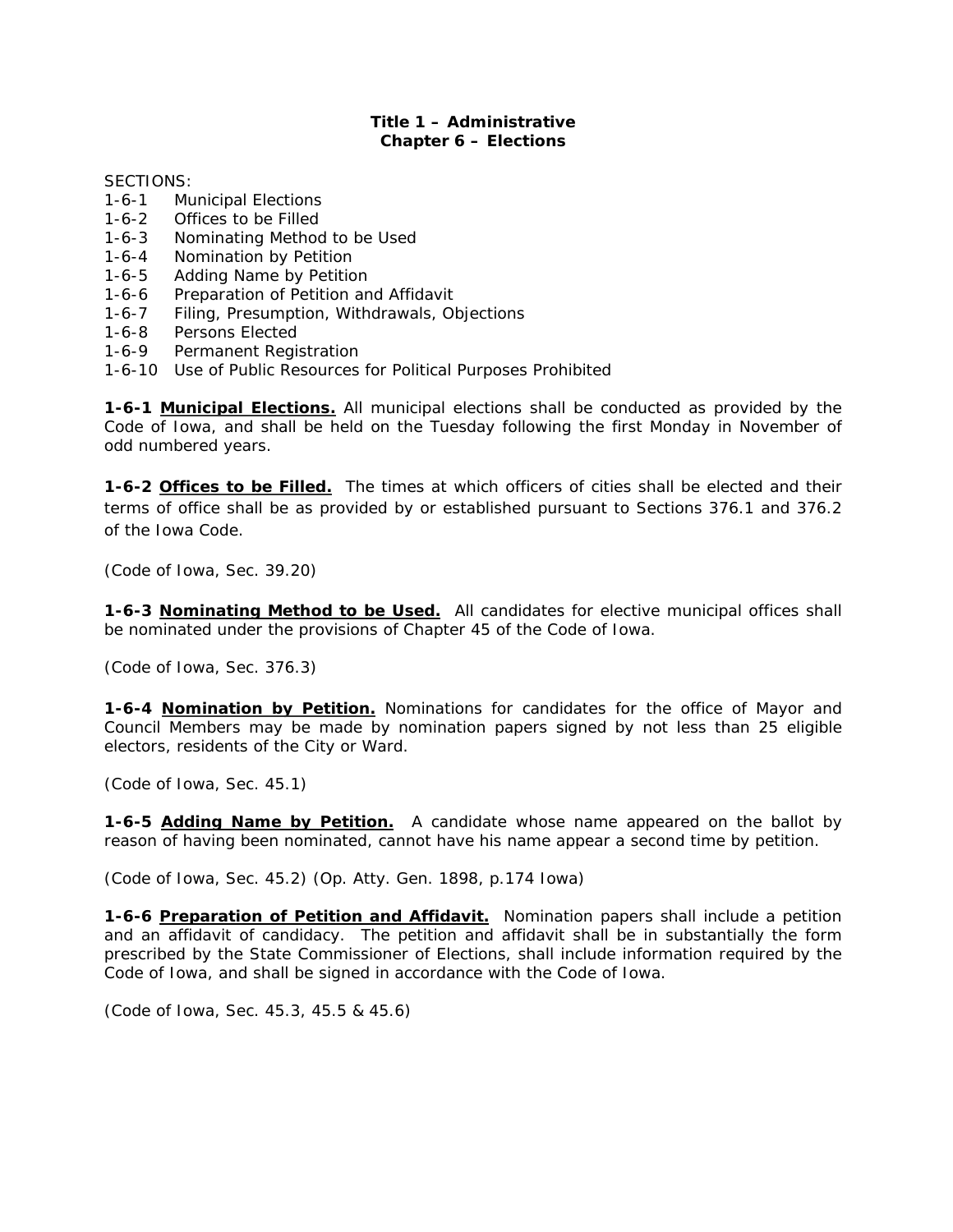**1-6-7 Filing, Presumption, Withdrawals, Objections.** The time and place of filing nomination petitions, the presumption of validity thereof, the right of a candidate so nominated to withdraw and the effect of such withdrawal, and the right to object to the legal sufficiency of such petitions, or to the eligibility of the candidate, shall be governed by the appropriate provisions of Chapter 45 of the Code of Iowa.

*(Code of Iowa, Sec. 45.4)* 

**1-6-8 Persons Elected.** The candidates who receive the greatest number of votes for each office on the ballot are elected, to the extent necessary to fill the positions open.

*(Code of Iowa, Sec. 376.8)* 

1-6-9 Permanent Registration. There is hereby adopted the plan of permanent voter registration as provided by the Code of Iowa.

**1-6-10 Use of Public Resources for a Political Purpose Prohibited.** For purposes of this subsection, the following definitions apply:

- A. *"Ballot issue"* means a question that has been approved to be placed before the voters or is otherwise required by law to be placed before the voters. "Ballot issue" does not include the nomination or election of a candidate.
- B. *"Campaign"* means the organized effort to expressly advocate the nomination, election, or defeat of a candidate for state or local office in Iowa. "Campaign" also means the organized effort to expressly advocate the passage or defeat of a ballot issue.
- C. *"Candidate"* means any individual who has taken affirmative action to seek nomination or election to a state or local office in Iowa.
- D. *"Expressly advocate"* means "express advocacy" as defined in Iowa Code Section  $68A.102(14)$  and Iowa Admin. Code r. 351-4.53(1). "Express advocacy" includes a communication that uses any word, term, phrase, or symbol that exhorts an individual to vote for or against a clearly identified candidate or for the passage or defeat of a clearly identified ballot issue.
- E. *"Political purpose"* means to expressly advocate the nomination, election, or defeat of a candidate or to expressly advocate the passage or defeat of a ballot issue.
- F. *"Public resources"* means the moneys, time, property, facilities, equipment, and supplies of the executive branch of state government, a county, city, public school, or other political subdivision.

*(Iowa Admin. Code r. 351-5.3(68A))* 

**General prohibition***.* Unless one of the exceptions in rule 351-5.5(68A) applies, the public officials and public employees of the City shall not permit public resources to be used to expressly advocate the nomination, election, or defeat of a candidate or to expressly advocate the passage or defeat of a ballot issue.

*(Iowa Admin. Code r. 351-5.4(68A))*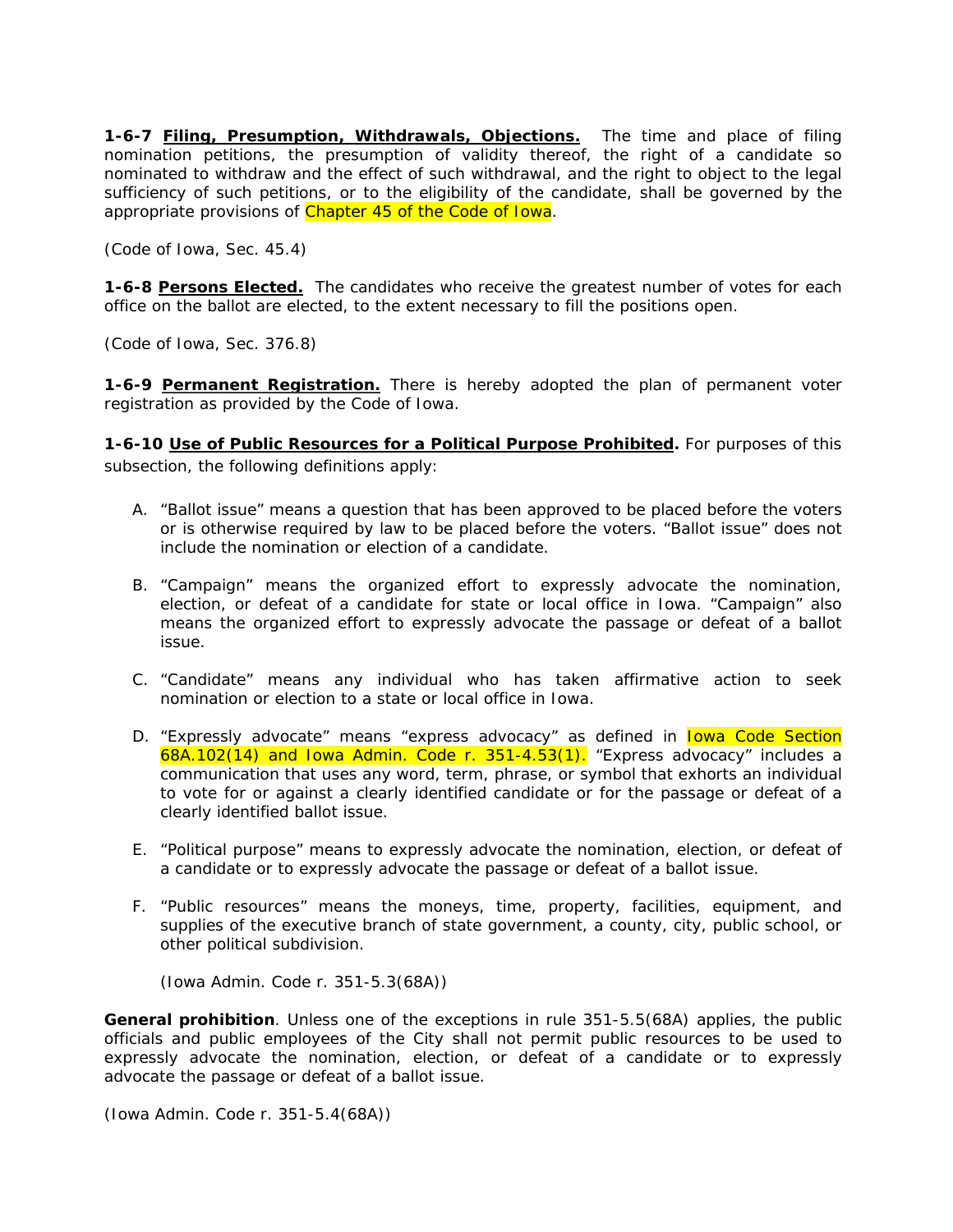**Specific Conduct Prohibited**. The following specific conduct or actions are deemed to be the prohibited use of public resources for a political purpose:

- A. Using public resources to solicit or accept campaign contributions.
- B. Using public resources to solicit votes, engage in campaign work, or poll voters on their preferences for candidates or ballot issues. The prohibition on polling voters by using public resources does not apply to authorized research at a public university.
- C. Using a publicly owned motor vehicle to transport political materials, placing campaign signs on a publicly owned motor vehicle, or traveling to campaign-related events in a publicly owned motor vehicle.

Using public resources to produce and distribute communications that expressly advocate for or against candidates or that expressly advocate for or against ballot issues.

D. Placing campaign materials on public property including the placement of campaign signs in the public right-of-way.

*(Iowa Admin. Code r. 351-5.4[68A])* 

**Construction**. This section shall not be construed to limit the freedom of speech of officials or employees of the City.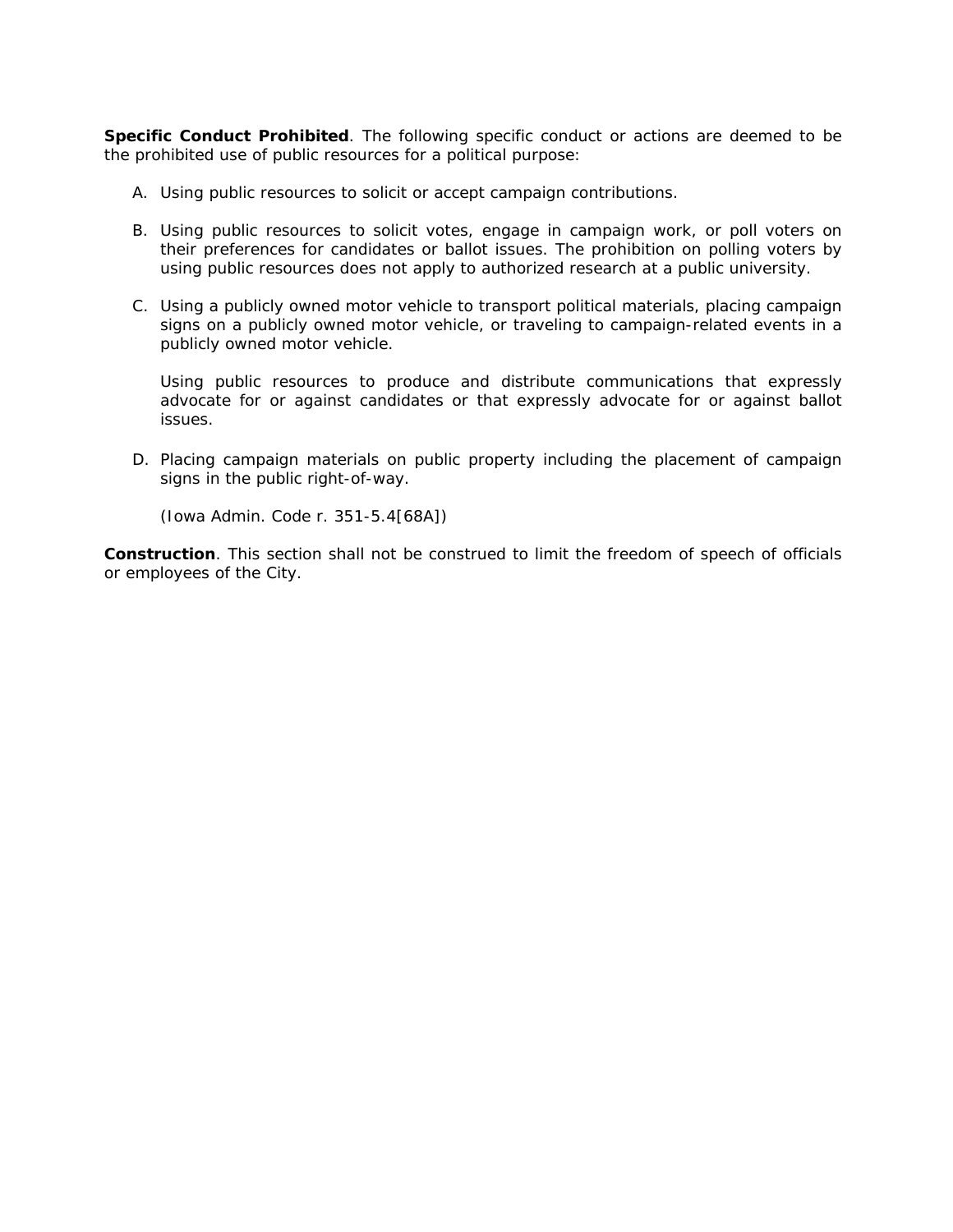# **Title 1 – Administrative Chapter** *7* **– Mayor**

#### SECTIONS:

- 1-7-1 T erm of Office
- 1-7-2 Powers and Duties of the Mayor
- 1-7-3 Compensation
- 1-7-4 Voting
- 1-7-5 Qualifications of the Mayor
- 1-7-6 Removal of the Mayor

**1-7-1 Term of Office.** The Mayor is elected for a term of two years.

*(Code of Iowa, Sec. 376.2)* 

**1-7-2 Powers and Duties of the Mayor.** The Mayor shall be the chief executive officer of the City; shall take care that the laws of the State of Iowa and the provisions of this City Code are duly respected, observed, and enforced within the City; shall preside at all council meetings, preserve order and decorum and shall decide all questions of order, subject to an appeal from the Council; shall from time to time give the Council information for its consideration on such measures as may be in the interest of the City; shall be the conservator of the peace and may call for the assistance of the police and, if necessary, any citizen of the City to aid in quelling or preventing any riot or unlawful assembly, or in preventing or restraining any breach of the peace and any such police officer or citizen, when so called upon, who shall refuse to obey the orders of the Mayor shall be deemed guilty of a misdemeanor; shall sign on behalf of the City all contracts between the City and any other party; and shall perform all duties required by the Charter, the provisions of this Code, resolutions of the City Council and all other acts which the good of the City may require.

**1-7-3 Compensation.** The Mayor shall receive, in full compensation for his or her services, a salary of Six Thousand Five Hundred Dollars (\$6,500) per year, or as from time to time amended pursuant to Iowa Code, Section 372.13[8].

*(Code of Iowa, Sec. 372.13[8])* 

**1-7-4 Voting.** The Mayor is not a member of the Council and shall not vote as a member of the Council.

*(Code of Iowa, Sec. 372.4)* 

**1-7-5 Qualifications of the Mayor.** The Mayor shall be a resident of the City at the time a petition for election is filed, at the time of election, and continuing throughout the term of office.

**1-7-6 Removal of the Mayor.** The Mayor may be removed from office by action of the City Council for any of the following reasons:

- A. For willful or habitual neglect or refusal to perform the duties of his or her office.
- B. For willful misconduct or maladministration in office.
- C. For corruption.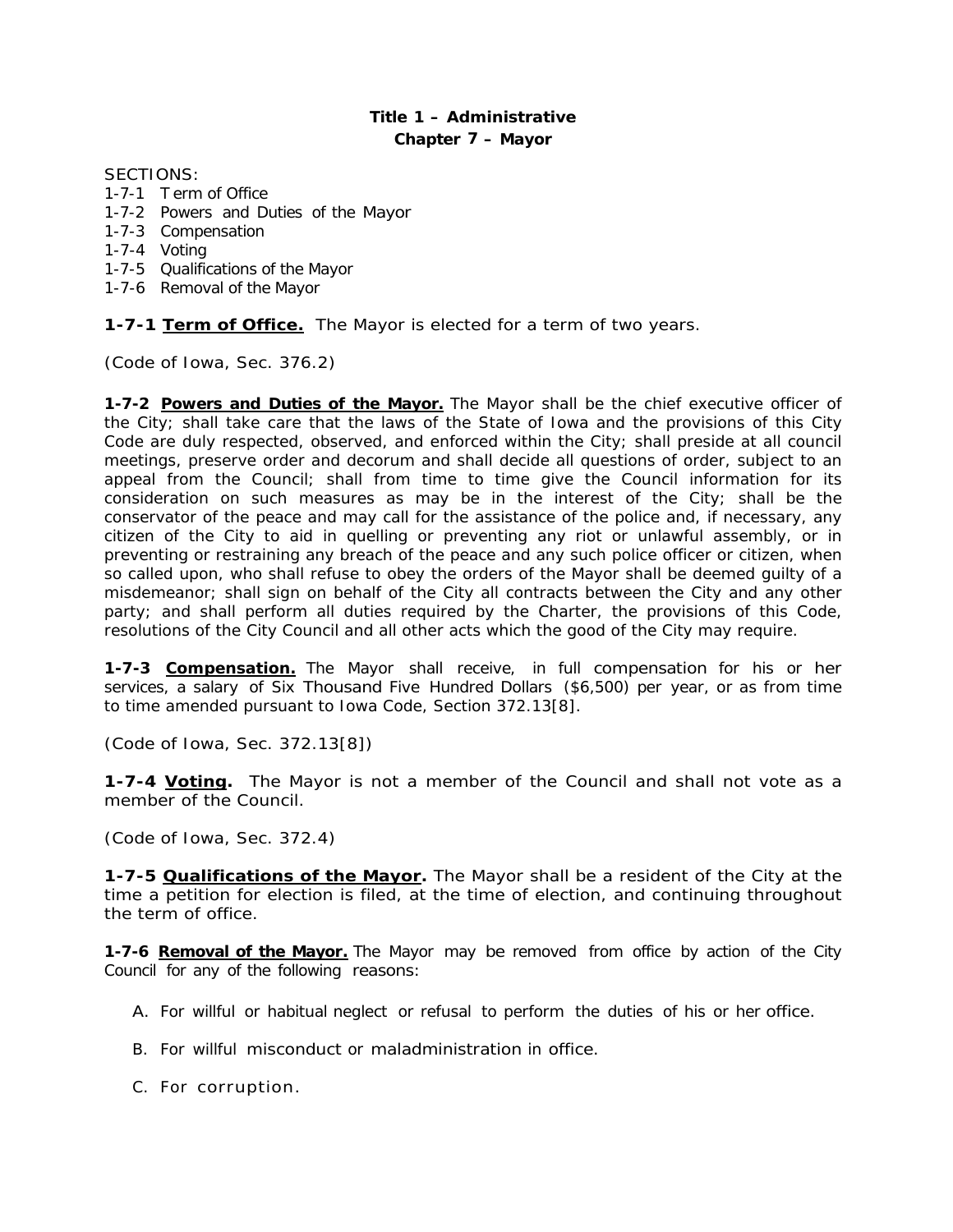- D. For extortion.
- E. Upon conviction of a felony.
- F. For intoxication, or upon conviction of being intoxicated, or for possession of any illegal substances.
- G. Upon conviction of violating the provisions of Chapter 6 8 A , Code of Iowa.

Such removal shall be only after a hearing before the City Council based on written charges prepared and filed by the City Attorney, which removal can only be made by a two-thirds vote of the entire Council. Notice of such hearing shall be by personal service on the Mayor whose removal is being sought not less than ten (10) days before the date of such hearing.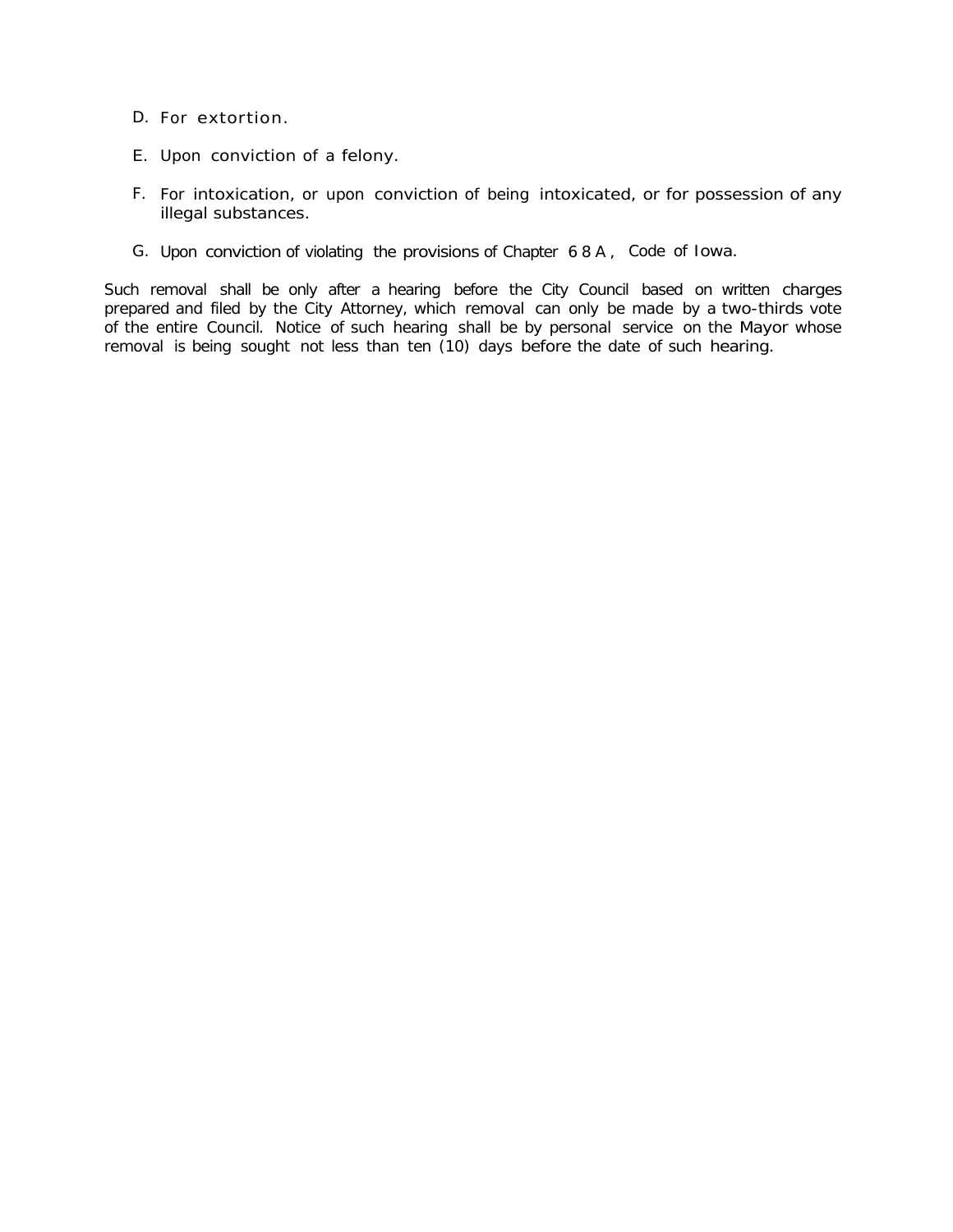# **Title 1 – Administrative Chapter 8 – Mayor Pro Tem**

SECTIONS: 1-8-1 Vice President of Council 1-8-2 Powers and Duties 1-8-3 Voting Rights 1-8-4 Compensation

**1-8-1 Vice President of Council.** The Mayor Pro Tem is vice president of the Council.

*(Code of Iowa, Sec. 372.14[3])* 

**1-8-2 Powers and Duties.** Except for the limitations otherwise provided herein, the Mayor Pro Tem shall perform the duties of the Mayor in cases of absence or inability of the Mayor to perform such duties

*(Code of Iowa, Sec. 372.14[3])* 

**1-8-3 Voting Rights.** The Mayor Pro Tem shall have the right to vote as a member of the Council.

*(Code of Iowa, Sec. 372.14[3])* 

**1-8-4 Compensation.** If the Mayor Pro Tem performs the duties of the Mayor during the Mayor's absence or disability for a continuous period of thirty days or more, the Mayor Pro Tem *may* be paid for that period the compensation as determined by the Council, based upon the Mayor Pro Tem's performance of the Mayor's duties and upon the compensation of the Mayor.

*(Code of Iowa, Sec. 372.13[8])*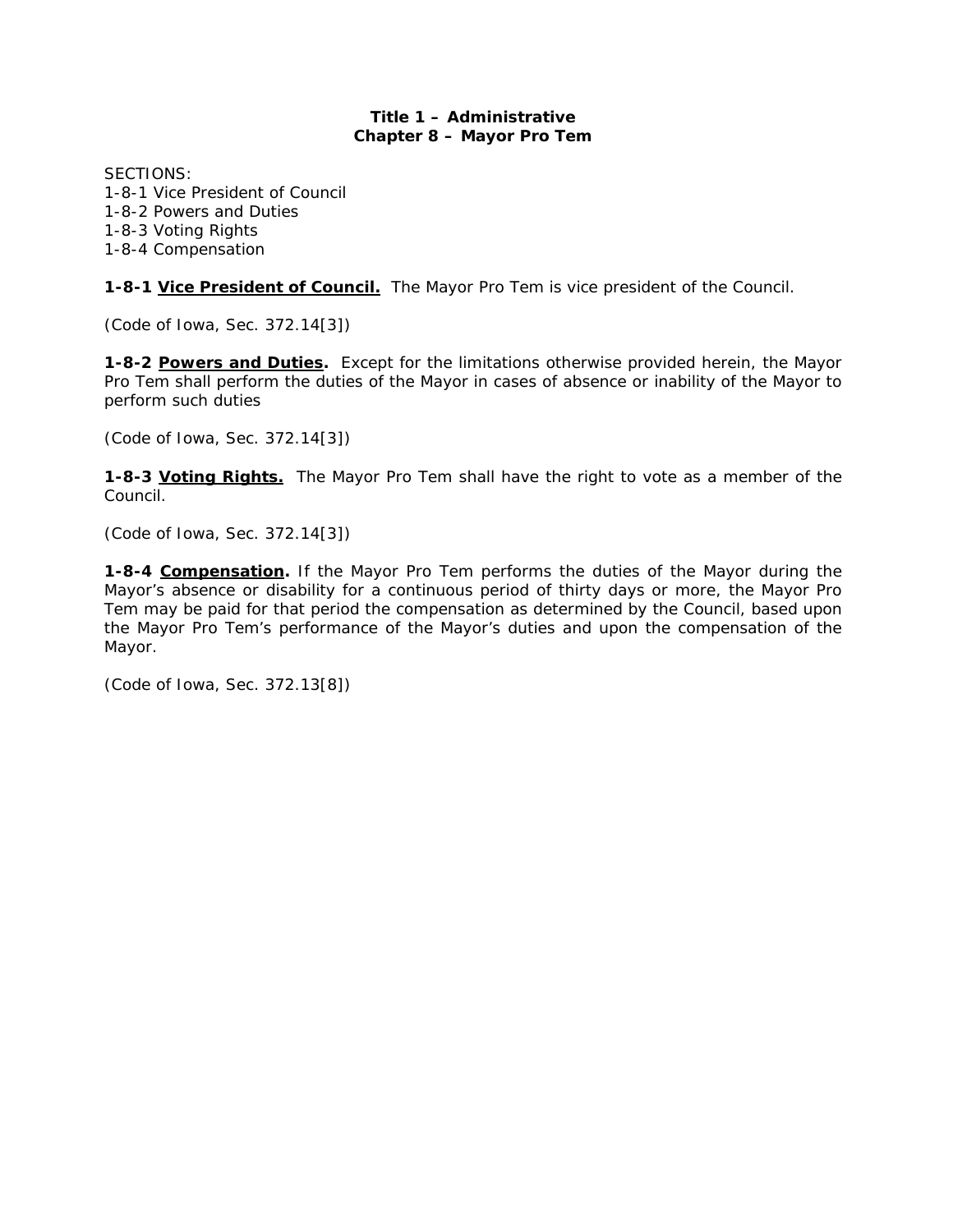# **Title 1 – Administrative Chapter 9 - Council**

SECTIONS:

- 1-9-1 Number and Term of Years 1-9-2 Powers and Duties of the Council 1-9-3 Exercise of Powers 1-9-4 Salary of Council Members 1-9-5 Meetings of City Council 1-9-6 Qualifications of Council Members 1-9-7 Vacancies
- 1-9-8 Removal of Council Members

**1-9-1 Number and Term of Years.** The Council consists of 2 Council members elected at large for overlapping terms of 4 years and 5 elected by ward for staggered terms of 4 years.

*(Code of Iowa, Sec. 372.4 & 376.2)* 

**1-9-2 Powers and Duties of the Council.** The powers and duties of the Council include, but are not limited to the following:

A. General. All powers of the City are vested in the Council except as otherwise provided by law or ordinance.

*(Code of Iowa, Sec. 364.2[1])* 

B. Wards. By ordinance, the Council shall divide the City into wards based upon population, change the boundaries of wards, eliminate wards or create new wards.

*(Code of Iowa, Sec. 372.13[7])* 

C. Fiscal Authority. The Council shall apportion and appropriate all funds, and audit and allow all bills, accounts, payrolls and claims, and order payment thereof. It shall make all assessments for the cost of street improvements, sidewalks, sewers and other work, improvement or repairs which may be specially assessed.

*(Code of Iowa, Sec. 364.2[1], 384.16 & 384.38 [1])* 

D. Public Improvements. The Council shall make all orders for the construction of any improvements, bridges or buildings.

*(Code of Iowa, Sec. 364.2[1])* 

E. Contracts. The Council shall make or authorize the making of all contracts. No contract shall bind or be obligatory upon the City unless adopted by resolution of the Council.

*(Code of Iowa, Sec. 38.10)*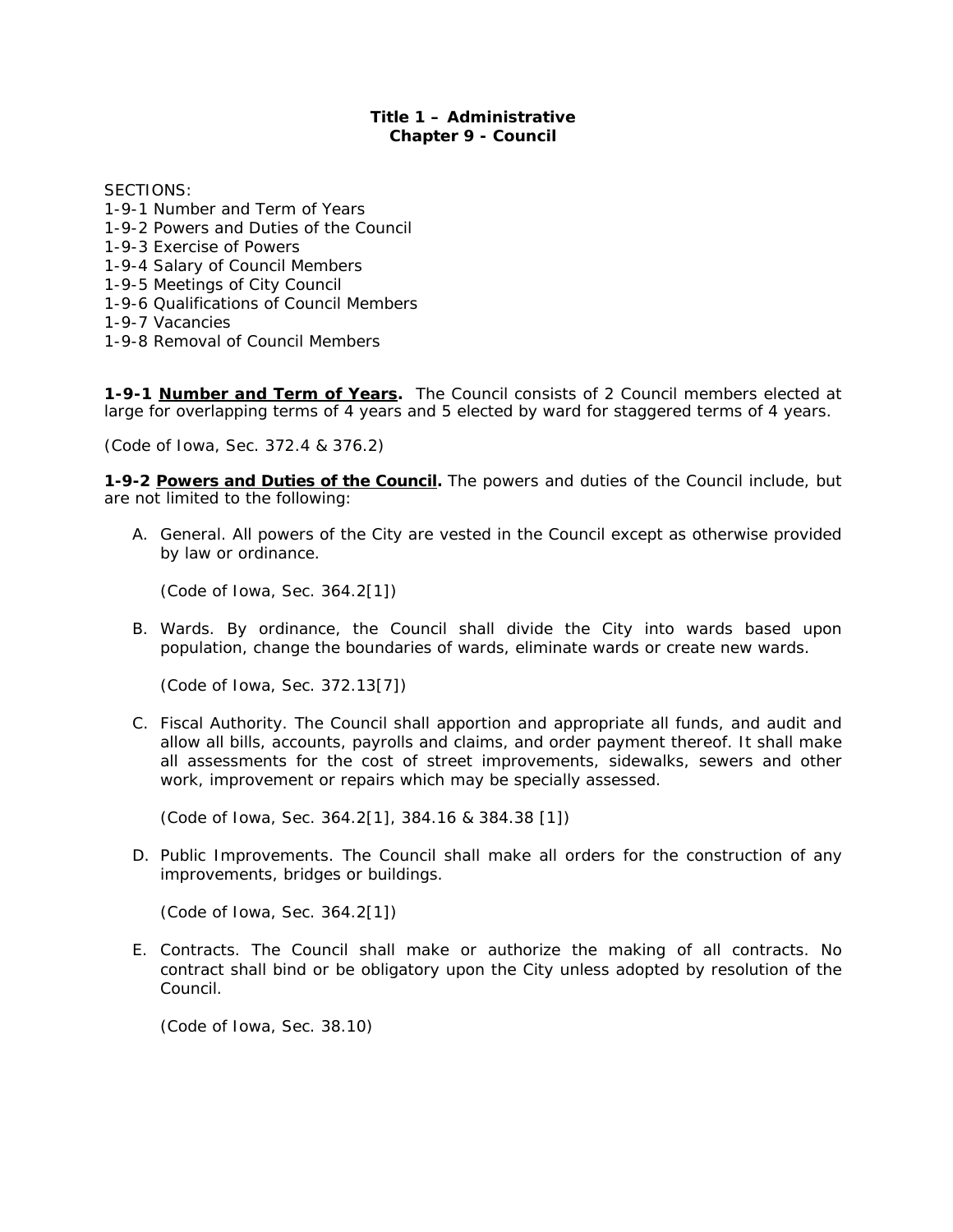F. Employees. The Council shall authorize the number, duties, term of office and compensation of employees or officers not otherwise provided for by State law or the Code of Ordinances.

*(Code of Iowa, Sec. 372.13[4])* 

G. Setting Compensation for Elected Officers. By ordinance, the Council shall prescribe the compensation of the Mayor, Council members, and other elected City officers, but a change in the compensation of the Mayor does not become effective during the term in which the change is adopted, and the Council shall not adopt such an ordinance changing the compensation of any elected officer during the months of November and December in the year of a regular City election. A change in the compensation of Council members becomes effective for all Council members at the beginning of the term of the Council members elected at the election next following the change in compensation.

*(Code of Iowa, Sec. 372.13[8])* 

**1-9-3 Exercise of Power.** The Council shall exercise a power only by the passage of a motion, a resolution, an amendment or an ordinance in the following manner *(Code of Iowa, Sec. 364.3[1])*:

A. Action by Council. Passage of an ordinance, amendment or resolution requires a majority vote of all of the members of the Council. Passage of a motion requires a majority vote of a quorum of the Council. A resolution must be passed to spend public funds in excess of one hundred thousand dollars (\$100,000.00) on any one project, or to accept public improvements and facilities upon their completion. Each Council member's vote on a measure must be recorded. A measure which fails to receive sufficient votes for passage shall be considered defeated.

*(Code of Iowa, Sec. 380.4)* 

B. Overriding Mayor's Veto. Within thirty (30) days after the Mayor's veto, the Council may pass the measure again by a vote of not less than two-thirds of all of the members of the Council.

*(Code of Iowa, Sec. 380.6[2])* 

- C. Measures Become Effective. Measures passed by the Council become effective in one of the following ways:
	- 1. An ordinance or amendment signed by the Mayor becomes effective when the ordinance or a summary of the ordinance is published, unless a subsequent effective date is provided within the ordinance or amendment.

 *(Code of Iowa, Sec. 380.6[1a])* 

2. A resolution signed by the Mayor becomes effective immediately upon signing.

*(Code of Iowa, Sec. 380.6[1b])*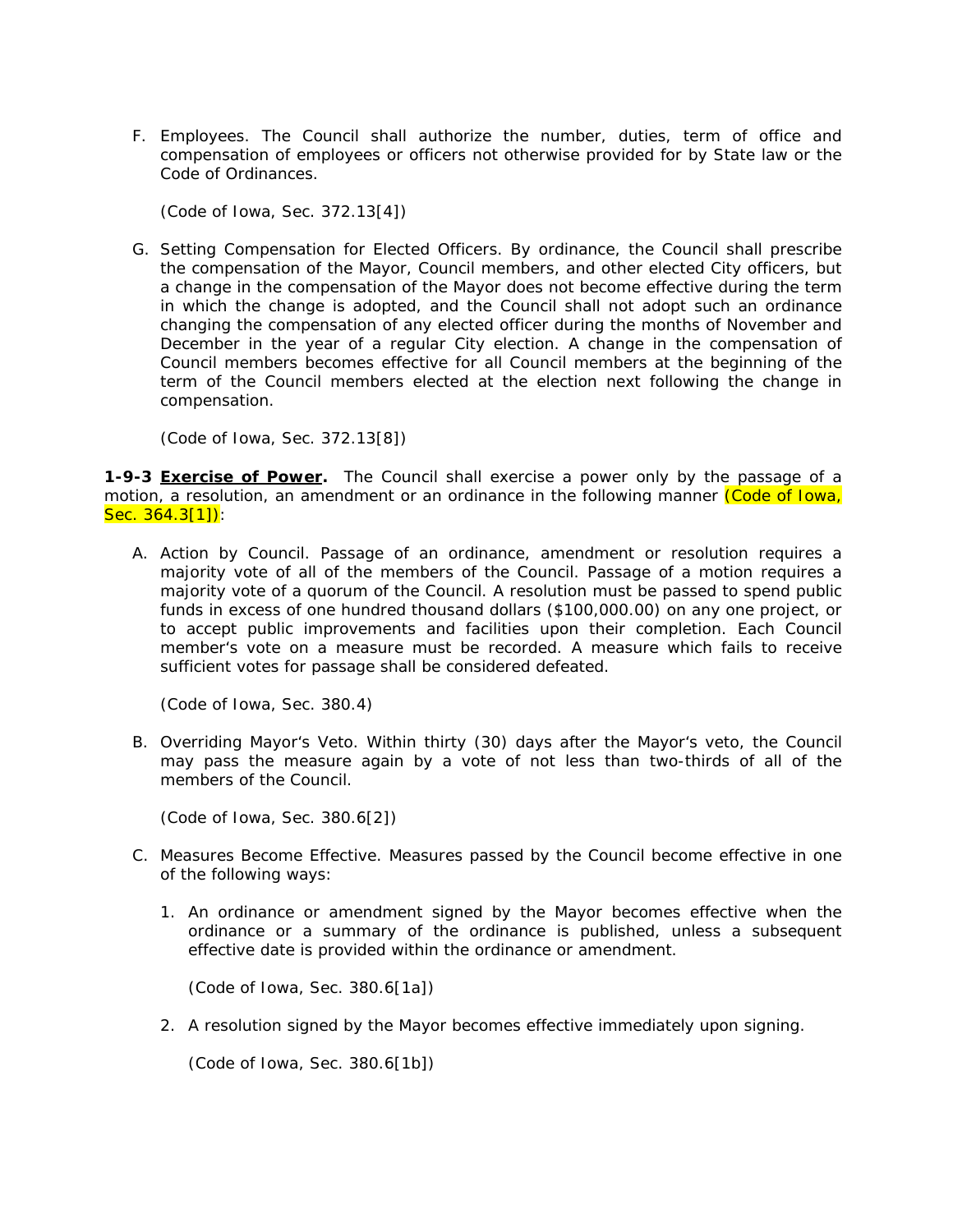3. A motion becomes effective immediately upon passage of the motion by the Council.

 *(Code of Iowa, Sec. 380.6[1c])* 

4. If the Mayor vetoes an ordinance, amendment or resolution and the Council repasses the measure after the Mayor's veto, a resolution becomes effective immediately upon repassage, and an ordinance or amendment becomes a law when the ordinance or a summary of the ordinance is published, unless a subsequent effective date is provided within the ordinance or amendment.

 *(Code of Iowa, Sec. 380.6[2])* 

5. If the Mayor takes no action on an ordinance, amendment or resolution, a resolution becomes effective fourteen (14) days after the date of passage, and an ordinance or amendment becomes law when the ordinance or a summary of the ordinance is published, but not sooner than 14 days after the date of passage, unless a subsequent effective date is provided within the ordinance or amendment.

 *(Code of Iowa, Sec. 380.6[3])* 

"All of the members of the Council" refers to all of the seats of the Council including a vacant seat and a seat where the member is absent, but does not include a seat where the Council member declines to vote by reason of a conflict of interest.

*(Code of Iowa, Sec. 380.4)* 

**1-9-4 Salary of Council Members.** Each Council member shall receive, in full compensation for his or her services, a salary in the amount as set by ordinance.

*(Code of Iowa, Sec. 372.13[8]).* 

**1-9-5 Meetings of the City Council.** The City Council shall hold regular meetings, as may be designated by the Council, and special meetings called by the Mayor, City Administrator, or a majority of the Council members. A quorum of the Council shall be a majority of the members and no action may be taken by the Council unless a quorum is present. The Council shall prescribe its own rules of procedure by resolution which shall be in conformance with the provisions of the laws of the State of Iowa.

**1-9-6 Qualifications of the Council Members.** The Council members shall be residents of the City of Muscatine and shall maintain his or her primary residence in the Ward they are elected to represent at the time a petition for election is filed, at the time of election, and continuing throughout the term of office.

**1-9-7 Vacancies.** A vacancy in the office of the Mayor and the Council shall be filled in accordance with the provisions of the laws of the State of Iowa and all officers appointed or elected to fill such vacancies shall qualify within three (3) days.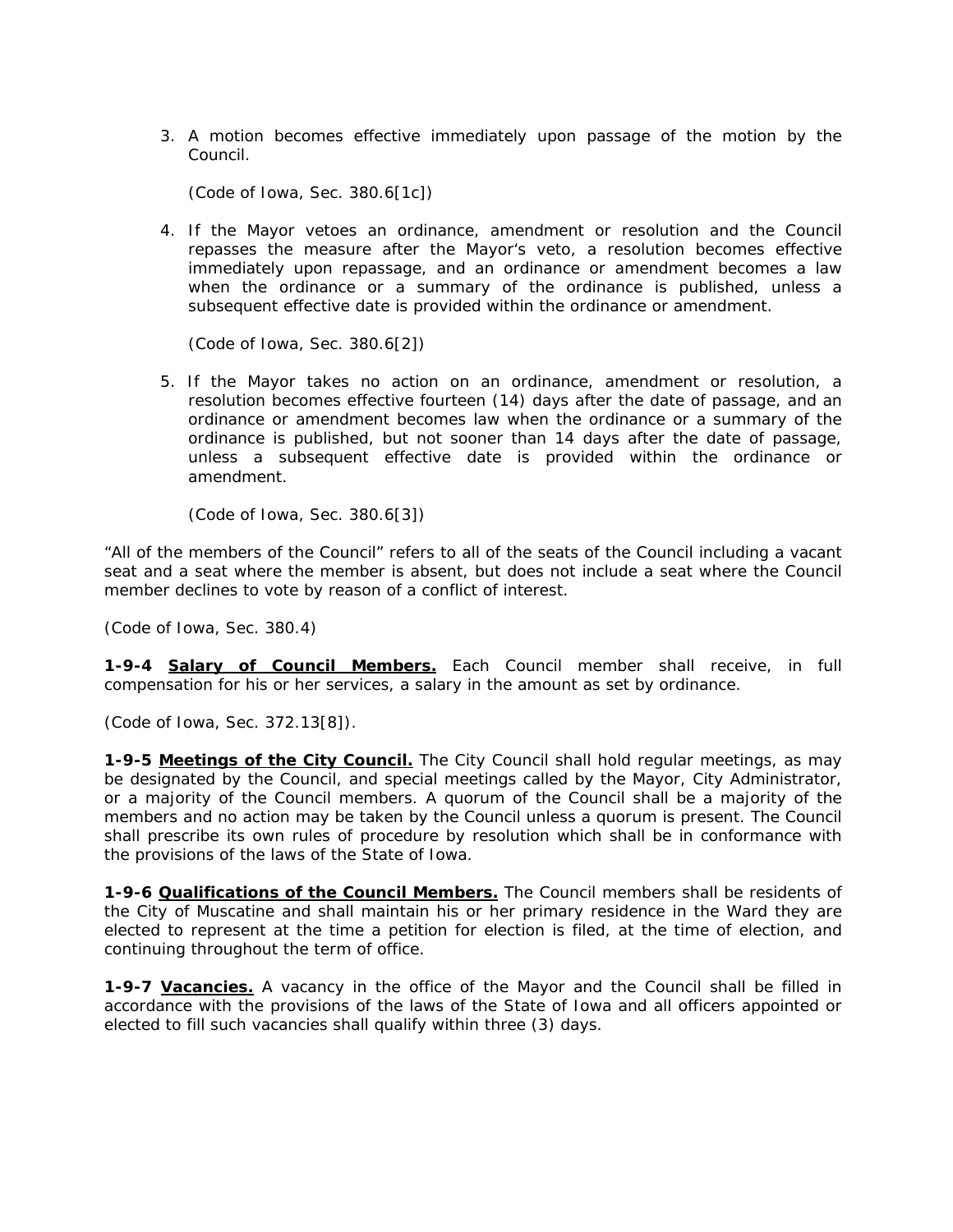**1-9-8 Removal of Council Member.** Any Council Member may be removed in accordance with Iowa law from office by action of the City Council for any of the following reasons:

- A. For willful or habitual neglect or refusal to perform the duties of his or her office.
- B. For willful misconduct or maladministration in office.
- C. For corruption.
- D. For extortion.
- E. Upon conviction of a felony.
- F. For intoxication, or upon conviction of being intoxicated, or for possession of any illegal substances.
- G. Upon conviction of violating the provisions of Chapter 68A, Code of Iowa.

Such removal shall be only after a hearing before the City Council based on written charges prepared and filed by the City Attorney, which removal can only be made by a two-thirds vote of the entire Council. Notice of such hearing shall be by personal service on the Mayor or City Council Member whose removal is being sought not less than ten (10) days before the date of such hearing.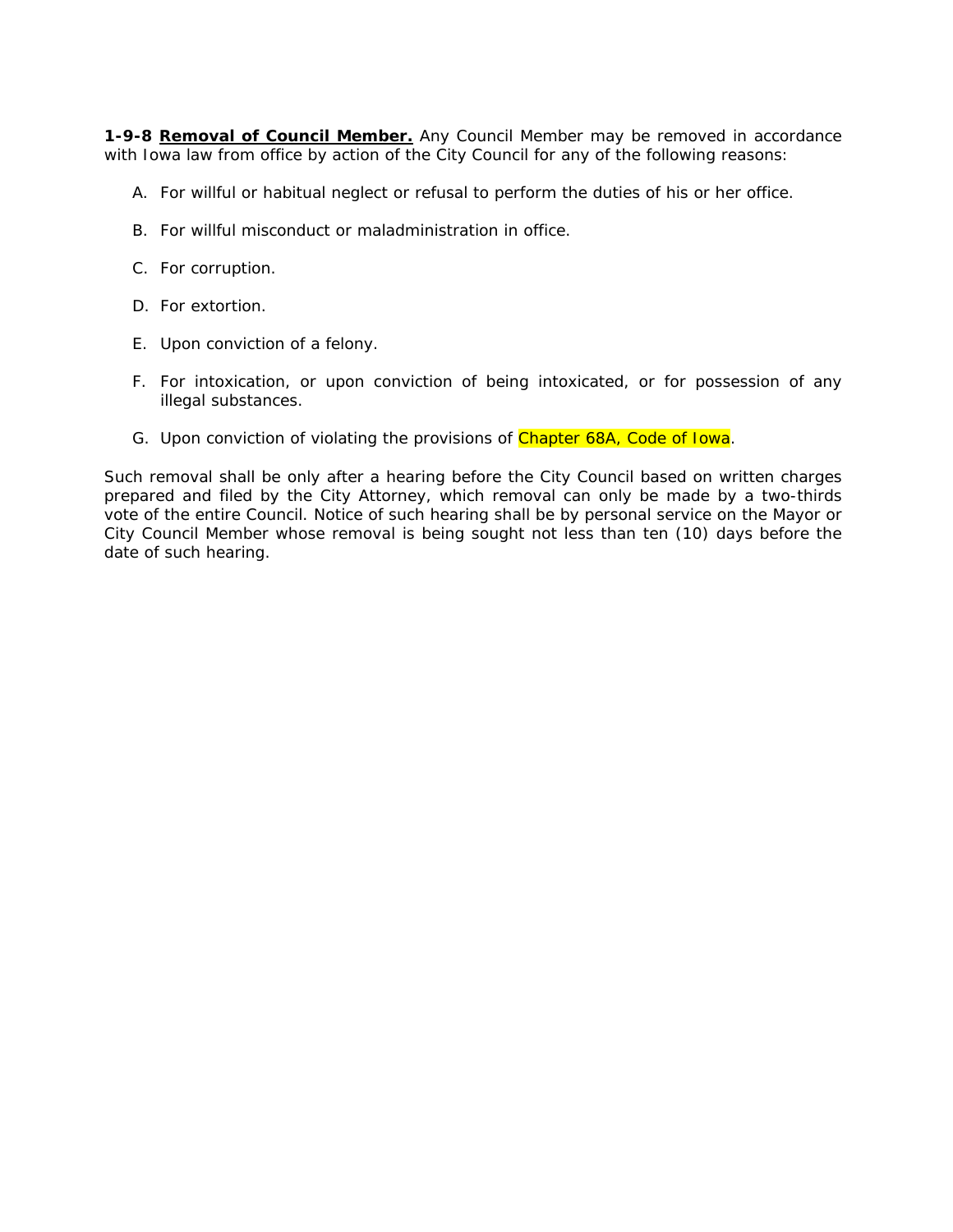# **Title 1 – Administrative Chapter 10 - City Officers and Employees**

- 1-10-1 Bond Requirements and Amounts
- 1-10-2 City Administrator; Clerk
- 1-10-3 City Attorney
- 1-10-4 Succession requirements

**1-10-1 Bond Requirements and Amounts.** The following officers and employees shall have an official bond in the amount proscribed below and as required under Section 64.2 of the Code of Iowa. Costs to be paid by City.

- A. City Administrator: \$500,000
- B. Finance Director (Treasurer): \$500,000
- C. All other City Officers and Employees: \$500,000

# **1-10-2 City Administrator.**

- A. Establishment, Appointment, and Removal. The office of the City Administrator is hereby created, which office shall be filled by a majority vote of the Council. The appointee shall hold office during the pleasure of the Council, and shall be subject to removal by a majority vote of the Council. He or she shall also be the City Clerk.
- B. Qualifications. The City Council shall appoint by majority vote a competent person on the basis of his or her qualifications as City Administrator.

*(Code of Iowa, Section 372.13(4))* 

- C. Excepted Appointment: The City Administrator shall not be considered a department head.
- D. Deputy City Clerk. The City Administrator shall appoint a Deputy City Clerk to perform the duties of the City Clerk in the Administrator's absence and to perform other duties as assigned to him or her.
- E. Duties and Responsibilities: The City Administrator shall have the following duties:
	- 1. Powers and Duties as City Administrator.
		- a. The powers and duties of the City Administrator shall include:
			- i. Enforcement of all City laws and regulations as directed by the Council.
			- ii. Administration of Council policies and directives.
			- iii. Continuous study of the City government's operating procedures, organization, and facilities and to recommend fiscal and other policies to the Council whenever necessary.
			- iv. Preparation and administration of the City's annual operating budget.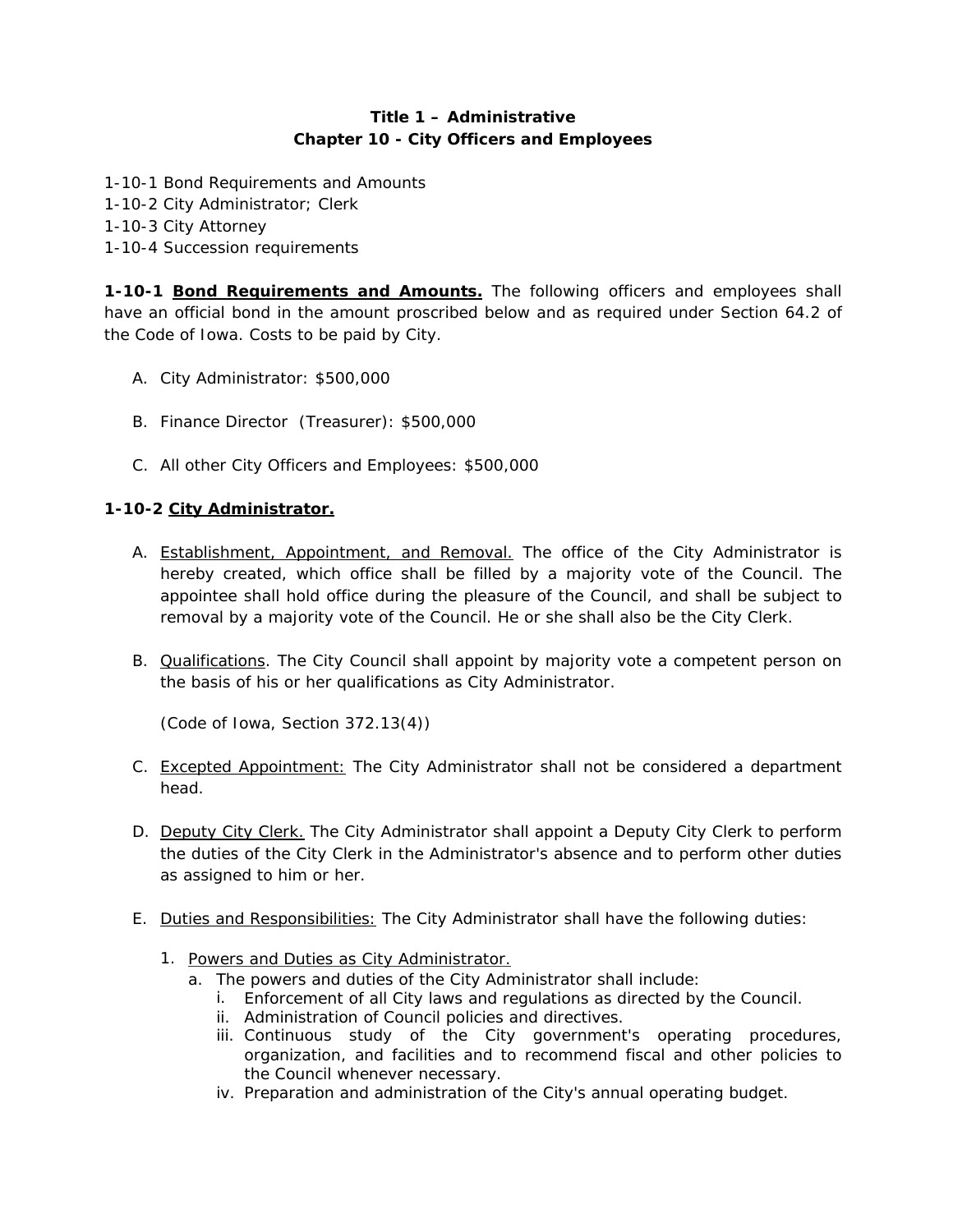- v. Supervision of the City's administrative policies and procedures, including personnel.
- vi. Keeping the Council informed on the progress of its programs and the status of its policies.
- vii. Coordinating and directing all City services provided through the various departments.
- viii.Appointment and removal of City employees in accordance with City policies regarding this activity.
- ix. Study possible joint arrangements with City boards such as, but not limited to, the Board of Water, Electric, and Communications Trustees or any other independent board and make recommendations for such arrangements as are mutually acceptable.
- x. Assist the Mayor in any of his or her duties, as requested by him or her and approved by the Council.
- xi. Review and revise imposition of penalties, costs, fees, bond, and insurance requirements as set out in the **Schedules** set out in the **Appendix** to this Code of Ordinances.
- xii. Oversee daily operations of City and staff
- b. Any elected official shall deal with City Department Heads and employees, who are subject to the direction and supervision of the City Administrator solely, through the City Administrator, and Council Members shall not give orders to any such Department Heads or employees either publicly or privately. All departmental activity requiring the attention of the Council shall be brought before that body by the City Administrator.

*(Code of Iowa, Section 372.13(4))* 

- 2. Powers and Duties as Clerk.
	- a. The Powers and Duties of the Clerk shall include:
		- i. Record of Appointments on Boards. It shall be the duty of the Clerk to keep a record of all appointments to all City Advisory Commissions and Boards. Such record must show the name, the period of the appointment, the date of its commencement and ending, by whom appointed, and the name of the board to which the appointment is made.

*(Code of Iowa, Section 372.13(4))* 

ii. Publication of Minutes. Within fifteen days following a regular or special meeting of the council, the clerk shall cause the minutes of the proceedings of the council, including the total expenditure from each city fund, to be published in a newspaper of general circulation in the city. The publication shall include a list of all claims allowed and a summary of all receipts and shall show the gross amount of the claims as required by Iowa Code, Section 372.13[6].

*(Code of Iowa, Section 372.13(6))*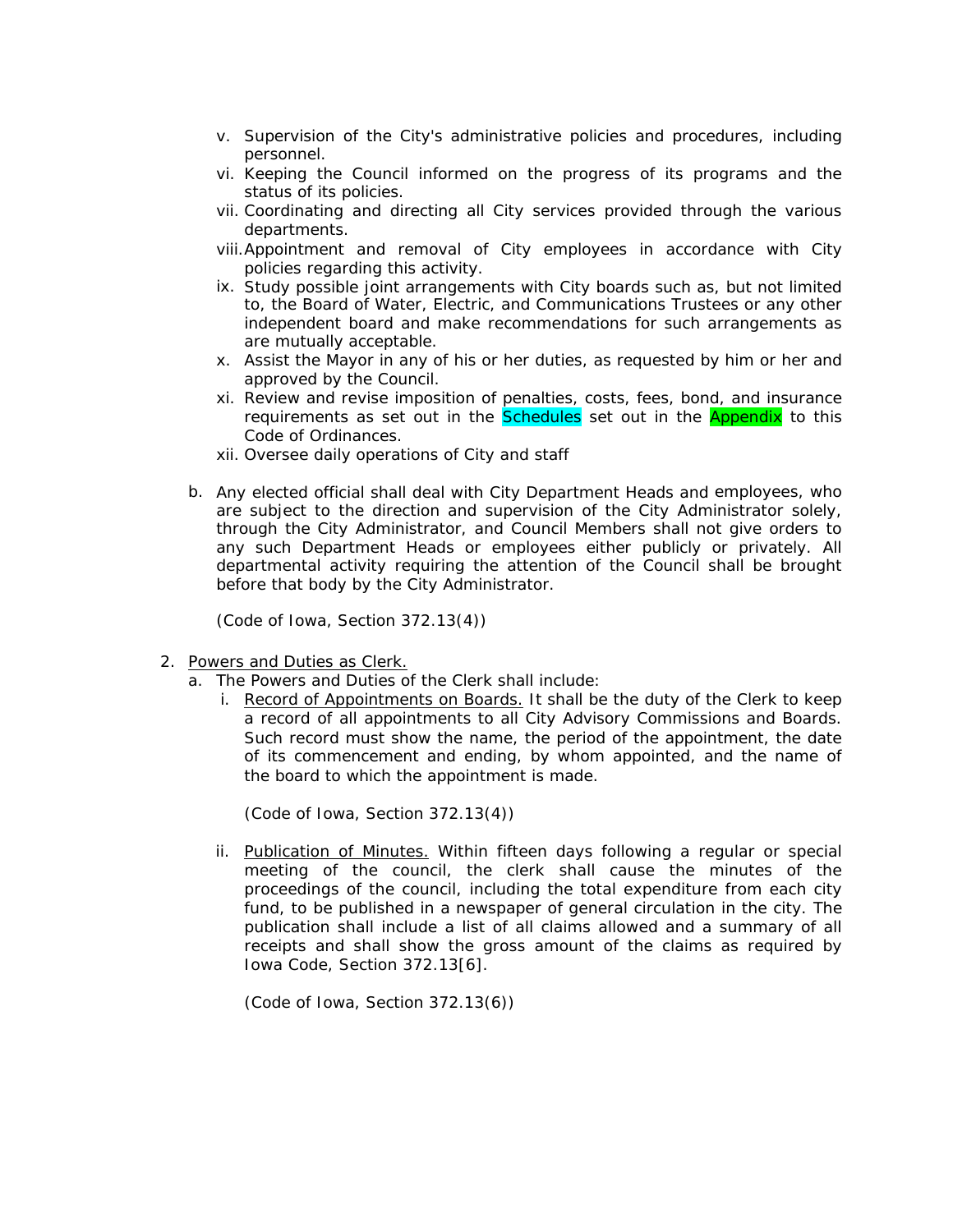iii. Recording Measures. The clerk shall promptly record a statement with the measure, where applicable, indicating whether the mayor signed, vetoed, or took no action on the measure, and whether the measure was repassed after the mayor's veto.

*(Code of Iowa, Section 380.7(2))* 

iv. Publication of Ordinances. The clerk shall publish a summary of all ordinances or the complete text of ordinances and amendments in the manner provided in Section 362.3 of the Iowa Code.

*(Code of Iowa, Section 380.7(3))* 

v. Authentication of Measures. The Clerk shall authenticate all measures except motions with the clerk's signature and certification as to time and manner of publication, if any. The clerk's certification is presumptive evidence of the facts stated therein.

*(Code of Iowa, Section 380.7(4))* 

vi. Availability of Records. The Clerk shall maintain for public use copies of all effective ordinances and codes.

*(Code of Iowa, Section 380.7(5))* 

vii. Issuance of Licenses and Permits. Except as otherwise provided, any person desiring a license or permit for any purpose from the City shall pay the requisite license fee to the Clerk, who shall thereupon issue the proper license.

# **1-10-3 City Attorney.**

- A. Establishment, Appointment, and Removal. There is hereby established the office of City Attorney, who shall be appointed by and hold office during the pleasure of the Council and shall be subject to removal of a majority vote of the Council. Notwithstanding this subsection, the Council may use whatever additional legal counsel is available and appropriate as long as not in conflict with any provision of this Code of Ordinances.
- B. Qualifications. The City Attorney shall not be an employee of the City but shall be under the administrative direction of the City Administrator. The City Attorney shall be a graduate of a college of law and shall be a licensed Attorney authorized to practice in the State of Iowa upon employment.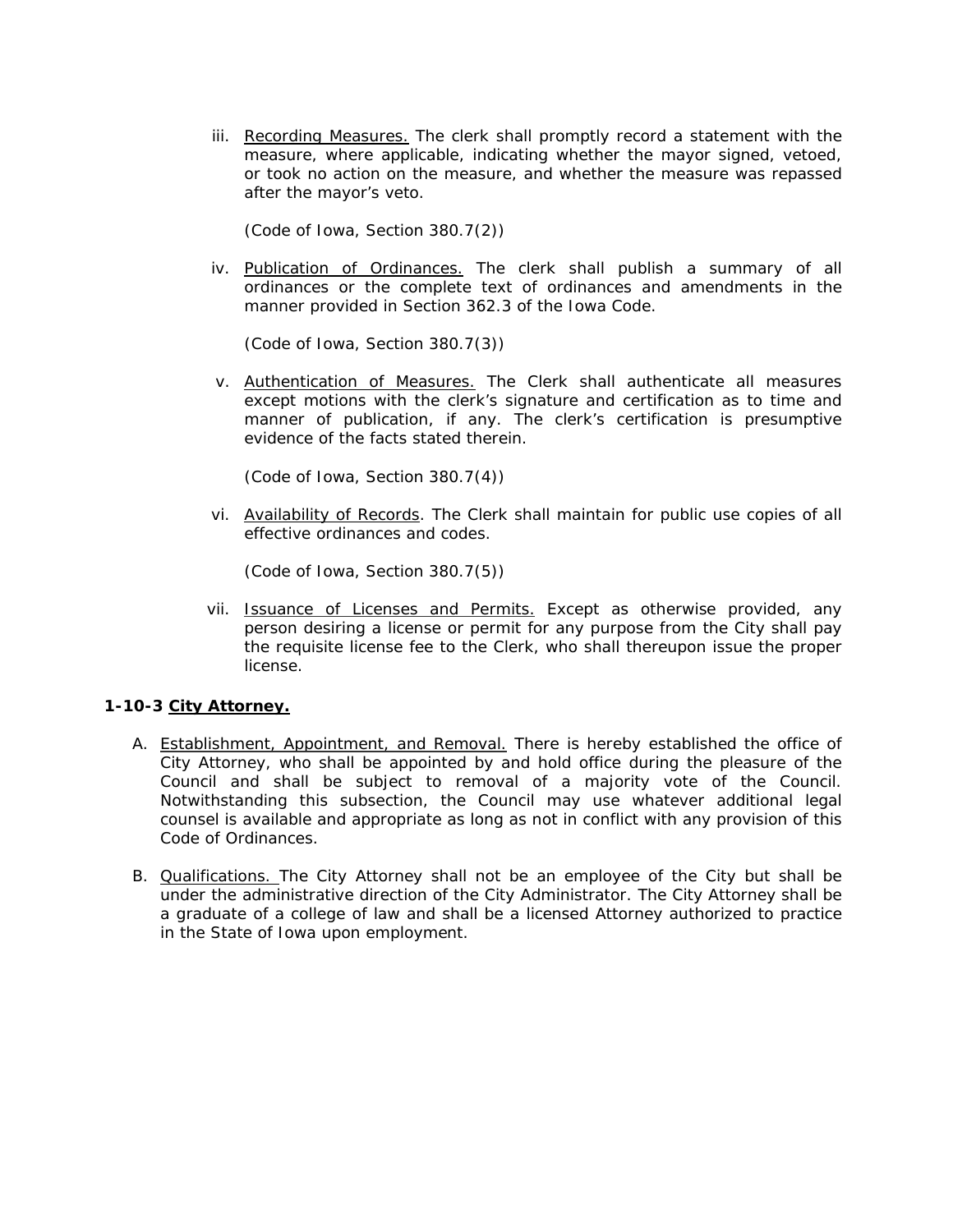C. Powers and duties. The City Attorney performs legal services for and on behalf of the City, its officers, boards, commissions, and departments; attends meetings of various official bodies and gives oral advice and opinions in writing when requested; performs the preparation and review of ordinances, resolutions, contracts, and other legal documents as requested; tries cases and appears in other legal matters before courts, including district and appellate courts, boards, and commissions; confers with City officials on legal problems; performs research in connection with constitution, statutes, ordinances, decisions, rules, and regulations; prepares complaints, answers, and briefs for court cases; and performs additional administrative duties as assigned.

*(Code of Iowa, Section 372.13(4))* 

D. Compensation. The compensation of the City Attorney shall be such amount as may from time to time be fixed by the Council.

*(Code of Iowa, Section 372.13(4))* 

**1-10-4 Succession Requirements.** Every City officer shall transfer to his or her successor in office all books, papers, records, documents and property, in his or her custody and relating to his or her office.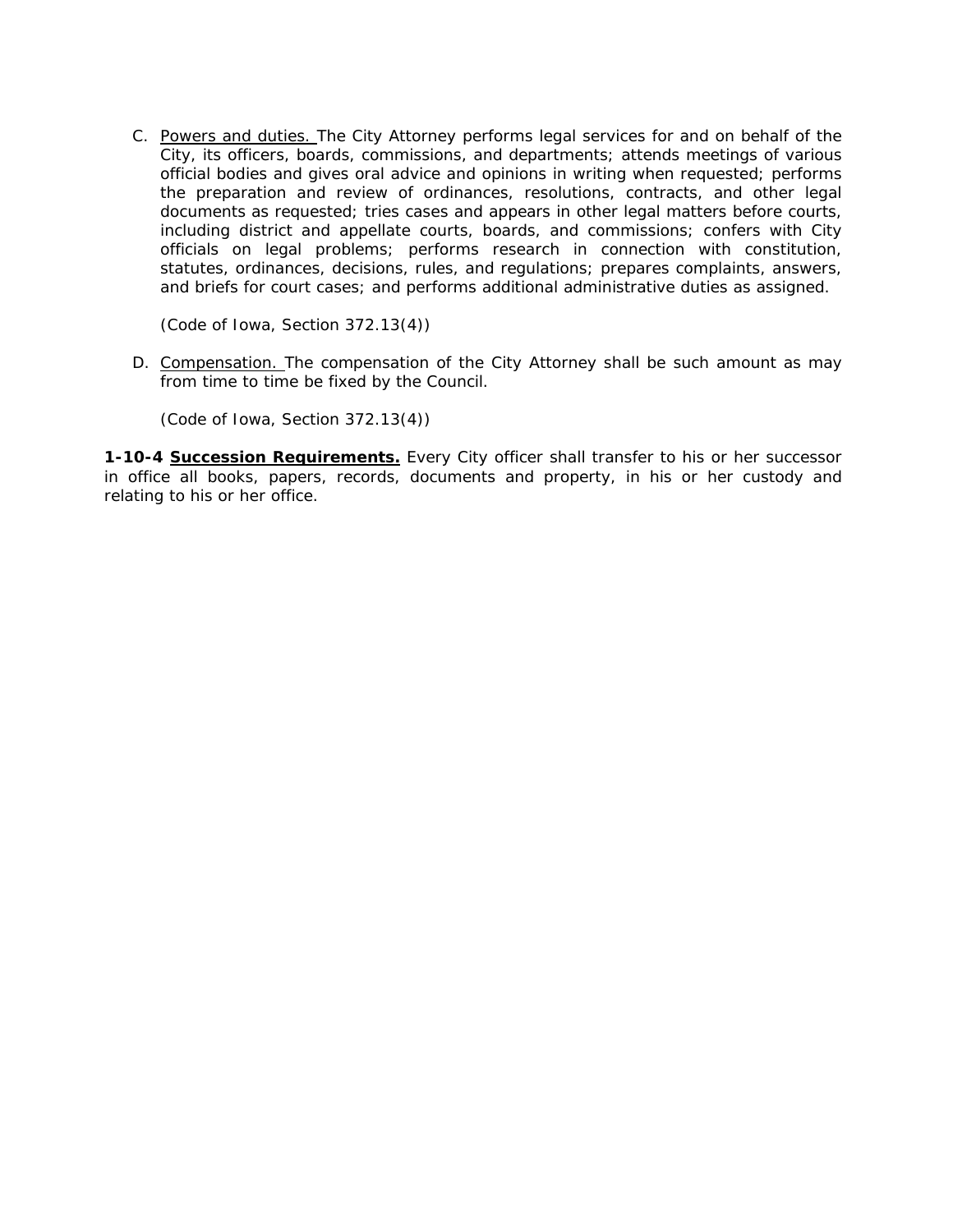# **Title 1 – Administrative Chapter 11 – City Departments**

SECTIONS:

- 1-11-1 Departments Created
- 1-11-2 Department Heads; Appointment and Removal
- 1-11-3 Duties
- 1-11-4 Other Departments
- 1-11-5 Creation of New Departments

**1-11-1 Departments Created.** There is hereby established the following City Departments:

- A. Community Development (Community Development Director)
- B. Finance (Finance Director-Treasurer)
- C. Fire (Fire Chief)
- D. Parks and Recreation (Parks and Recreation Director)
- E. Police (Police Chief)
- F. Public Works (Public Works Director)
- G. Water Pollution Control (Water Pollution Control Director)

**1-11-2 Department Heads; Appointment and Removal.** The departments shall be headed by a Department Head appointed and removed by the City Administrator, except the appointment and removal of the Finance Director-Treasurer shall be subject to the approval of the City Council and the appointment and removal of the Fire Chief and Police Chief shall be by the Mayor, subject to the approval of the City Council.

All appointments shall be made to individuals with sufficient qualifications to perform the general duties of the office at a salary in accordance with the City's Pay Plan

**1-11-3 Duties.** Department Heads listed in Section 1-11-1 shall be subordinate and responsible to the City Administrator and shall have such duties and functions as from time to time are assigned by the City Administrator.

**1-11-4 Other Departments.** The following departments are established by the City Council through Title 2, Chapters 5 and 6 of the City Code:

- A. Library (Library Director)
- B. Museum and Art Center (Museum and Art Center Director)

These Department Heads shall be appointed and removed by the Library Board and Museum and Art Center Board respectively and shall be compensated in accordance with the City's Pay Plan. The two (2) Department Heads shall perform such functions and duties as are assigned by the respective boards.

All budget, personnel, and purchasing procedures must conform to the policies and procedures established by the City Council and shall be coordinated with the City Administrator.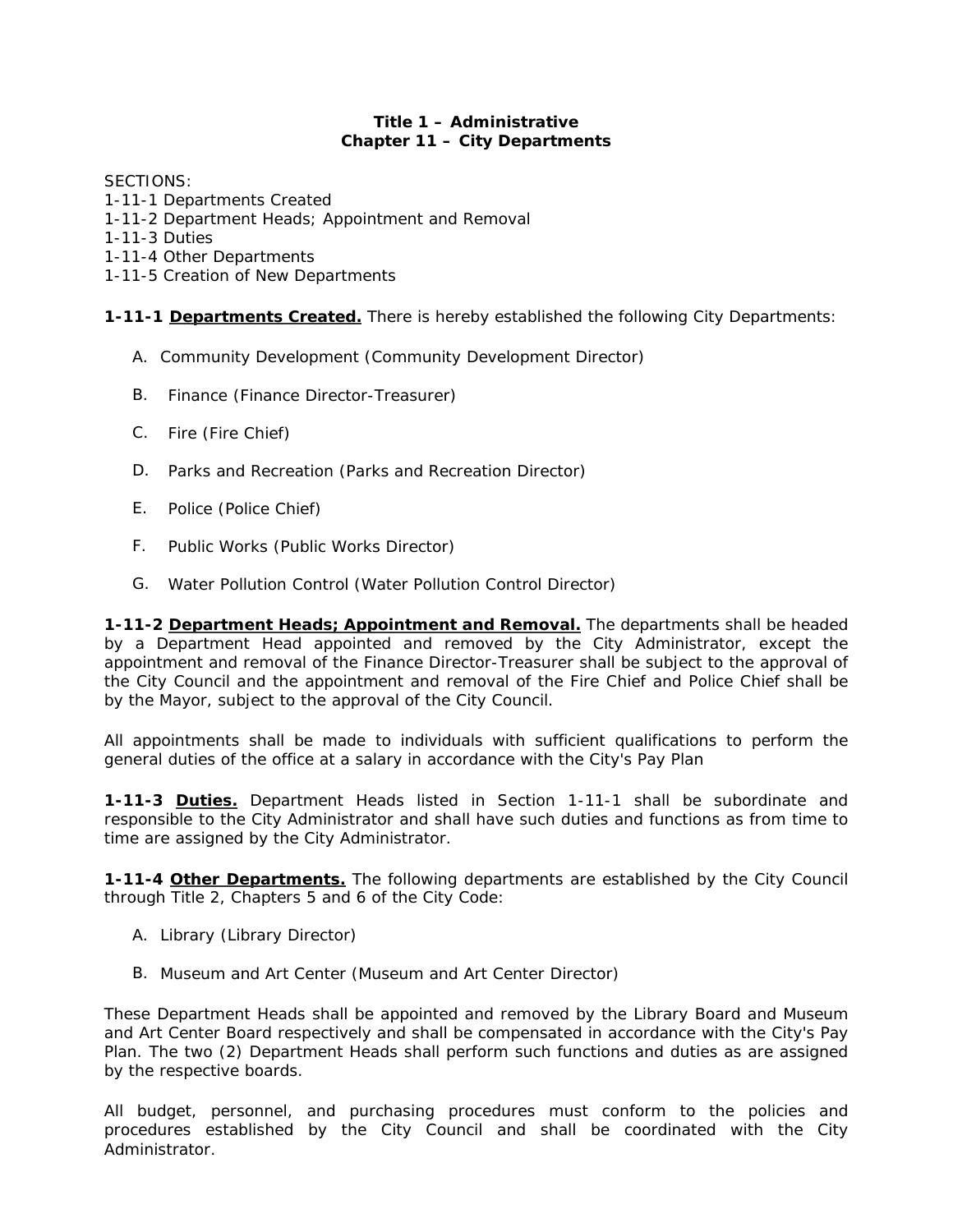**1-11-5 Creation of New Departments.** The City Council shall have the authority to create new or consolidate existing departments by resolution as shall be deemed appropriate and after full consideration and study by the City Administrator.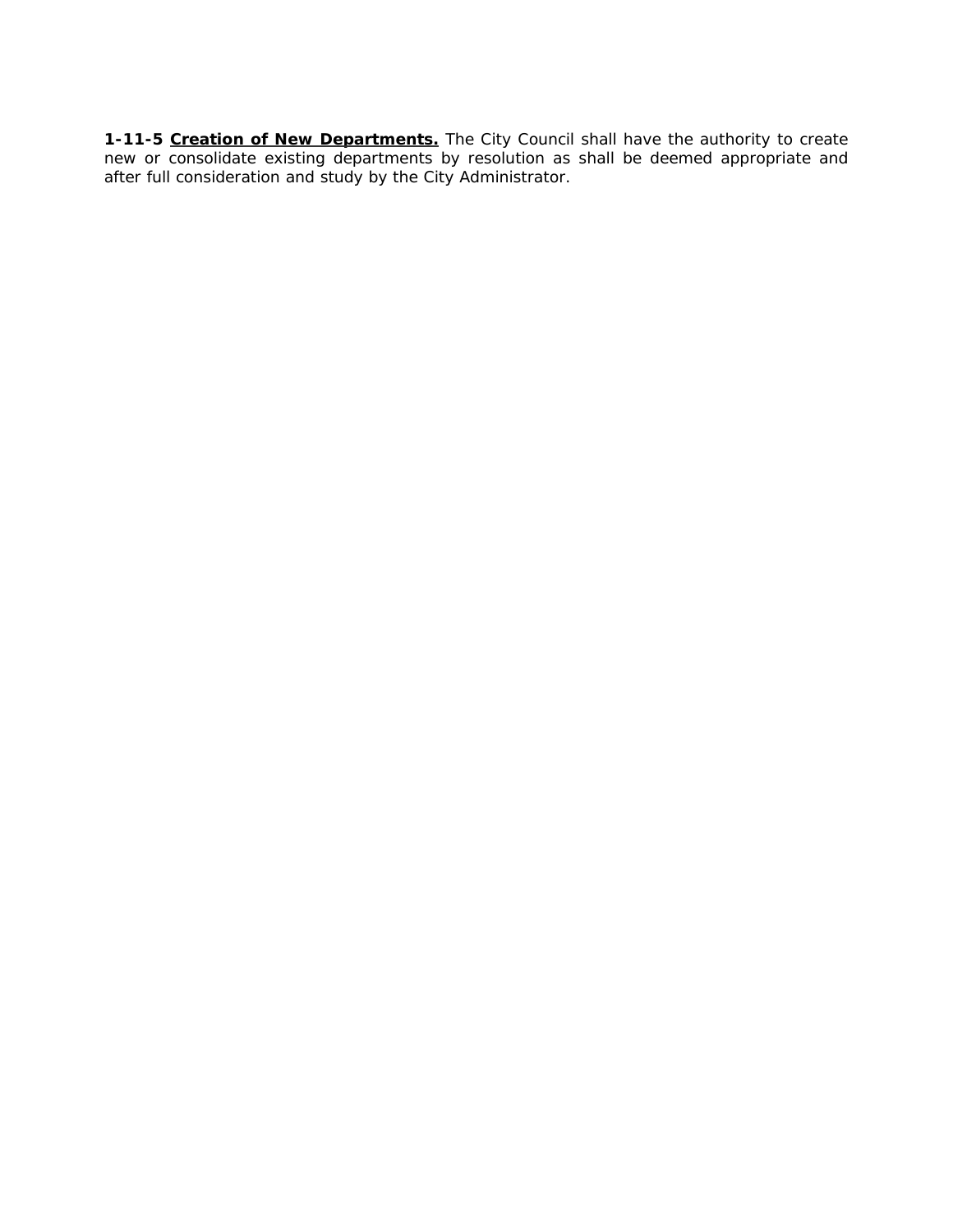# **Title 1 – Administrative Chapter 12 – Fiscal Management**

SECTIONS:

- 1-12-1 Purpose
- 1-12-2 Fiscal Year
- 1-12-3 Finance Director
- 1-12-4 Cash Control
- 1-12-5 Fund Control
- 1-12-6 Operating Budget Preparation
- 1-12-7 Budget Amendments
- 1-12-8 Accounting
- 1-12-9 Financial Reports
- 1-12-10 Bidding and Requests for Proposals

**1-12-1 Purpose.** The purpose of this chapter is to establish policies and provide for rules and regulations governing the management of the financial affairs of the City.

**1-12-2 Fiscal Year.** The fiscal year for the City shall commence on the first day of July and end on the 30th day of June of each year.

*(Code of Iowa, Section 24.2(3))* 

**1-12-3 Finance Director.** The Finance Director is the finance and accounting officer of the City and is responsible for the administration of the provisions of this chapter.

**1-12-4 Cash Control.** To assure the proper accounting and safe custody of moneys the following shall apply:

- A. Deposit of Funds. All moneys or fees collected for any purpose by any City employee or City representative shall be deposited through the office of the Finance Director.
- B. Deposits and Investments. All moneys belonging to the City shall be promptly deposited in depositories selected by the Council in amounts not exceeding the authorized depository limitation established by the Council or invested in accordance with the City's written investment policy and State law, including joint investments as authorized by **Section 384.21 of the Code of Iowa**.

*(Code of Iowa, Sec. 384.21, 12B.10, 12C.1)* 

C. Petty Cash Fund. The Finance Director shall be custodian of a petty cash fund for the payment of small claims for minor purchases and small fees customarily paid at the time of rendering a service, for which payments the Finance Director shall obtain some form of receipt or bill acknowledged as paid by the vendor or agent. At such time as the petty cash fund is approaching depletion, the Finance Director shall draw a check for replenishment in the amount of the accumulated expenditures and said check and supporting detail shall be submitted to the Council as a claim in the usual manner for claims and charged to the proper funds and accounts. It shall not be used for salary payments or other personal services or personal expenses.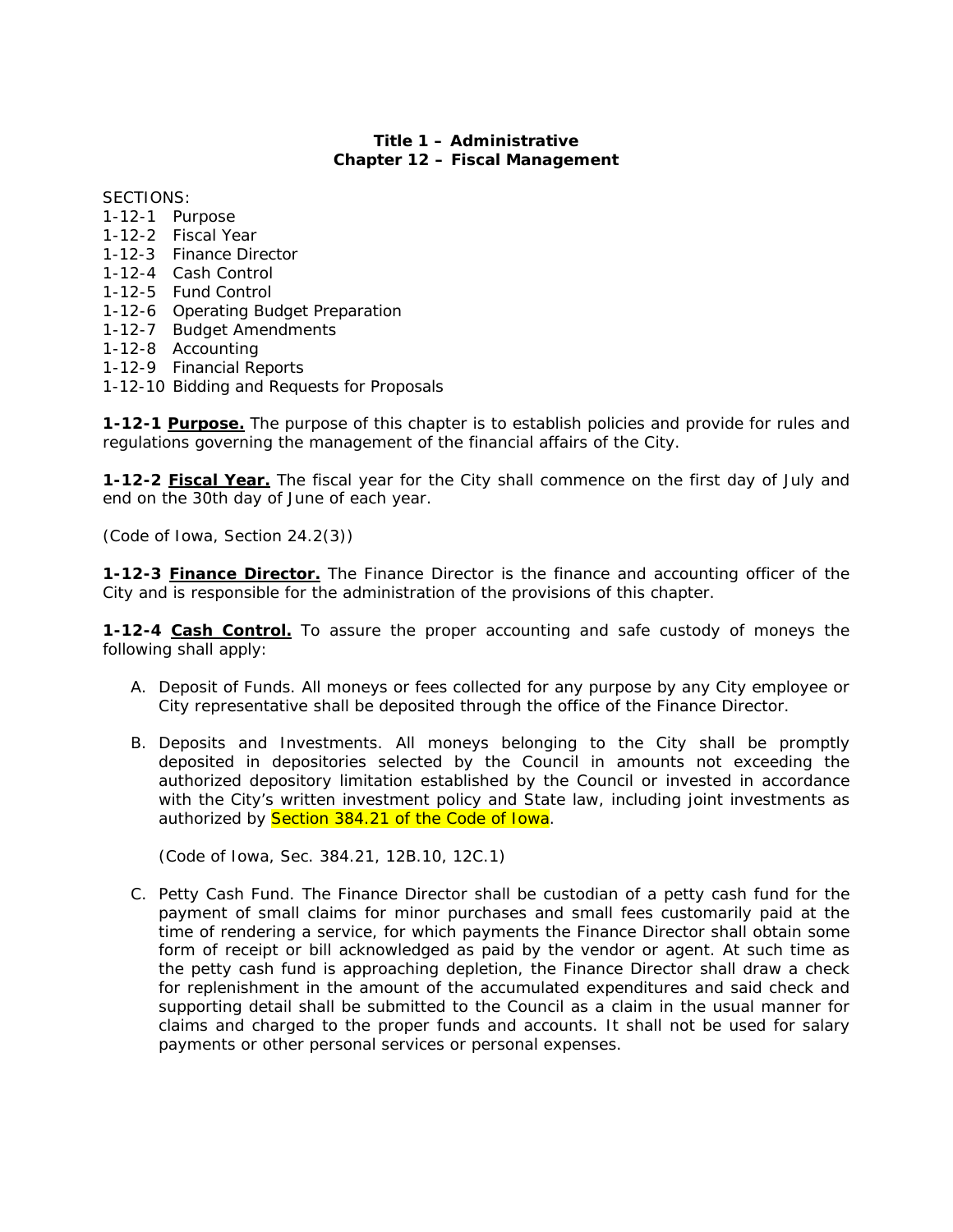**1-12-5 Fund Control.** There shall be established and maintained separate and distinct funds in accordance with the following:

- A. Revenues. All moneys received by the City shall be credited to the proper fund as required by law, ordinance or resolution.
- B. Expenditures. No disbursement shall be made from a fund unless such disbursement is authorized by law, ordinance or resolution, was properly budgeted, and supported by a claim approved by the Council.
- C. Emergency Fund. No transfer may be made from any fund to the Emergency Fund.

*(IAC, 545-2.5 [384,388], Sec. 2.5[2])* 

D. Debt Service Fund. Except where specifically prohibited by State law, moneys may be transferred from any other City fund to the Debt Service Fund to meet payments of principal and interest. Such transfers must be authorized by the original budget or a budget amendment.

*(IAC, 545-2.5[384,388] Sec. 2.5[3])* 

E. Capital Improvements Reserve Fund. Except where specifically prohibited by State law, moneys may be transferred from any City fund to the Capital Improvements Reserve Fund. Such transfers must be authorized by the original budget or a budget amendment.

*(IAC, 545-2.5[384,388] Sec. 2.5[4])* 

- F. Utility and Enterprise Funds. Utility and Enterprise funds shall be transferred in accordance with state law.
- G. Balancing of Funds. Fund accounts shall be reconciled at the close of each month and a report thereof submitted to the Council.

**1-12-6 Operating Budget Preparation.** The annual operating budget of the City shall be prepared in accordance with the following:

- A. Proposal Prepared. The City Administrator is responsible for preparation of the annual budget detail, for review by the Mayor and Council and adoption by the Council in accordance with directives of the Mayor and Council.
- B. Boards and Commissions. All boards, commissions and other administrative agencies of the City that are authorized to prepare and administer budgets must submit their budget proposals to the Finance Director for inclusion in the proposed City budget at such time and in such form as required by the Council.
- C. Submission to Council. The City Administrator shall submit the completed budget proposal to the Council no later than the first Monday in February of each year.
- D. Council Review. The Council shall review the proposed budget and may make any adjustments in the budget which it deems appropriate before accepting such proposal for publication, hearing and final adoption.
- E. Notice of Hearing. Upon adopting a proposed budget the Council shall set a date for public hearing thereon to be held before March 15 and cause notice of such hearing and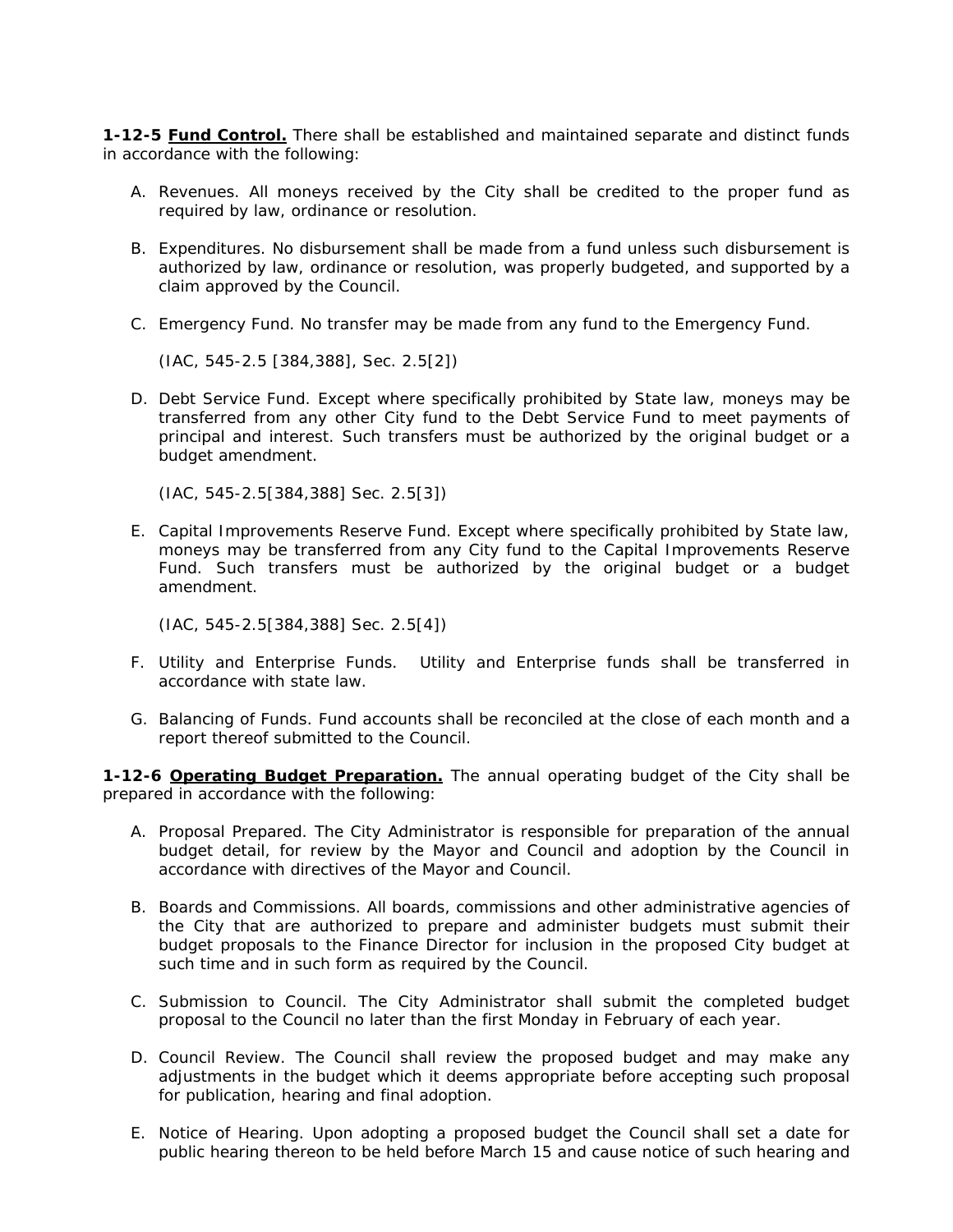a summary of the proposed budget to be published not less than ten (10) nor more than twenty (20) days before the date established for the hearing. Proof of such publication must be filed with the County Auditor.

*(Code of Iowa, Sec. 384.16[3])* 

F. Copies of Budget on File. Not less than twenty (20) days before the date that the budget must be certified to the County Auditor and not less than ten (10) days before the public hearing, the Clerk shall make available a sufficient number of copies of the detailed budget to meet the requests of taxpayers and organizations, and have them available for distribution at the offices of the Mayor, Administrator and Clerk and at the City library.

*(Code of Iowa, Sec. 384.16[2])* 

G. Adoption and Certification. After the hearing, the Council shall adopt, by resolution, a budget for the next fiscal year and the Clerk shall certify the necessary tax levy for the next fiscal year to the County. The tax levy certified may be less than, but not more than, the amount estimated in the proposed budget. Two copies shall be submitted in accordance with the Iowa Code.

*(Code of Iowa, Sec. 384.16[5])* 

**1-12-7 Budget Amendments.** A City budget finally adopted for the following fiscal year becomes effective July 1 and constitutes the City appropriation for each program and purpose specified therein until amended as provided by this section.

*(Code of Iowa, Sec. 384.18)* 

A. Program Increase. Any increase in the amount appropriated to a program must be prepared, adopted and subject to protest in the same manner as the original budget.

*(IAC, 545-2.2 [384, 388])* 

B. Program Transfer. Any transfer of appropriation from one program to another must be prepared, adopted and subject to protest in the same manner as the original budget.

*(IAC, 545-2.3 [384, 388])* 

C. Activity Transfer. Any transfer of appropriation from one activity to another activity within a program must be approved by resolution of the Council.

*(IAC, 545-2.4 [384, 388])* 

**1-12-8 Accounting.** The accounting records of the City shall consist of not less than the following:

- A. Books of Original Entry. There shall be established and maintained books of original entry to provide a chronological record of cash received and disbursed.
- B. General Ledger. There shall be established and maintained a general ledger controlling all cash transactions, budgetary accounts and for recording unappropriated surpluses.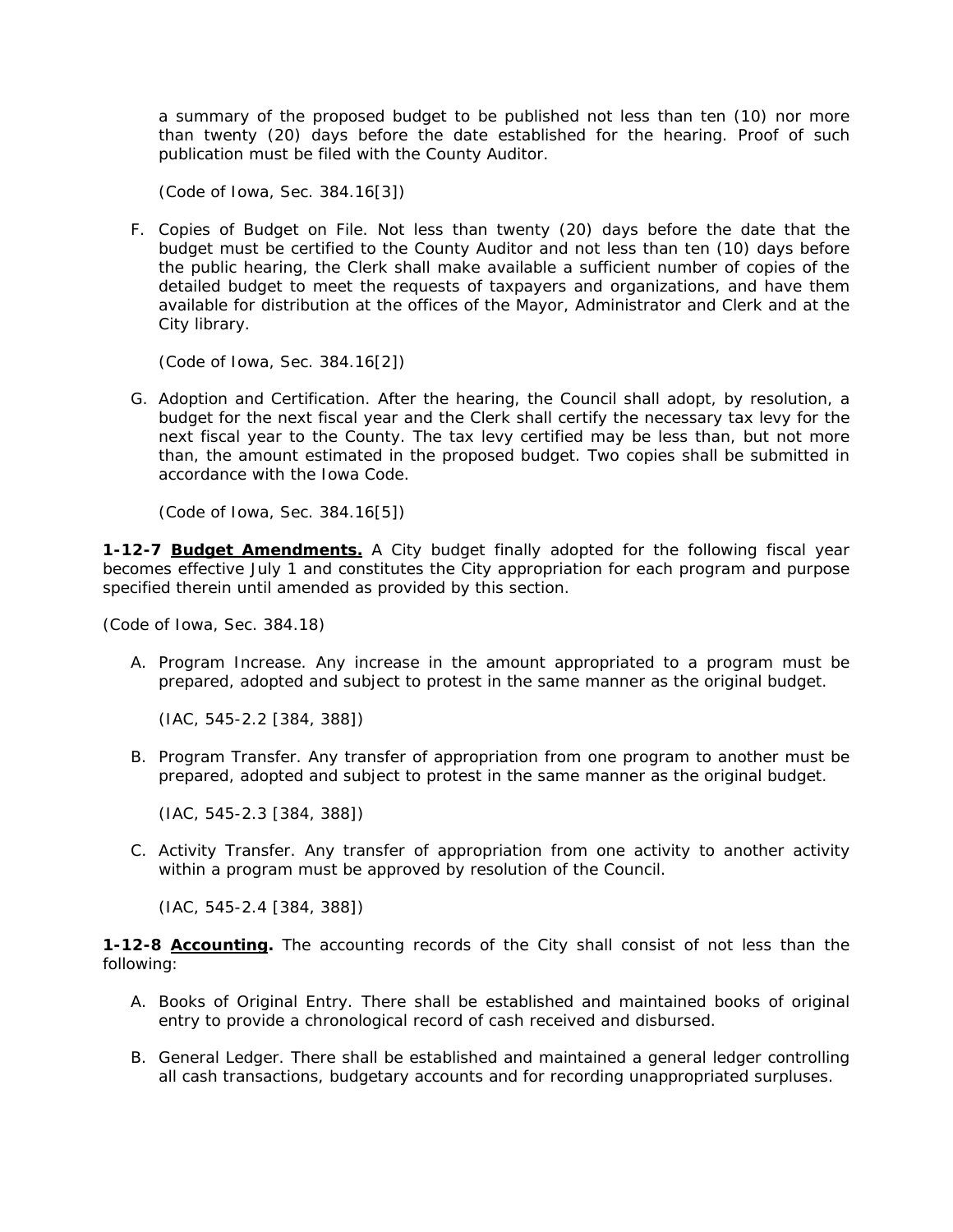- C. Checks. Checks shall be signed by the City Clerk and Mayor following Council approval, except as provided by Subsection E hereof. Notwithstanding anything contained herein, no City employee or official shall sign any check which authorizes payment to the person signing the check.
- D. Budget Accounts. There shall be established such individual accounts to record receipts by source and expenditures by program and activity as will provide adequate information and control for budgeting purposes as planned and approved by the Council. Each individual account shall be maintained within its proper fund and so kept that receipts can be immediately and directly compared with revenue estimates and expenditures can be related to the authorizing appropriation. No expenditure shall be posted except to the appropriation for the function and purpose for which the expense was incurred.
- E. Immediate Payment Authorized. The Council may authorize the Finance Director or Clerk to issue checks for immediate payment of amounts due, which if not paid promptly would result in loss of discount, penalty for late payment or additional interest cost. Any such payments made shall be reported to the Council for review and approval with and in the same manner as other claims at the next meeting following such payment.

**1-12-9 Financial Reports.** The Finance Director shall prepare and file the following financial reports:

- A. Monthly Reports. There shall be submitted to the Council each month a report showing the activity and status of each fund, program, sub-program and activity for the preceding month.
- B. Annual Report. Not later than December first of each year there shall be published an annual report containing a summary for the preceding fiscal year of all collections and receipts, and all expenditures, the current public debt of the City, and the legal debt limit of the City for the current fiscal year. A copy of the annual report must be filed with the Auditor of State not later than December 1 of each year.

*(Code of Iowa, Sec. 384.22)* 

### **1-12-10 Bidding; Public Improvements, Purchases, and Requests for Proposals.**

- A. Public Improvements. All City Public Improvement Projects shall be awarded in accordance with Iowa Code, Chapter 26.
- B. Purchases and Requests for Proposals. Unless otherwise specified or required by law, all other purchases and requests for proposals shall be approved or awarded in accordance with guidelines established by Council.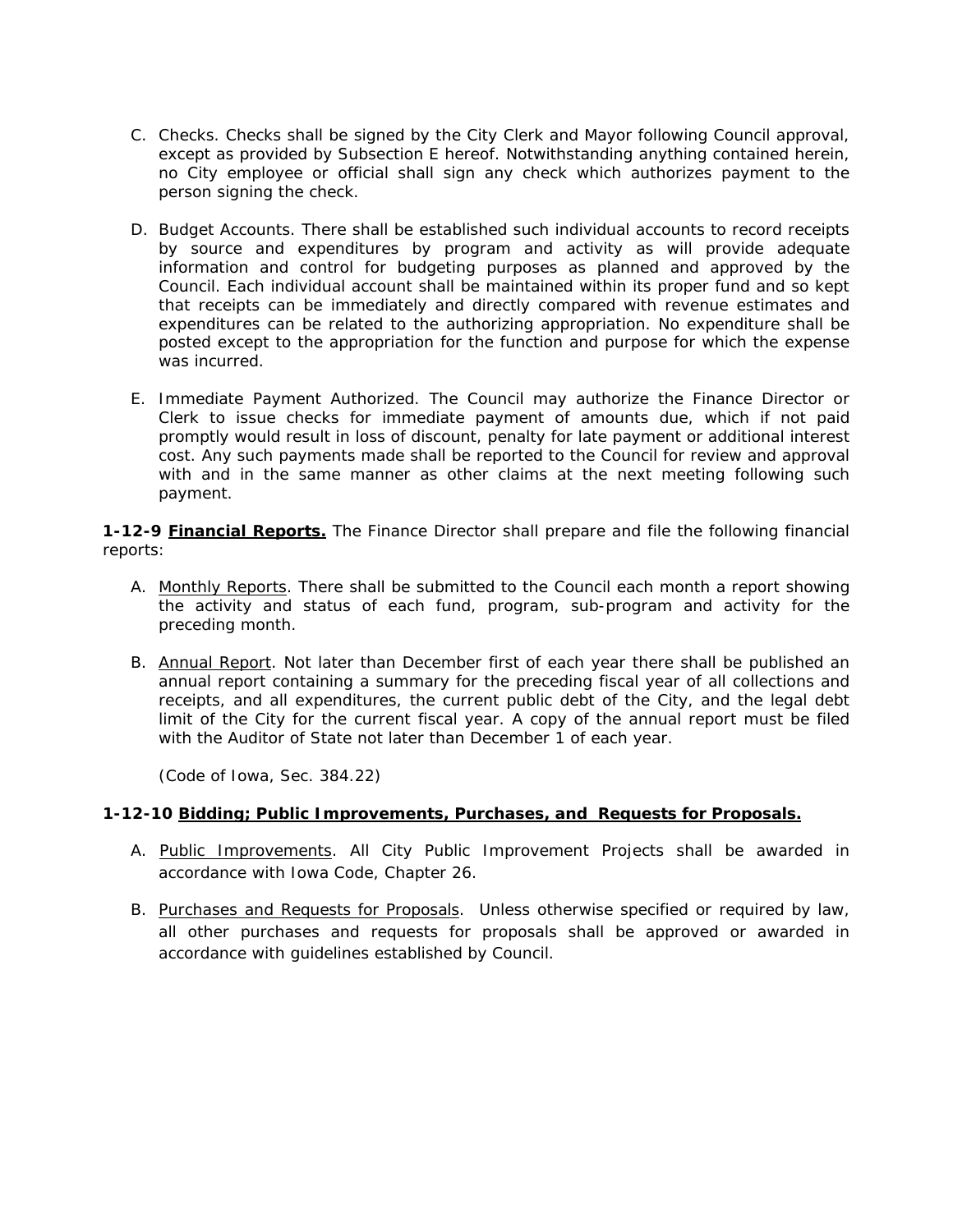#### **Title 1 – Administrative Chapter 13 – Personnel Procedures**

SECTIONS:

- 1-13-1 Declaration of Policy
- 1-13-2 Applicability
- 1-13-3 Civil Service Provisions
- 1-13-4 Union Contracts
- 1-13-5 Prohibitive Activities
- 1-13-6 Permitted Activities
- 1-13-7 Personnel Records
- 1-13-8 Rules and Regulations Employee Benefits
- 1-13-9 Department Regulations
- 1-13-10 Classification Plan
- 1-13-11 Pay Plan
- 1-13-12 Grievance Procedures

**1-13-1 Declaration of Policy.** It is hereby declared the policy of the City that:

- A. Employment and promotions in the Municipal Government shall be based on merit and fitness and predicated on the premise that qualified personnel are best able to render effective and efficient service.
- B. Administration of all personnel policies established by this chapter shall be the responsibility of the City Administrator.
- C. Appointments shall be free of personal and political considerations.
- D. Incentives and conditions of employment consistent with those employed by business firms and governmental units in the community shall be practiced in order to maintain a confident, loyal work force interested in performing efficiently and in the interest of governmental economy.
- E. A current position classification system shall be maintained and current Pay Plans providing for fair compensation of City employees shall be in effect.
- F. Positions in the City service shall be classified and compensated on a uniform basis and keeping with the policy of "equal pay for equal work".
- G. The City of Muscatine will not discriminate against any employee or applicant for employment because of race, creed, color, sex, national origin, ancestry, religion, age, sexual orientation, or disability. Affirmative actions will be taken to implement this policy and assure non-discrimination in recruiting, training, placement, advancement, compensation, working conditions, demotions, layoffs, and termination.

**1-13-2 Applicability.** This chapter shall apply to all employees in the service of the City except those offices which are elective.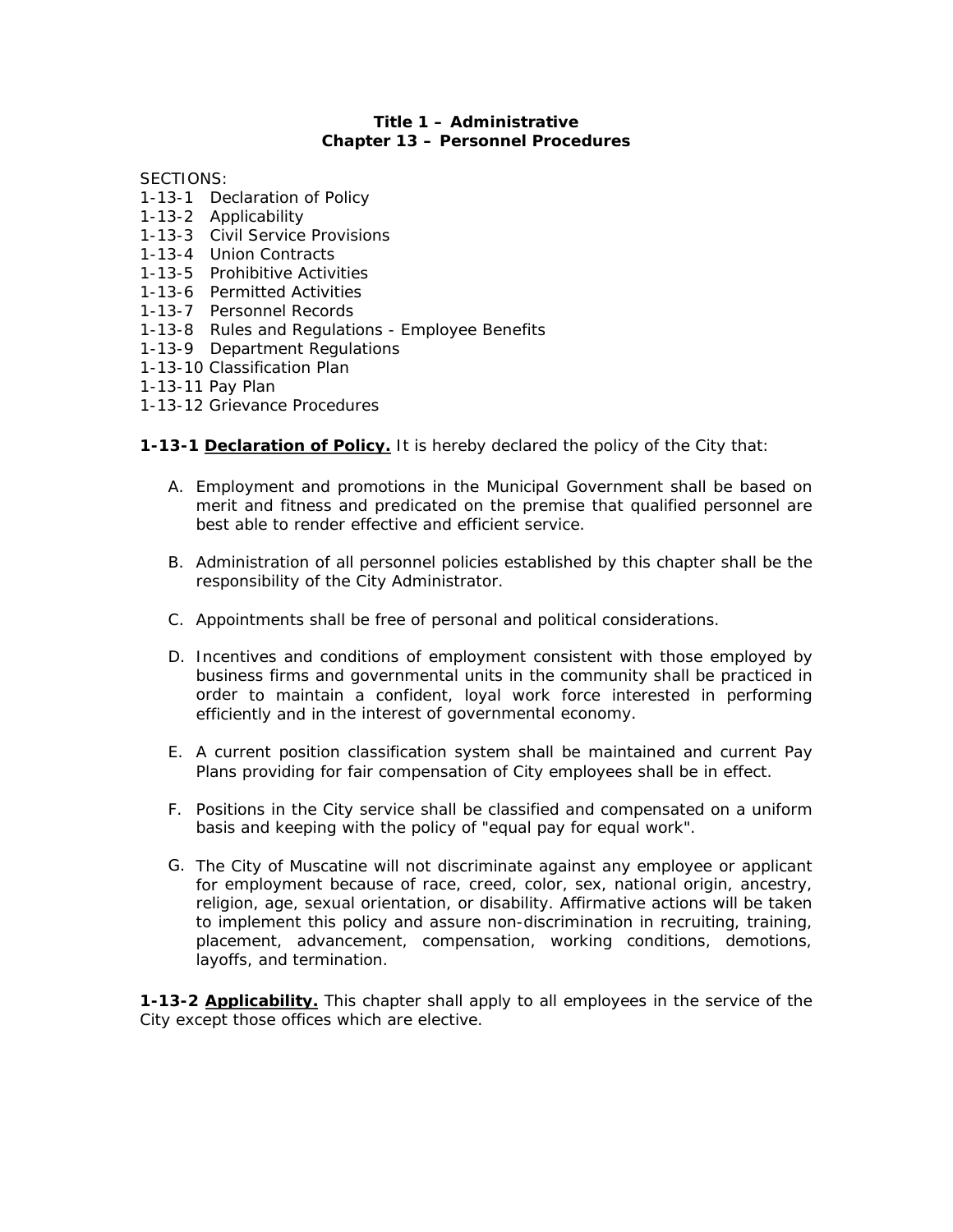**1-13-3 Civil Service Provisions.** The City of Muscatine shall operate its Personnel Program in accordance with the provisions of the State of Iowa Civil Service Code and the local Civil Service regulations, and the Civil Service requirements shall take precedence over this Ordinance.

**1-13-4 Union Contracts.** All City employees covered by Union Contracts shall perform in accordance with such contracts in respect to wages, hours, and such conditions of employment which are included in the contract. If this Ordinance is in conflict with the Union Contract, the Union Contract shall take precedence over this Ordinance. Where Union Contracts are in conflict with State or local Civil Service Laws, the Civil Service Law shall take precedence over the Union Contract.

**1-13-5 Prohibitive Activities.** All employees shall be hired without regard to political considerations. In accordance with this policy, City employees shall:

- A. Refrain from seeking or accepting to use any political endorsement or support in connection with appointment to a Civil Service or municipal position.
- B. Refrain from using their influence publicly in any way for or against any candidate for elective office in the municipal government.
- C. Not circulate petitions or publicly campaign on behalf of any local municipal elective official.
- D. Not engage in nor permit activity prohibited by Section 68A and 68B of the Code of Iowa.

A Civil Service or municipal employee who becomes a candidate for any elective public office shall, upon request of the employee and commencing thirty (30) days prior to any election and continuing until after the election, automatically be given a leave of absence without pay. An employee who is a candidate for an elective public office shall not campaign while on duty as a municipal employee. If elected, such employee is eligible to serve as a Civil Service or municipal employee only until qualification for the elective office, at which time the common law rule of conflict of interest would apply.

**1-13-6 Permitted Activities.** Nothing in Section 5 of this Chapter shall prevent employees from belonging to any political party, club, or organization; from attending political meetings; from expressing their political views in private or outside of working hours and off City premises; or from voting with complete freedom in any election.

**1-13-7 Personnel Records.** The Human Resources Manager or his or her designee, shall maintain the official Civil Service - Personnel Records for each employee. Such records shall include, but not be limited to, dates of initial appointments, promotions, job titles, salaries, evaluations, disciplinary actions, merit increases, leaves of any type taken, longevity, and employee adjustments according to pay and classification plans.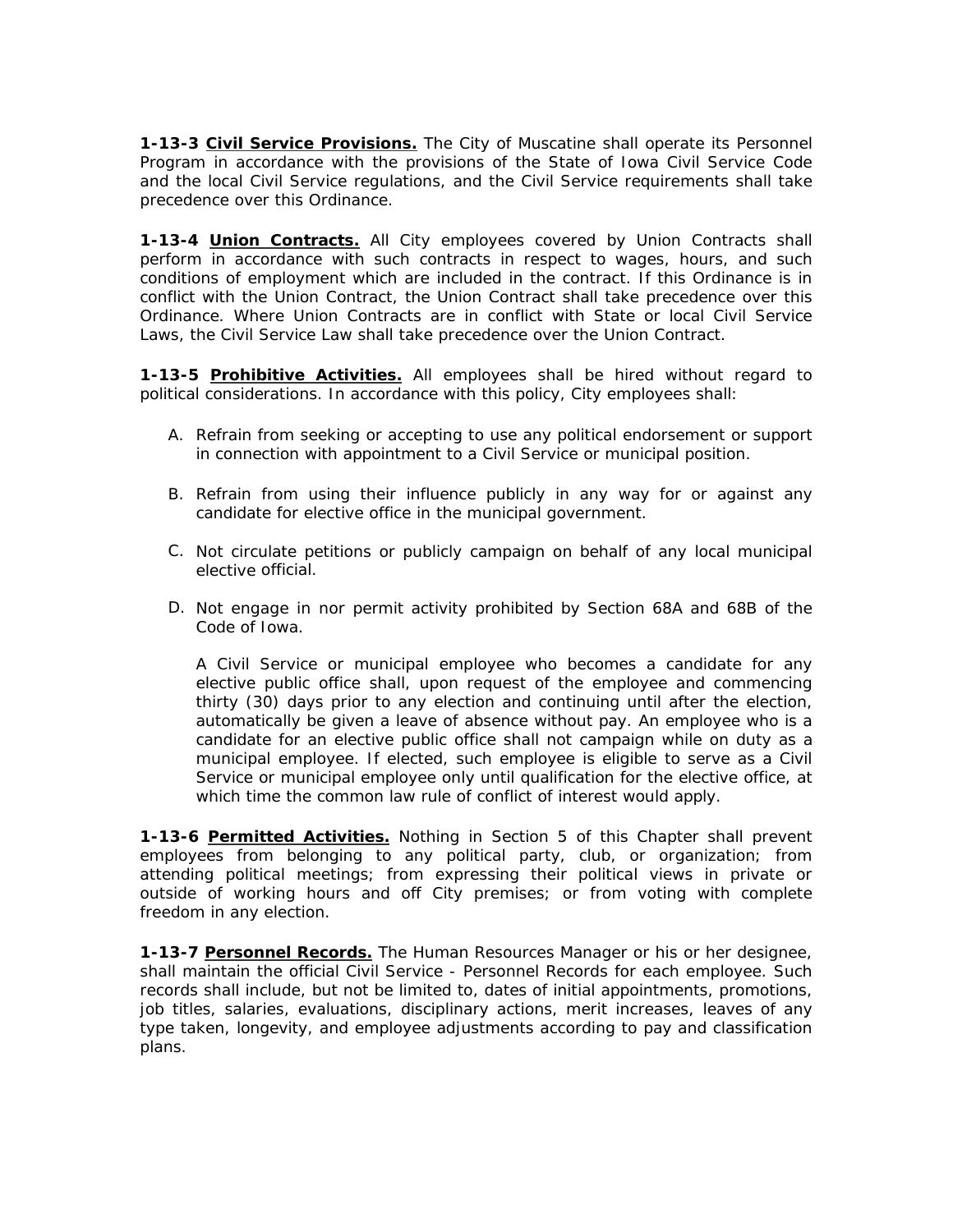**1-13-8 Rules and Regulations - Employee Benefits.** The City Administrator shall develop rules and regulations on employee benefits and on working conditions, when required, in order to uniformly, effectively, and efficiently operate the City.

**1-13-9 Department Regulations.** Nothing in this Ordinance shall prohibit the establishment and administration of departmental regulations not in conflict with this Ordinance.

**1-13-10 Classification Plan.** The City shall establish a classification plan which shall consist of a list of titles, descriptions of the nature and requirements of work in each class, and the official allocations of positions to appropriate classes. The titles in the classification plan are to be used as exclusive means of reference for all official records and personnel transactions.

- A. Maintenance of Plan. The City Administrator shall maintain the classification plan.
- B. Change in the Plan. The classification plan may be amended and positions reclassified by the City Administrator in accordance with the following procedures, and subject to Council approval:
	- 1. All requests for creation of new positions, abolishment or consolidation of present positions, reclassification of existing positions, and reallocation of classifications to new salary ranges shall be submitted to the City Administrator.
	- 2. Department Heads shall report organizational changes and requests for change in duty assignments to the City Administrator.
	- 3. An employee may submit a written request to the City Administrator for review of the duties and responsibilities of the employee's position. All requests shall be submitted through the Department Heads and shall include the employee's description of the duties and responsibilities of the position.
- C. Abolishment of a Position. A position may be abolished by the City Administrator, with the approval of the City Council, and in accordance with the Civil Service Code of Iowa if applicable.

**1-13-11 Pay Plan.** It shall be the responsibility of the City Administrator to develop a compensation plan which will reflect fairly the differences in duties and responsibilities of the classifications established and which will assure, to the extent practicable, equal pay for equal work; which will reflect salary and wage rates which compare favorably with those in the area for comparable positions; and which provides a means of rewarding employees for continued good or outstanding service. The Pay Plan of the City shall be adopted annually by resolution of the City Council and shall coincide with the City's fiscal year. Any changes in the Plan shall be by recommendation of the City Administrator with approval of Council by resolution.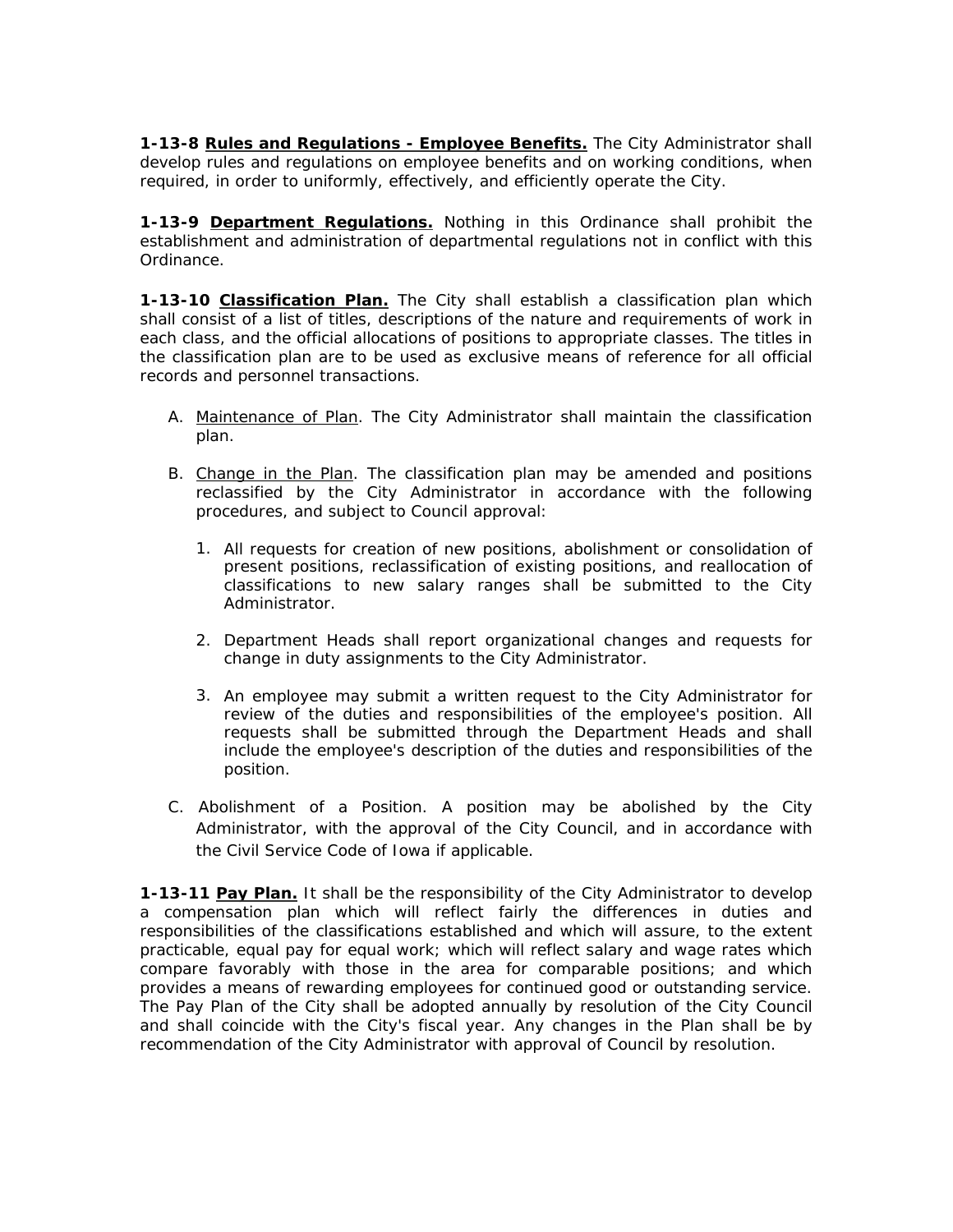The City Administrator shall establish rules and regulations for administering the Pay Plans for Supervisory - Management employees, Confidential and Library employees, Non-Union Permanent Part Time employees, Temporary employees, Blue and White Collar Union employees, Police Officers - Union employees, and Firefighters - Union employees. In such case where there is a conflict between the rules and regulations and the Union Contract, the Union Contract shall take precedence. The City Council, upon the recommendation of the City Administrator, may establish such other employee group Pay Plans as may be required.

**1-13-12 Grievance Procedures.** An employee of the City of Muscatine has the right to grieve matters in regard to the interpretation, application, or violation of the personnel system of the City. For all employees covered under Union Contracts, the grievance procedures set forth in such contract shall be adhered to. For all non-union employees, the following grievance procedures shall be followed:

- A. **Step 1**. The grievance shall be discussed informally between the employee involved and the employee's immediate supervisor within three (3) working days after knowledge of the event giving rise to the grievance. The supervisor shall either adjust the grievance or deliver a written answer to the grieving employee within three (3) working days after such discussion. Failure of the supervisor to reply within set three (3) day period shall be deemed a denial of the grievance and may be appealed to the next step.
- B. **Step 2**. If such grievance is not resolved by Step 1, the grieved employee may appeal. The employee shall within three (3) working days following completion of Step 1, present the grievance in writing to the Department Head, or his or her designated representative. The grievance shall contain a statement from the employee specifying what relief or remedy is desired. The Department Head, or his or her designated representative, shall investigate the grievance and issue a decision in writing thereon within a period of five (5) working days. Failure of the Department Head, or his or her designated representative, to issue a written statement within five (5) working days shall be deemed a denial of the grievance and may be appealed to the next Step.
- C. **Step 3**. If such grievance is not resolved in Step 2, the grieved employee may appeal. The employee shall within three (3) working days following completion of Step 2 present the grievance in writing to the City Administrator, or his or her designated representative. The grievance shall contain a statement from the employee specifying what relief or remedy is desired. The City Administrator, or his or her designated representative, shall investigate the grievance and issue a decision in writing thereon within a period of five (5) working days. The City Administrator's decision on these matters shall be final.

For issues within the jurisdiction of the Civil Service Commission, the grievance procedure as established by the Civil Service Commission and the Code of Iowa shall prevail.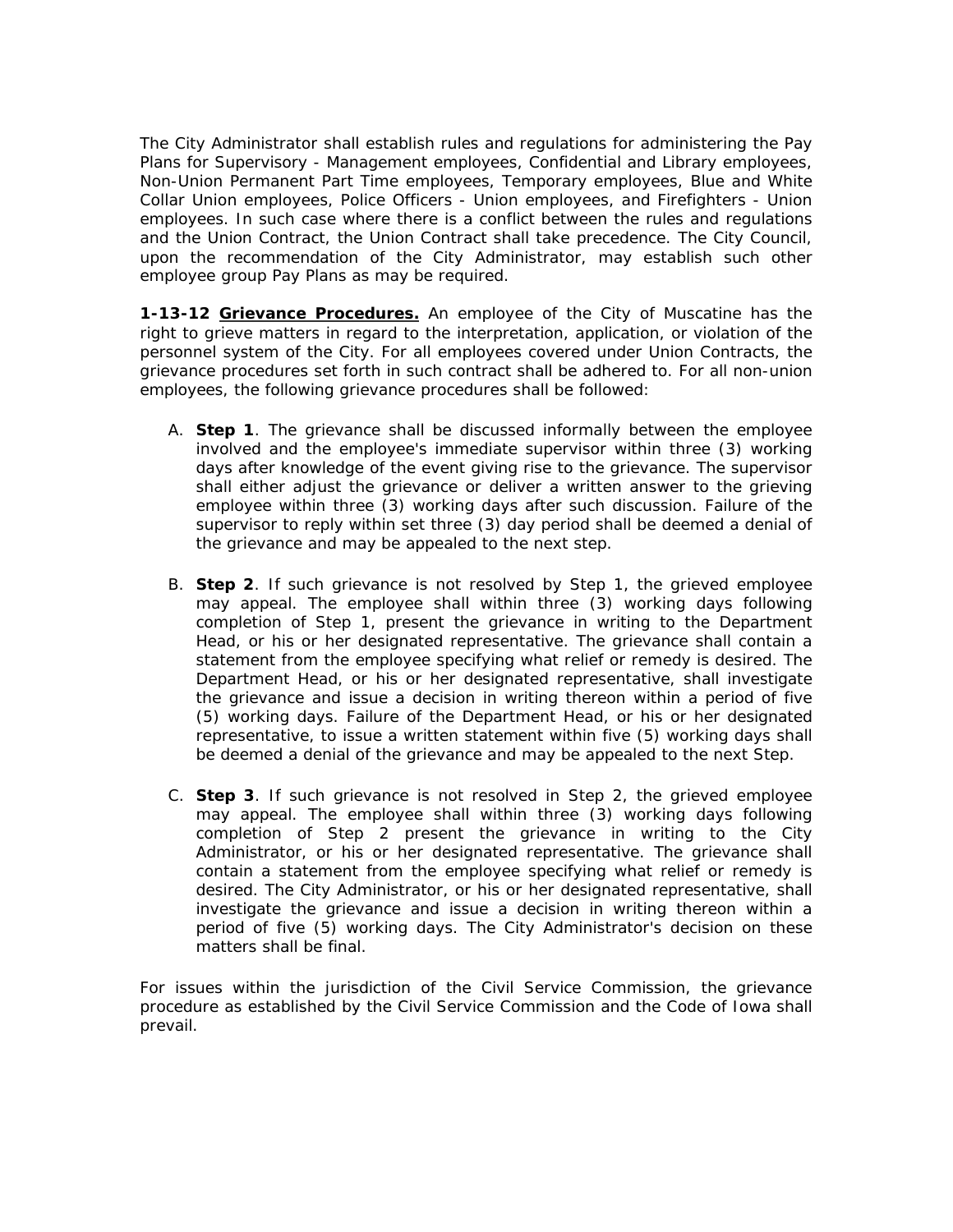# **Title 2 – Boards and Commissions Chapter 1 – Airport Advisory Commission**

SECTIONS: 2-1-1 Creation 2-1-2 Number of Members 2-1-3 Appointment 2-1-4 Ex-officio Members 2-1-5 Officers 2-1-6 Term Duration and Limits 2-1-7 Removal - Vacancies 2-1-8 Residence Requirements 2-1-9 Responsibilities and Duties

**2-1-1 Creation:** The Airport Advisory Commission is hereby created.

**2-1-2 Number of Members.** The Airport Advisory Commission shall consist of five (5) gender balanced members.

**2-1-3 Appointment.** The members are to be appointed by the Mayor, with the consent of the Council.

**2-1-4 Ex-officio Members.** The City Administrator, or his or her designated representative, shall serve as an ex-officio member of this board.

**2-1-5 Officers.** Secretary. The City Administrator, or his or her designated representative, shall serve as Secretary.

**2-1-6 Term Duration and Limits.** Duration. The term of office of each member shall commence with their appointment. Board members are appointed for staggered terms of five (5) years beginning July first, except to fill vacancies, and shall remain on the Commission until his or her successors are appointed.

Limits. No individual shall serve more than two (2) full consecutive terms on the commission.

**2-1-7 Removal - Vacancies.** The Council may, at any time, remove any member of the Airport Advisory Commission after showing due cause, and the Mayor, with the consent of the Council, shall fill the vacancies occurring in the Commission by removal or otherwise.

**2-1-8 Residence Requirements.** Each member of the Airport Advisory Commission shall be a resident of the City of Muscatine, Iowa.

**2-1-9 Responsibilities and Duties:** The Airport Advisory Commission shall confer with and assist the City Administrator, or his or her designated representative, in preparation of the airport budget, recommend procedures and policies in connection with the administration of the airport, pursue matters and investigate means by which the airport can be improved, and make recommendations for the long range needs of the airport.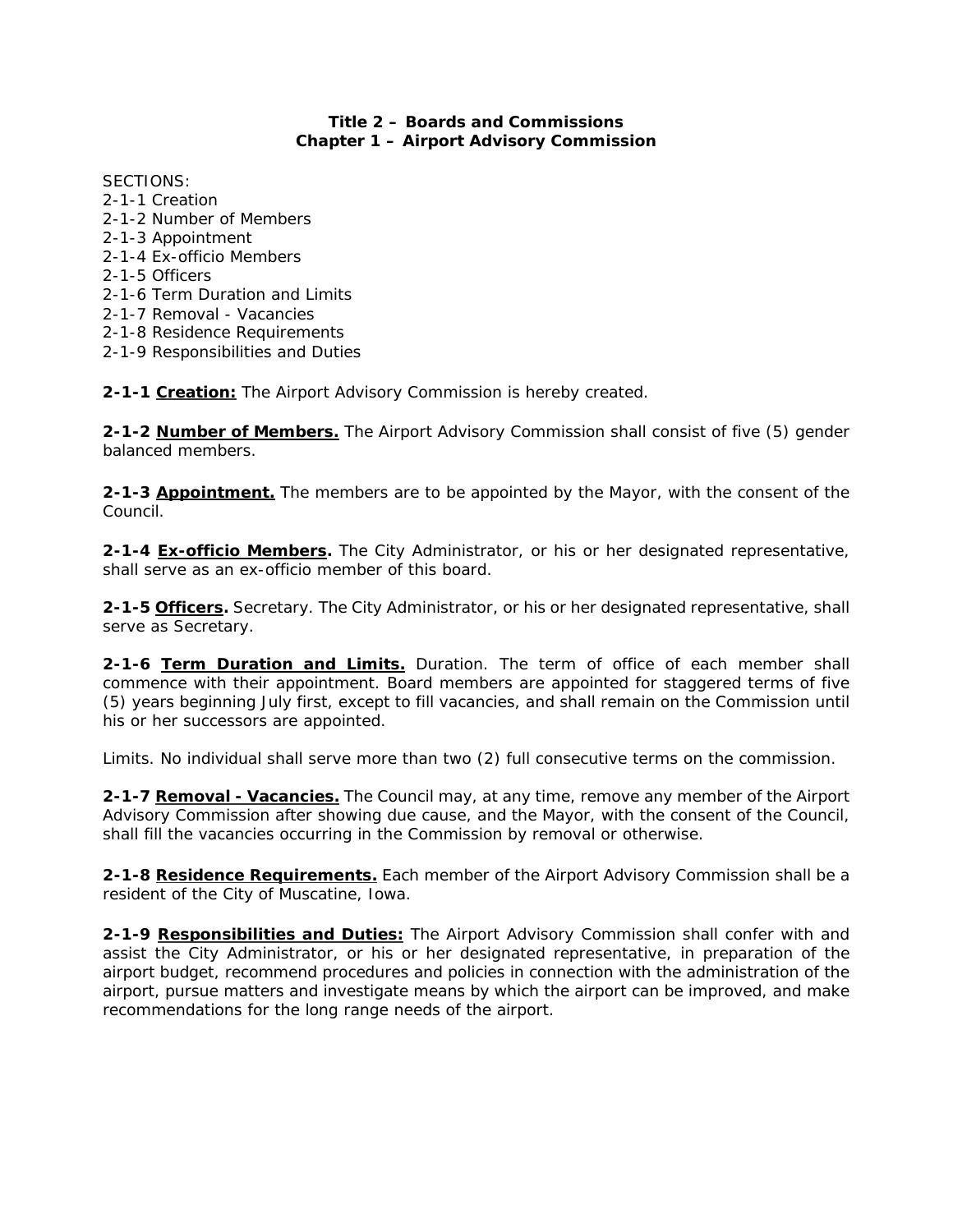# **Title 2 – Boards and Commissions Chapter 2 – Civil Service Commission**

SECTIONS:

- 2-2-1 Creation
- 2-2-2 Applicability
- 2-2-3 Qualifications
- 2-2-4 Number of Members
- 2-2-5 Appointment
- 2-2-6 Term Duration and Limits
- 2-2-7 Officers
- 2-2-8 Ex-Officio Members
- 2-2-9 Vacancies
- 2-2-10 Responsibilities and Duties

**2-2-1 Creation.** The Civil Service Commission is hereby created in accordance with Section 400.1 of the Code of Iowa.

*(Code of Iowa, Section 400.1)* 

**2-2-2 Applicability.** The provisions of this chapter shall apply to full-time police officers, firefighters, and all appointive permanent full-time employees, unless otherwise excepted under Iowa Code Section 400.6.

*(Code of Iowa, Section 400.6)* 

**2-2-3 Qualifications.** Each member of the Civil Service Commission shall be a resident of the City of Muscatine, a citizen of Iowa, and an eligible elector preceding appointment. Each member shall serve without compensation, shall not hold or be a candidate for any office of public trust, and shall not be a party to or have an interest in any contract prohibited by Section 400.2(2) of the Iowa Code.

*(Code of Iowa, Section 400.2)* 

**2-2-4 Number of Members.** The Civil Service Commission shall consist of three (3) gender balanced members.

*(Code of Iowa, Section 400.1)* 

**2-2-5 Appointment.** The Mayor, with the approval of the Council, shall appoint members to this commission one (1) year after the regular municipal election. The Mayor shall publish notice of the names of persons selected for appointment no less than 30 days prior to a vote by city council.

*(Code of Iowa, Section 400.1)*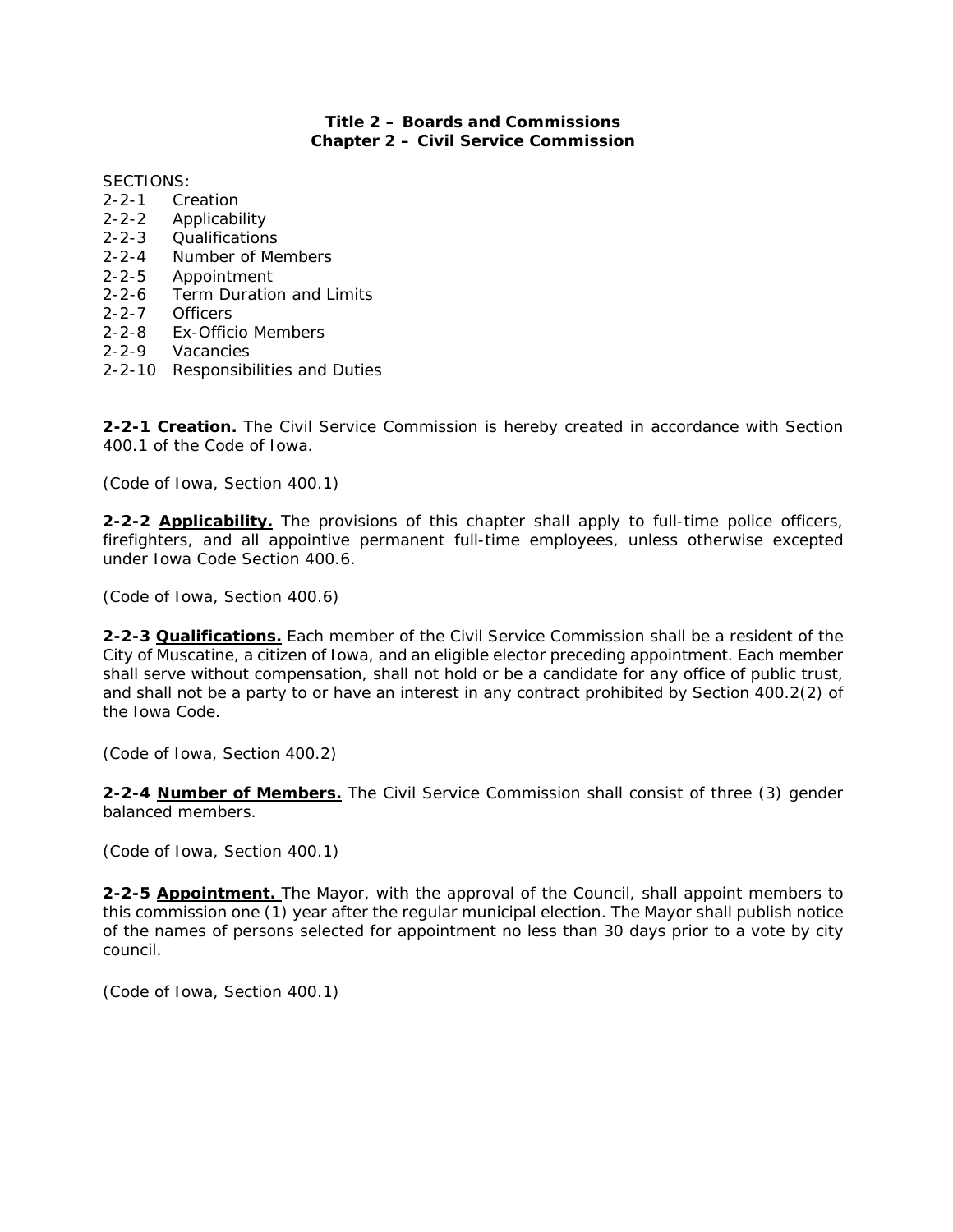# **2-2-6 Term Duration and Limits.**

A. **Duration**. The term of office of such members shall commence with their appointment. Commissioners shall hold office, one until the first Monday in April of the second year, one until the first Monday in April of the third year, and one until the first Monday in April of the fourth year after such appointment, whose successors shall be appointed for a term of four years.

*(Code of Iowa, Section 400.1)* 

B. **Limits**. No individual shall serve more than two (2) full consecutive terms on the Civil Service Commission.

#### **2-2-7 Officers.**

A. **Chairman**. The Commission shall elect a chairperson from among its members.

*(Code of Iowa, Section 400.4)* 

B. **Clerk**. The city clerk shall be clerk of the commission.

*(Code of Iowa, Section 400.4)* 

**2-2-8 Ex-officio Members.** The City Administrator, or his or her designated representative, shall serve as an ex-officio member of this commission.

**2-2-9 Vacancies.** The Mayor, with the consent of the Council, shall fill the vacancies occurring in the Commission for the unexpired term of the appointment.

**2-2-10 Responsibilities and Duties.** The Civil Service Commission shall exercise all the responsibilities and duties in accordance with the provisions of the Code of Iowa for Civil Service Commissions.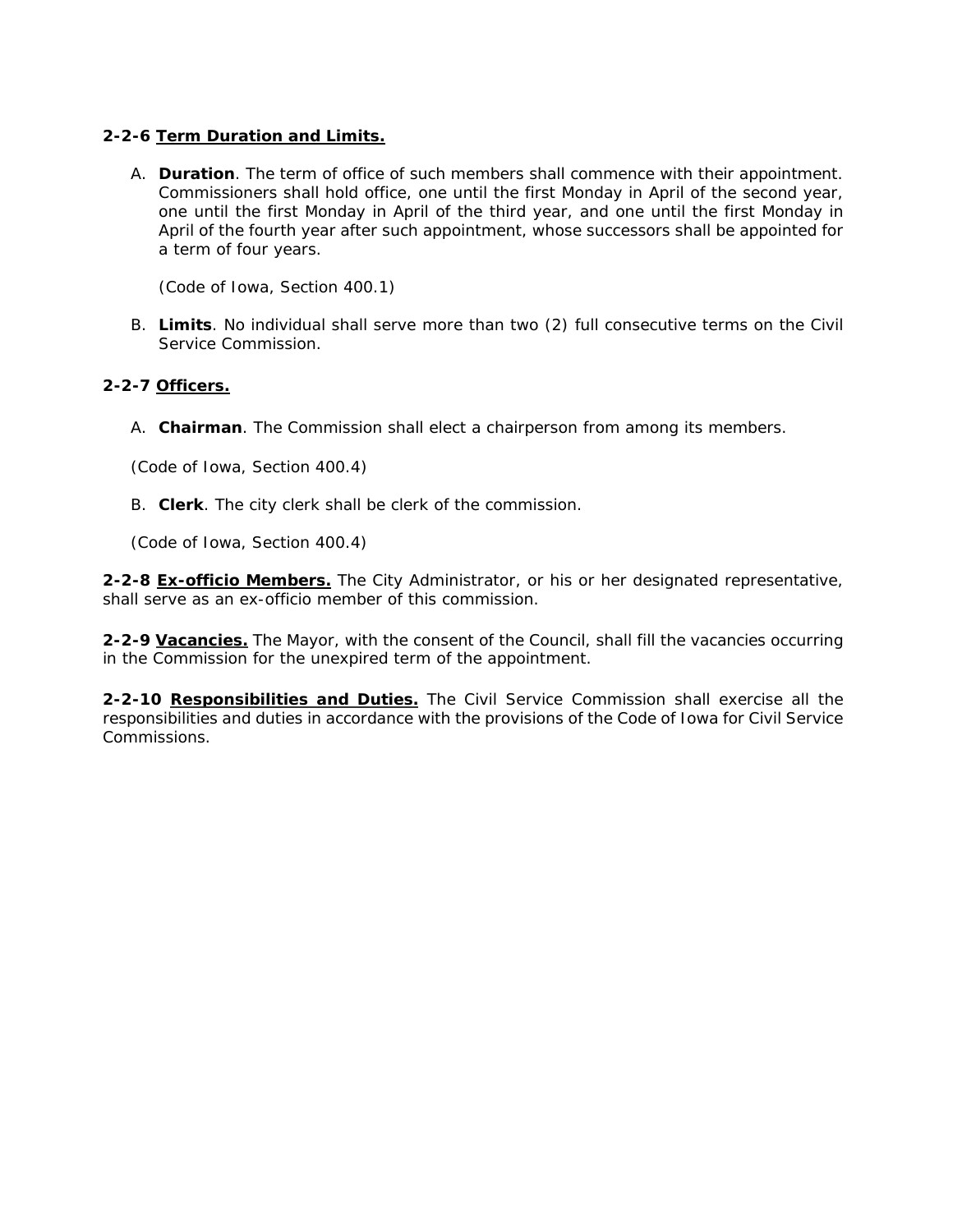### **Title 2 – Boards and Commissions Chapter 3 – Parks and Recreation Advisory Commission**

SECTIONS: 2-3-1 Creation 2-3-2 Number of Members 2-3-3 Appointment 2-3-4 Term Duration and Limits 2-3-5 Removal - Vacancies 2-3-6 Residence Requirements 2-3-7 Responsibilities and Duties 2-3-8 Department Established

**2-3-1 Creation.** The Parks and Recreation Advisory Commission is hereby created.

**2-3-2 Number of Members.** The Parks and Recreation Advisory Commission shall consist of seven (7) gender balanced members.

**2-3-3 Appointment.** The Mayor, with approval of the council, shall appoint the commissioners.

# **2-3-4 Term Duration and Limits.**

- A. **Duration**. The Parks and Recreation Advisory Commission shall consist of seven (7) members to be appointed by the Mayor with the approval of the Council. The term of office of such members shall commence with their appointment and shall be for three (3) years, except to fill vacancies provided, however, that appointments to the first Commission shall be three (3) members for one (1) year, three (3) members for two (2) years and one (1) member for three (3) years. Each term shall commence on the first day of July. All members of the Parks and Recreation Advisory Commission shall remain on the Commission until their successors are appointed.
- B. **Limits**. No individual shall serve more than two (2) full consecutive terms on the Parks and Recreation Advisory Commission.

**2-3-5 Removal - Vacancies.** The Council may, at any time, remove any member of the Commission after showing due cause, and the Mayor, with the consent of the Council, shall fill the vacancies occurring on the Commission by removal or otherwise.

**2-3-6 Residence Requirements.** Each member of the Parks and Recreation Advisory Commission shall be a resident of the City of Muscatine, Iowa.

**2-3-7 Responsibilities and Duties.** The Parks and Recreation Advisory Commission shall confer with and assist the City Administrator, or his/her designated representative, in preparation of the budgets, recommend rules, procedures and policies in connection with the administration, pursue matters and investigate means by which improvements can be made, and make recommendations for the long range needs of the cemetery, parks, riverfront, levee and all land owned by the City along the Mississippi River, municipal golf course and all other recreation facilities owned and/or operated by the City.

**2-3-8 Department Established.** The Parks and Recreation Department of the City is established to enforce all ordinances and regulations relating to all parks and recreational facilities under the City's jurisdiction.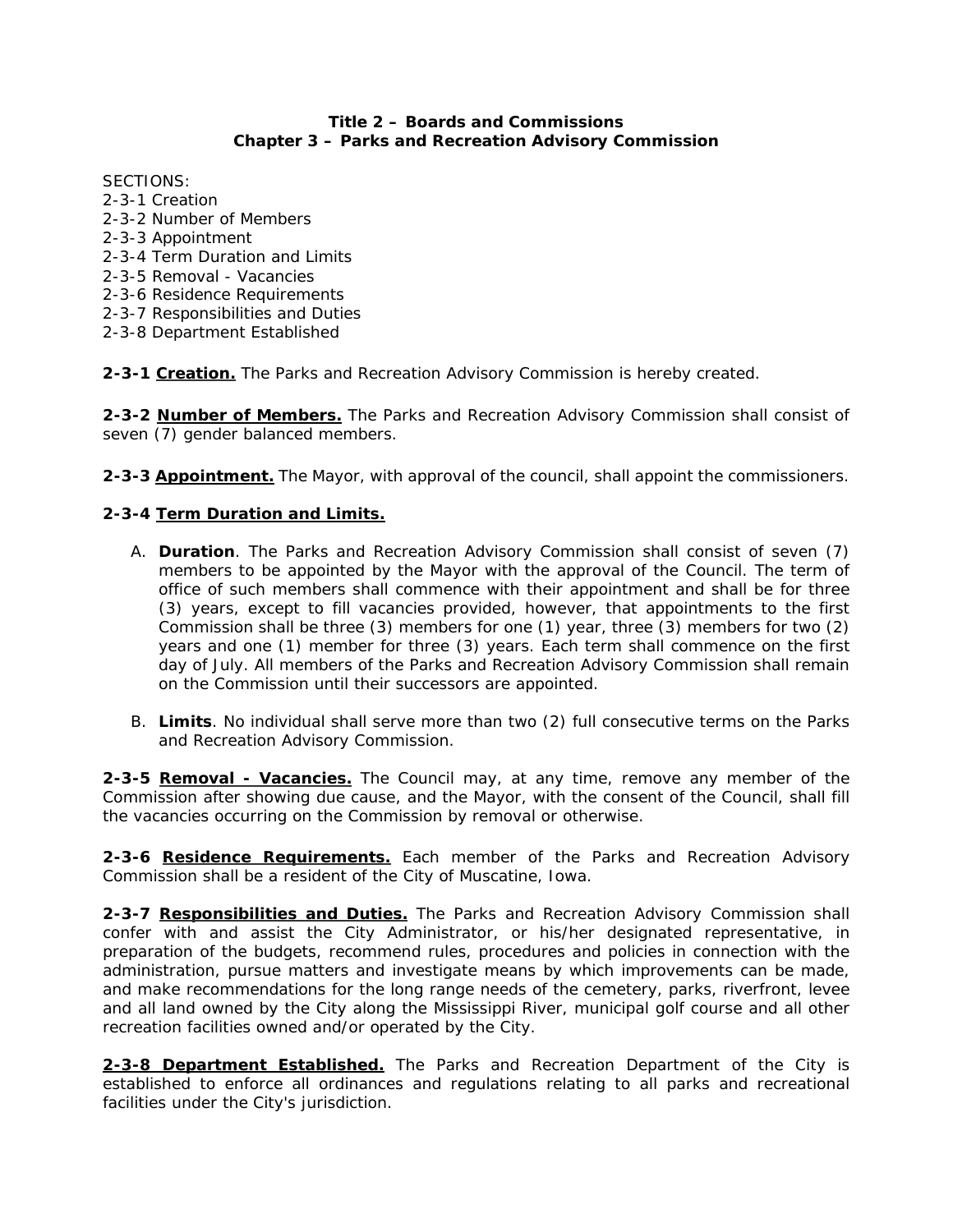### **Title 2 – Boards and Commissions Chapter 4 – Historic Preservation Commission**

SECTIONS:

- 2-4-1 Purpose
- 2-4-2 Definitions
- 2-4-3 Muscatine Historic Preservation Commission
- 2-4-4 Appointment and Terms
- 2-4-5 Removal/Vacancies
- 2-4-6 Qualifications
- 2-4-7 Compensation
- 2-4-8 Chairperson and Secretary
- 2-4-9 Meetings and Quorum
- 2-4-10 Responsibilities and Duties

**2-4-1 Purpose.** The purpose of this ordinance is to promote the educational, cultural, economic, and general welfare of the public through the recognition, enhancement, and perpetuation of sites and districts of historical and cultural significance; safeguard the City's historic, aesthetic, and cultural heritage by preserving sites and districts of historic and cultural significance; stabilize and improve property values; foster pride in the legacy of beauty and achievements of the past; protect and enhance the City's attractions to tourists and visitors and the support and stimulus to business thereby provided; strengthen the economy of the City; and promote the use of sites and districts of historic and cultural significance as places for the education, pleasure and welfare of the people of the City.

# **2-4-2 Definitions.**

- A. "**Commission**" means the Muscatine Historic Preservation Commission, as established by this ordinance.
- B. **"Historic District"** means an area which contains a significant portion of archaeological sites, buildings, structures, objects and/or other improvements which, considered as a whole, possesses integrity of location, design, setting, materials, workmanship, feeling, and association, and 1) embodies the distinctive characteristics of a type, period, or method of construction, or that represents the work of a master, or that possesses high artistic values, or that represents a significant and distinguishable entity whose components may lack individual distinction; or 2) is associated with events that have made significant contributions to the broad patterns of our local, state or national history; or 3) possesses a coherent and distinctive visual character or integrity based upon similarity of scale, design, color, setting, workmanship, materials, or combinations thereof, which is deemed to add significantly to the value and attractiveness of properties within such area; or 4) is associated with the lives of persons significant in our past; or 5) has yielded, or may be likely to yield, information important in prehistory or history.
- C. **"Historic Site"** means an archaeological or historic site, object, structure or building which 1) is associated with events that have made a significant contribution to the broad patterns of our history; or 2) is associated with the lives of persons significant in our past; or 3) embodies the distinctive characteristics of a type, period, or method of construction, or that represents a work of a master, or that possess high artistic values, or that represents a significant and distinguishable entity whose components may lack individual distinction; or 4) has yielded, or may be likely to yield, information important in prehistory or history.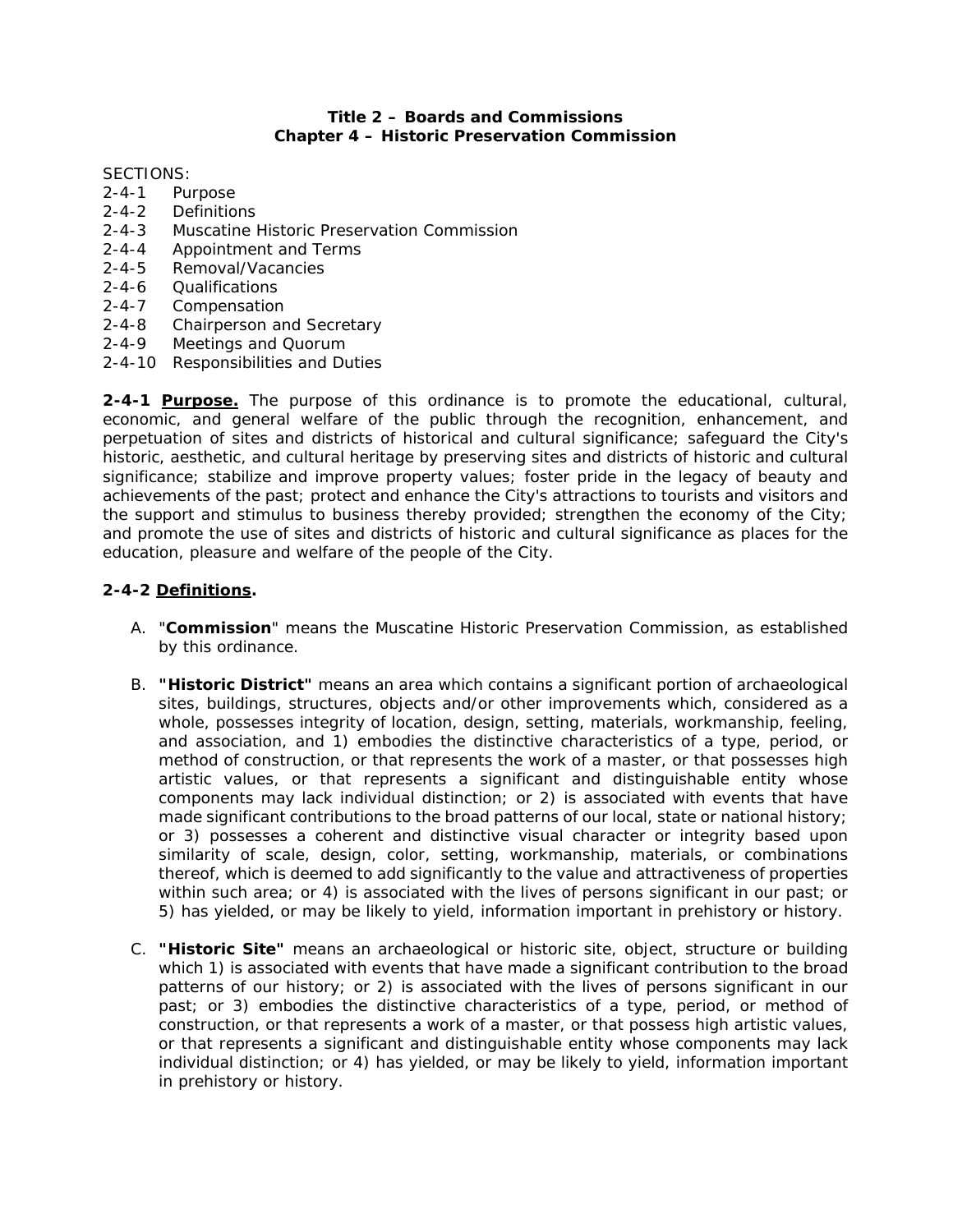**2-4-3 Muscatine Historic Preservation Commission.** There is hereby created and organized the Muscatine Historic Preservation Commission to be appointed as hereinafter provided with duties and responsibilities as set forth in this Chapter.

**2-4-4 Appointment and Terms.** The Commission shall consist of five (5) gender balanced members to be appointed by the Mayor, with the approval of the Council. The term of office of such members shall commence with their appointment. Appointments will be staggered, with one member appointed on July 1 of each year over a five-year period. All terms shall be for five (5) years. All members of the Commission shall remain on the Commission until their successors are appointed. No one individual shall serve for more than two (2) full consecutive terms on the Commission.

**2-4-5 Removal/Vacancies.** The Council may, at any time, remove any member of the Commission after showing due cause, and the Mayor, with the consent of the Council, shall fill the vacancies occurring on the Commission by removal or otherwise.

**2-4-6 Qualifications.** Members shall demonstrate a positive interest in historic preservation; should be drawn from professionals in architecture, history, architectural history, planning, prehistoric and historic archaeology, folklore, cultural anthropology, curation, conservation, and landscape architecture or related disciplines to the extent that such professions are available; and may include other persons as have demonstrated special interest, experience, or knowledge in history, architecture, or related disciplines. All members shall be residents of the City of Muscatine. Any member who establishes a permanent and primary residence outside of the City of Muscatine shall no longer be eligible to serve on the commission.

**2-4-7 Compensation.** The members of the Commission shall serve without compensation.

**2-4-8 Chairperson and Secretary.** The Commission shall elect a Chairperson who shall preside over all Commission meetings. The City Administrator or his/her designee shall serve as secretary who shall be responsible for maintaining written records of the Commission's proceedings.

**2-4-9 Meetings and Quorum.** The Commission shall meet at least three (3) times a year and a simple majority of the Commission shall constitute a quorum for the transaction of business.

**2-4-10 Responsibilities and Duties.** The Commission may do the following:

- A. Conduct studies for the identification and designation of historic districts and sites meeting the definitions established by this ordinance, proceed at its own initiative or upon a petition from any person, group, or association, and shall maintain records of all studies and inventories for public use.
- B. Make a recommendation to Council to recommend to the State Historic Preservation Officer for the listing of a historic district or site in the National Register of Historic Places and may conduct a public hearing thereon.
- C. Investigate and recommend to the Council the adoption of ordinances designating historic sites and historic districts if they qualify as defined herein.
- D. Accept unconditional gifts and donations of real and personal property, including money, for the purpose of historic preservation.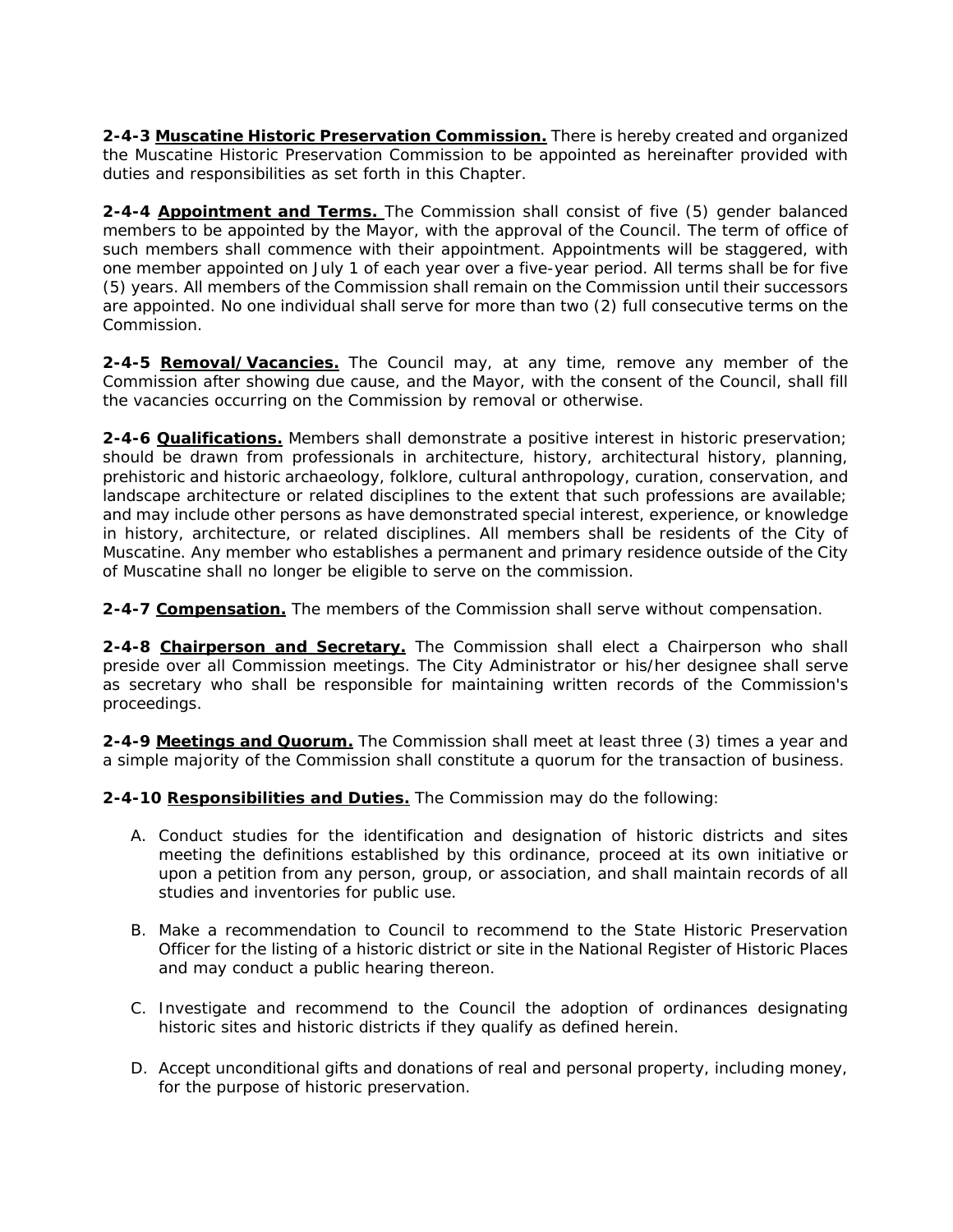- E. Acquire, with approval of Council, by purchase, bequest, or donation, fee and lesser interests in historic properties, including properties adjacent to or associated with historic properties.
- F. Preserve, restore, maintain and operate historic properties, under the ownership or control of the Commission.
- G. Contract, with the approval of the Council, with the state or the federal government or other organizations.
- H. Cooperate with the federal, state and local governments in the pursuance of the objectives of historic preservation.
- I. Provide information for the purpose of historic preservation to the Council.
- J. Promote and conduct an educational and interpretive program on historic properties within its jurisdiction.
- K. Review and recommend properties for tax abatement programs as they may apply to preservation or restoration efforts.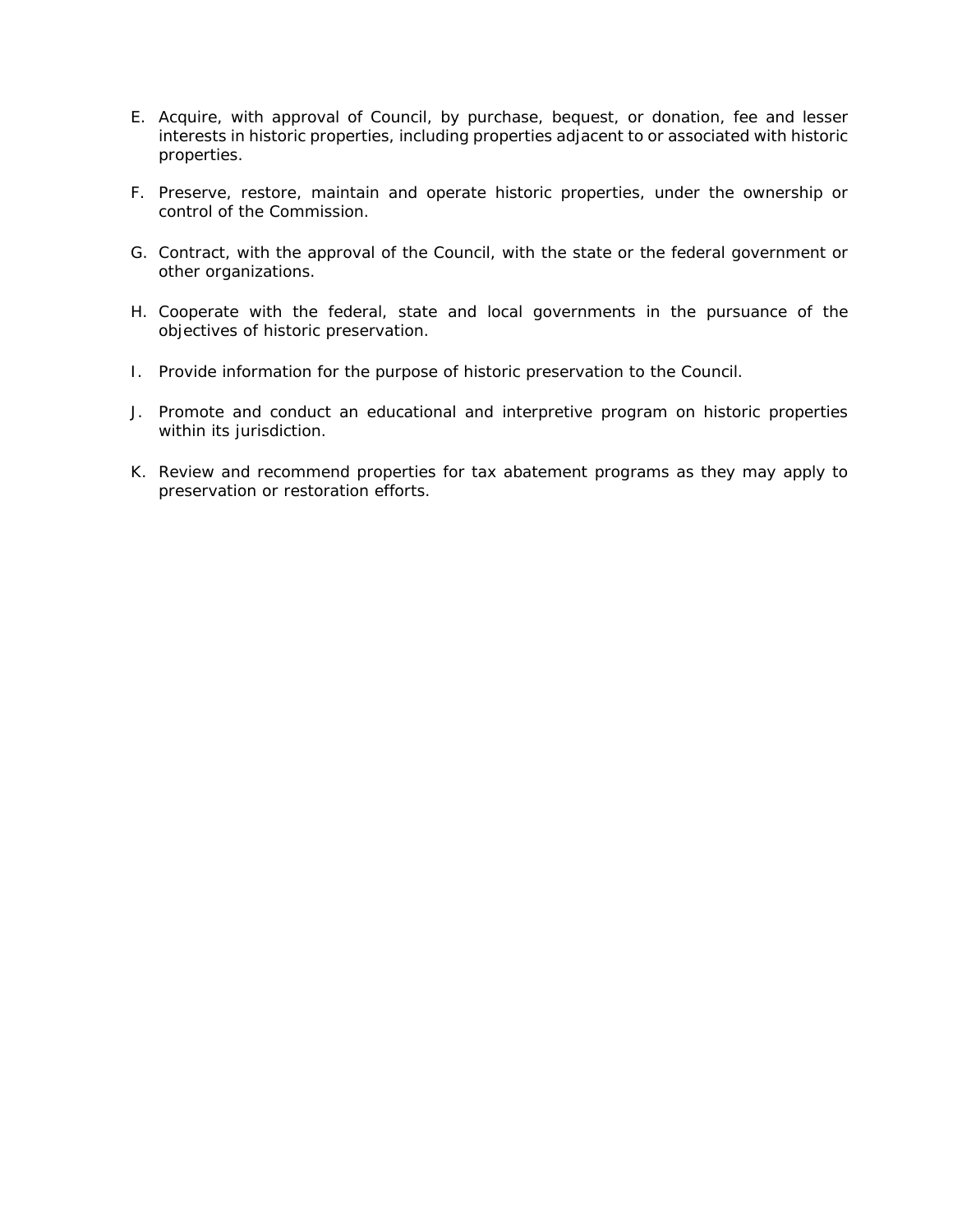### **Title 2 – Boards and Commissions Chapter 5 – Library Board of Trustees**

#### SECTIONS:

- 2-5-1 Creation
- 2-5-2 Appointment
- 2-5-3 Terms
- 2-5-4 Removal Vacancies
- 2-5-5 Residence Requirements
- 2-5-6 Powers and Duties
- 2-5-7 Power to Contract with Others for the Use of the Library
- 2-5-8 Termination of Contracts
- 2-5-9 Library Account
- 2-5-10 Report
- 2-5-11 Injury to Books or Property
- 2-5-12 Theft
- 2-5-13 Notice; Failure to Return and Detention
- 2-5-14 Violation

**2-5-1 Creation.** There is hereby created and organized a Library Board of Trustees, to be appointed as hereinafter provided, with the duties and responsibilities as set forth in this Chapter. Further, it is the purpose of this Chapter to retain all applicable Ordinances and to adopt as Ordinances all applicable State statutes to assure the continued functioning of the Board of Library Trustees in the Musser Public Library pursuant to Section 196, Chapter 1088 of the Laws of the 64th G.A. Second Session.

*(Code of Iowa, Section 392.5)* 

**2-5-2 Appointment.** The Board of Library Trustees shall consist of nine (9) members to be appointed by the Mayor, with the approval of the Council.

**2-5-3 Terms.** The terms of office of such members shall be appointed for a term of six (6) years and appointments made every two (2) years of one-third (1/3) the total number, as near as possible, to stagger the terms. Each term shall commence on the first day of July. All members of the Board of Library Trustees shall remain on the Board until their successors are appointed. No individual is to serve more than two (2) full consecutive terms on the Board.

**2-5-4 Removal - Vacancies.** The Council may, at any time, remove any member of the Board of Library Trustees after showing due cause, and the Mayor, with the consent of the Council, shall fill the vacancies occurring on the Board by removal or otherwise. A trustee absent for three (3) consecutive regular meetings of the Board, except in a case of sickness or temporary absence from the City, shall render the office of such absent trustee vacant.

**2-5-5 Residence Requirements.** Eight (8) of the members of the Board shall be residents of the City of Muscatine and shall not be less than eighteen (18) years of age. The board shall consist of one (1) County resident who is not a resident of the City of Muscatine, and who shall be appointed by the Mayor with the approval of the Muscatine County Board of Supervisors.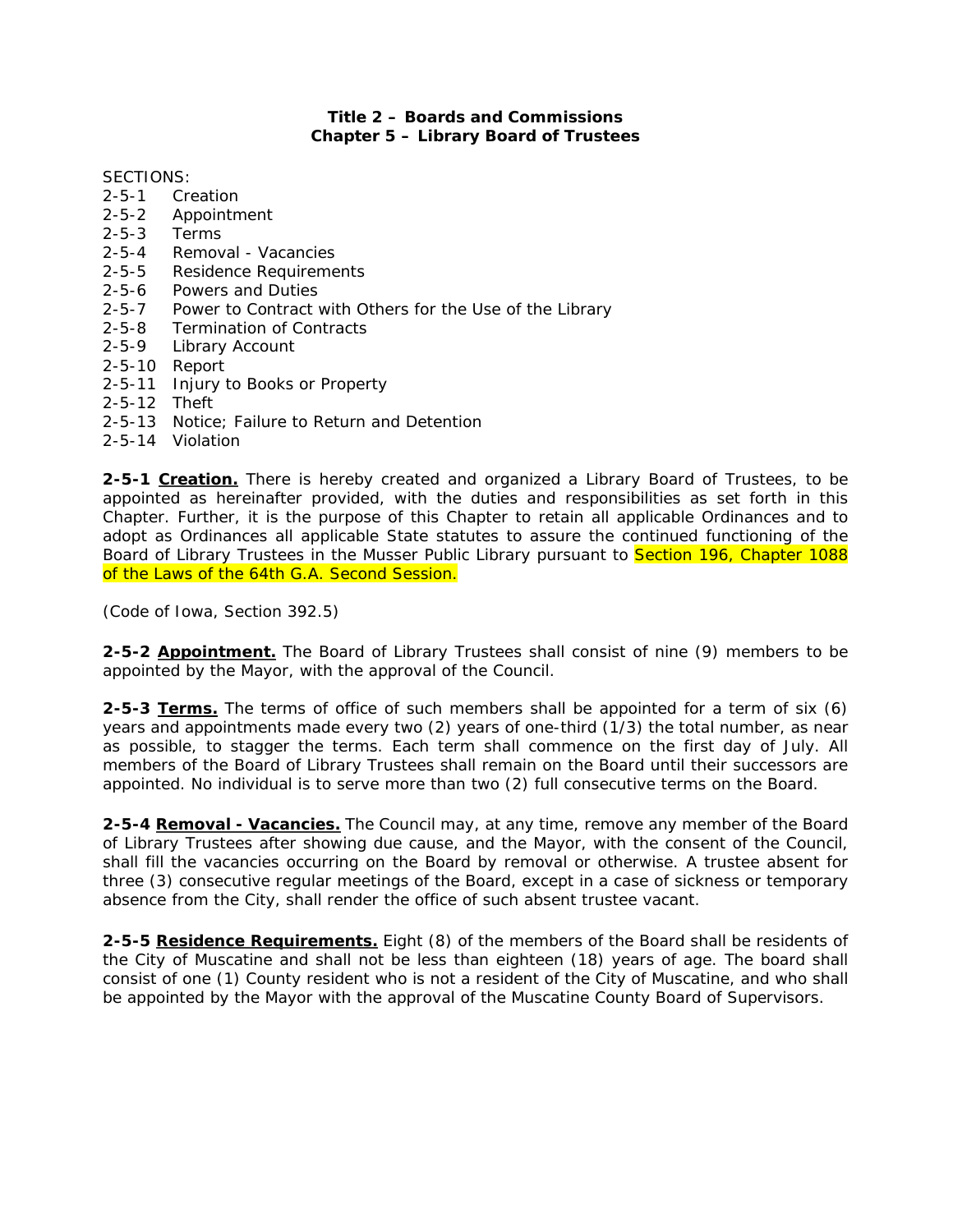## **2-5-6 Powers and Duties.**

The Board shall have and exercise the following powers:

- A. To meet and organize by the election of one of their number as President of the Board, and by the election of a Secretary and such other officers as the Board may deem necessary.
- B. To have charge, control, and supervision of the Public Library, its appurtenances and fixtures, and rooms containing the same, and directing and controlling all the affairs of such Library.
- C. To employ a Library Director for the proper management of said Library and to fix his or her compensation; but, prior to such employment, the compensation of such Library Director shall be fixed in accordance with the Pay Plan of the City.
- D. To remove such Library Director by a vote of two-thirds (2/3) of such Board for conviction of a criminal act, incompetency, or inattention to the duties of such employment.
- E. To select or oversee a designee to select or purchase books, pamphlets, magazines, periodicals, papers, maps, journals, furniture, fixtures, stationery, supplies for such Library, and such other Library materials deemed appropriate.
- F. To authorize the use of such Library by non-residents of the City and to fix charges therefore.
- G. To make, adopt, amend, modify, or repeal by-laws, rules, and regulations, not inconsistent with law, for the care, use, government, and management of such Library and the business of said Board, fixing and enforcing penalties for the violation thereof.
- H. To authorize the expenditures of all monies allocated for Library purposes by the Council; and of the expenditure of all monies available by gift or otherwise for the erection of Library buildings.
- I. To accept gifts of real property, personal property, or mixed property and devises and bequests, including trust funds; to take title to said property in the name of said Library; to execute deeds and bills of sale for the conveyance of said property; and to expend the funds received by them from such gifts for the improvement of said Library.
- J. All budget and accounting procedures, personnel policies, purchasing procedures, and public improvement procedures established by the City Council shall be adhered to by the Board.
- K. Said Board shall keep a record of its proceedings.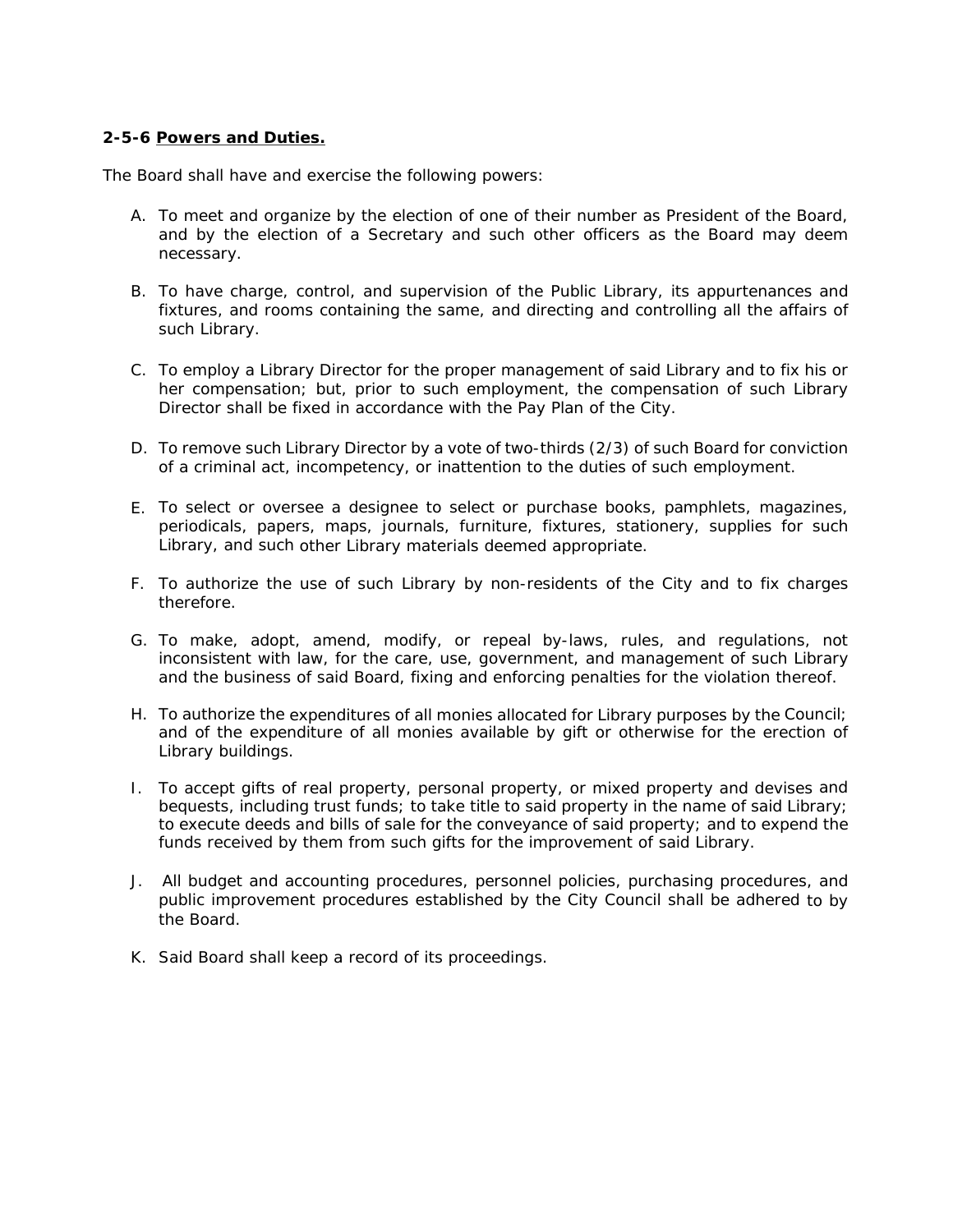2-5-7 Power to Contract With Others for the Use of the Library. Contracts may be made between the Board and other boards of trustees of free public libraries; any city, school corporation, township, or county; or with the trustees of any county library district for use of the Musser Public Library by their respective residents. Such use shall be accomplished by one or more of the following methods, in whole or in part:

- A. By lending the books of the Library to such residents on the same terms and conditions as to residents of the City.
- B. By the establishment of depositories of books of the Library to be loaned to such residents at stated times and places.
- C. By the transportation of books of the Library by mobile or other conveyance for lending the same to such residents at stated times and places.
- D. By the establishment of branch libraries for lending books to such residents.

*(Code of Iowa, Section 392.5 & Chapter 28E)* 

**2-5-8 Termination of Contracts.** The contracts authorized in this Chapter may, by mutual consent of the contracting parties, be terminated at any time. They may also be terminated by a majority of the electors, represented by either of the contracting parties, voting on a proposition to terminate which shall be submitted by the governing body upon a written petition of electors in a number not less than five percent (5%) of those who voted in the area for governor at the last general election.

The proposition may be submitted at any election provided by law which covers the area of that seeking to terminate the contract. The petition shall be presented to the governing body not less than forty (40) days before the election at which the question is to be submitted.

**2-5-9 Library Account.** All money appropriated by the Council from the General Fund for the operation and maintenance of the Library shall be set aside in an account for the Library. Expenditures shall be paid for only on orders of the Board, signed by its President and Secretary, or their designated representatives. The warrant writing officer is the City Clerk.

#### *(Code of Iowa, Section 384.20)*

**2-5-10 Report.** The Board of Trustees shall, after the close of each Municipal fiscal year, make to the Council a report containing a statement of the condition of the Library, the number of books and other Library material added thereto, the number circulated, the number not returned or lost, the amount of fines collected, and the amount of money expended in the maintenance thereof during such year, together with such further information as required by the Council.

**2-5-11 Injury to Books or Property.** It is unlawful for any person to intentionally damage, deface, alter, or destroy any property, belonging to the Library

*(Code of Iowa, Section 716.1)*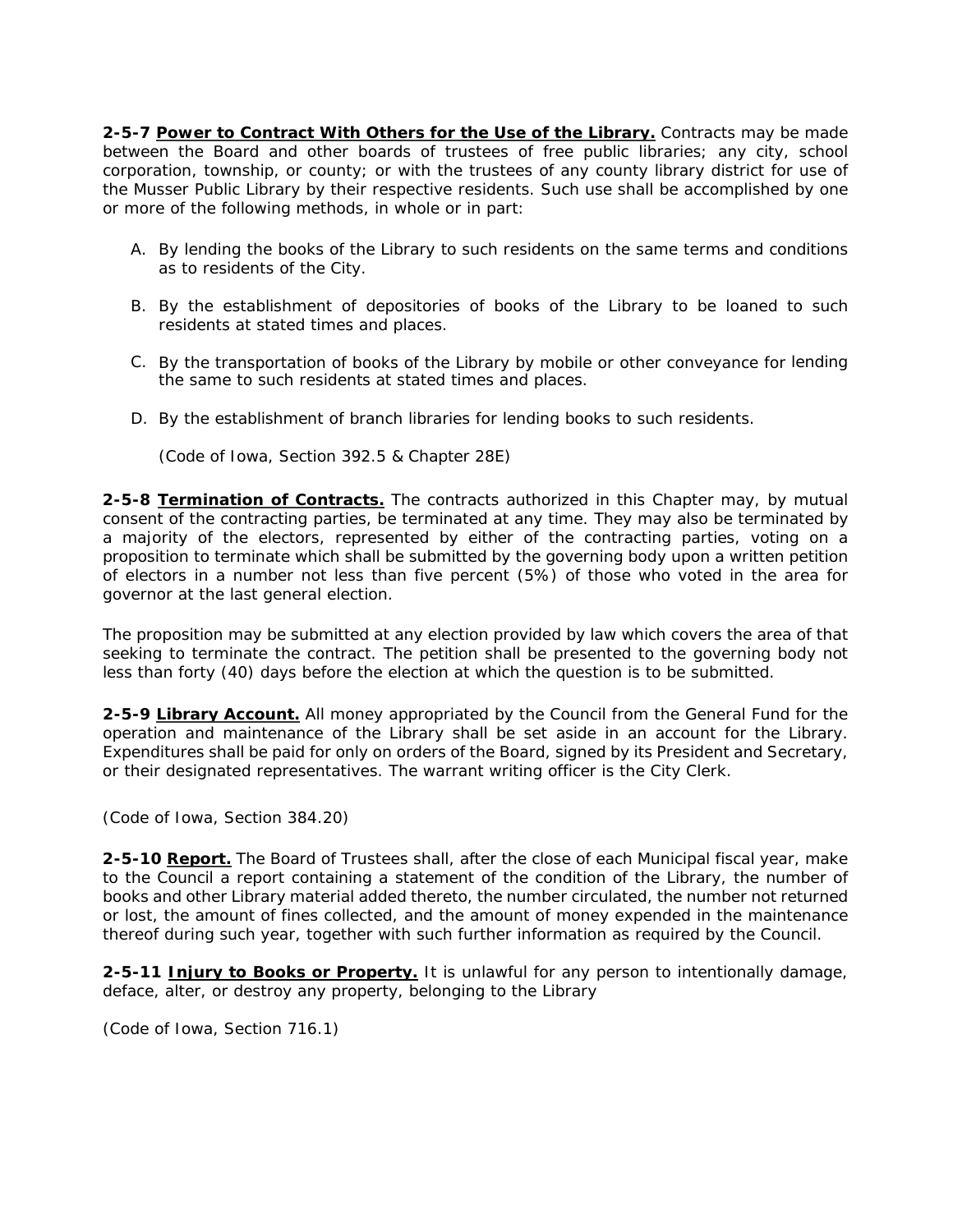**2-5-12 Theft.** It is unlawful for any person to take possession or control of any library property with the intent to deprive the Library thereof.

*(Code of Iowa, Section 714.1)* 

#### **2-5-13 Notice; Failure to Return; Detention.**

- A. Notice. There shall be notices posted in clear public view stating the following:
	- 1. Failure to Return. Failure to return library materials for two months or more after the date the person agreed to return the Library materials, or failure to return Library equipment for one month or more after the date the person agreed to return the library equipment, is evidence of intent to deprive the owner, provided a reasonable attempt, including any mailing by restricted certified mail of notice that such material or equipment is overdue and criminal actions will be taken, has been made to reclaim the materials or equipment.

*(Code of Iowa Section 714.5)* 

2. Detention and Search. Persons concealing library materials may be detained and searched by a peace officer or Library employee.

*(Code of Iowa, Section 808.12* 

**2-5-14 Violation.** All persons who violate this chapter shall be deemed guilty of a misdemeanor and subject to a penalty as set out in Section 1-2-14 of this Code of Ordinances.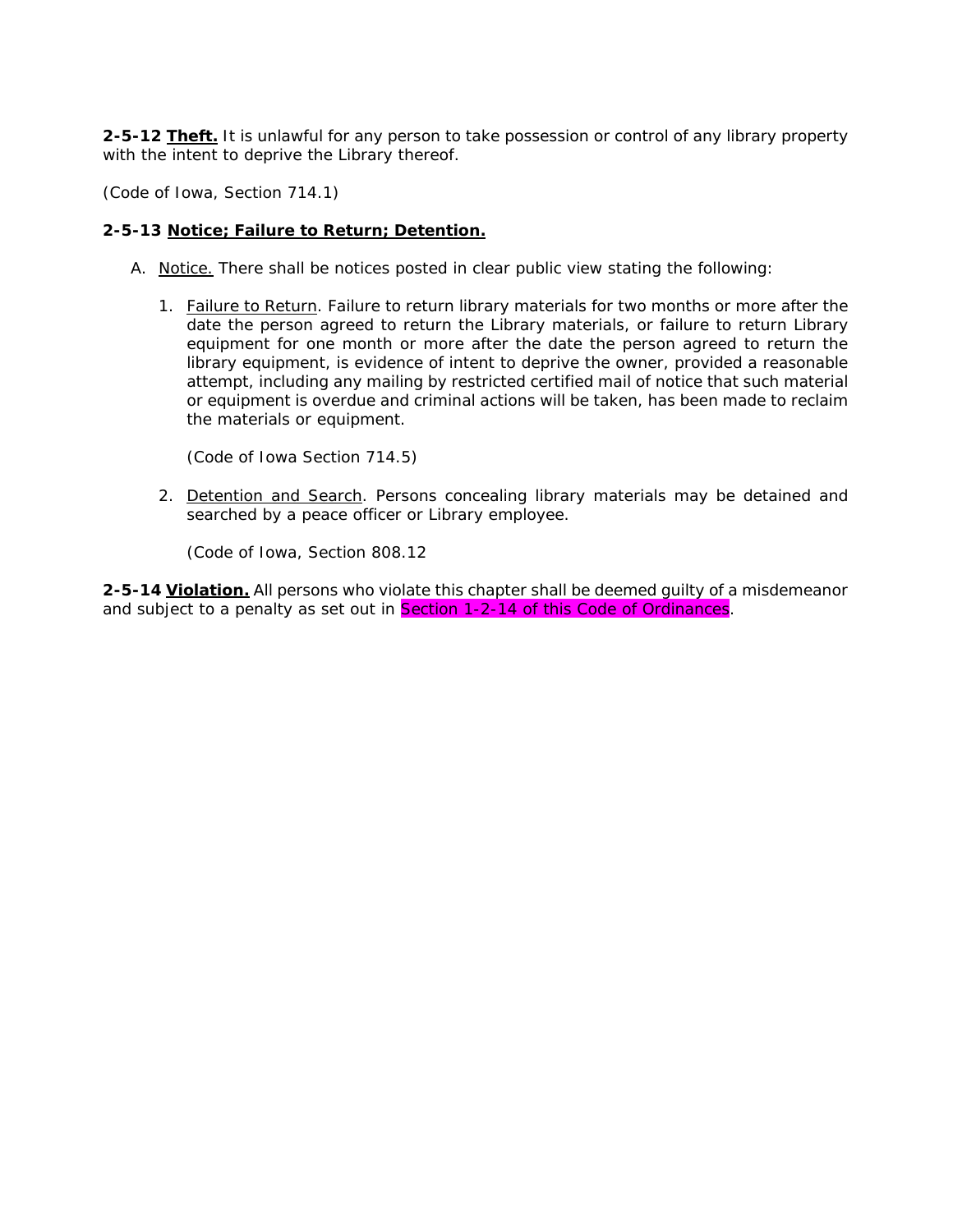# **Title 2 – Boards and Commissions Chapter 6 – Art Center Board of Trustees**

SECTIONS: 2-6-1 Creation 2-6-2 Number of Members 2-6-3 Appointment 2-6-4 Ex-officio Member 2-6-5 Term Duration and Limits 2-6-6 Removal - Vacancies 2-6-7 Residence Requirements 2-6-8 Responsibilities and Duties 2-6-9 Establishment of Art Center

**2-6-1 Creation.** There is hereby created and organized an Art Center Board of Trustees, to be appointed as hereinafter provided, with the duties and responsibilities as set forth in this Chapter.

**2-6-2 Number of Members.** The Art Center Board of Trustees shall consist of nine (9) gender balanced members.

**2-6-3 Appointment.** The Trustees are to be appointed by the Mayor, with the approval of the Council.

**2-6-4 Ex-officio Members.** The City Administrator, or his or her designated representative, shall serve as an ex-officio member of this board.

#### **2-6-5 Term Duration and Limits.**

- A. **Duration**. The terms of office commence upon appointment. The duration of the appointments shall be 3 years, except to fill vacancies. One-third (1/3) of the members are to be appointed each year so as to stagger the terms. Each term shall commence on the first day of July. The trustees shall remain on the Board until their successors are appointed.
- B. **Limits**. No individual shall serve more than two (2) full consecutive terms on the Board.

**2-6-6 Removal - Vacancies.** The Council may, at any time, remove any member of the Art Center Board of Trustees after showing due cause, and the Mayor, with the consent of the Council, shall fill the vacancies occurring in the Commission by removal or otherwise. A trustee absent for three (3) consecutive regular meetings of the Board, except in a case of sickness or temporary absence from the City, shall render the office of such absent trustee vacant.

**2-6-7 Residence Requirements.** Each member of the Art Center Board of Trustees shall be a resident of the City of Muscatine, Iowa.

#### **2-6-8 Responsibilities and Duties.**

A. To meet and organize by the election of one of their number as president of the board, and by the election of a secretary and such other officers and committees as the board may deem necessary.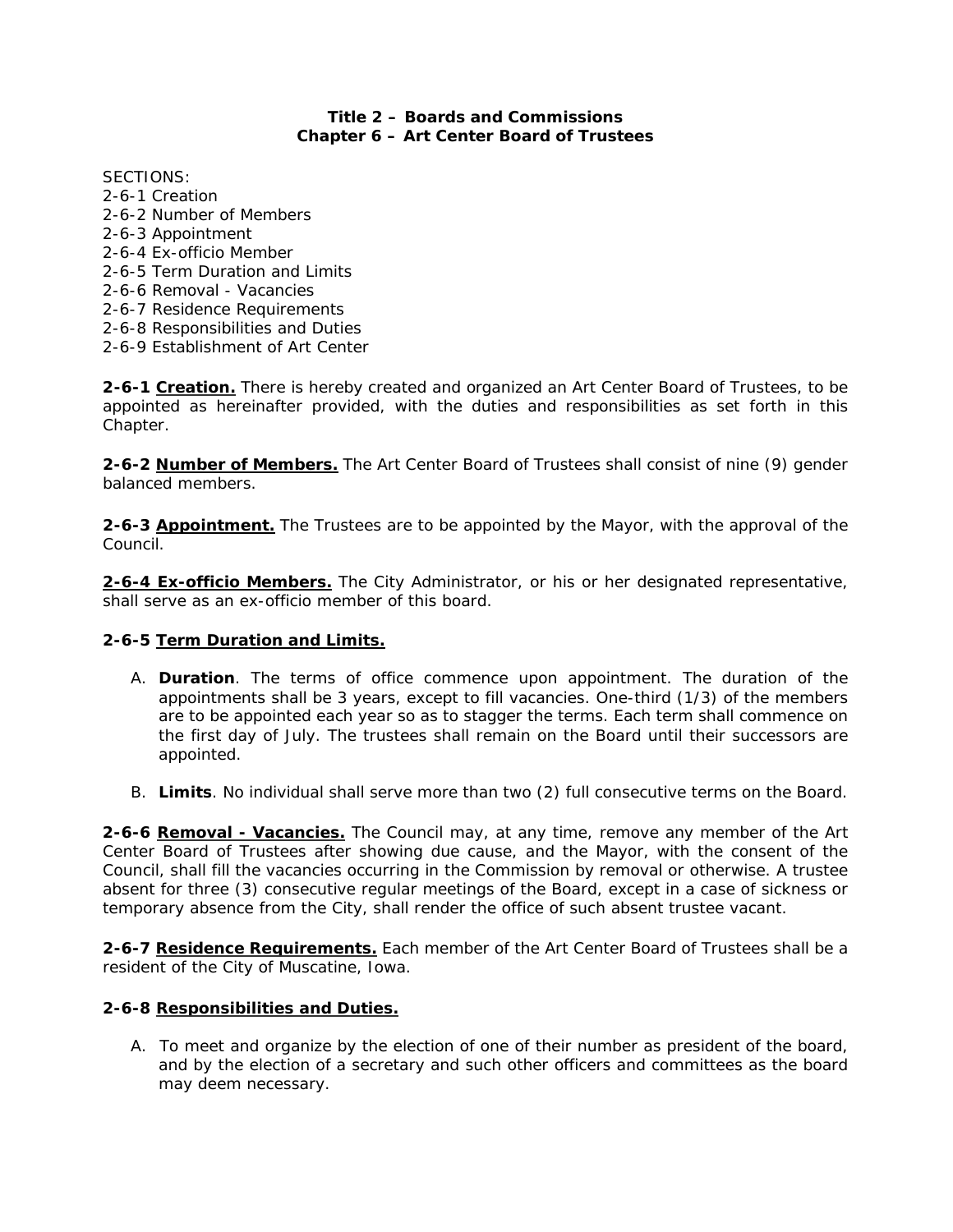- B. To have charge, control, and supervision of the art center, its work of art, appurtenances, fixtures, and buildings or rooms containing the same, directing and controlling all the affairs of such Art Center.
- C. To employ a Director for the management of said Art Center and fix his or her compensation; but, prior to such employment, the compensation of such director shall be fixed in accordance with the Pay Plan of the City.
- D. To remove such Director by a vote of two-thirds (2/3) of such board for misdemeanor, incompetency, or inattention to the duties of such employment.
- E. To accept, on behalf of the City, gifts or works of art; to select and make purchases of pictures, portraits, paintings, statuary, relics, and other objects of art, in the original and in replicas or copies, books, periodicals, papers, and journals on the subject of art, furniture, fixtures, stationery, and supplies for such Art Center.
- F. To receive, hold, and dispose of all gifts, donations, devises, and bequests that may be made to the City for the purpose of establishing, increasing, or improving such Art Center; but when any such gift, donation, devise, or bequest shall be conditioned upon any act of the City, the City Council must first determine whether such condition can or shall be complied with.
- G. To make, adopt, amend, modify, or repeal by-laws, rules, and regulations, not inconsistent with law, for the care, use, government, and management of such Art Center and the business of said board, fixing and enforcing penalties for the violation thereof.
- H. To authorize the expenditures of all monies allocated by the Council for the purposes, as provided by law, and of the expenditure of all monies available by gift, or otherwise, for the erection of art buildings or for the promotion of such art centers and of all other money belonging to the art center fund, provided however all budget and accounting procedures, personnel policies, purchasing procedures, and public improvements procedures established by the City Council shall be adhered to by the Board.

**2-6-9 Establishment of Art Center.** The City of Muscatine, Iowa, hereby establishes the Muscatine Art Center and that the original dwelling and building located on the real estate of the Muscatine Art Center be named and maintained hereafter as the Laura Musser Museum and that the center erected upon the real estate donated by C. Maxwell Stanley and Elizabeth Stanley to the City of Muscatine, Iowa, be designated the Stanley Gallery, said Art Center, Museum, and Gallery to be maintained and operated in accordance with the provisions of this Chapter.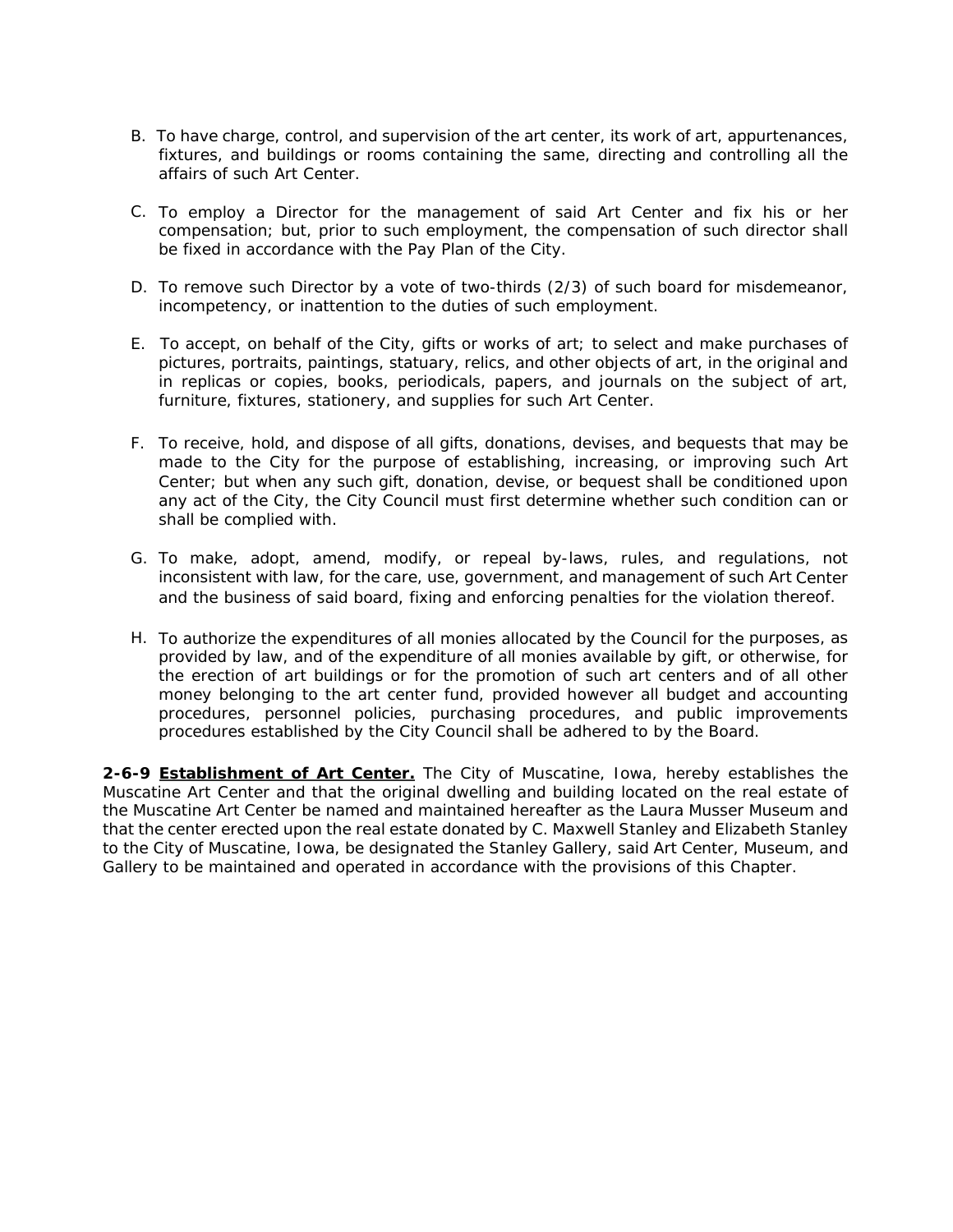### **Title 2 – Boards and Commissions Chapter 7 – Planning and Zoning Commission**

SECTIONS: 2-7-1 Creation 2-7-2 Qualifications 2-7-3 Number of Members 2-7-4 Appointment 2-7-5 Term Duration and Limits 2-7-6 Removal and Vacancies 2-7-7 Compensation 2-7-8 Relation to Community Development Director 2-7-9 Responsibilities and Duties

**2-7-1 Creation.** Under and by virtue of the authority conferred by the Code of Iowa, a City Planning and Zoning Commission is hereby created and established.

*(Code of Iowa, Sec. 414.6 & 392.1)* 

**2-7-2 Qualifications.** Members appointed to the Commission should be, by knowledge or experience, qualified to act reasonably in matters pertaining to the growth management policies of the City, development and refinement of the Comprehensive Plan, Zoning matters, and City real estate vacation requests. Members appointed to the Commission shall not hold any elective office in the municipal government and shall be residents of the City of Muscatine.

**2-7-3 Number of Members.** The Planning and Zoning Commission shall consist of seven (7) gender balanced members.

**2-7-4 Appointment.** The members are to be appointed by the Mayor, with the approval of the Council.

# **2-7-5 Term Duration and Limits.**

- A. **Duration**. The term of office of the members of the Commission shall be five (5) years each, except to fill vacancies, and shall commence upon appointment. Any member who does not maintain a reasonable record of attendance may be recommended for removal. Each term shall commence on the first day of July. All members of the Planning and Zoning Commission shall remain on the Commission until their successors are appointed.
- B. **Term Limits**. No individual shall serve more than two (2) full consecutive terms on the commission.

**2-7-6 Removal - Vacancies.** The Council may, at any time, remove any member of the Commission after showing due cause, and the Mayor, with the approval of the City Council, shall fill the vacancies occurring on the Commission by removal or otherwise.

**2-7-7 Compensation of Members.** All members of the Planning and Zoning Commission shall serve without compensation.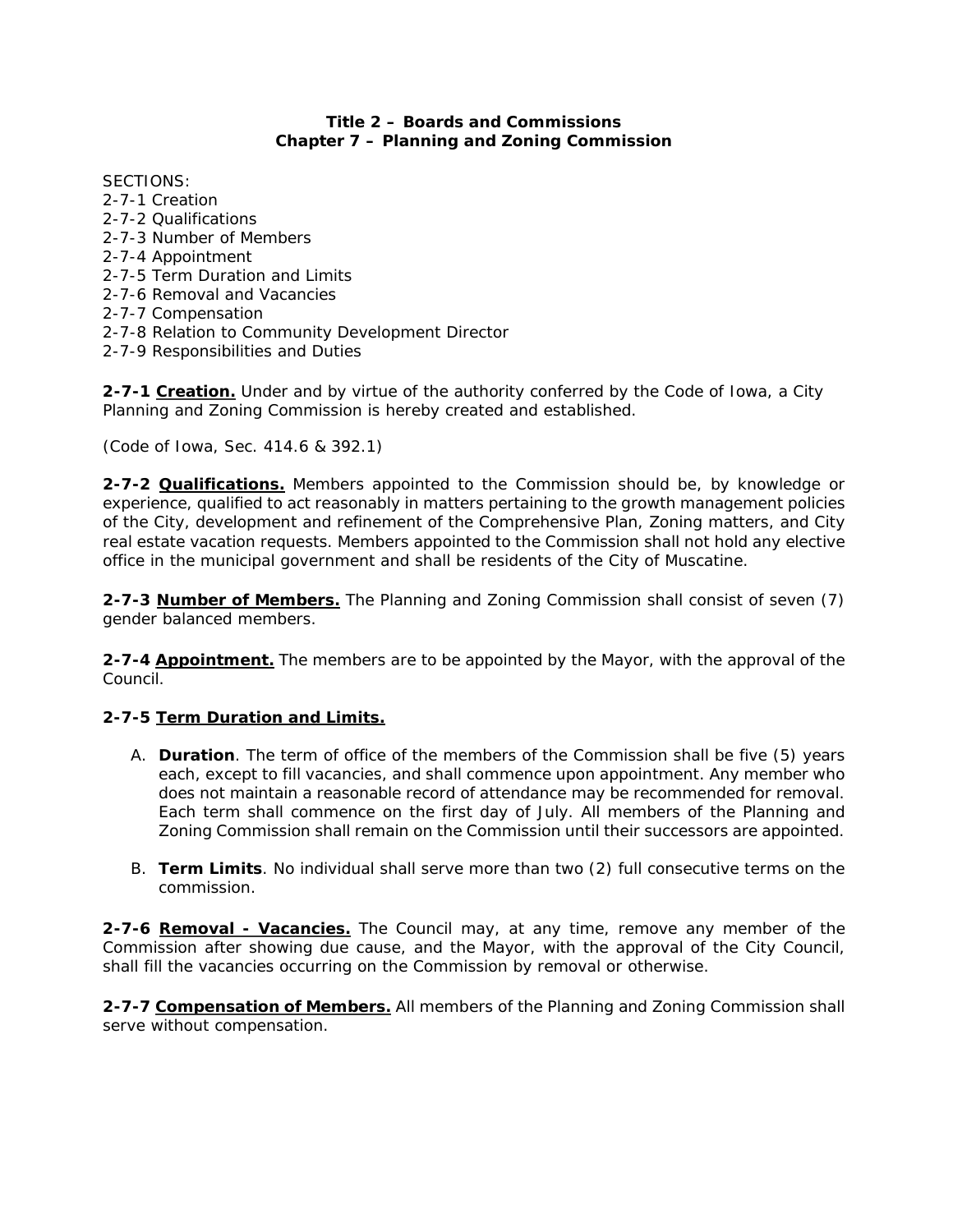**2-7-8 Relation to Community Development Director.** The Community Development Director, appointed by the City Administrator, shall report to the Planning and Zoning Commission on activities of his or her office concerning land use planning, the formulation of growth management policy, and those other activities corresponding with the public health, safety, and welfare of the community. The Community Development Director shall also advise the Commission of his or her considered judgment concerning matters before the Commission, or on matters which he or she feels should come before the Commission.

**2-7-9 Responsibilities and Duties.** The Planning and Zoning Commission shall have such responsibilities and duties as are prescribed by the Iowa Code and by Title  $[x]$  and Title  $[x]$ .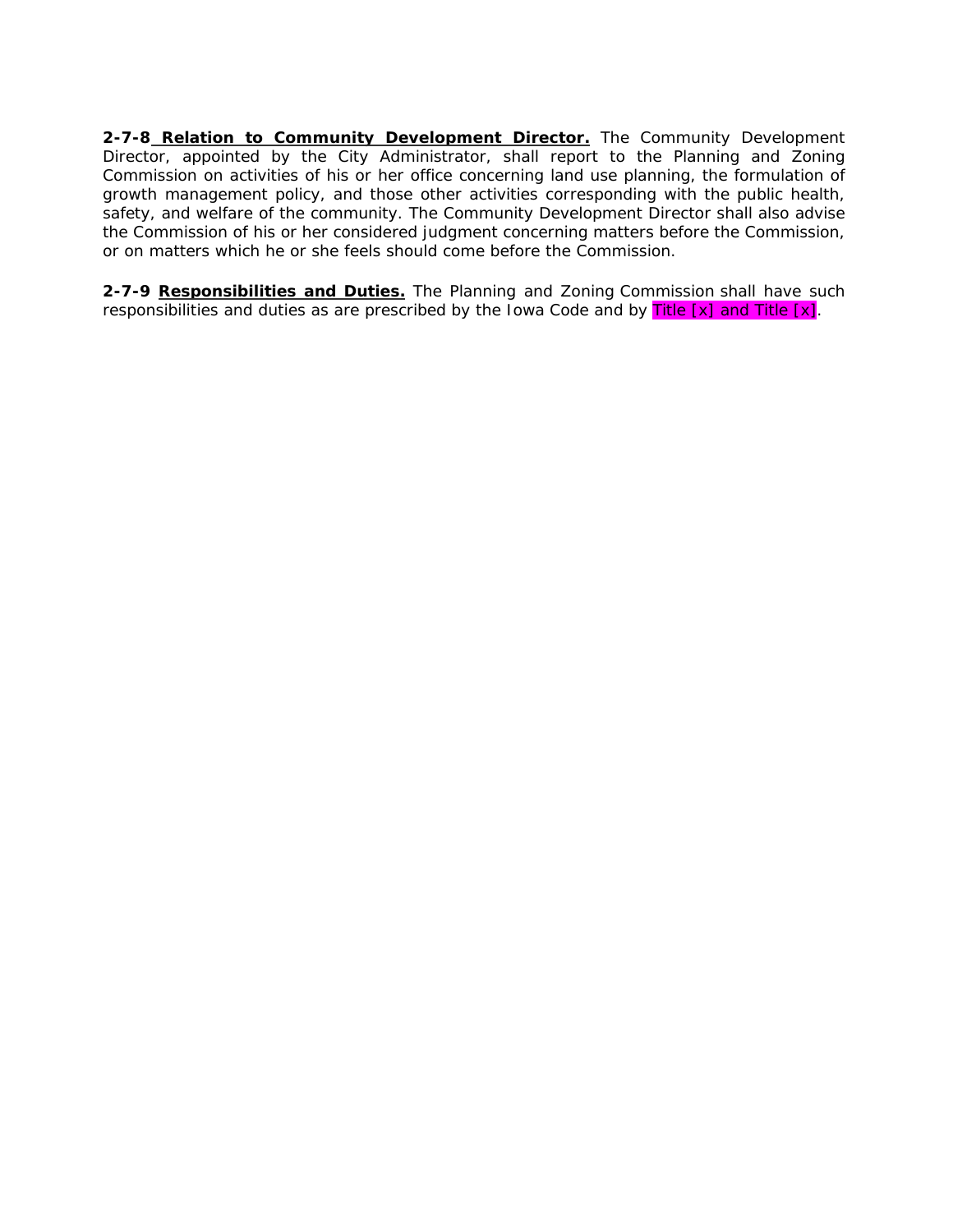#### **Title 2 – Boards and Commissions Chapter 8 – Board of Water, Electric and Communications Trustees**

SECTIONS: 2-8-1 Creation 2-8-2 Number of Members 2-8-3 Appointment 2-8-4 Term Duration and Limits 2-8-5 Compensation 2-8-6 Removal - Vacancies 2-8-7 Trustee Requirements 2-8-8 Responsibilities and Duties

**2-8-1 Creation.** The City of Muscatine, Iowa, is the owner of a City water utility, a City electric utility and a City communication utility. The management, control and operation of the three utilities, is vested in the Board of Trustees. The Board of Trustees is referred to as the Board of Water, Electric and Communications Trustees of the City of Muscatine, Iowa. The Board is vested with the powers and duties conferred in Chapter 388, Iowa Code.

**2-8-2 Number of Members.** The Board of Water, Electric and Communications Trustees shall consist of five (5) gender balanced members.

**2-8-3 Appointment.** The members are to be appointed by the Mayor, with the approval of the Council.

#### **2-8-4 Term Duration and Limits.**

- A. **Duration**. The terms of office of the members shall be for six (6) years and shall commence with their appointment. One (1) member shall be appointed each year to stagger the terms. Terms commence on the first day of July. All members of the board shall remain on the board until their successors are appointed.
- B. **Term Limits**. No individual shall serve more than two (2) full consecutive terms on the commission.

**2-8-5 Compensation.** The salary of each Trustee appointed to and serving on the Board of Water, Electric and Communications Trustees shall be one hundred fifty dollars (\$150.00) per month.

**2-8-6 Removal - Vacancies.** Members of the Board of Water, Electric and Communications Trustees may be removed in accordance with the Chapter 372.15 of the Iowa Code. The Mayor, with the consent of the Council, shall fill the vacancies occurring on the Board by removal or otherwise.

*(Iowa Code, Section 372.15)* 

**2-8-7 Trustee Requirements.** A public officer or a salaried employee of the City may not serve on the Utility Board. The Utility Board may consist of one member who is not a resident of the City of Muscatine if that person is in the service area of the city utilities. All other members must be residents of the City of Muscatine.

**2-8-8 Responsibilities and Duties.** The Board of Water, Electric and Communications Trustees shall have such powers and responsibilities as are prescribed by the Code of Iowa.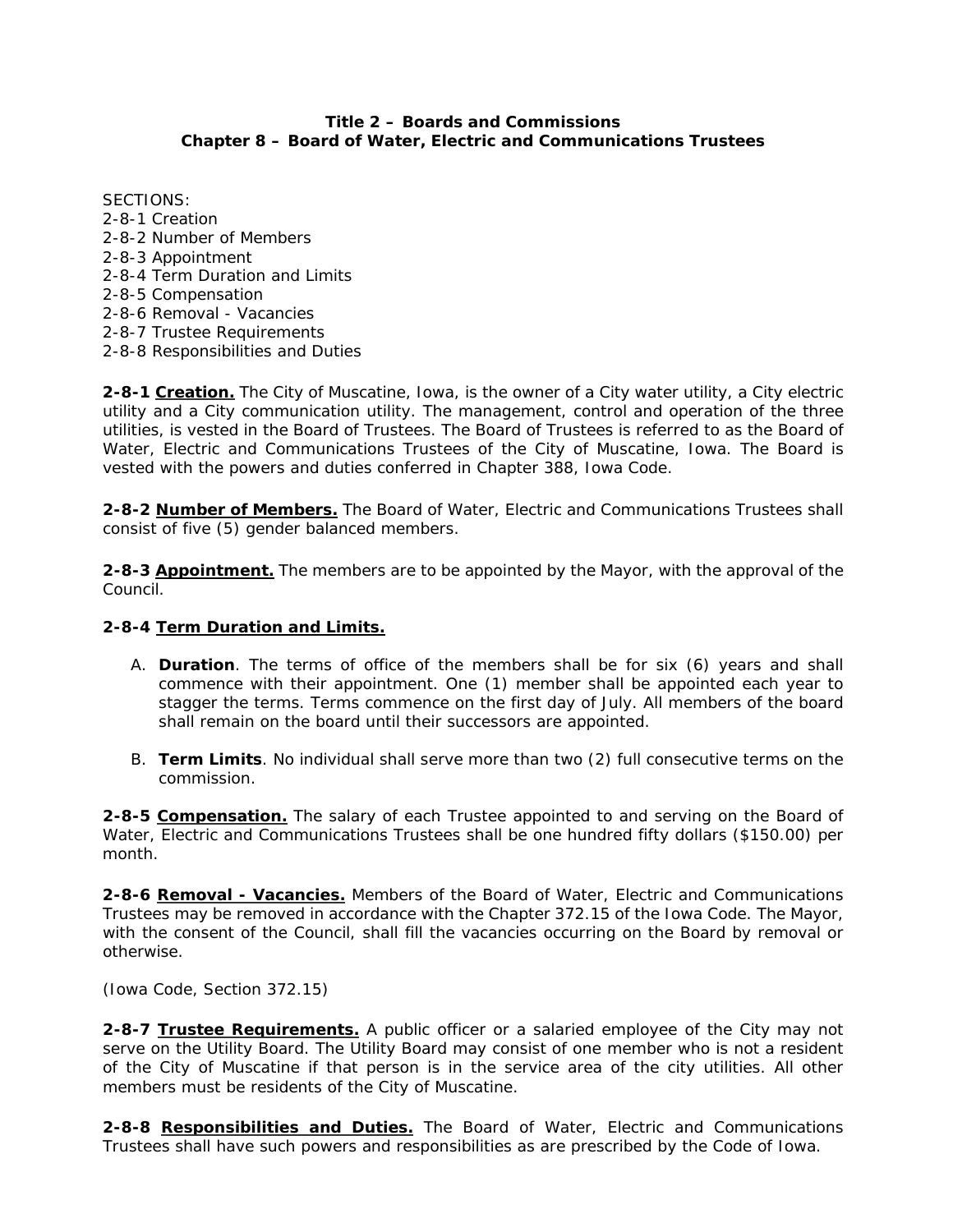# **Title 2 – Boards and Commissions Chapter 9 – Zoning Board of Adjustment**

- SECTIONS: 2-9-1 Creation 2-9-2 Number of Members 2-9-3 Appointment 2-9-4 Composition 2-9-5 Term Duration and Limits 2-9-6 Removal - Vacancies 2-9-7 Residence Requirements
- 2-9-8 Responsibilities and Duties

**2-9-1 Creation.** There is hereby created and organized a Zoning Board of Adjustment, to be appointed as hereinafter provided, with the duties and responsibilities as set forth in this Chapter.

**2-9-2 Number of Members.** The Zoning Board of Adjustment shall consist of five (5) gender balanced members.

**2-9-3 Appointment.** The members are to be appointed by the Mayor, with the approval of the Council.

**2-9-4 Composition.** One (1) member of the Board shall be a member of the Planning and Zoning Commission.

#### **2-9-5 Term Duration and Limits.**

- A. Duration: The terms of office of such members shall commence with their appointment and shall be for terms of five (5) years, except to fill vacancies. Each term shall commence on the first day of July. All members of the Board shall remain on the Board until their successors are appointed.
- B. Term Limits: No individual shall serve more than two (2) full consecutive terms on the commission.

**2-9-6 Removal - Vacancies.** The Council may, at any time, remove any member of the Zoning Board of Adjustment after showing due cause, and the Mayor, with the consent of the Council, shall fill the vacancies occurring on the Board by removal or otherwise.

**2-9-7 Residence Requirements.** Each member of the Zoning Board of Adjustment shall be a resident of the City of Muscatine, Iowa.

**2-9-8 Responsibilities and Duties.** The Zoning Board of Adjustment shall have such responsibilities and duties as are prescribed by the Iowa Code and by Title 10, Chapter 22.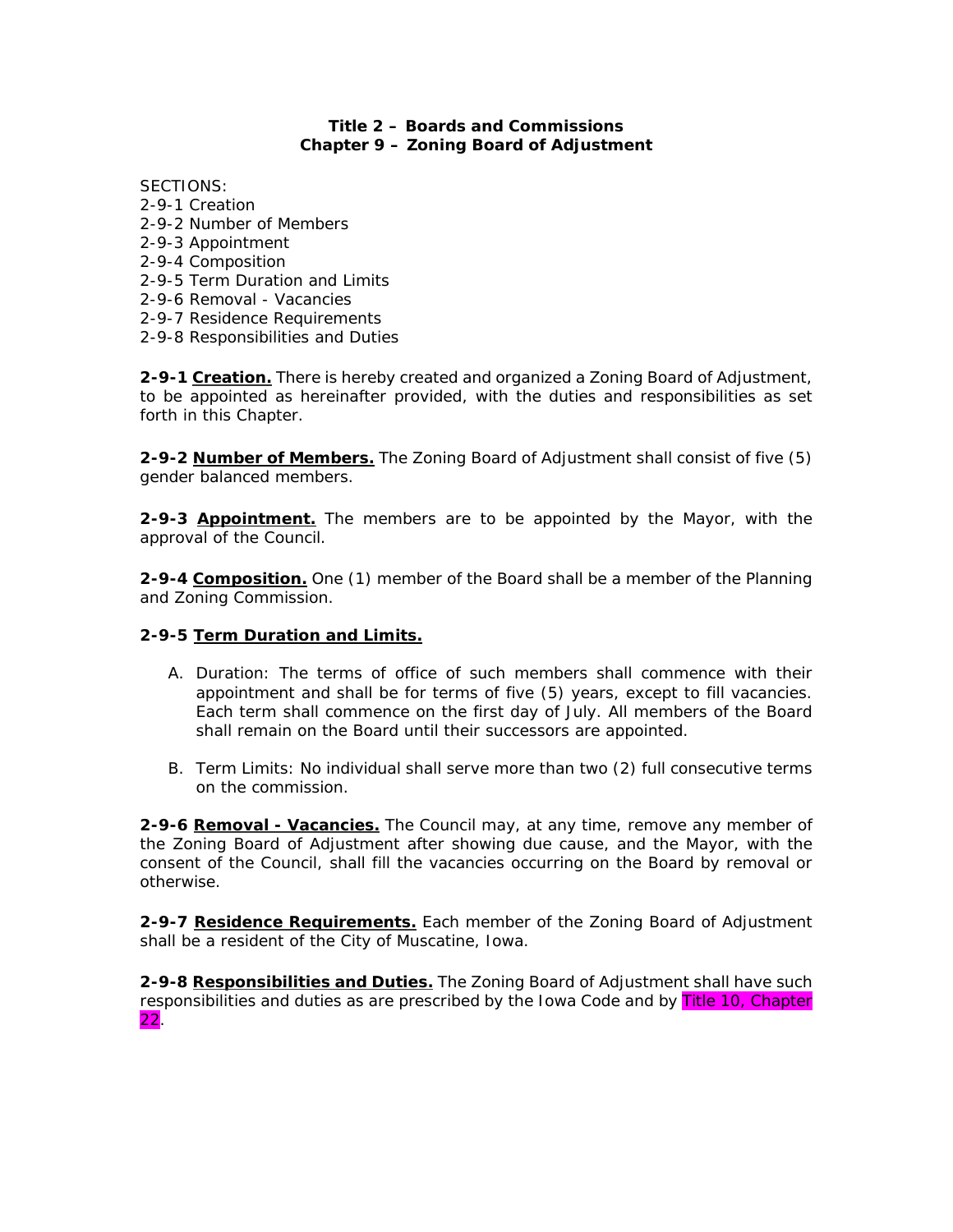#### **Title 2 – Boards and Commissions Chapter 10 – Ad-hoc Committees and Task Forces**

SECTIONS:

- 2-10-1 Authority to Form Ad Hoc Committees and Task Forces
- 2-10-2 Appointment
- 2-10-3 Council to Establish Duties
- 2-10-4 Governing Rules and Procedures
- 2-10-5 Authority to Refer
- 2-10-6 Recommendations to Council
- 2-10-7 Authority of Council; Generally

**2-10-1 Authority to Form Ad Hoc Committees and Task Forces.** The Council shall have the authority to form, by resolution, ad-hoc committees or task forces as needed.

**2-10-2 Appointment.** The Council shall appoint the membership of such committees or task forces. Members of Regular Boards and Commissions may be appointed to ad hoc committees and task forces.

**2-10-3 Council to Establish Duties.** The Council shall set out the duties and, when necessary, the rules of procedure of the ad-hoc committee or task force in the resolution establishing such ad-hoc committee or task force.

**2-10-4 Governing Rules and Procedures.** Ad-hoc committees or task forces shall abide by rules and procedures as prescribed by the resolution establishing such ad hoc committees or task forces. To the extent that a procedural matter is not covered by Iowa law or the resolution establishing such ad-hoc committees or task forces, the most recent edition of Robert's Rules shall govern.

**2-10-5 Authority to Refer.** City Council may refer matters within the charge of an existing ad-hoc committee or task force to that committee or task force charged with such matters.

**2-10-6 Recommendations to Council.** Ad-hoc committees or task forces shall make recommendations by way of a formal report to the City Council.

**2-10-7 Authority of Council; Generally.** The Council has the authority to follow the recommendations, change the recommendations, take no action, remand the matter back to the ad-hoc body or take any other action it sees fit. The Council by majority vote may remove a member of an ad-hoc committee or task force at any time, with or without cause. The City Council by majority vote may amend or dissolve an ad-hoc committee or task force.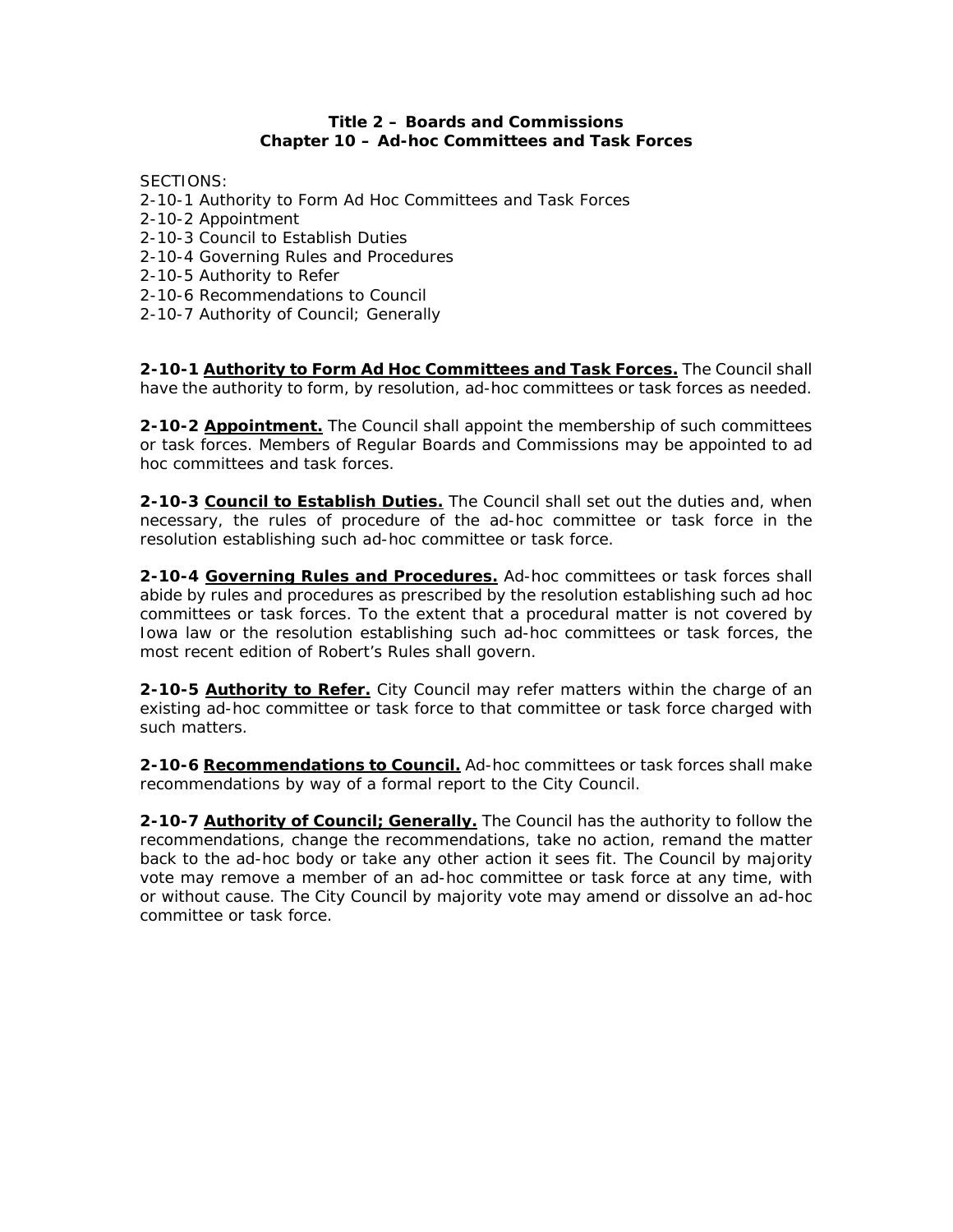# **TITLE 8 – BUILDING REGULATIONS CHAPTER 1 – BUILDING CODE**

SECTIONS: 8-1-1 Adoption of Code 8-1-2 Building Official 8-1-3 Building Permits 8-1-4 Amendments 8-1-5 Reserved 8-1-6 Reserved 8-1-7 Applicability 8-1-8 Violation

**8-1-1 Adoption of the International Building Code.** Pursuant to published notice and public hearing as required by the Code of Iowa, the document entitled "International Building Code", 2012 Edition, as amended and published by the International Code Council, is hereby adopted by reference as the Building Code for the City of Muscatine, Iowa, and is made a part hereof as if fully set out in this Ordinance. An official copy of said code is on file in the office of the City Clerk.

**8-1-2 Building Official.** There is hereby created the position of Building Official to be appointed in the same manner as other department heads. The Building and Zoning Administrator and the Building Official are one and the same position and the Building Official, when exercising the duties prescribed for such office, shall have all the powers of a policeman.

#### **8-1-3 Building Permits.**

- A. Building Permit Fee. The fee for a building permit when required by this Code shall be as established from time to time by resolution of the City Council.
- B. Where work for which a permit is required by this Code is started or proceeded with prior to obtaining said permit, the fees above specified may be doubled, but the payment of such double fee shall not relieve any persons from fully complying with the requirements of this Code in the execution of the work nor from any other penalties prescribed herein.

**8-1-4 Amendments.** That the International Building Code, adopted by the City of Muscatine, Iowa, be amended to read as follows:

A. Building Permit Fees. A fee for each required permit shall be paid to the Building Department as set forth in the Schedule of Permits and Fees in the Appendix to this Code of Ordinances. The final determination of the value or valuation under any of the provisions of this Code shall be made by the Building Official. The valuation to be used in computing the permit fees shall be the total value of all construction work for which the permit is issued, as well as all finish work, roofing, siding, electrical, plumbing, heating, air conditioning, elevators, fire extinguishing systems, and any other permanent work or building equipment.

# **8-1-5 (Reserved).**

#### **8-1-6 (Reserved).**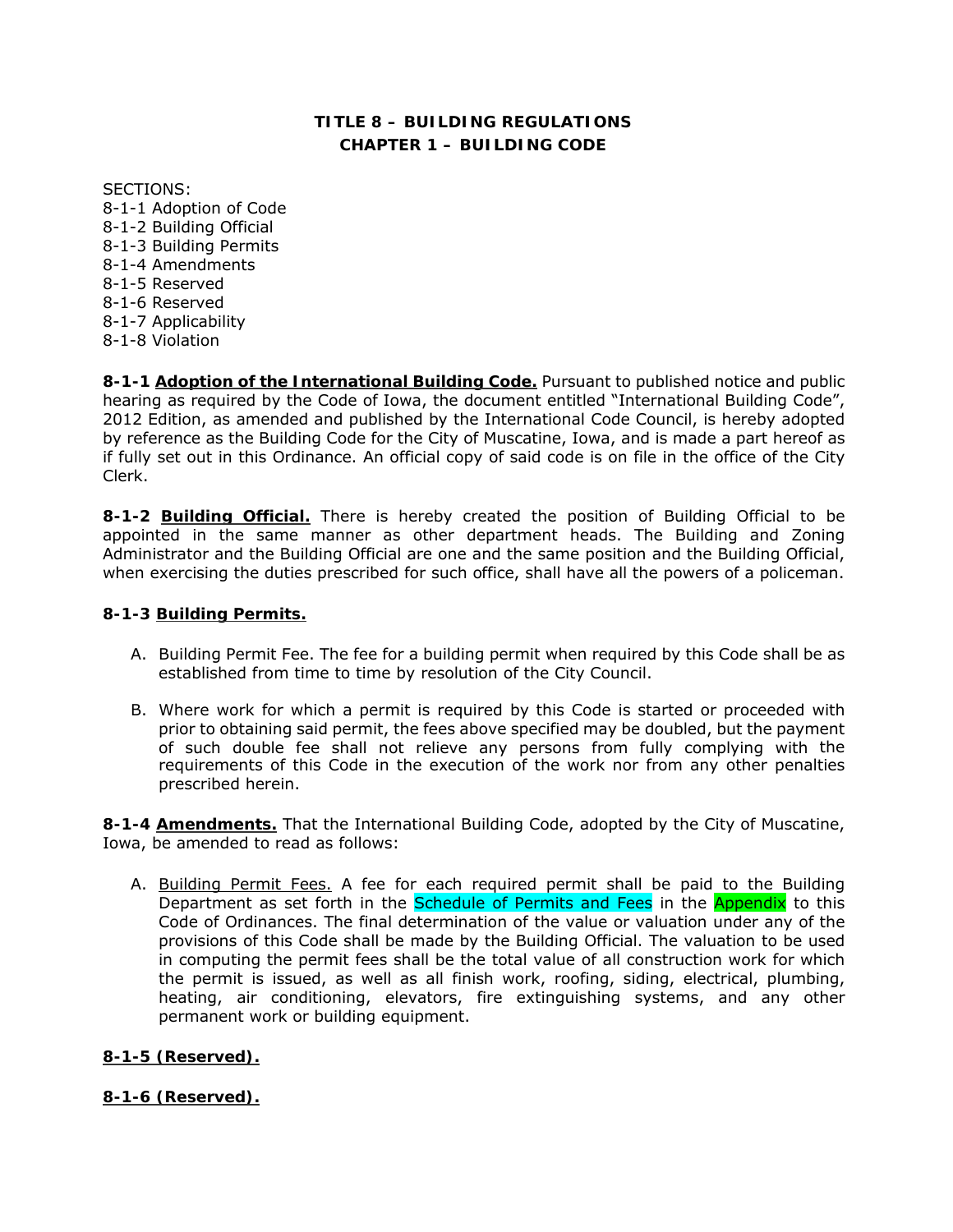**8-1-7 Applicability.** It is the intent of the City of Muscatine that the International Building Code and its companion Codes as adopted elsewhere in the City Code shall be the prevailing construction and occupancy controls within the City unless otherwise mandated by State law. It shall be the responsibility of the Building Official to make a final decision as to the applicability of any other codes or ordinances adopted by the City which may present a conflict with the intent of other regulations contained herein.

**8-1-8. Violation.** It shall be unlawful for any person, firm or corporation to erect, construct, enlarge, alter, repair, move, improve, remove, convert or demolish, equip, use, occupy or maintain any building or structure or cause or permit the same to be done in violation of this code.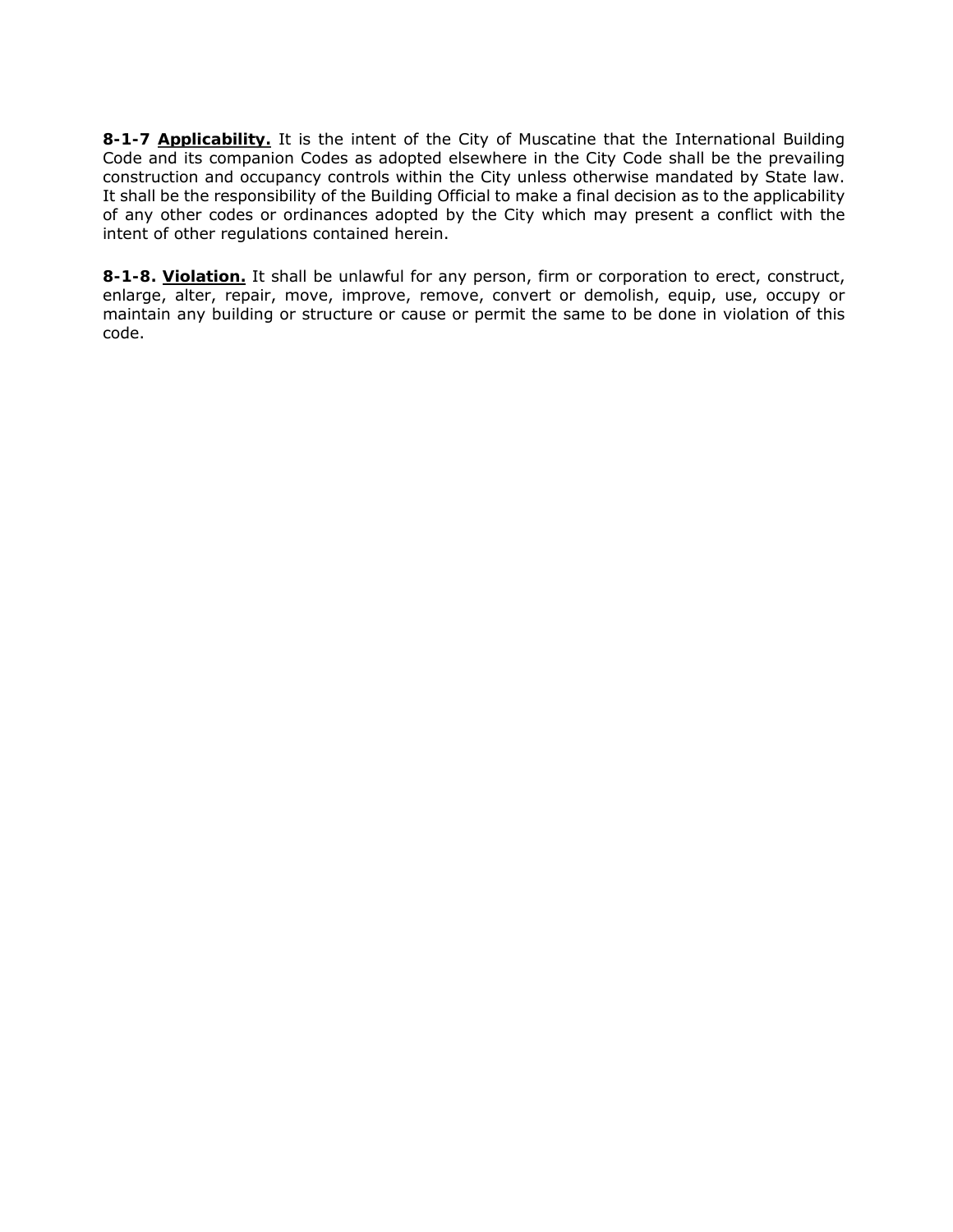# **TITLE 8 – BUILDING REGULATIONS CHAPTER 2 – DEMOLITION OF BUILDINGS**

#### SECTIONS:

- 8-2-1 Permit Required
- 8-2-2 Permit Application
- 8-2-3 Supervision of Work
- 8-2-4 Condition of Site
- 8-2-5 Requirements
- 8-2-6 Drawings for Certain Buildings
- 8-2-7 Aprons, Canopies, Streets, and Sidewalks
- 8-2-8 Time
- 8-2-9 Adjacent Frontage Consents
- 8-2-10 Party Walls
- 8-2-11 Night Work
- 8-2-12 Exemption
- 8-2-13 Burning

**8-2-1 Permit Required.** Before proceeding with the demolition of any building or structure, a permit for such demolition shall first be obtained by the owner, his agent, or his contractor from the Building Department.

**8-2-2 Permit Application.** Application for said permit shall be made by such owner, his agent, or his contractor to the Building Official, who shall issue such permit in accordance with this Chapter upon application and the payment as set out in the Schedule of Permits and Fees in the Appendix to this Code of Ordinances. Such application shall state the location and describe the building to be demolished, the method of demolition, and the estimated cost of the demolition. If no new building is to be erected on the site thereof, the statement shall include a description of the condition in which it is intended to leave the site thereof. In addition, the applicant shall provide information necessary to ensure compliance with asbestos investigation and abatement, and proof of notification to the State of Iowa, as required.

**8-2-3 Supervision of Work.** Upon the issuance of the required permit, each building may be demolished, provided that all the work done thereunder shall be subject to the supervision of the Building Official.

**8-2-4 Condition of Site.** The site where any building has been left demolished shall be left in a clean, presentable, and safe condition with the cellar, if any, of the old building properly filled in and graded so as not to permit accumulation of surface water or discharge to the detriment of adjoining property. The sanitary sewer shall be cut off and plugged with concrete at the property line and all utilities shall be properly shut off at the main or in accordance with rules and regulations of the particular utility.

**8-2-5 Requirements.** Before any permit is issued granting authority to demolish a building or structure, the person engaged in the same or the owner of said building or structure shall file with the Building Department proof of public liability insurance naming the City as an additional insured and covering any personal injury or property damage which may arise out of said demolition work, with limits of liability limits as established in the Schedule of Permits and Fees in the **Appendix** to this Code of Ordinances. The person engaged in the work of demolishing said building or structure and the owner of said building or structure shall also execute an indemnification agreement whereby they agree to indemnify and hold harmless the City against any loss, cost, damage, expense, judgment, or liability of any kind whatsoever which the City may suffer or which may occur against, be charged to, or recovered from the City or any of its employees by reason of or arising out of any such demolition operation.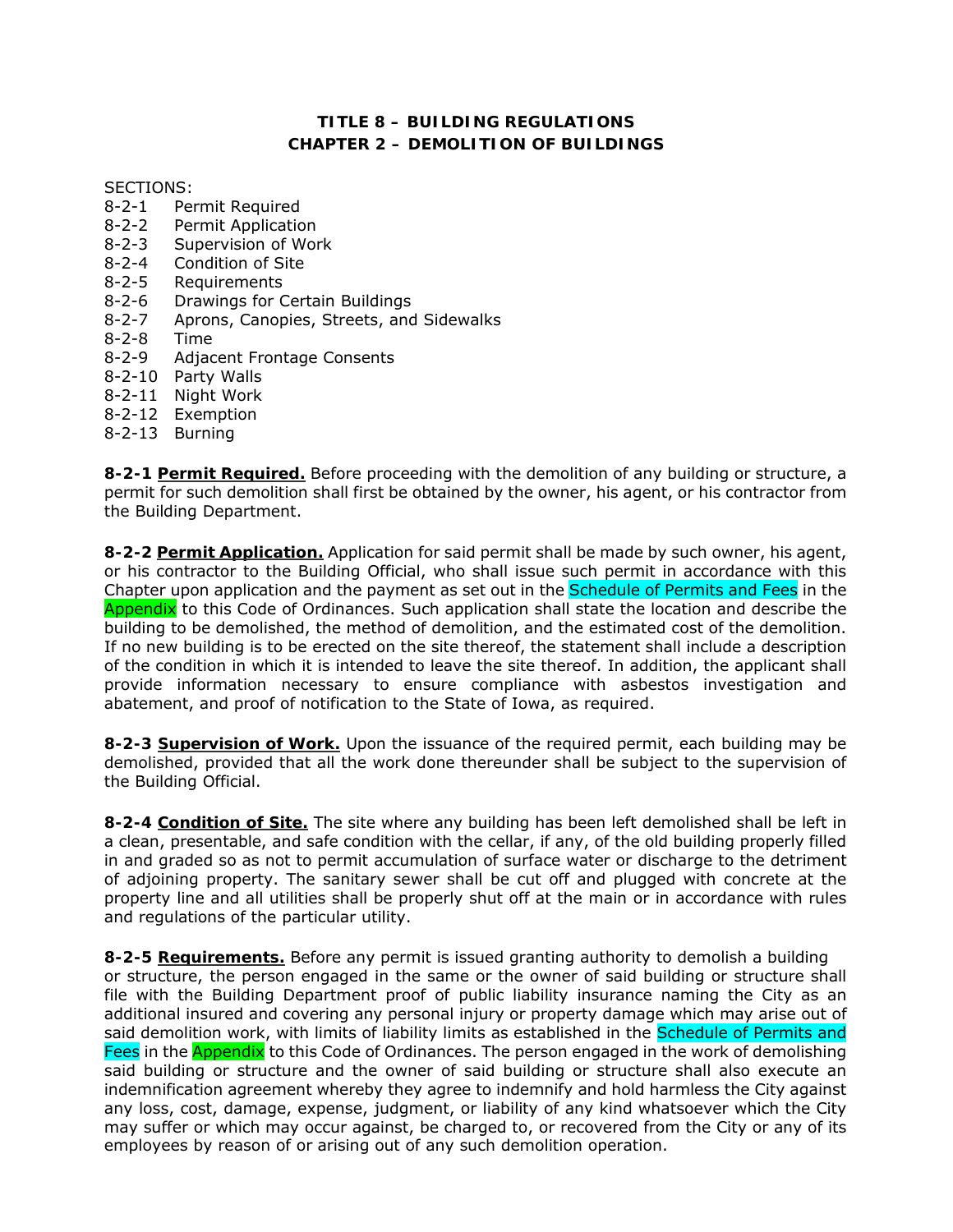**8-2-6 Drawings for Certain Buildings.** When requested by the Building Official, the owner or his agent shall submit a drawing indicating fences, barricades, aprons, canopies, lighting, and other safeguards to be used in connection with the wrecking program. These safeguards shall be approved by the Building Official before a permit is issued and the safeguards shall be erected in strict compliance therewith.

**8-2-7 Aprons, Canopies, Streets, and Sidewalks.** The wrecker owner, his agent or contractor, shall construct aprons, canopies, fences, barricades, and other safeguards in conformance with all Federal, State, and local standards, rules, and regulations. Streets and sidewalks shall not be blocked without the approval of the Building Official. All damage to public property as a result of the demolition must be repaired, including damage to sidewalks, curbs, streets, etc.

**8-2-8 Time.** Each and every requirement mentioned or described in this Chapter shall be performed by the owner, his agent or his contractor, within the time set by the Building Official, unless otherwise prescribed herein.

**8-2-9 Adjacent Frontage Consents.** If the written consent of and a waiver of claims for damage against the city by the owners of properties adjoining the site of the proposed demolition of any building is first obtained and filed with the Building Official, the permission to occupy the roadway and the sidewalk may be extended beyond the limits of such building front of the property for which the consent of the owner thereof has been secured upon the same terms and conditions as those fixed for the occupation of sidewalks and roadways in front of the building site.

**8-2-10 Party Walls.** Before a permit is issued for the wrecking of a structure that has one or more party walls in common with one or more buildings, there shall be delivered to the Building Official a certificate by a licensed architect or a licensed structural engineer to the effect that the adjoining premises do not require anchorage, or, if such certificate indicates that anchorage is necessary, the certificate shall be accompanied by a drawing signed and sealed by such architect or engineer and subject to the approval of the Building Official indicating adequate anchorage of floor and roof joists at not greater than ten foot (10') intervals for each and every floor and roof resting on such party wall, and the adjoining premises shall be anchored in compliance with such drawing. Owners of adjoining premises shall be notified of said anchorage, as shown on such drawing.

**8-2-11 Night Work.** It shall be unlawful for any person to conduct the demolition of any building between the hours of ten o'clock (10:00) P.M. and six o'clock (6:00) A.M., unless otherwise approved in writing by the City of Muscatine

**8-2-12 Exemption.** The provisions of this Ordinance shall not apply to the demolition of garages, out-buildings, or other accessory structures of a similar nature.

**8-2-13 Burning.** It is unlawful to demolish by burning without approval of the Fire chief and in accordance with all applicable State and Local rules and policies.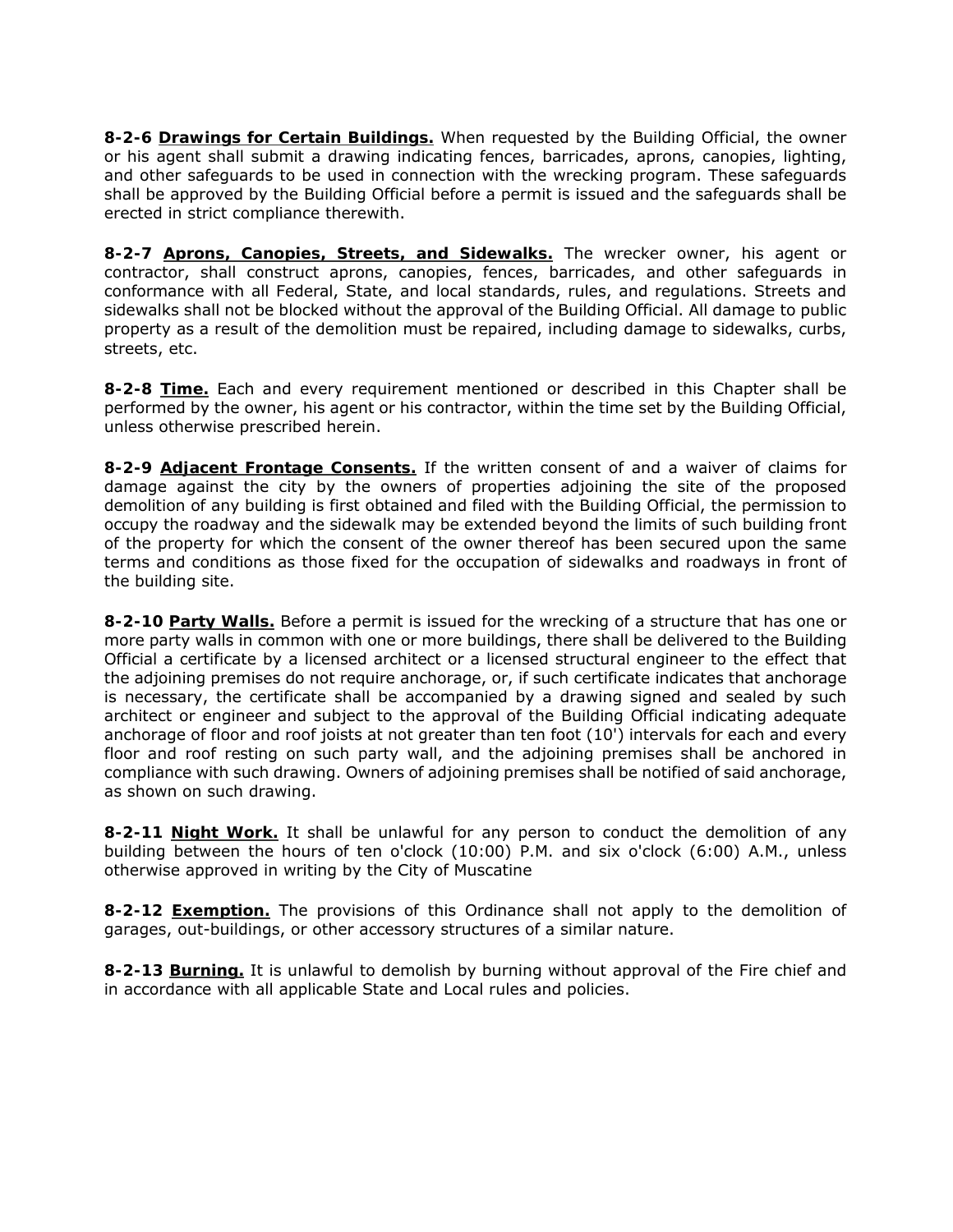# **TITLE 8 – BUILDING REGULATIONS CHAPTER 3 – ELECTRICAL CODE**

SECTIONS:

- 8-3-1 Adoption of Code
- 8-3-2 Supplemental Electrical Regulations
- 8-3-3 Plans and Specifications
- 8-3-4 Permits
- 8-3-5 Inspections
- 8-3-6 Turning Off Electric Current
- 8-3-7 Connection to Power Source

**8-3-1 Adoption of Code.** The most recent edition of the National Electric Code, as amended and published by the National Board of Fire Underwriters is hereby adopted as the Electrical Code for the City of Muscatine, Iowa, insofar as they do not conflict with the regulations set out in this Chapter, which shall supersede. The current edition of the National Electrical Code is made a part hereof as if fully set out in this Ordinance.

**8-3-2 Supplemental Electrical Regulations.** The purpose of this Section is to provide for additional electrical rules and regulations which are intended to supplement the provisions of the current edition of the National Electrical Code adopted by the City Council. The supplemental rules and regulations take precedence over any provisions of the National Electrical Code which may be in conflict therewith as provided in **Section 8-3-1**.

- A. Distribution Centers Divisions of Load. In laying out an electrical installation, except for a constant current system, every reasonable effort shall be made to secure distribution centers located in easily accessible places at which points, cutouts, and switches controlling various branch circuits shall be grouped for convenience and safety of operations. The electrical load shall be divided as evenly as possible between branch circuits and all complicated and unnecessary wiring shall be avoided.
- B. Transformers-Meters. Transformers and meters shall comply with the following regulations:
	- 1. All power or heavy lighting services over two hundred amperes, single-phase and two hundred amperes, three-phase, shall be metered by a potential and current transformer or current transformers.
	- 2. Metering transformers shall be enclosed in an approved metal box enclosure or cabinet with a door locked or sealed by the utility company or mounted in the mast drip loop at the utility's discretion.
	- 3. Meter loops shall not be opened or closed by anyone without the permission of an authorized representative of the utility company.
	- 4. A meter board and/or distribution panel board of the size and type approved by the Code Inspector shall be installed in a proper and convenient place designated by the utility company to receive the various types of meters used by the utility company and distribution panels used by the customer.
	- 5. Where two or more meters are to be placed on one building for different electric customers, they shall be grouped at a common place on the exterior portion of the building. All multiple metering points shall be marked on the cover's exterior as well as the interior meter base which identifies the building address and respective apartment identifier with a permanent, wide tip, non- soluble black ink.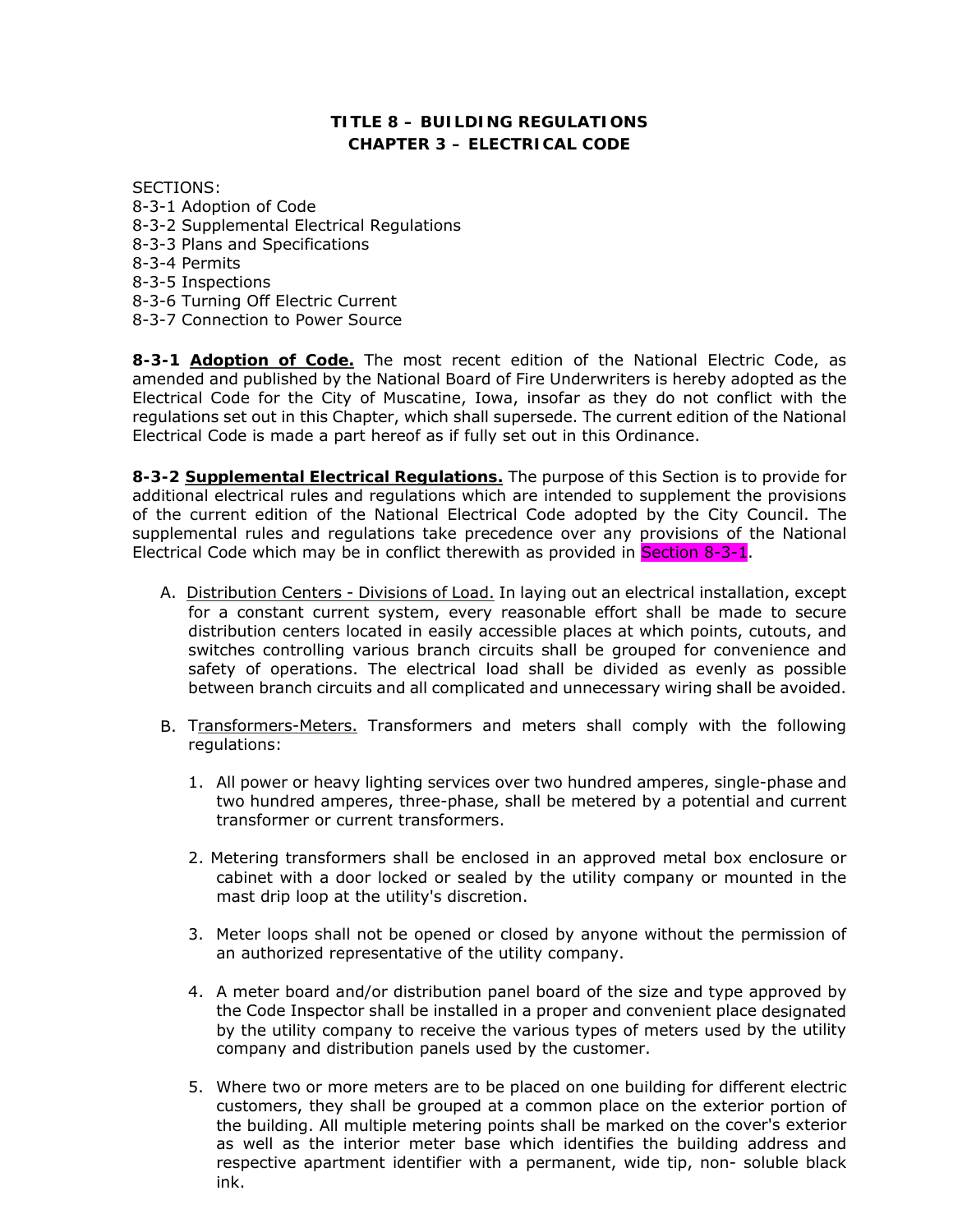- 6. Meters shall be placed on solid walls free from vibration and in a convenient and accessible place for reading as specified by the utility company. They shall be placed not over six foot six inches or less than four feet from the finish grade with a minimum of three feet clear space in all directions of the meter.
- C. Service Entrance Wiring and Requirements. All service entrance wiring and requirements shall comply with the following regulations unless elsewhere allowed in the adopted National Electrical Code and utility company, or a variation thereof is approved by the Code Inspector due to the type of building occupancy or electrical service requirements:
	- 1. Only one service shall be permitted for any one building or structure, except as elsewhere allowed in the adopted National Electrical Code.
	- 2. A minimum of a three-wire, 100 ampere electric service shall be required for any existing building or structure requiring electrical service, except as allowed by the utility company. The service locations shall be designated by the utility company.
	- 3. Newly constructed and existing single residential dwellings receiving new electric service following the passage of this Chapter shall conform to the following requirements:
		- a. They shall be provided with a minimum of a 200 ampere service. Exception: Each newly constructed multifamily and existing multifamily residential unit(s) containing less than 1,000 square feet of habitable area shall be provided with a minimum of a 100 ampere service per the National Electric Code.
		- b. Mast type services shall be installed utilizing not less than 2" (inch) galvanized rigid conduit and shall require a guy brace if the mast extends more than four 4' (feet) above the adjacent roof.
		- c. Service from an underground system shall enter the structure above grade on the exterior portion of the building and shall be sealed with a proper compound to prevent the entrance of water.
		- d. Service panel switches shall not be installed over sinks, stationary tubs, stoves, or near any plumbing appliances where the person operating same could come in contact with a grounding device.
		- e. In no case shall more than twelve feet (12') of service wires be allowed on the inside of any building, or structure without a disconnect being present.
		- f. Service of 200 amperes or less shall have a sequence of meter, main fused disconnect switch or breaker, circuit fuses or breakers when the number of disconnects is six (6) or less. Emergency systems may be connected to line side of the main switch or breaker as provided by the National Electrical Code. If the number of disconnects is greater than six (6) the main must be ahead of the meters.
		- g. Where the electrical service entrance or electric panel is relocated more than three feet on existing work, the provision of this Section shall apply as if said relocation was new work. Extensions shall not be allowed on work where wiring is not in conformance with the adopted National Electrical Code. Old work shall be brought up to the standards set by the National Electrical Code and by this Chapter.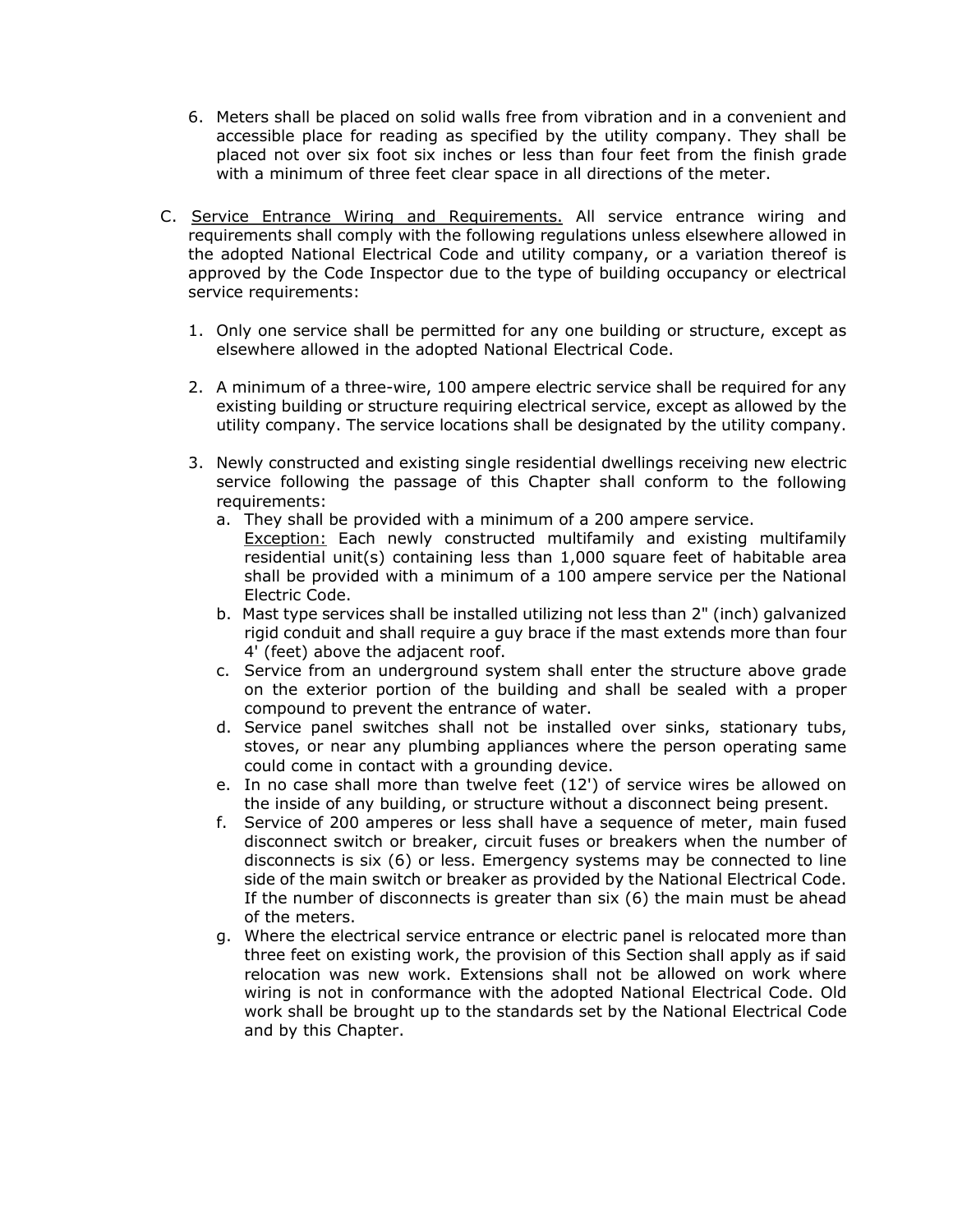- C. Armored Construction. Armored construction shall include iron conduit, metallic tubing and metal molding work, and shall comply with the following requirements:
	- 1. Riser or switch legs may be run to cellars or basements in romex with full size ground or conduit.
	- 2. Metal moldings, when run in cellars or basements, shall be securely fastened to walls so as to prevent any movement.
	- 3. Receptacles installed on first floors of buildings or structures that are connected from basements or cellars below, where said basements or cellars have armored construction, shall be run in complete armored material. This provision shall not apply to existing buildings or structures where cellars or basements contain unarmored construction.
	- 4. The use of BX cable is prohibited.
	- 5. All conduits exposed to moisture shall be made moisture proof in conformance with accepted methods and safe workmanlike practices.
- D. Unarmored Construction. Romex wiring shall be considered unarmored construction, and may be used in places where armored construction is not required. All romex where used shall be of the full grounded type.
- E. Conduit Wiring. All buildings or structures within C-2 Downtown Commercial Zoning District and all hotels, motels, public, semipublic and private schools, churches, hospitals, sanitariums, institutions for the care of children or elderly persons, semipublic and private clubs, theatres, dance and amusement halls, gasoline service stations, commercial garages, storage garages where three or more vehicles are stored, and all public buildings and places of assembly shall be wired in approved metal conduit. This provision shall not apply to such buildings or structures that contain existing wiring unless said wiring is found to be in a hazardous or dangerous condition to life or property, and shall be ordered removed, changed or condemned by the Code Inspector.

Exception. New multi-family dwellings of no more than two floors with City and State approved construction, and with City and State U.L. approved smoke and fire alarm systems, may be wired in nonmetallic cable. All wiring installed in basements, garages, and storage areas, shall be in metal raceways. Breaker panels shall be located in each apartment. Main service and service to each apartment containing less than one thousand (1,000) square feet shall be in conduit and sized no less than 100 amperes to each unit. Disconnecting means shall be located at the main service location with meter.

F. Workmanship. In all electrical wiring work and installation of electrical apparatus and equipment, special care and attention shall be given to the mechanical execution of the work. Care shall be given to assure the neat and orderly running, connecting, and taping of conductors, securing and attaching related fittings.

**8-3-3 Plans and Specifications.** Whenever it shall be deemed necessary by the Inspector, plans and specifications shall be required and shall show, in sufficient detail, that all electrical work to be done which requires an Electrical Permit conforms to the adopted Code of the City. Plans and specifications may not have to be submitted where minor work is proposed and/or the contractor agrees to comply with all the provisions of this Chapter.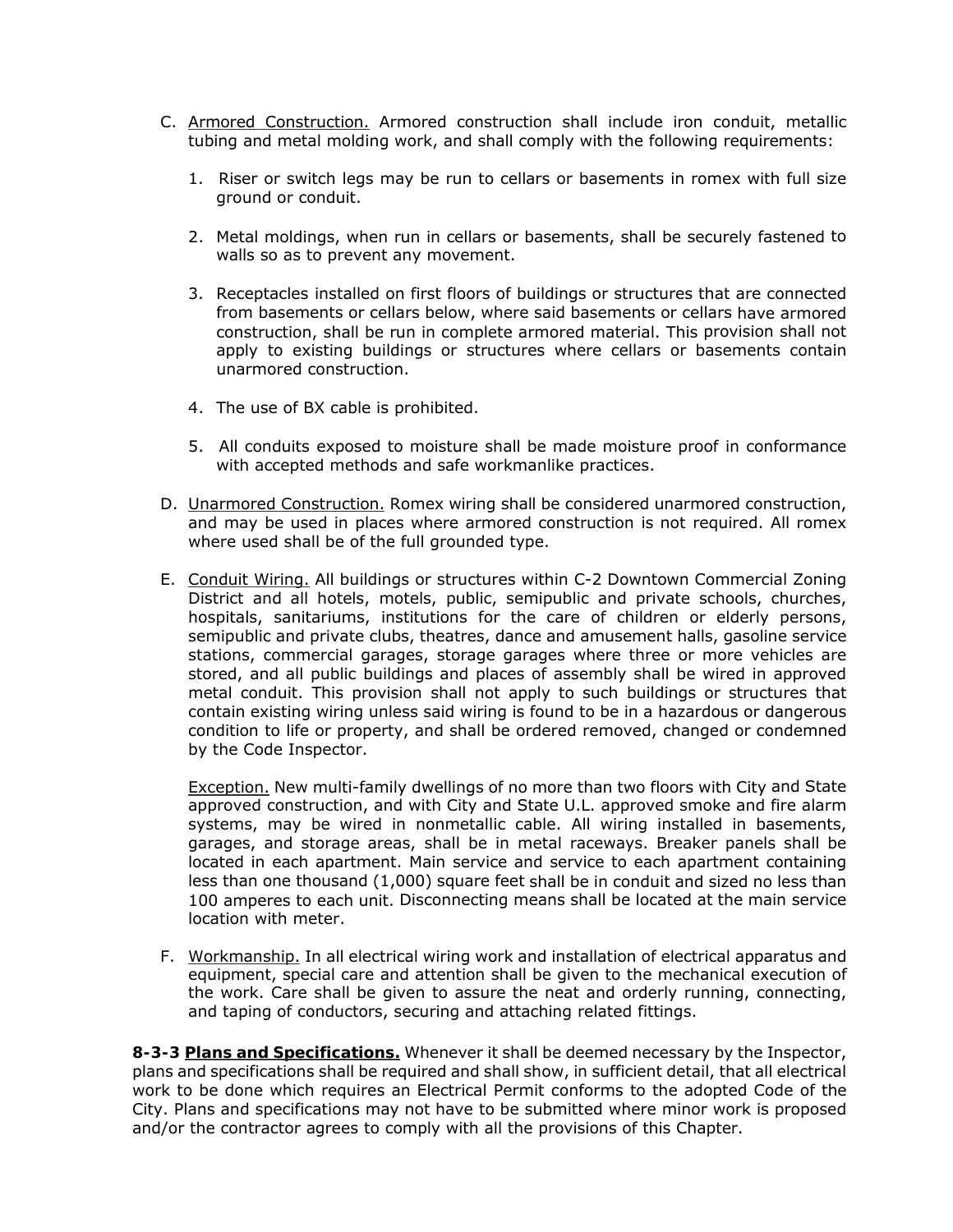**8-3-4 Permits.** Before an Electrical Permit is issued as required, the Inspector shall charge the owner of the property or his contractor the required fee which shall be established by resolution of the City Council and is set out in the **Schedule of Permits and Fees** in the Appendix to this Code of Ordinances. No electrical work will commence without the party performing the electrical work first insuring that the required permit has been issued by the City. Failure to comply with this provision shall result in the fee being doubled and subjects the violator to the issuance of a Municipal Infraction, at the discretion of the Building Official.

Exception. Minor repair work and installations may not require issuance of an Electrical Permit when, in the opinion of the Inspector and with the approval of the Building Official, such work or installation does not require significant changes, alteration and/or repair.

**8-3-5 Inspections.** The Inspector must be notified when work is ready to be inspected by the licensed electrician or homeowner (when wiring his/her own home) doing such work. All inside work must be left uncovered and convenient for examination until inspected and approved by the City. No request shall be made for an inspection until the work is entirely ready for inspection or unless the Inspector makes arrangements to the contrary. In case of violation of any of the provisions contained herein, the permit may be revoked by the City and upon notice of revocation, all work under the permit shall cease. The Inspector shall examine all work required to be inspected within eight (8) working hours of notice that the work is ready for inspection. Any materials found to be defective, improperly installed or not meeting the minimum requirements of the Code shall be removed, replaced and/or altered to fully comply with all the provisions of this Chapter. When all work is completed under the Electrical Permit and is found to be in compliance with the Code, the Inspector shall give his or her approval.

- A. Emergency Repair. Emergency repair may be performed by an electrical license holder, but must be reported to the **City Building Department** within eight (8) working hours of the repair.
- B. Heating and Air Conditioning Installations. Electrical installation of all heating, air conditioning equipment and electric water heaters shall be performed by an electrical license holder or the homeowner and comply with this Code.

#### **8-3-6 Turning Off Electric Current.**

- A. The Code Inspector shall have full power and authority to cut off or cause to have cut off the electric current from any new installation, alteration or extension of existing systems, existing installation found to be hazardous, or any equipment, in or on any building, structure or premises which:
	- 1. Does not comply with applicable city codes pertaining to electrical work for which a permit has been issued, or
	- 2. In the opinion of the Inspector an unsafe or hazardous condition exists, or that danger to persons or property is possible; or
	- 3. The electrical current would interfere with or hinder the necessary work of the fire or law enforcement officials.
- C. Where the current is cut off or ordered cut off under the provisions of this Section, such current shall not be turned on again without the authorization of the Code Inspector. Any person engaged in furnishing electricity, shall cut off the current from any consumer, building, structure, or premises when so ordered by the Code Inspector for reasons indicated in this section.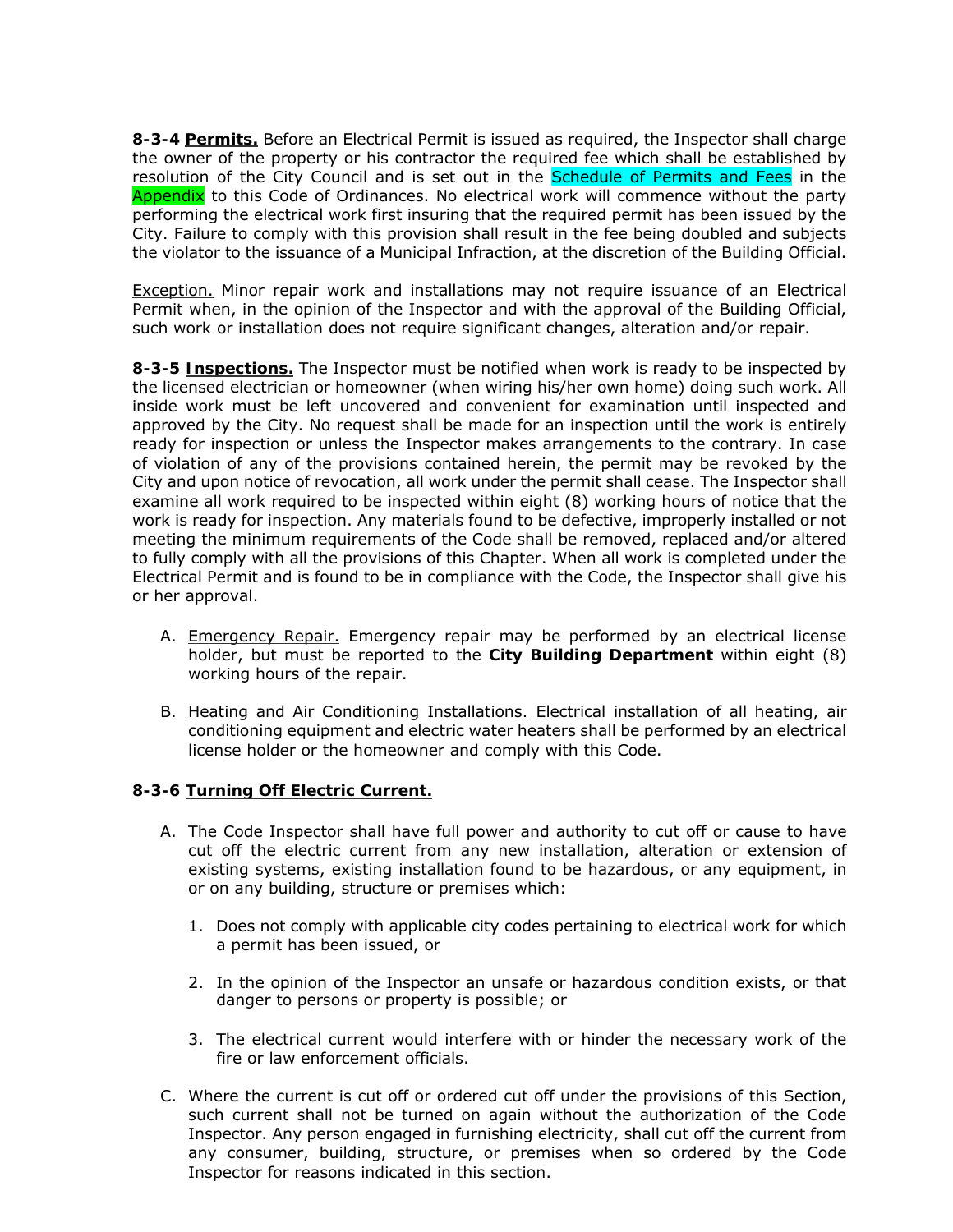**8-3-7 Connection to Power Source.** No electrical connection to the power source shall be made, or any electric meter set until the same has been approved by the Code Inspector or representative of the utility company.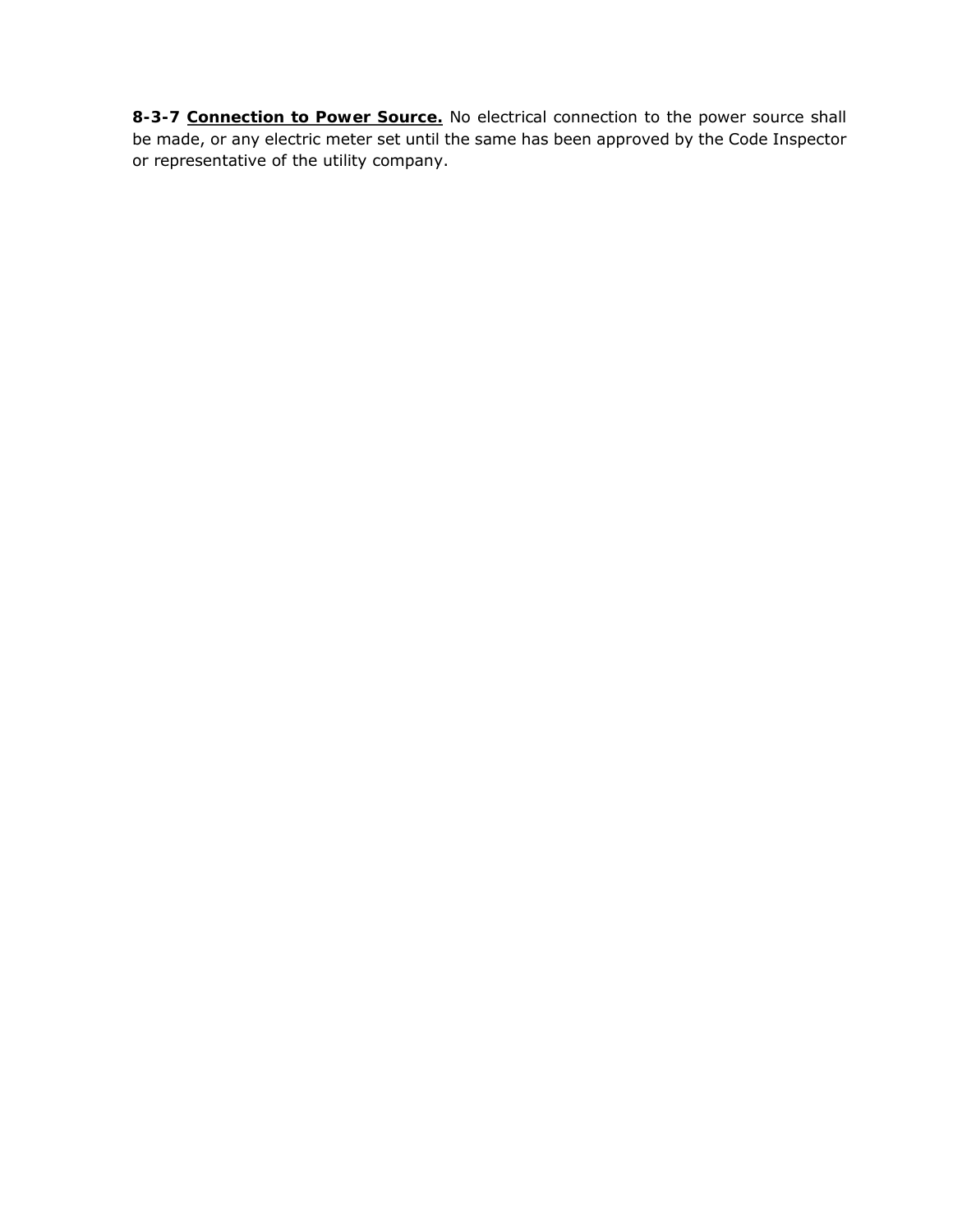# **TITLE 8 – BUILDING REGULATIONS CHAPTER 4 – FUEL GAS CODE**

SECTIONS: 8-4-1 Fuel Gas Code 8-4-2 Enforcement

**8-4-1 Fuel Gas Code.** Except as hereinafter added to, deleted, modified or amended, the most recent edition of the National Fuel Gas Code, NFPA 54, as prepared and edited by the National Fire Protection Association (NFPA), is hereby adopted by reference as the Fuel Gas Code for the City of Muscatine and is made a part hereof as if fully set out in this ordinance. An official copy of said code is in the office of the City Clerk.

**8-4-2 Enforcement.** The duly franchised agency (the Gas Division of the Interstate Power and Light Company) shall work together with the City, and the City in turn will co-operate with the person, firm, or corporation to disconnect or to order disconnection and plug or cap any gas piping, appliance, or accessory which does not conform to the requirements of the most recent edition of the National Fuel Gas Code, NFPA 54, as prepared and edited by the National Fire Protection Association (NFPA) and the American Gas Association, or which may be found defective and in such condition as to endanger life or property. Where such disconnection has been made, a notice shall be attached to such appliance, accessory, or gas piping which shall state that it has been disconnected and the reason therefore, and such notice shall not be removed nor shall the appliance, accessory, or gas piping be reconnected until it shall have been made to conform with the requirements of the Code of Standards.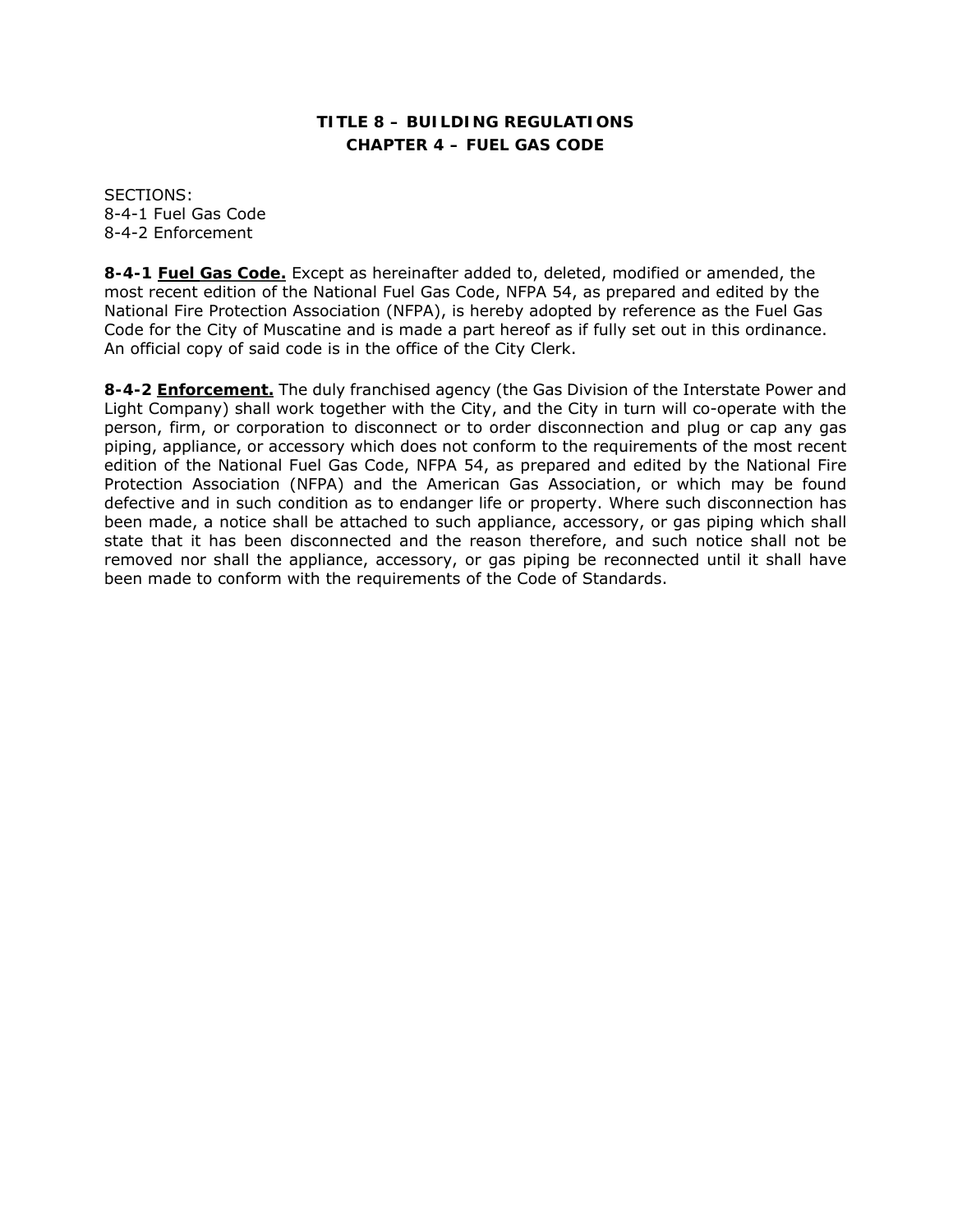# **TITLE 8 – BUILDING REGULATIONS CHAPTER 5 – HOUSING CODE**

SECTIONS:

- 8-5-1 Title, Scope, and Enforcement
- 8-5-2 Definitions
- 8-5-3 Permits and Inspection
- 8-5-4 Certification
- 8-5-5 Minimum Structural Standards for All Dwellings
- 8-5-6 Minimum Structural Standards for All Rental Housing
- 8-5-7 Owners Responsibilities
- 8-5-8 Occupants Responsibilities
- 8-5-9 Substandard Buildings
- 8-5-10 Notices and Orders of Building Official
- 8-5-11 Appeals
- 8-5-12 Procedures for Conduct of Hearing Appeals
- 8-5-13 Enforcement of Orders from Building Official or Board of Appeals
- 8-5-14 Performance of Demolition and Cost Recovery

#### **8-5-1 Title Scope and Enforcement.**

- A. Title. These regulations shall be known as the "Muscatine Housing Code", hereinafter referred to as "The Housing Code".
- B. Housing Code Adopted. There is hereby adopted by the City of Muscatine, Iowa, for the purpose of providing minimum standards to safeguard life or limb, health, property and public welfare by regulating and controlling the use and occupancy, location and maintenance of all residential buildings and structures within this jurisdiction, the "Housing Quality Standards" promulgated by the United States Department of Housing and Urban Development (24 C.F.R. 882.109 (a)-(1)), the latest version being dated April 1, 1993, save and except such portions as are hereinafter deleted, modified or amended. The *"Housing Quality Standards"*  promulgated by the United States Department of Housing and Urban Development (24 C.F.R. 882.109 (a)-(1)), is incorporated herein as though fully set out at length herein.

*(Code of Iowa, Section 364.17[1][e] & 364.17[7])* 

- C. Scope. The provisions of this Housing Code shall apply to all buildings or portions thereof which are used or intended to be used for human occupancy. Additionally, all accessory buildings or structures are hereby subject to all applicable sections regarding health, safety, and maintenance thereof.
- D. Enforcement.
	- 1. Authority. The Building Official, or his or her designated representative, is hereby authorized and directed to enforce all of the provisions of this Code. For such purposes, he or she shall have the powers of a law enforcement officer.
	- 2. Right of Entry. Whenever necessary to make an inspection to enforce any of the provisions of this Code, or whenever the Building Official, or his or her authorized representative, has reasonable cause to believe that there exists in any building or upon any premises any condition or Code violation which makes such building or premises unsafe, dangerous, or hazardous, the Building Official, or his or her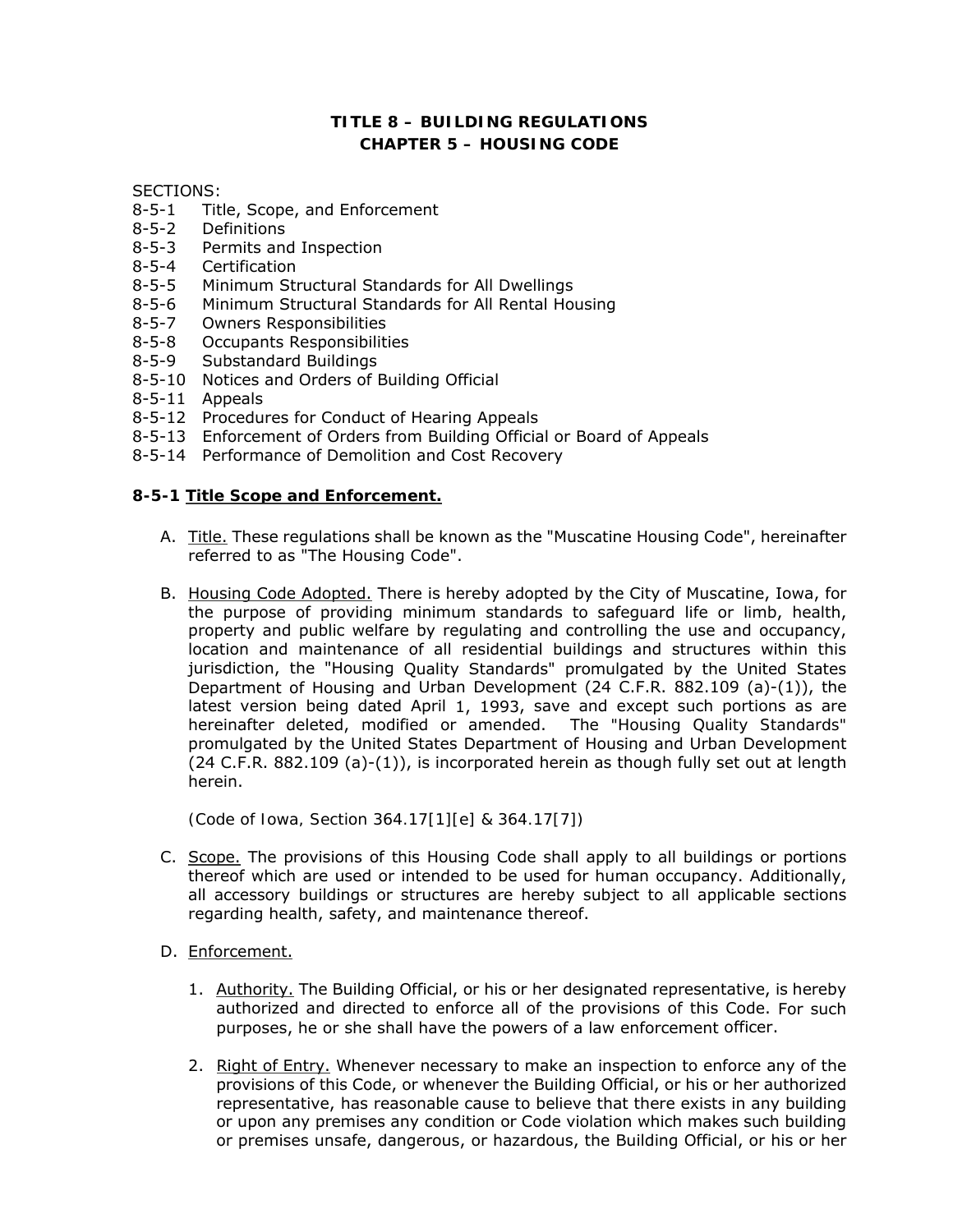authorized representative, may enter such building or premises at all reasonable times to inspect the same or to perform any duty imposed upon the Building Official by this Code, provided that if such building or premises be occupied, he or she shall first present proper credentials and request entry; and if such building or premises be unoccupied, he or she shall first make a reasonable effort to locate the owner or other persons having charge or control of the building or premises and request entry. If such entry is refused, the Building Official, or his or her authorized representative, shall have recourse to every remedy provided by law to secure entry.

When the Building Official, or his or her authorized representative, shall have first obtained a proper inspection warrant or other remedy provided by law to secure entry, no owner or occupant or any other persons having charge, care, or control of any building or premises shall fail or neglect, after proper request is made as herein provided, to promptly permit entry therein by the Building Official, or his or her authorized representative, for the purpose of inspection and examination pursuant to this Code.

**8-5-2 Definitions.** For the purpose of this Housing Code, certain terms, phrases, words, and their derivatives shall be construed as specified in this Chapter. Where terms are not defined, they shall have their ordinary accepted meanings within the context with which they are used. Merriam Webster's Collegiate Dictionary, Tenth Edition, copyright 1994, shall be considered as providing ordinary accepted meanings. Words in the singular include the plural and the plural the singular. Words used in the masculine gender include the feminine and the feminine the masculine. Whenever the words "dwelling", "dwelling unit", "rooming house", or "premises" are used in this Housing Code, they shall be construed as though they were followed by the words "or any part thereof".

- A. "Acceptable" or "approved" shall mean in substantial compliance with the provisions of the Housing Code, or the intent of the Code as approved by the Building Official or his/her designated representative.
- B. "Accessory structure" shall mean a structure which is not used, nor intended to be used, for living or sleeping by human occupants.
- C. "Appurtenance" shall mean that which is directly or indirectly connected or an accessory to some other structure.
- D. "Basement" shall mean a story having at least 1/2 of its height below grade.
- E. "Bath" shall mean a bathtub or shower stall connected with both hot and cold water lines.
- F. "Cellar" shall mean a space having its principal height below the first or main floor which is used, or intended to be used, for storage, location for heating equipment, etc., and shall not be considered habitable space.
- G. "Certificate of Structural Compliance" shall mean a document showing that the structure for which it is issued was in compliance with the City of Muscatine Housing Code at the time of issuance.
- H. "Communal" shall mean used or shared by, or intended to be used or shared by, the occupants of two (2) or more rooming units or two (2) or more dwelling units.
- I. "Condominium" shall mean a dwelling unit which is in compliance with the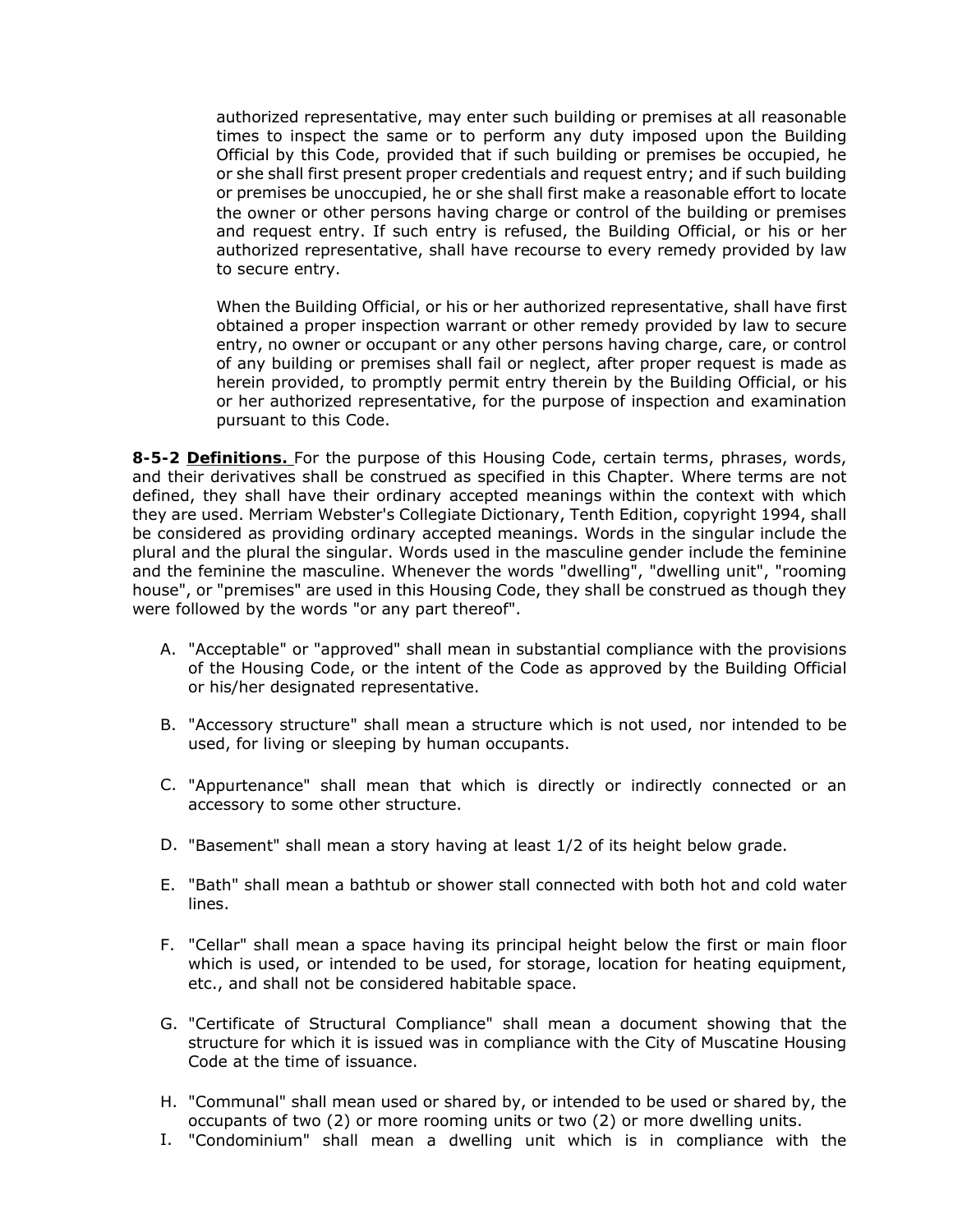requirements of 499B of the Code of Iowa, as amended.

- J. "Cooperative" shall mean a dwelling unit which is in compliance with the requirements of 499A of the Code of Iowa, as amended.
- K. "Court" shall mean an open unoccupied space which is more than 50% enclosed by buildings.
- L. "Dining room" shall mean a habitable room used, or intended to be used, for the purpose of eating, but not for cooking or the preparation of meals.
- M. "Dwelling" shall mean any building or structure which is wholly or partly used, or intended to be used, for living or sleeping by human occupants and includes any appurtenances attached thereto.
- N. "Dwelling unit" shall mean any habitable room or group of adjoining habitable rooms located within a dwelling and forming a single unit with facilities which are used, or intended to be used, for living, sleeping, cooking, and eating of meals.
- O. "Extermination" shall mean the control and elimination of insects, rodents, or other pests by eliminating their harborage places, by removing or making inaccessible materials that may serve as their food, by poisoning, spraying, fumigating, trapping, or by any other recognized and legal pest elimination methods approved by the Inspector.
- P. "Filth" shall mean excrement, either animal or human, or any material connected therewith.
- Q. "Garbage" shall mean animal or vegetable waste resulting from the handling, preparation, cooking, or consumption of food and shall also mean combustible waste material. The term shall also include paper, rags, cartons, boxes, wood, rubber, leather, tree branches, yard trimmings, and other combustible materials.
- R. "Habitable room" shall mean a room, or enclosed space, having a minimum of seventy (70) square feet of total floor area within a dwelling unit or rooming unit used, or intended to be used, for living, sleeping, cooking, or eating purposes, excluding bathrooms, toilet rooms, pantries, laundries, foyers, corridors, closets, storage spaces, and stairways.
- S. "Infestation" shall mean the presence, within or around a dwelling, of any insects, rodents, or other pests in such quantities as would be considered unsanitary.
- T. "Inspector" shall mean the official or officials of the City of Muscatine delegated the responsibility to administer the provisions of the Housing Code, together with his or her duly authorized representative(s) and/or agent(s).
- U. "Kitchen" shall mean a habitable room used, or intended to be used, for cooking or the preparation of meals.
- V. "Kitchenette" shall mean a food preparation area of not less than forty (40) square feet.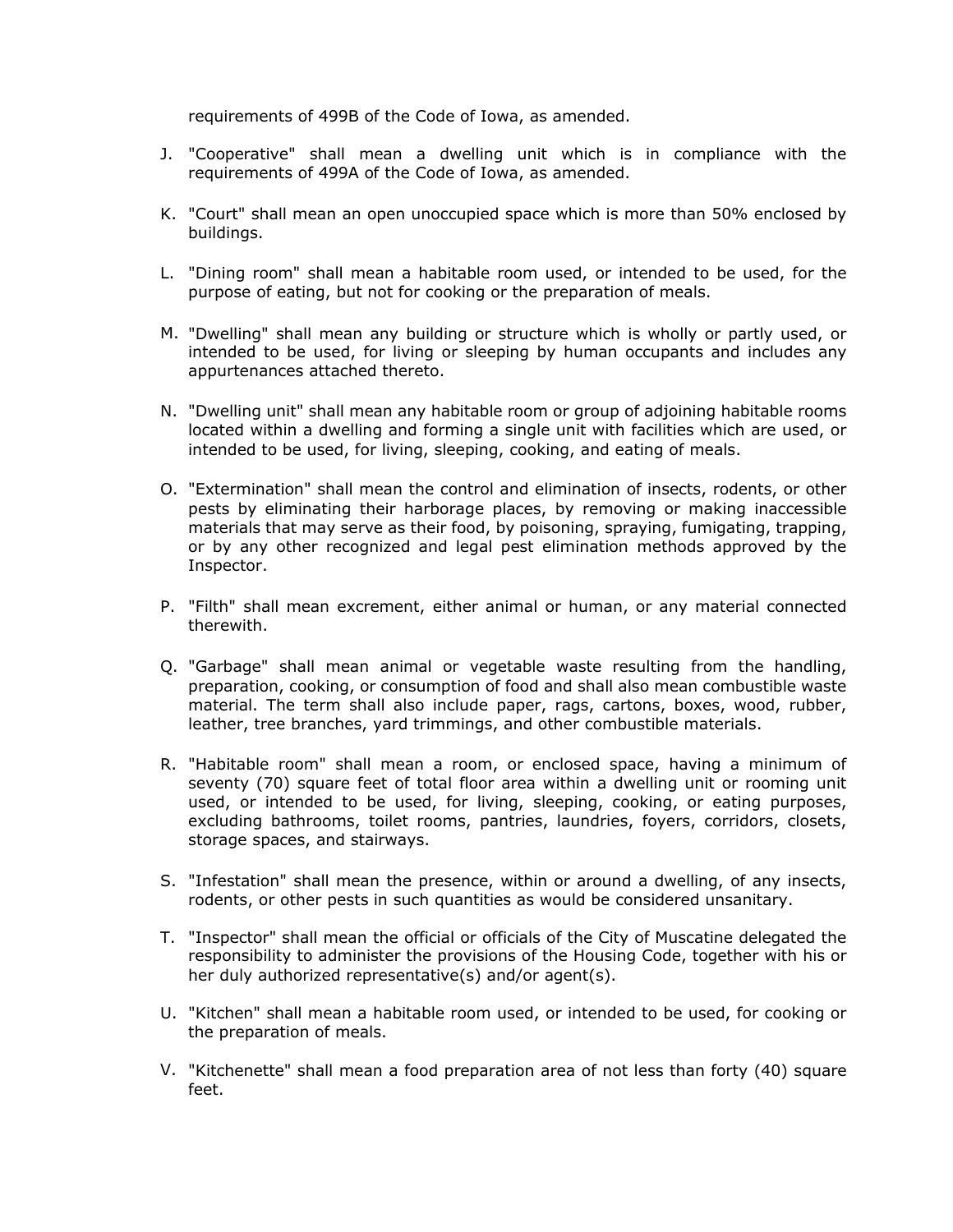- W. "Lavatory" shall mean a hand washing basin which is connected to both hot and cold water lines and which is separate and distinct from a kitchen sink.
- X. "Multiple dwelling" shall mean any dwelling containing three (3) or more dwelling units.
- Y. "Nuisance" shall mean any item or items as defined in Title 9, Chapter 3, of the City Code.
- Z. "Occupant" shall mean any person, including the owner or operator, living in, sleeping in, and/or cooking in, or having actual physical possession of a dwelling unit or a rooming unit.
- AA."Operator" shall mean any person who rents to another or who has custody or control of a building, or parts thereof, in which dwelling units or rooming units are let and who has custody and control of the premises.
- BB."Owner" shall mean any person who has control of any dwelling, dwelling unit, or rooming unit by virtue of a contractual interest in or legal or equitable title to said dwelling, dwelling unit, or rooming unit. An owner who has sold the premises on a legally recorded contract but retains legal title shall not be deemed an owner hereunder.
- CC."Person" shall mean any individual, firm, corporation, association, partnership, trust, or estate.
- DD. "Plumbing" shall mean and include any or all of the following supplied facilities and equipment: gas pipes, gas-burning equipment, water pipes, garbage disposal units, waste pipes, toilets, sinks, lavatories, bathtubs, showers, water heating devices, catch basins, drains, vents, and other similar supplied fixtures, together with all connections to water, sewer, or gas services.
- EE. "Premises" shall mean a lot, plot, or parcel of land including all building(s) thereon.
- FF. "Refuse" shall mean waste materials (except human waste) including garbage, rubbish, ashes, and dead animals.
- GG. "Roomer." shall mean an occupant of a rooming house or rooming unit and shall also mean an occupant of a dwelling who is not a member of the family occupying the dwelling.
- HH. "Rooming unit" shall mean any habitable room, or group of adjoining habitable rooms, located within a dwelling and forming a single unit with facilities which are used, or intended to be used, primarily for living and sleeping and contain no cooking equipment except that a properly connected and safely operated microwave shall be permitted. A rooming unit shall have a bath and toilet facilities available for exclusive use by the occupant(s) or for communal use in accordance with Sections 8-5-6(E)1 and 8-5-6(E)2.
- II. "Rubbish" shall mean inorganic waste material consisting of primarily noncombustible materials.
- JJ. "Supplied" shall mean paid for, furnished by, provided by, or under the control of the owner or operator.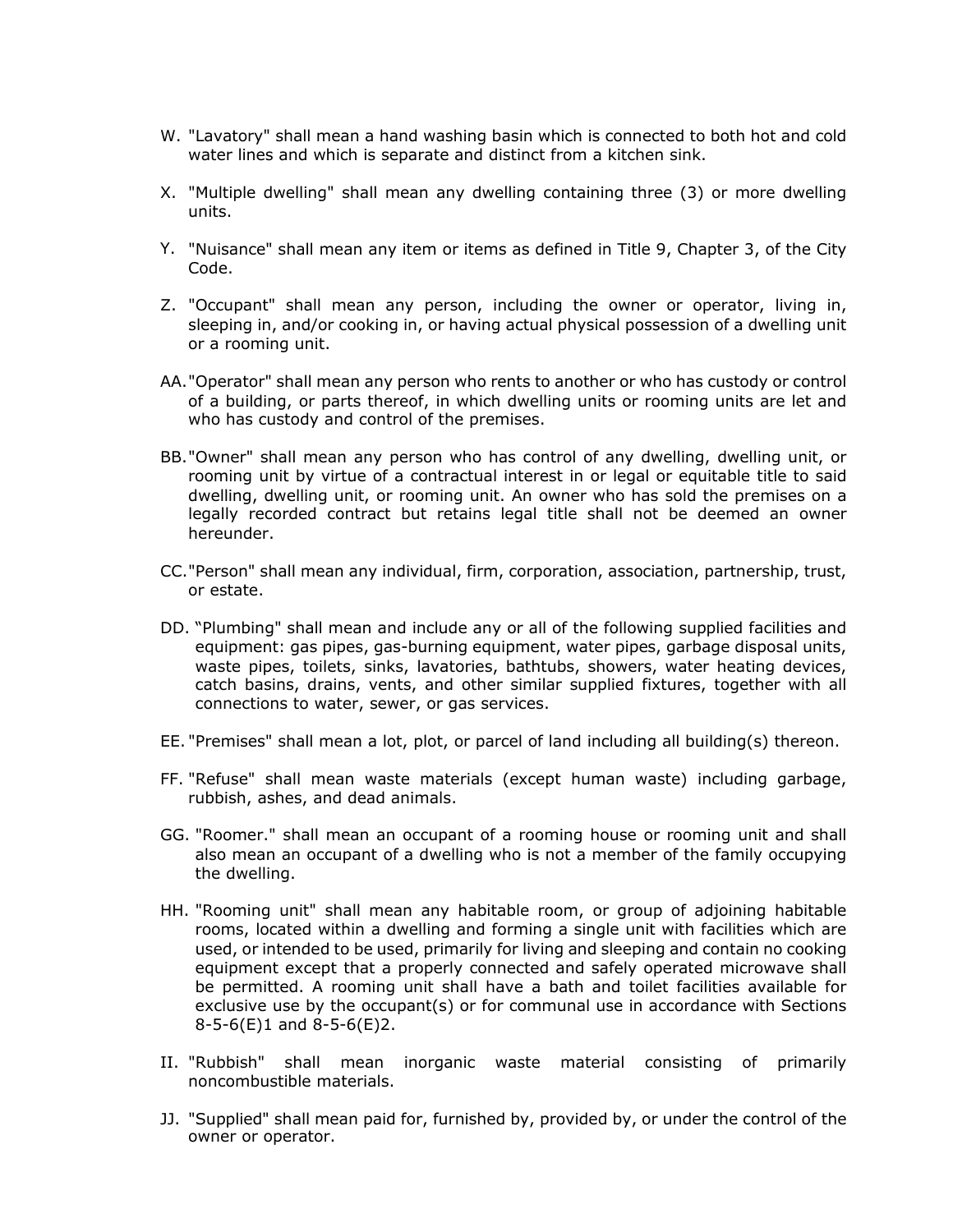### **8-5-3 Permits and Inspection.**

- A. General. It shall be unlawful for any person, firm, or corporation to erect, construct, enlarge, alter, repair, move, improve, remove, convert, or demolish any building or structure regulated by this Code without first obtaining a separate permit for each building or structure from the Building Official in the manner and according to the City Code for Muscatine, Iowa.
- B. Fees. Whenever a building permit is required by Section 8-5-3(A) of this Code, the appropriate fees shall be paid to the Building Official at the rate(s) established by the City Council and set out in the **Schedule of Permits and Fees** in the **Appendix** to this Code of Ordinances.
- C. Inspection. All buildings or structures within the scope of this Code and all construction or work for which a permit is required shall be subject to inspection by the Building Official in accordance with and in the manner provided by the City Code for the City of Muscatine.

# **8-5-4 Certification.**

A. General. The City of Muscatine shall cause all properly registered rental property to be inspected for compliance under this Code prior to initial occupancy, upon receipt of complaints, and every three (3) years in the case of unit(s) more than five (5) years old. No properly registered rental property may be occupied prior to inspection and receipt of verbal or written approval from the City for temporary occupancy pending issuance of the certificate of structural compliance. The City shall also certify that all properly inspected rental housing for which provisional occupancy has been approved or the Certificate of Structural Compliance issued complies with the provisions of this Code, or the City shall initiate action to begin necessary repairs or demolition proceedings as specified in this Code.

*(Code of Iowa, Section 364.17[3a])* 

B. Fees. Upon receipt of Notice of Violation in the case of noncompliance or the appropriate Certificate of Structural Compliance if the inspected unit(s) comply with the provisions of this Chapter, each owner or operator shall forward the related inspection fee(s) to the City of Muscatine Building Department no later than thirty (30) days from the date the notice or certificate is issued, except that no inspection fee shall be assessed against Section 8 housing. An itemized bill of inspection fees shall be included. Said fees shall be set by resolution of Council and are set out in the Schedule of Permits and Fees in the Appendix to this Code of Ordinances. Failure to pay all fees within the prescribed period may result in additional late payment charges as may be approved and set by the City Council.

*(Code of Iowa, Section 364.17[5])* 

C. Certificate of Structural Compliance. The certificate of structural compliance shall be a document which, when issued, shall indicate that the affected structure meets the minimum requirements contained in this Code. The certificate shall be transferable at the time of a change in ownership and shall remain a part of the City of Muscatine property file. The certificate shall be interpreted as granting the owner or operator the right to let the structure for residential occupancy. The certificate of structural compliance shall state the date of issuance, type of structure for which the certificate is being issued, and the address of the structure to which it is applicable. The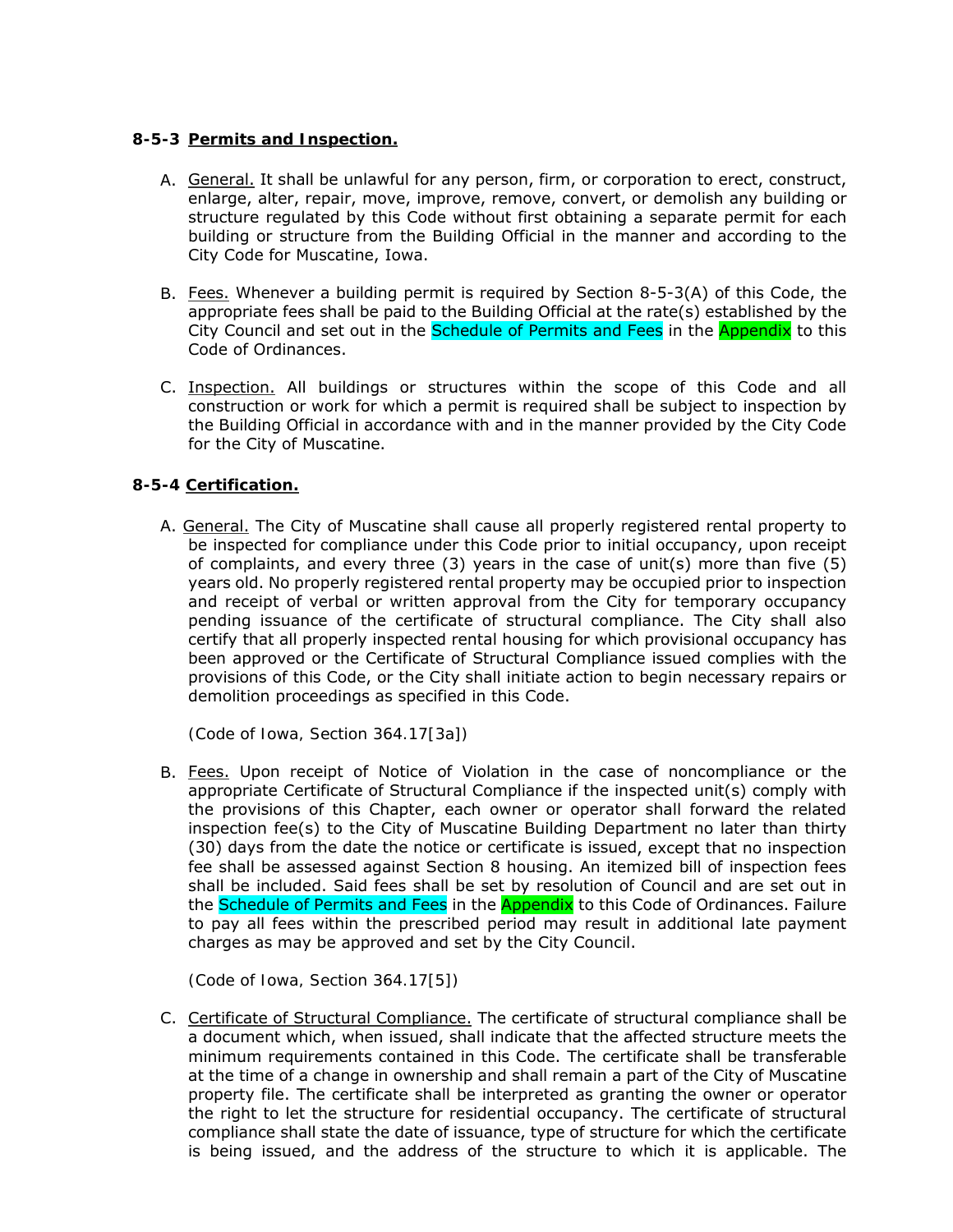certificate may include only those units within a dwelling meeting certification requirements. A unit may only be occupied following inspection as required in Section 8-5-4[a] and verbal or written approval from the City of Muscatine pending formal issuance of the Certificate of Structural Compliance. This provision shall not be interpreted to permit initial occupancy prior to inspection and approval of properties.

*(Code of Iowa, Section 364.17[3a])* 

D. Issuance of Certification of Structural Compliance. When the provisions of this Code have been complied with by the owner or operator, the City Inspector shall issue a Certificate of Structural Compliance. Said certificate shall be made in duplicate with the owner or operator receiving one copy and the other copy shall be retained by the Inspector for inclusion in the City of Muscatine property files. A certificate for any unit which is more than thirty (30) days past expiration in which access for inspection has not been granted on at least two (2) separate occasions may be found to be in violation of this Code and may be immediately posted for "NO OCCUPANCY", vacated (if occupied) or remain vacant (if unoccupied), until such time as the required  $inspection(s)$  have been scheduled, the inspection(s) conducted, the unit found to be in compliance with this Code, and a Certificate of Structural Compliance issued together with the payment of all appropriate fees as established elsewhere in this Code.

*(Code of Iowa, Section 364.17[3a])* 

#### **8-5-5 Minimum Structural Standards for All Dwellings.**

- A. Kitchens. Every dwelling unit shall have a kitchen or kitchenette equipped with the following:
	- 1. An approved kitchen sink.
	- 2. Space capable of properly accommodating a refrigerator and a stove or range.
	- 3. Proper access terminals to utilities necessary to properly operate a refrigerator and stove or range.
	- 4. Adequate space for the storage and preparation of food.
- B. Sanitation. Every kitchen sink, toilet, lavatory basin, and bath shall be properly connected to an approved water and sewer system as provided for in the City of Muscatine City Code. Additionally, sanitary facilities shall include the following:
	- 1. Every dwelling unit shall contain a toilet.
	- 2. Every dwelling unit shall contain a bath or shower compartment.
	- 3. Every dwelling unit shall contain a lavatory basin.
	- 4. Every toilet and bath shall be contained within a room which will afford privacy to the user and shall be separated from a food preparation area by a tight fitting door.
- C. Required Water Heating Facilities. Every kitchen sink and bath and lavatory basin required in accordance with the provisions of this Housing Code shall be properly connected with supplied water heating facilities. Every supplied water heating facility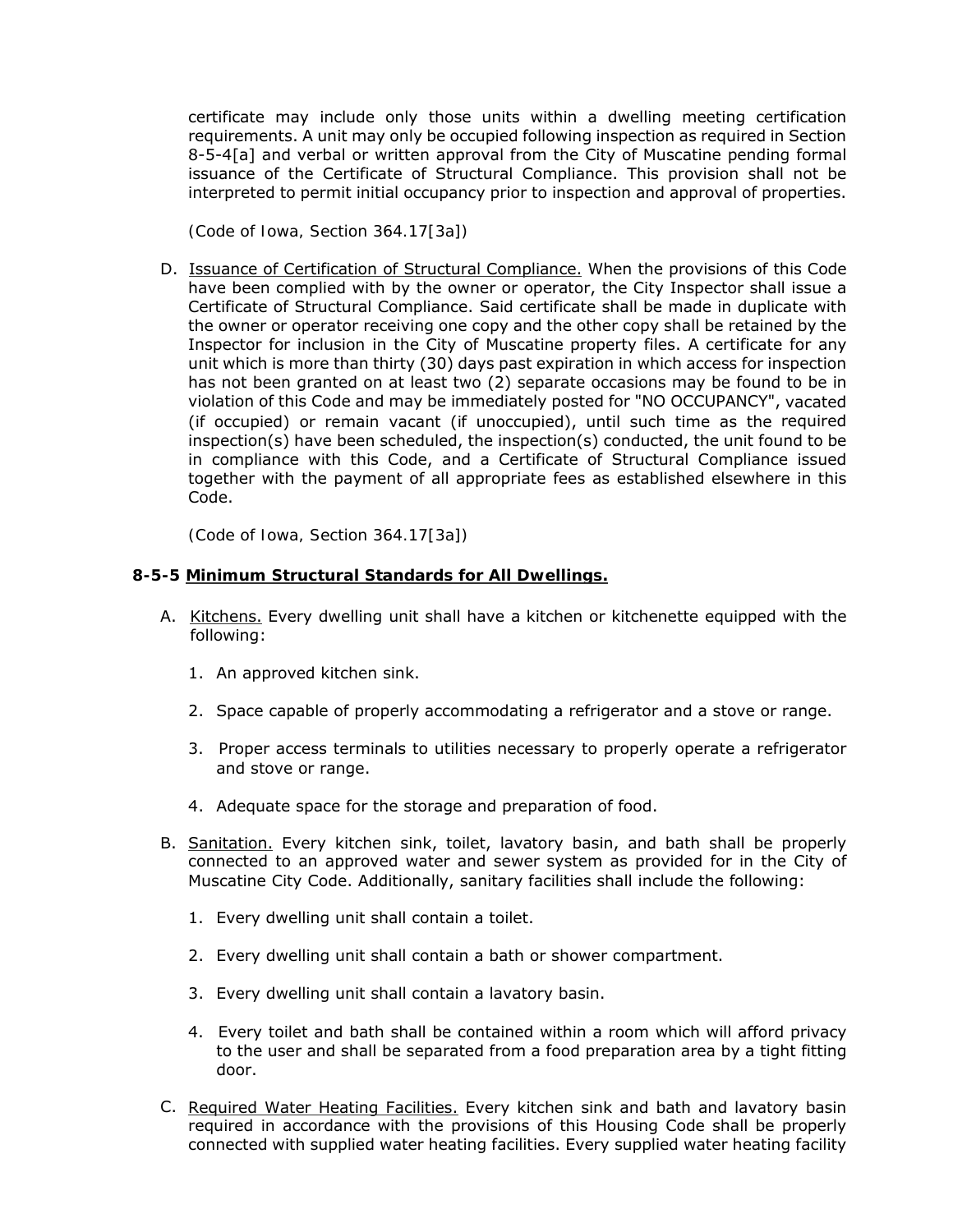shall be properly connected and shall be capable of heating water to such a temperature as to permit an adequate amount of water to be drawn on every kitchen sink and lavatory basin required at a temperature of not less than one hundred twenty (120) degrees Fahrenheit (forty-eight (48) degrees Centigrade). Such supplied water heating facilities shall be capable of meeting the requirements of this section, regardless of space heating facilities which are not in operation.

# D. Exits.

- 1. Every dwelling unit and rooming unit shall have access to two (2) independent, unobstructed means of egress remote from each other. At least one shall be an exit which discharges directly to corridors or stairways or both to a public way. If both means of egress are to a common corridor, they shall be in opposite directions or in compliance with local building and/or fire codes.
- 2. Every means of egress shall comply with the following requirements:
	- a. Handrails. All stairways comprised of four (4) or more risers shall be provided with a substantial and safely constructed handrail.
	- b. Guardrails. All unenclosed floor and roof openings, open and glazed sides of landings and ramps, balconies, or porches which are more than thirty inches (30") above grade and any roof used for other than maintenance purposes shall be protected by a substantial and safely constructed guardrail.
	- c. Every stairway shall have a reasonably uniform riser height and uniform tread width which shall be adequate for safe use.
	- d. Doors and windows accessible from outside the unit shall be lockable from inside the unit.
	- e. In basement units where one means of egress is a window, such window shall have an unobstructed opening no less in area than that required in the Building Code.
	- f. No existing fire escape shall be deemed a sufficient means of egress unless it is in compliance with the fire codes of the State of Iowa and any applicable City rule or regulation.
	- g. Every doorway providing ingress or egress from any dwelling unit, rooming unit, or habitable room shall be at least six feet, four inches (6' 4") high and twenty-four inches (24") wide.
- E. Natural Artificial Light. Every habitable room shall be provided with adequate natural and/or artificial light to permit normal indoor activities and to support the health and safety of the occupants.
- F. Ventilation.
	- 1. Every dwelling unit shall be provided with natural ventilation as follows:
		- a. Every window or other device with openings to the outdoor space which are capable of being used for ventilation purposes and currently contain screens shall be maintained in a good state of repair.
		- b. Every door opening directly from a dwelling unit or rooming unit to the outdoor space shall fit reasonably tight within its frame and shall be maintained in a good state of repair.
		- c. For natural ventilation, every bathroom or toilet compartment shall have at least one openable window facing directly to the outdoors.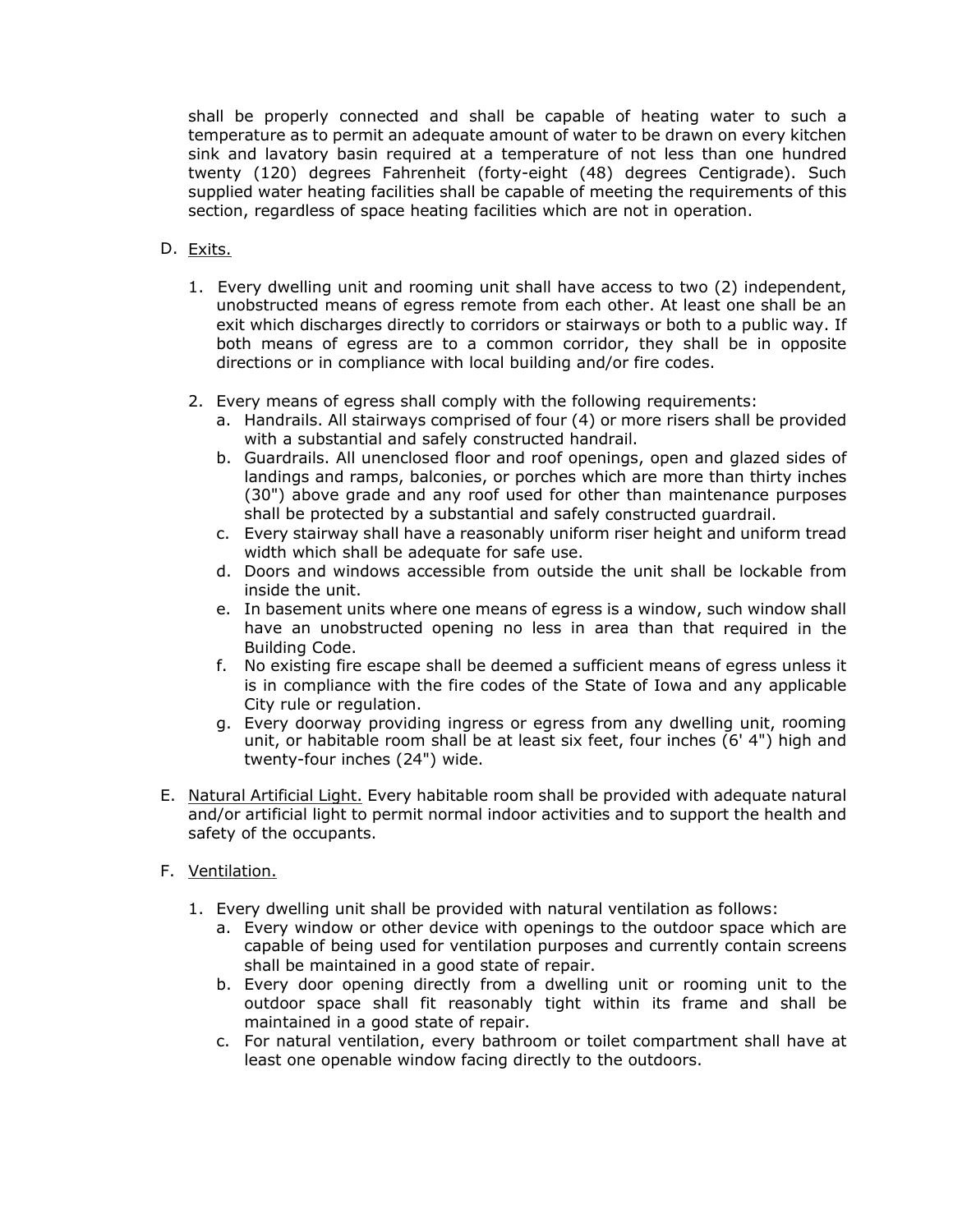- 2. Every dwelling unit shall be equipped with mechanical ventilation as follows:
	- a. In lieu of openable windows for natural ventilation, as specified in Section 8-  $5-5(F)1(c)$ , adequate ventilation which provides not less than two (2) air changes per hour in all bathrooms or toilet compartments.
	- b. No mechanical exhaust system, exhausting vapors, gases, or odors shall be discharged into an attic, crawl space, or cellar unless such attic, crawl space, or cellar is adequately vented to the outside.
- G. Heating. Heating shall be provided as follows:
	- 1. Every dwelling shall have heating facilities which are properly installed and are capable of safely and adequately heating all habitable rooms, bathrooms, and toilet rooms located therein to a temperature of at least sixty-eight (68) degrees Fahrenheit (nineteen (19) degrees Centigrade) at a distance of three feet (3') above the floor level. Said heating facilities shall be so designed and equipped that heat, as herein specified, is available for all dwelling units and rooming units between the hours of 6:30 A.M. and 10:30 P.M., of each day, and shall maintain a temperature of not less than sixty (60) degrees Fahrenheit from 10:30 P.M. to 6:30 a.m. of each day.
	- 2. Every central heating unit, space heater, water heater, and cooking appliance shall be located and installed in such a manner so as to afford reasonable protection against interference of egress facilities or egress routes in the event of uncontrolled fire in the structure.
	- 3. Every fuel-burning heating unit or water heater shall be effectively vented in a safe manner to a chimney or duct leading to the exterior of the building. The chimney duct and vent shall be of such design as to assure proper draft and shall be adequately supported.
	- 4. No fuel-burning furnace or water heater shall be located within any sleeping room or bathroom unless there is adequate combustion air, an automatic shutoff is provided, and the continuing operation of the furnace and/or water heater poses no threat to the occupant, as determined by the Inspector.
	- 5. Every steam or hot water boiler and every water heater shall be protected against overheating by appropriate pressure and temperature limit controls.
	- 6. Every fuel-burning space heating unit and water heater shall be equipped with an electronic ignition or with a pilot light and an automatic control to interrupt the flow of fuel to the unit in the event of failure of the ignition device.
	- H. Electrical Requirements. Extension cords shall not be used or considered as permanent wiring intended to meet the requirements contained in this section.
		- 1. Every habitable room shall contain at least two (2) separate floor or wall-type electric double convenience outlets which shall be properly installed, on adjacent walls or otherwise separated for reasonable access from all spaces within the room.
		- 2. Every toilet room, bathroom, laundry room, furnace room, basement, and cellar shall contain at least one supplied ceiling or wall-type electric light fixture, and one floor or wall-type electrical outlet which shall be properly installed.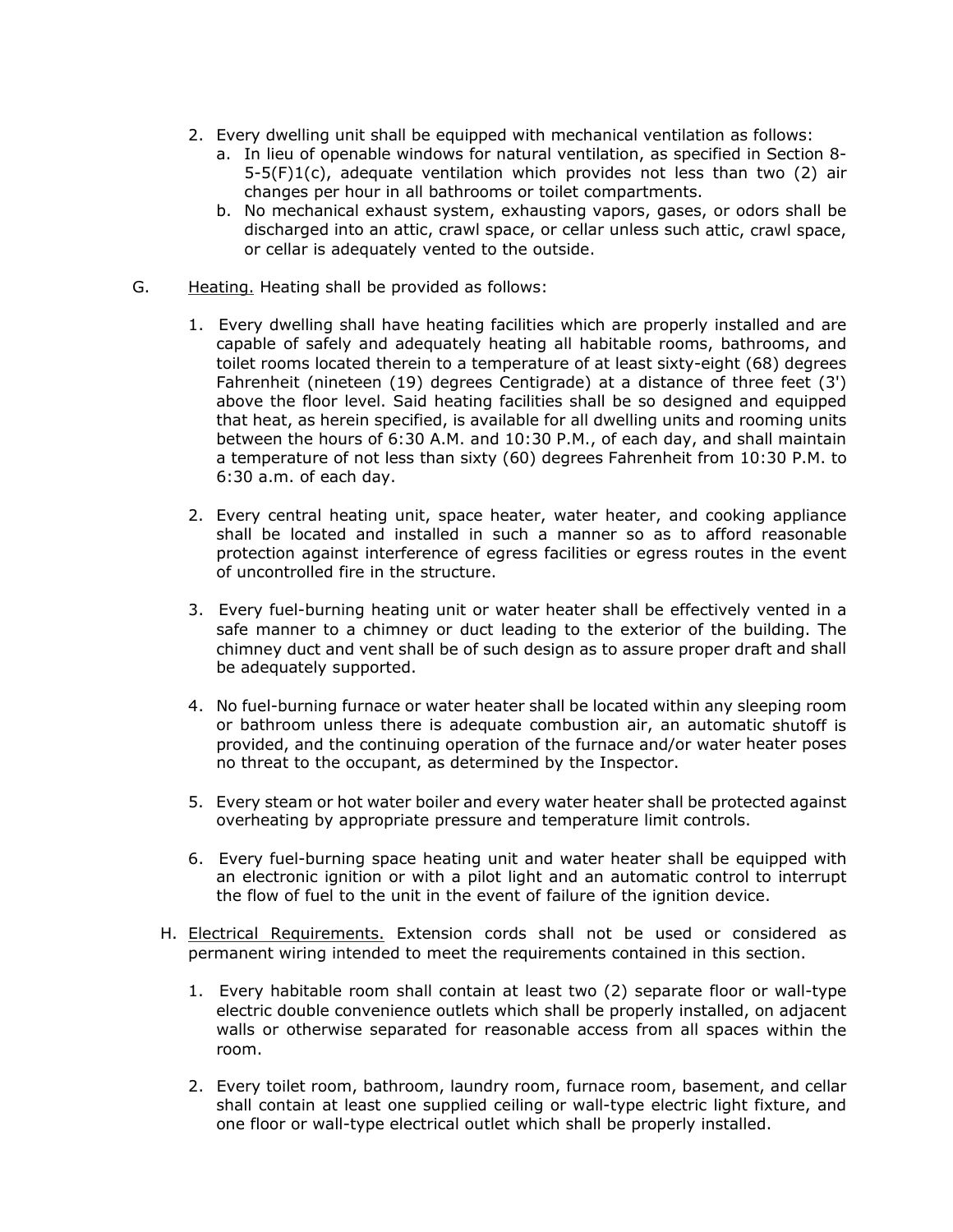- I. Minimum Space and Occupancy Standards. Minimum space and occupancy standards shall be the minimum requirements established in the Housing Quality Standards as adopted, and amended by the United States Department of Housing and Urban Development.
- J. Ceiling Height. The ceiling height in every habitable room shall be at least six feet, eight inches (6' 8"). In addition, obstructions of space by such items as water and gas pipes, cabinetry, etc. shall be permitted when such obstructions are located in such a fashion that they do not interfere with normal or emergency ingress and egress and are approved by the Inspector.

#### **8-5-6 Minimum Structural Standards for All Rental Housing.**

A. Access. Access to each dwelling unit or rooming unit shall not require first entering any other dwelling unit or rooming unit.

Exception: Access to rooming units may be through a living room or kitchen of a unit occupied by the owner or operator of the structure.

No dwelling, dwelling unit, or rooming unit containing two (2) or more sleeping rooms shall have such arrangements that access to a bathroom or water closet compartment intended for use by occupants of more than one (1) sleeping room can be had only by going through another sleeping room; nor shall room arrangements be such that access to a sleeping room can be had only by going through another sleeping room.

Exception: Access may be provided through not more than one room which is restricted for use as a sleeping room for children under five (5) years of age. However, all other occupancy minimums shall apply.

- B. Lighting in Public Halls and Stairways. Lighting shall be provided as follows:
	- 1. Public passageways and stairways in dwellings accommodating three (3) or more dwelling units or rooming units shall be provided with a convenient wall mounted light switch(es) which activates an adequate lighting system.
	- 2. Exterior stairways serving individual units shall be supplied with sufficient illumination to allow their safe use.
- C. Fire Regulations. All rental housing shall be provided with fire protection equipment as follows:
	- 1. All structures containing three (3) or more dwelling units or rooming units shall be provided with a sufficient number of fire extinguishers which are approved by the Fire Marshall. Fire extinguishers shall be properly hung in an area accessible to all tenants within the individual unit, or in the common corridors at each level and in the basement.
	- 2. All dwelling units and rooming houses shall be provided with smoke detectors as required.
	- 3. Location and Installation. All smoke detectors shall be located and mounted on a ceiling or on a wall not more than twelve inches (12") from the ceiling at a point centrally located within the required area. Smoke detectors shall be located in accordance with the manufacturer's recommendation and this Code.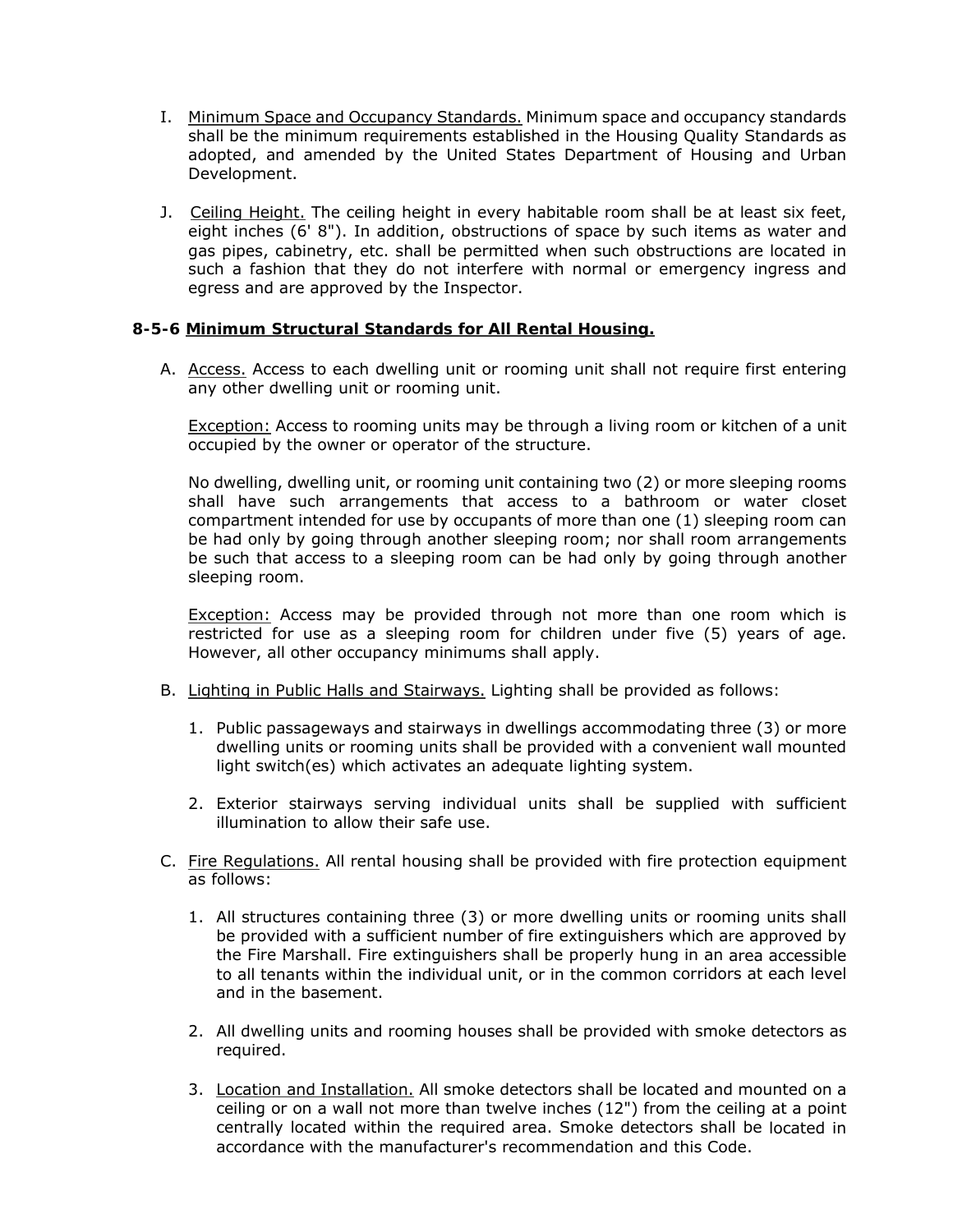- 4. Power Source and Maintenance. Buildings required by State and local law to install smoke detectors receiving their primary source from building wiring shall comply with all applicable laws concerning installation, inspection, and maintenance. All other units may receive their primary source of power from batteries.
- 5. Owner's responsibility. The owner shall be responsible for the installation and testing of all smoke detectors as a condition to occupancy.
	- a. If the unit is currently (and otherwise legally) occupied on the effective date of this ordinance, the owner shall cause all existing smoke detectors to be tested. Any non-functioning and/or inoperable detectors and batteries shall be immediately replaced by the owner, at the owner's expense. It shall be the responsibility of the owner to provide verification of compliance with this section when requested by the City, or the owner shall be guilty of a Municipal Infraction.
	- b. When a unit is scheduled for occupancy by a new tenant(s), it shall be the responsibility of the owner to install and test all required smoke detectors prior to occupancy. All non-functioning and/or inoperable detectors and batteries shall be replaced at the owner's expense. The owner shall retain verification of this requirement and produce it when requested by the City, or the owner shall be guilty of a Municipal Infraction.
	- c. The owner shall be responsible for the installation and maintenance of all detectors and batteries located in common corridors and other areas required by law that are not under the direct control of the occupant(s).
- 6. Occupants Responsibility.
	- a. The occupant shall be responsible for the replacement of all batteries necessary for the proper operation of all supplied smoke detectors within the rental dwelling. The occupant shall be required to notify the owner, in writing, of any deficiencies known to exist in the supplied detector. It shall be the responsibility of the occupant to test all smoke detectors on a regular basis to insure proper operation. Failure to keep batteries replaced, as necessary for their safe operation, shall cause the occupant to be in violation of this section and subject to a Municipal Infraction citation. Detectors shall be mounted on the ceiling or wall at a point centrally located in the corridor or area giving access to rooms used for sleeping purposes. Smoke detectors hereinafter installed in areas where sleeping rooms are on an upper level shall be placed above the stairway. When actuated, the detector shall provide an alarm for the dwelling unit or rooming unit.

#### D. Sanitation.

1. Toilets and Lavatory Basins. At least one toilet and one lavatory basin shall be supplied for each eight (8) persons, or fraction thereof, residing within a dwelling containing a rooming unit, or units, including members of the operator's family whenever they share said facilities.

Exception: In rooming houses where rooms are let to males only, flush urinals may be substituted for not more than one-half (1/2) of the required number of toilets.

2. Baths. At least one bath shall be supplied for each eight (8) persons, or fraction thereof, residing within a dwelling containing a rooming unit or units, including members of the operator's family whenever they share the use of said facilities.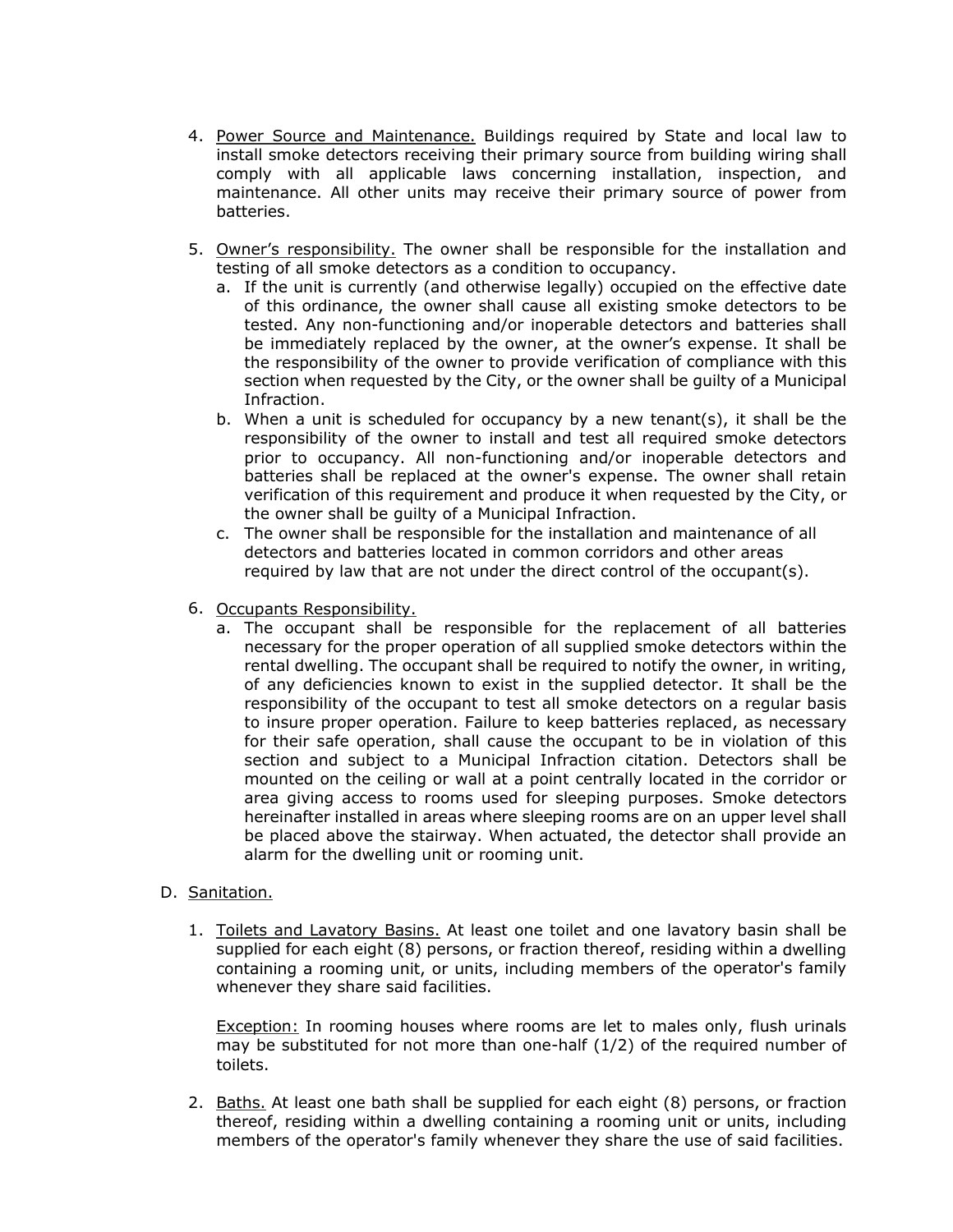- E. Communal Toilets, Kitchens, and Dining Rooms.
	- 1. Communal Toilets and Baths. Communal toilets and baths shall be located on the same floor or the floor immediately above or below the rooming unit.
	- 2. Communal Kitchens. If a communal kitchen is supplied, it shall comply with the following requirements:
		- a. The minimum floor area of communal kitchens shall be sixty (60) square feet.
		- b. Floor area in communal kitchens which permits roomers to prepare and eat meals shall be one hundred (100) square feet.
		- c. The kitchen shall contain adequate food storage capacity, an approved sink, and a stove or range.
		- d. It shall include at least one cabinet of adequate size suitable for the storage of food and eating and cooking utensils.
		- e. It shall contain a table and adequate chairs for the normal use of the facilities if a communal dining room is not supplied.
		- f. Every communal kitchen shall be located within a room accessible to the occupants of each rooming unit sharing the use of such kitchen, without going outside of the dwelling and without going through a dwelling unit or rooming unit of another occupant.
	- 3. Communal Dining Rooms. Every dwelling or rooming house within which the occupant of any rooming unit is permitted to prepare meals or cook within a communal kitchen containing less than one hundred (100) square feet of floor area, as provided in Section  $8-5-6(E)2(b)$ , shall contain a communal dining room which complies with the following requirements:
		- a. Every communal dining room shall be located on the same floor as the communal kitchen and located as nearly adjacent to the communal kitchen as is practicable.
		- b. Accessibility to the communal dining room by occupants shall be the same as requirements for communal kitchens in Section 8-5-6(E)2(f).
		- c. The communal dining room shall contain a table and adequate chairs for the normal use of the facilities.
		- d. Every communal dining room shall contain not less than seventy (70) square feet of floor area.
- F. Lead Based Paint. Every owner or operator of a dwelling shall comply with HUD Lead Based Paint Regulations, 24 CFR, Part 35, issued pursuant to the Lead Based Paint Poisoning Prevention Act.
- G. Shades, Draperies, and Window Coverings.
	- 1. Every window in rooms used for sleeping purposes in rooming units and furnished dwelling units shall be supplied with shades, draperies, or other devices or materials which, when properly used, will afford privacy to the occupants.
	- 2. Every window in rooms used for sleeping purposes in unfurnished dwelling units shall be supplied with hardware necessary to support shades, draperies, or other devices or materials which, when properly used, will afford privacy to the occupants.
- H. Mobile Home Tiedown Requirements. All mobile homes shall be provided with two (2) frame ties and two (2) over-the-top tiedowns equal to or better than the specifications outlined in booklet TR- 75 published by the Department of Defense.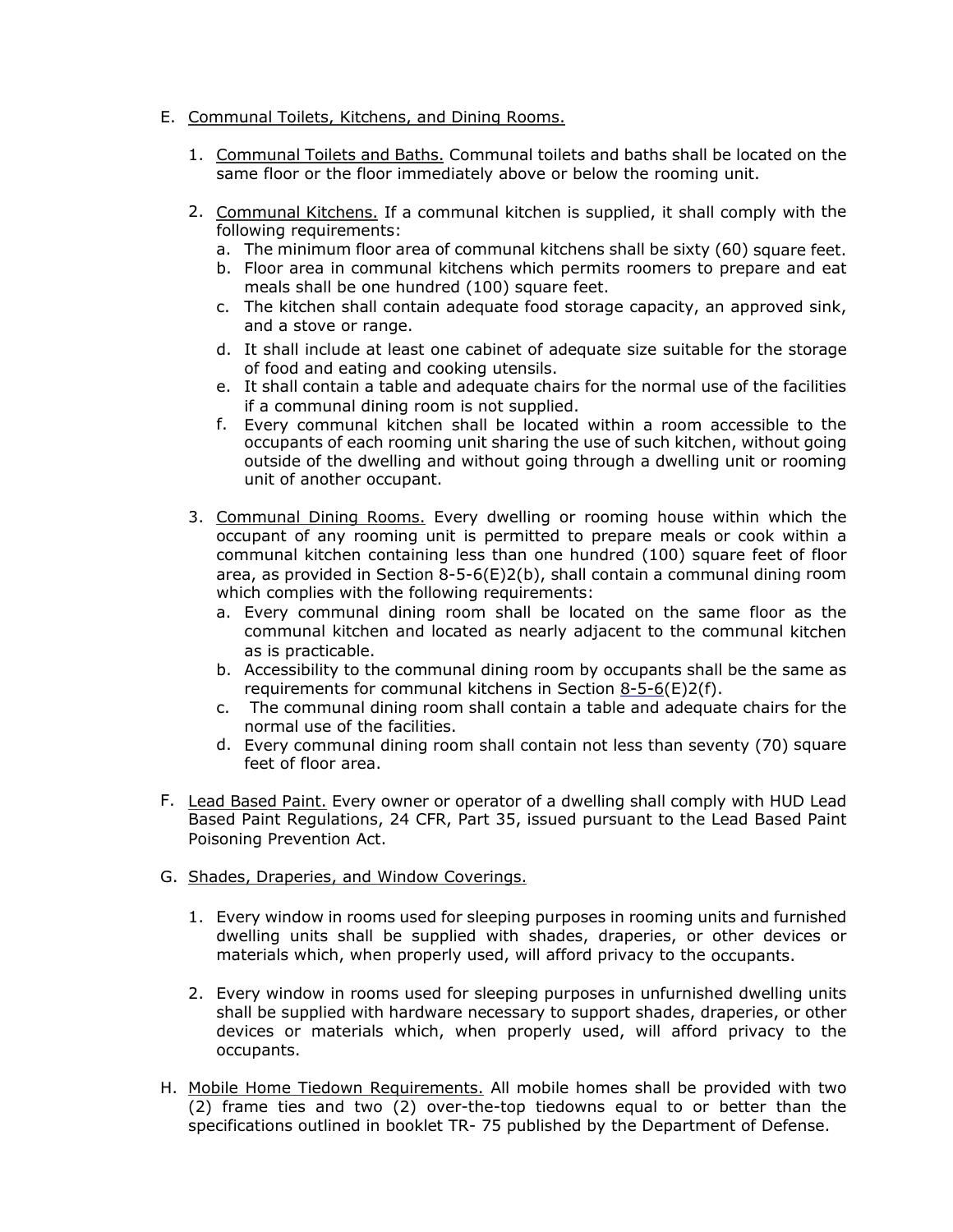# **8-5-7 Owners Responsibilities.**

#### A. Maintenance of Structure.

- 1. Every foundation, roof, floor, wall, ceiling, stair, step, elevator, handrail, porch, guardrail, sidewalk, and appurtenance thereto shall be maintained in a safe and sound condition and shall be capable of supporting the loads that normal use may cause to be placed thereon.
- 2. Every foundation, floor, exterior wall, exterior door, window, and roof shall be maintained in a reasonably weather tight, watertight, rodent proof, and insect proof condition.
- 3. Every door and window to include all hardware associated with every door and window shall be maintained in good and functional condition and shall fit reasonably well within its frame.
- 4. Every interior partition, wall, floor, ceiling, and other interior surface shall be maintained so as to permit it to be kept in a clean and sanitary condition, and where appropriate, shall be capable of providing privacy.
- B. Maintenance of Accessory Structures.
	- 1. Every foundation, exterior wall, roof, window, exterior door, and appurtenance of every accessory structure shall be so maintained as to prevent the structure from becoming a harborage for rats or other vermin and shall be maintained in a reasonably watertight, structurally sound condition capable of withstanding imposed wind and snow loads.
	- 2. Security. Every accessory building and/or garage shall be secured against unauthorized entry, or it shall be declared a public nuisance subject to abatement and/or civil penalty. It shall be the responsibility of the person(s) having the possession and use of the accessory building to comply with this Section.
- C. Drainage.
	- 1. Rainwater Drainage. Rainwater shall be directed away from the building so as to prevent water damage to the structure.
	- 2. Grading and Drainage. Every premises shall be graded and drained so no stagnant water will accumulate or stand thereon. Exception: This section shall not affect the existence or maintenance of approved storm water detention systems.
- D. Chimneys. Every chimney shall be adequately supported and maintained in a reasonably good state of repair.
- E. Protection of Exterior Wood Surfaces. All exterior wood surfaces of a dwelling and its accessory structures, porches, and similar appurtenances shall be protected from the elements and against decay by a non-lead based paint or other approved protective covering.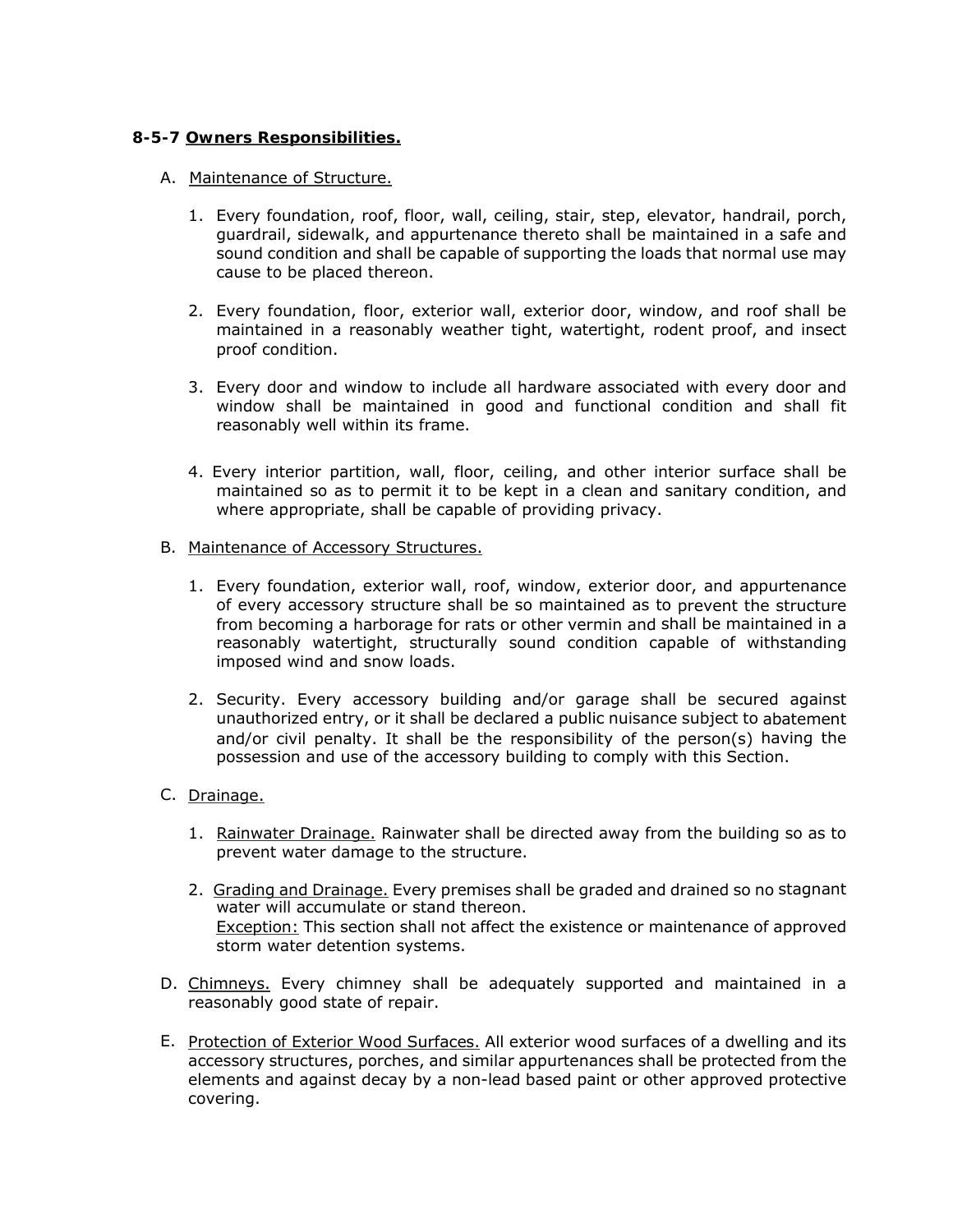Exception: Any exterior wood surface comprised of a type or species of wood or which has been treated to resist decay and infestation shall be exempted from the above listed requirement when approved by the Inspector.

- F. Egress from Structure. Every means of egress shall be maintained in good condition and shall be free of obstruction at all times. If the means of egress is a fire escape, it shall be maintained in a good state of repair. Egress via exterior stairways shall be provided with sufficient illumination to allow for their safe use by the occupant.
- G. Screening. Every openable exterior window, door, or similar device intended to be used for ventilation in a non-air conditioned environment, shall be supplied with properly fitted screens of not less than sixteen (16) mesh to the inch. All doors leading into common stairways or corridors shared by more than one tenant shall be supplied with screening sufficient to allow ventilation into the common areas when such areas are not air conditioned. Such screening shall be maintained in good repair.
- H. Electrical System. The electrical system of every dwelling or accessory structure shall not by reason of overloading, dilapidation, lack of insulation, improper fusing, or for any other cause, expose the occupants to hazards of electrical shock or fire, and every electrical outlet, switch, and fixture shall be maintained in good and safe working condition.
- I. Maintenance of Supplied Plumbing Fixtures. Every supplied plumbing fixture and water and waste pipe shall be maintained in a good and sanitary working condition. Water pressure shall be adequate to permit a proper flow of water from all open outlets at all times. (Except during maintenance and repair.)
- J. Maintenance of Gas Appliances and Facilities.
	- 1. Every gas pipe shall be sound and tightly put together and shall be free of leaks, corrosion, and obstruction causing reduced pressure or volume.
	- 2. Gas pressure shall be adequate to permit a proper flow of gas from all open gas valves at all times.
- K. Maintenance of Heating and Supplied Cooling Facilities. The heating equipment of each dwelling shall be maintained in a good, safe working condition and shall be capable of heating all habitable rooms and bathrooms located therein to the minimum temperature required by this Code. However, heating and supplied cooling equipment shall not be required to be maintained in operational condition during what is considered to be off season periods. Owners of rental properties with fuel burning furnaces that are 10 years or older or that have been inoperative for one year or longer are required to have annual carbon monoxide tests. Tests must be performed by a properly certified and registered mechanical contractor. Owners shall immediately notify the Inspection Department of failed tests. Owners shall provide a legible certified copy of successful test results to the Inspection Department not later than 30 days after the test. This requirement does not apply if a carbon monoxide detector is installed within 10′ of the furnace.
- L. Floors. Every toilet room floor surface, bathroom floor surface, and kitchen floor surface shall be maintained so as to permit them to be kept in a clean, dry, and sanitary condition.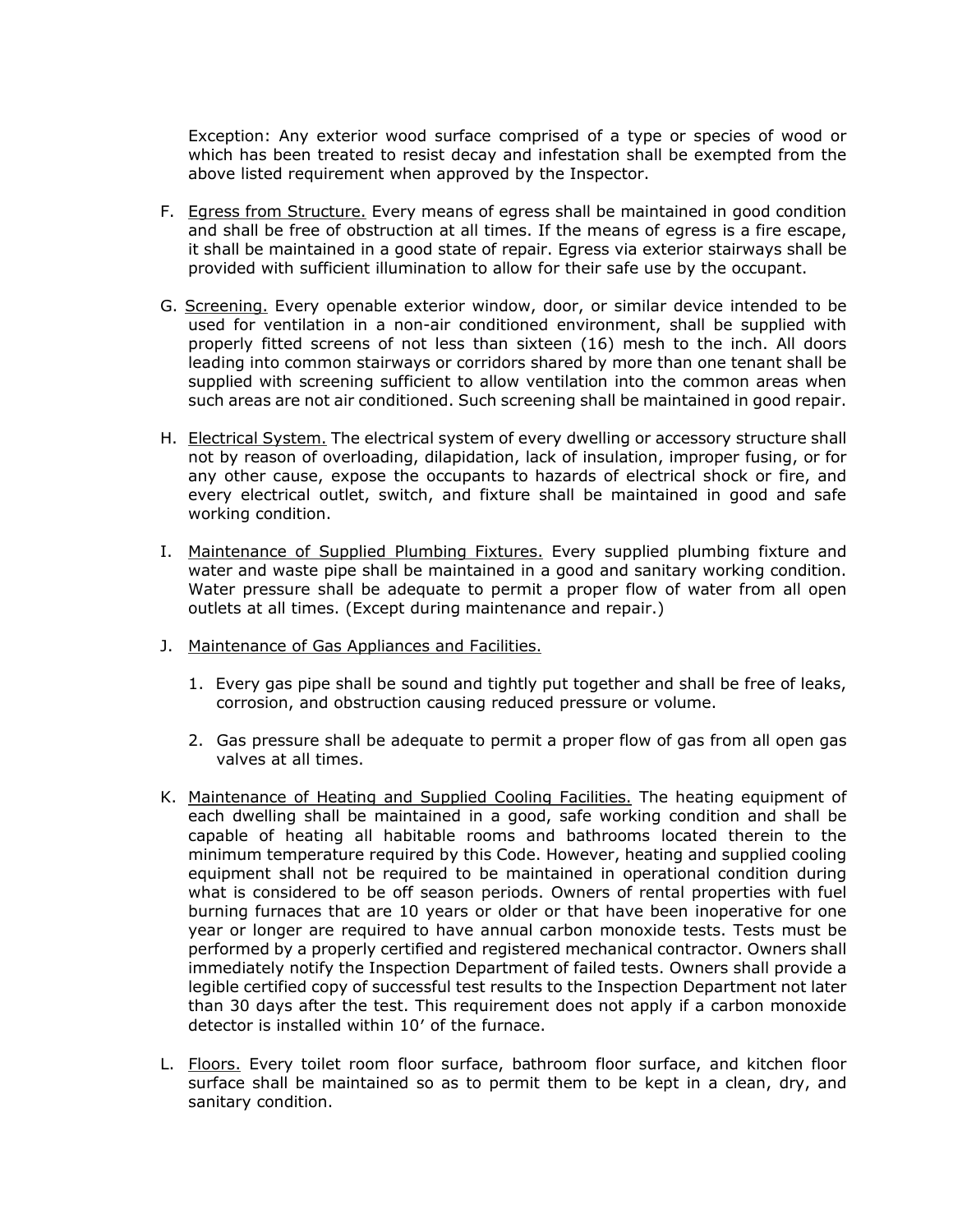- M. Supplied Facilities. No supplied facility shall be removed, shut off, or disconnected from any occupied dwelling unit or rooming unit except for such temporary interruption(s) as may be necessary while actual (and active) repairs, replacements, or alterations are being made, unless authorized by court order.
- N. Maintenance of Sanitary Facilities. All toilets, baths, and lavatory basins shall be maintained in good working condition.
- O. Fire Protection. All fire extinguishers and early warning fire protection systems shall be maintained in good working condition at all times.
- P. Pest Extermination. The property owner shall be responsible for extermination of pests when it is determined by the Health Officer, or his or her designate, that the infestation is present in two (2) or more dwelling units or rooming units within a dwelling.
- Q. Garbage Disposal. Every owner of a dwelling shall supply an approved exterior location for the disposal of garbage and in compliance with the City Code for Muscatine, Iowa.
- R. Occupancy Control. A dwelling unit shall not exceed occupancy maximums.
- S. Cooking in Rooming Units. No owner or operator shall knowingly allow the use of cooking equipment within any rooming unit.

#### **8-5-8 Occupant's Responsibilities.**

- A. Occupant Responsible for Controlled Areas. Every occupant of a dwelling unit or rooming unit shall keep in a clean, safe, and sanitary condition that part of the dwelling, dwelling unit, rooming unit, or premises thereof he or she occupies and controls, to include:
	- 1. Every floor and floor covering shall be kept reasonably clean and sanitary.
	- 2. Every wall and ceiling shall be kept reasonably clean and free of dirt or greasy film.
	- 3. No dwelling shall be used for the storage or handling of refuse, except as provided in this Code.
- B. Plumbing Fixtures. The occupants of a dwelling unit shall keep all supplied plumbing fixtures therein in a clean and sanitary condition and shall be responsible for the reasonable care, proper use, and proper operation thereof.
- C. Extermination of Pests. Every occupant of a single-family dwelling shall be responsible for the extermination of any insects, rodents, or other pests on the premises. Every occupant of a dwelling containing two (2) or more dwelling units or rooming units shall be responsible for such extermination within the unit occupied by him or her whenever said unit is the only one infested. However, whenever it is determined by the Health Officer, or his or her designate, that infestation is caused by failure of the owner to maintain a dwelling in a reasonably rodent proof and/or insect proof condition, extermination shall be the responsibility of the owner.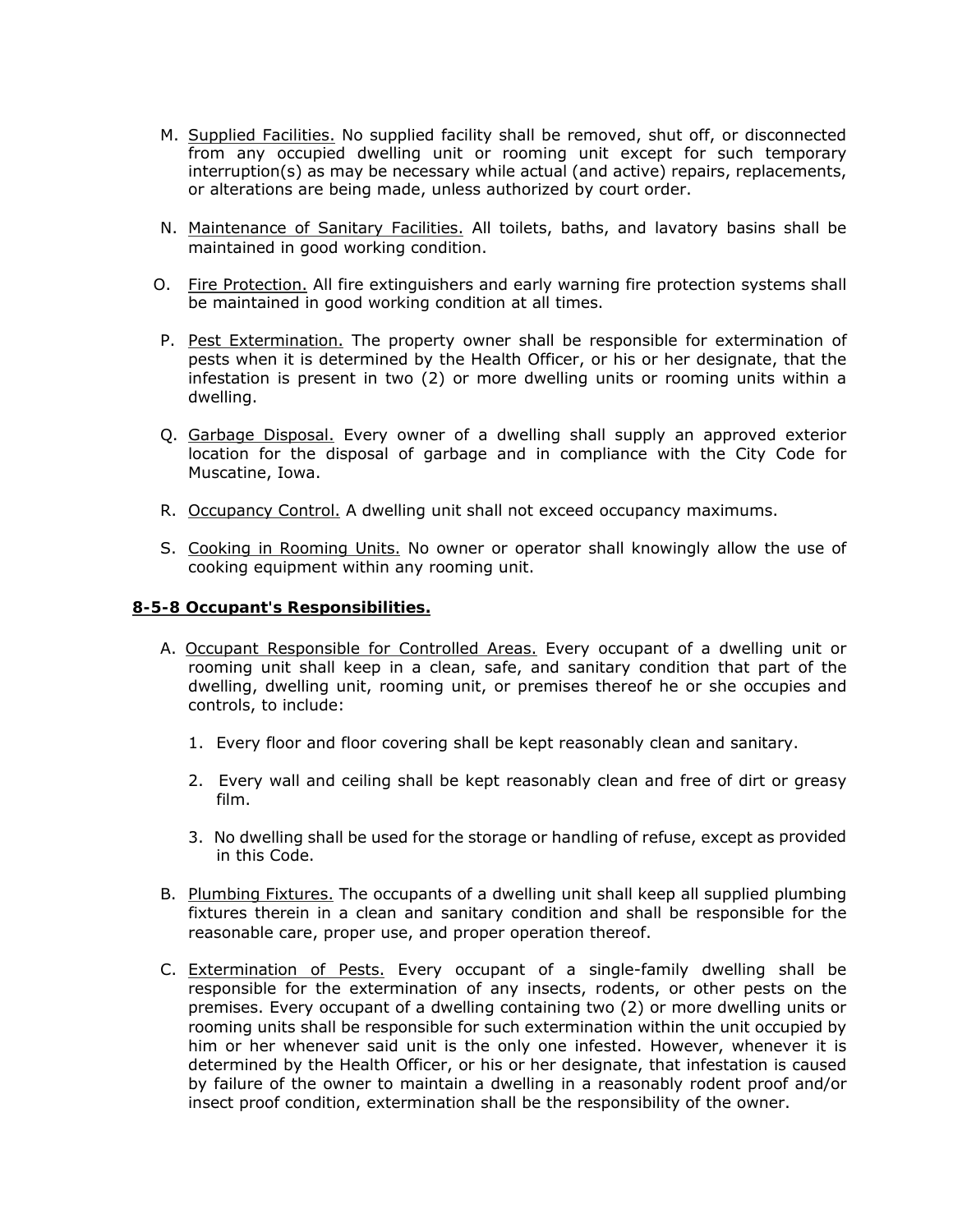- D. Storage and Disposal of Garbage. Every occupant of a dwelling shall dispose of rubbish, garbage, and any other organic waste in a clean and sanitary manner by placing it in container(s) required by the City Code of Muscatine, Iowa.
- E. Electrical Wiring. No temporary wiring or extension cords shall be used, except extension cords which run directly from portable electric fixtures to convenience outlets and which do not lie beneath floor coverings or extend through doorways, transoms, or similar structural elements or attached thereto. The occupant shall not knowingly overload the circuitry of the dwelling unit or rooming unit. Multiplug connectors may only be used when they are equipped with an overcurrent device and individually approved by the Inspector.
- F. Supplied Facilities. Every occupant of a dwelling unit shall keep all supplied fixtures and facilities therein in a clean and sanitary condition and shall be responsible for the reasonable care, proper use and proper operation thereof.
- G. Preparation of Meals in Rooming Units Prohibited. No occupant of a rooming unit shall prepare meals in his or her rooming unit unless an approved kitchen and/or dining room is contained within the rooming unit or in accordance with communal facilities outlined in Section 8-5-6 of this Code.
- H. Occupancy Control. No occupant shall allow the occupancy of any dwelling unit or rooming unit within which he or she resides to exceed the occupancy standards outlined in Section 8-5-5 of this Code.

# **8-5-9 Substandard Buildings.**

- A. Definition. Any building or portion thereof, including any dwelling, dwelling unit, rooming unit, guest room, or the premises on which the same is located, in which there exists a violation of this Code to the extent that the violation endangers the life, limb, health, property, safety, or welfare of the public or the occupant(s) thereof shall be deemed and hereby is declared to be a substandard building.
- B. Substandard Buildings. All buildings or portions thereof which are determined to be substandard are hereby declared to be public nuisances and shall be abated by repair, rehabilitation, demolition, or removal in accordance with the procedure specified in Section 9-3-3(R) of this Code.

### **8-5-10 Notices and Orders of Building Official.**

- A. General.
	- 1. Commencement of Proceedings. Whenever the Building Official has inspected, or caused to be inspected, any building or portion thereof and has found and determined that such building or portion thereof is a substandard building, he or she shall commence proceedings to cause the repair, rehabilitation, vacation, or demolition of the building or portion thereof.
	- 2. Notice and Order. The Building Official shall issue a notice and order directed to the record owner of the building. The notice and order shall contain:
		- a. The street address and a legal description sufficient for identification of the premises upon which the building is located.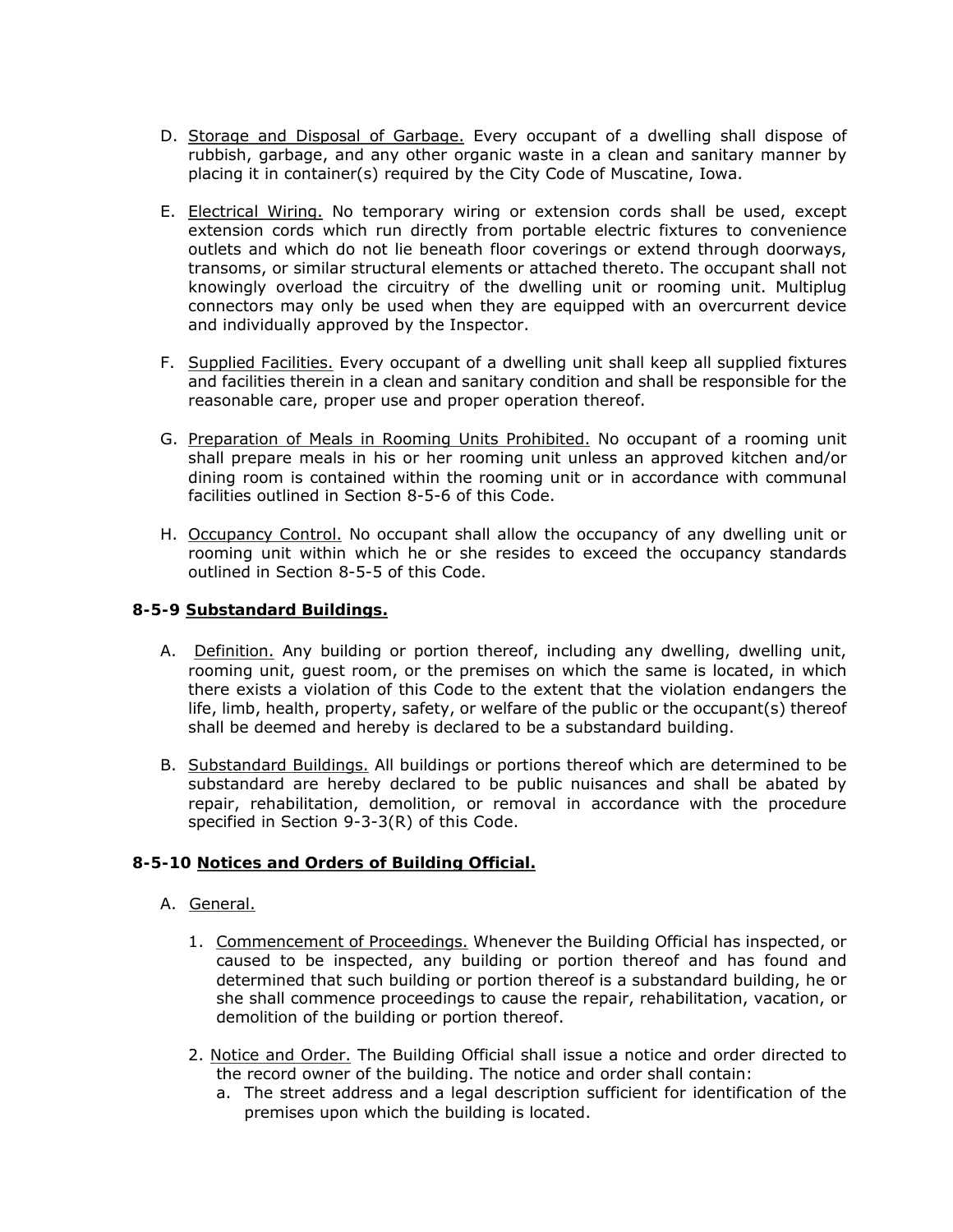- b. A statement that the Building Official has found the building to be substandard with a brief and concise description of the conditions found to render the building dangerous under the provisions of Section 9-3-3 (R8) of this Code.
- c. A statement of the action required to be taken as determined by the Building Official.
	- i. If the Building Official has determined that the building or structure must be repaired, the order shall require that all required permits be secured therefore and the work commenced within such time (not to exceed sixty {60} days from the date of the order) and completed within such time as the Building Official shall determine is reasonable under all the circumstances.
	- ii. If the Building Official has determined that the building or structure must be vacated, the order shall require that the building or structure shall be vacated within a certain time from the date of the order as determined by the Building Official to be reasonable, given the nature of the violation(s).
	- iii. If the Building Official has determined that the building or structure must be demolished, the order shall require that the building be vacated within such time as the Building Official shall determine reasonable (not to exceed sixty {60} days from the date of the order), that all required permits be secured therefore within sixty (60) days from the date of the order, and that the demolition be completed within such time as the Building Official shall determine is reasonable.
- d. Statements advising that if any required repair or demolition work (without vacation also being required) is not commenced within the time specified, the Building Official (i) will order the building vacated and posted to prevent further occupancy until the work is completed, and (ii) may proceed to cause the work to be done and charge the costs thereof against the property or its owner.
- e. Statements advising (i) that any person having any record title or legal interest in the building may appeal from the notice and order or any action of the Building Official to the City Council, provided the appeal is made in writing as provided in this Code and filed with the Building Official within thirty (30) days from the date of service of such notice and order, and (ii) that failure to appeal will constitute a waiver of all right to an administrative hearing and determination of the matter.
- 3. Service of Notice and Order. The notice and order, and any amended or supplemental notice and order, shall be served upon the record owner and posted on the property. The failure of the Building Official to serve any person required herein to be served shall not invalidate any proceedings hereunder as to any other person duly served or relieve any such person from any duty or obligation imposed on him by the provisions of this section.
- 4. Method of Service. Service of the notice and order shall be made upon all persons entitled thereto either personally or by mailing a copy of such notice and order by certified mail, postage prepaid, return receipt requested, to each such person at his address as it appears on the last assessment roll of the county or as known to the Building Official. If no address of any such person so appears or is known to the Building Official, then a copy of the notice and order shall be posted on the property where the violation exists. The failure of any such person to receive such notice shall not affect the validity of any proceedings taken under this section. Service by certified mail in the manner herein provided shall be effective on the date of mailing.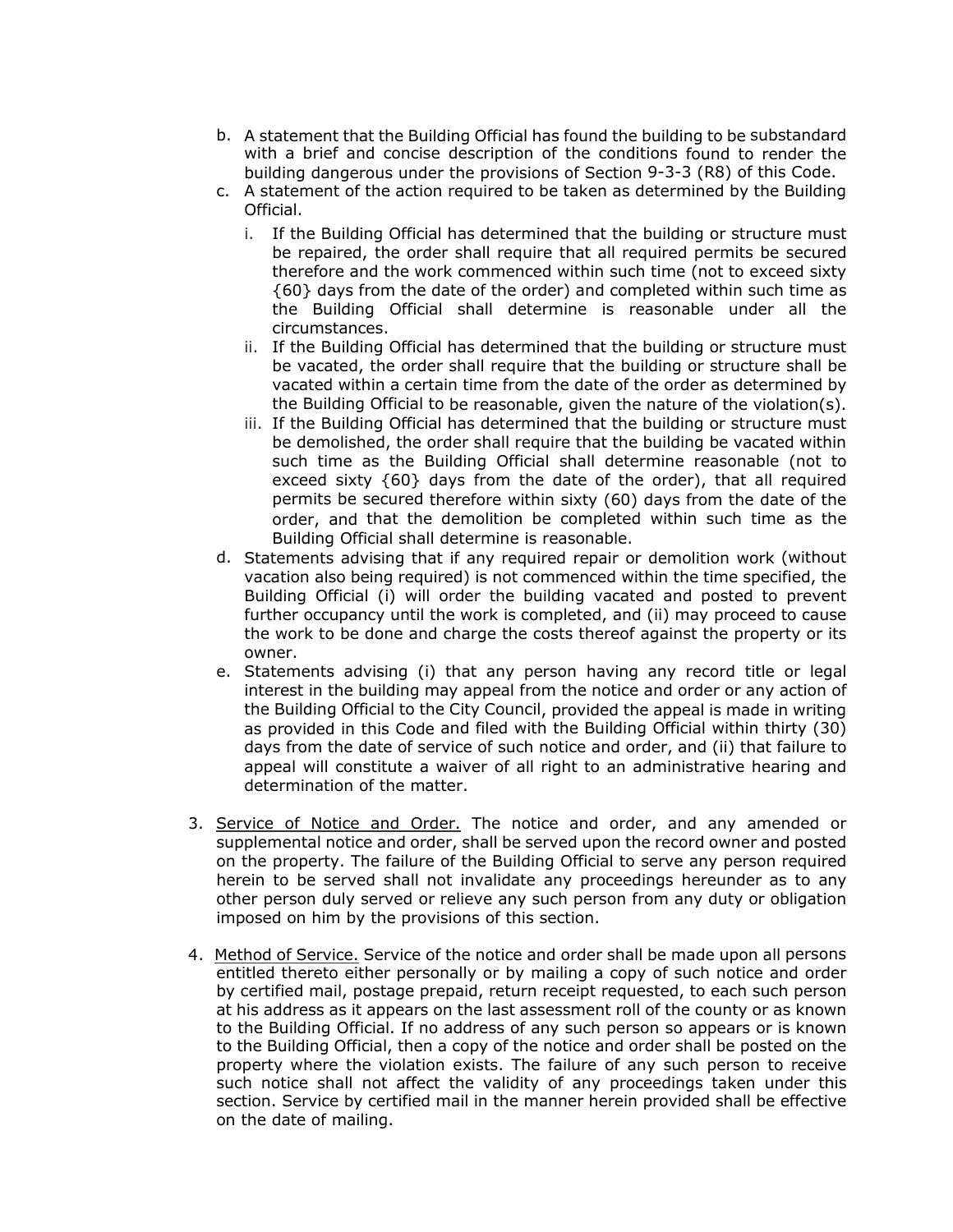- 5. Proof of Service. Proof of service of the notice and order shall be certified to at the time of service by a written declaration under penalty of perjury executed by the person effecting service, declaring the time, date, and manner in which service was made. The declaration, together with any receipt card returned in acknowledgment of receipt by certified mail shall be affixed to the copy of the notice and order retained by the Building Official.
- B. Recordation of Notice and Order. If compliance is not had with the order within the time specified therein, and no appeal has been properly and timely filed, the Building Official may file in the Office of the County Recorder a certificate describing the property and certifying (i) that the building is a substandard building, and (ii) that the owner has been so notified. Whenever the corrections ordered shall thereafter have been completed or the building demolished so that it no longer exists as a substandard building on the property described in the certificate, the Building Official shall file a new certificate with the County Recorder certifying that the building has been demolished or all required corrections have been made so that the building is no longer substandard, whichever is appropriate.
- C. Repair, Vacation, and Demolition.
	- 1. Standards to be Followed. The following standards shall be followed by the Building Official (and by the City Council or Housing Board if an appeal is taken) in ordering the repair, vacation, or demolition of any substandard building or structure:
		- a. If any building declared a substandard building under this ordinance shall either be repaired in accordance with the current Building Code or shall be demolished at the option of the building owner.
		- b. If the building or structure is in such condition as to make it immediately dangerous to the life, limb, property, or safety of the public or of the occupants, it shall be ordered to be vacated.
- D. Notice to Vacate.
	- 1. Posting. Every notice to vacate shall, in addition to being served as provided in Section 8-5-10(A)3, be posted at or upon each exit of the building and shall be in substantially the following form:

DO NOT ENTER UNSAFE TO OCCUPY

It is a misdemeanor to enter this building or remove or deface this notice. Any person(s) found inside this building are subject to immediate arrest. Building Department, City of Muscatine.

2. Compliance. Whenever such notice is posted, the Building Official shall require that the owner comply with all provisions of the Housing Code with respect to occupancy prior to removal of the posting, and subsequent occupancy of the building send a notification there of in the notice and order issued by him under Section  $8-5-10(A)2$ , reciting the emergency and specifying the conditions which necessitate the posting. No person shall remain in or enter any building which has been so posted, except that entry may be made to repair, demolish, or remove such building under permit. Nothing contained herein shall prevent authorized person(s) from entering the property for the sole purpose of removing personal belongings during all reasonable hours, with prior notification and approval of the City.

No person shall remove or deface any such notice after it is posted until the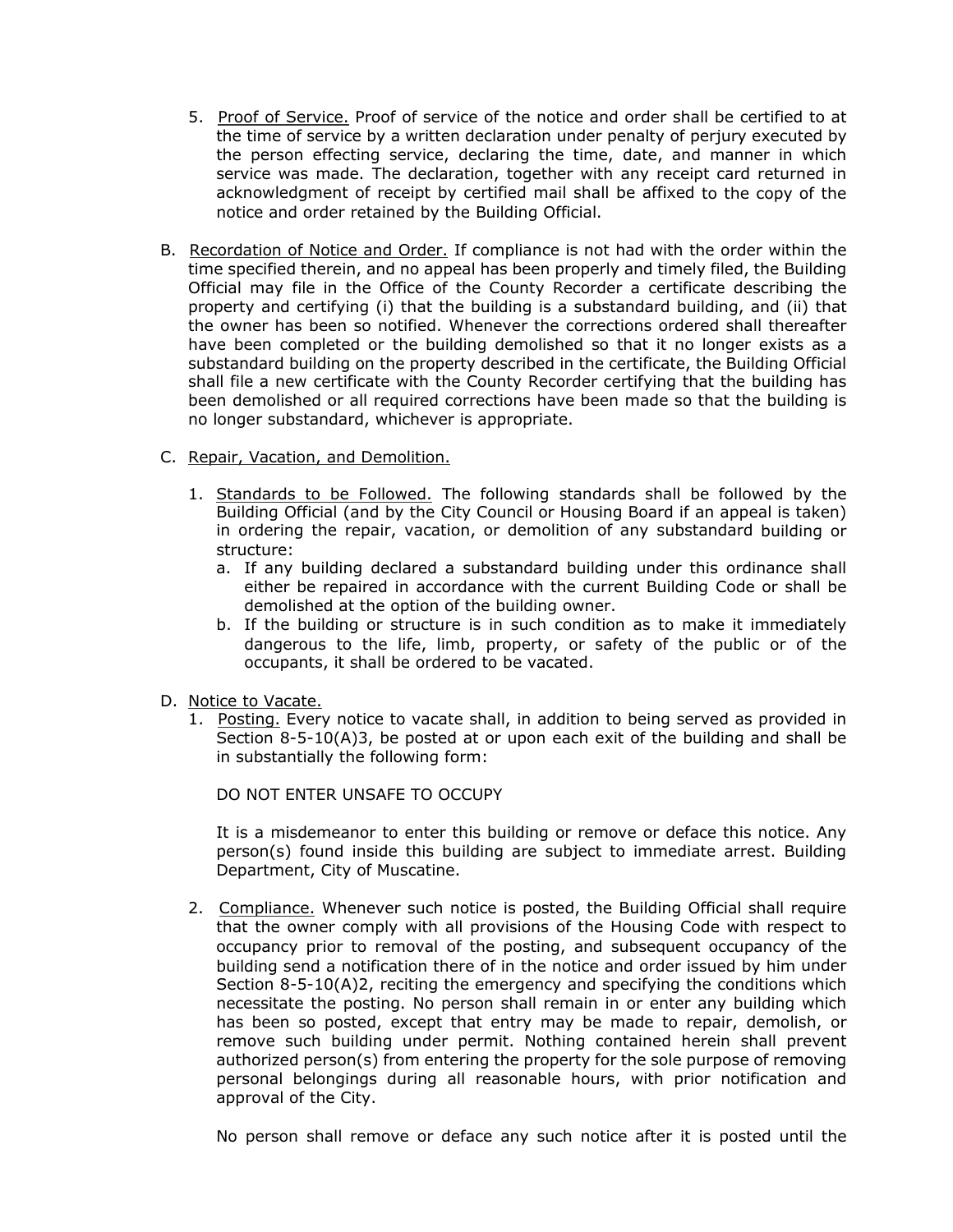required repairs, demolition, or removal have been completed and a Certificate of Structural Compliance Occupancy issued pursuant to the provisions of the Building Code. Any person violating this subsection shall be guilty of a misdemeanor.

### **8-5-11 Appeals.**

- A. Appeal to Council or Housing Appeals Board. In any instance where a party is left aggrieved by an adverse action of the Building Official under this Chapter, such person shall have an opportunity to appeal the decision to the City Council or an equivalent Housing Appeals Board formed by Council as allowed by State law. The Council or equivalent board established by Council as allowed by law shall render all decisions and findings in writing to the appellant with a copy to the Building Official. Appeals shall be processed in accordance with the provisions contained in Section 8- 5-11(B) of this Code.
- B. Form of Appeal. Any person entitled to service under this Code may appeal any notice and order or any action of the Building Official under this Code by filing at the office of the Building Official a written appeal containing:
	- 1. A heading in the words: "Before the City Council of the City of Muscatine, Iowa"
	- 2. A caption reading: "Appeal of  $\mathcal{L}$ ", giving the names of all appellants participating in the appeal.
	- 3. A brief statement setting forth the legal interest of each of the appellants in the building or land involved in the notice and order.
	- 4. A brief statement in ordinary and concise language of that specific order or action protested, together with any material facts claimed to support the contentions of the appellant.
	- 5. A brief statement in ordinary and concise language of the relief sought and the reasons why it is claimed the protested order or action should be reversed, modified, or otherwise set aside.
	- 6. The signatures of all parties named as appellants and their official mailing address.
	- 7. The verification (by declaration under penalty of perjury) of at least one appellant as to the truth of the matters stated in the appeal.
- C. Filing of the Appeal. The appeal shall be filed within thirty (30) days from the date of the service (or other such time as may have been imposed by the Building Official based on the type of violation) of such order or action of the Building Official; provided, however, that if the building or structure is in such condition as to make it immediately dangerous to the life, limb, property, or safety of the public or adjacent property, or has otherwise been declared a Public Nuisance as contained elsewhere herein, and is ordered vacated and is posted in accordance with this Code, such appeal shall be filed within ten (10) days from the date of the service of the notice and order of the Building Official.
- D. Processing of Appeal. Upon receipt of any appeal filed pursuant to Section 8-5-11(C), the Building Official shall present it to the City Council in accordance with this Chapter. The Council shall then proceed by scheduling and noticing appellant as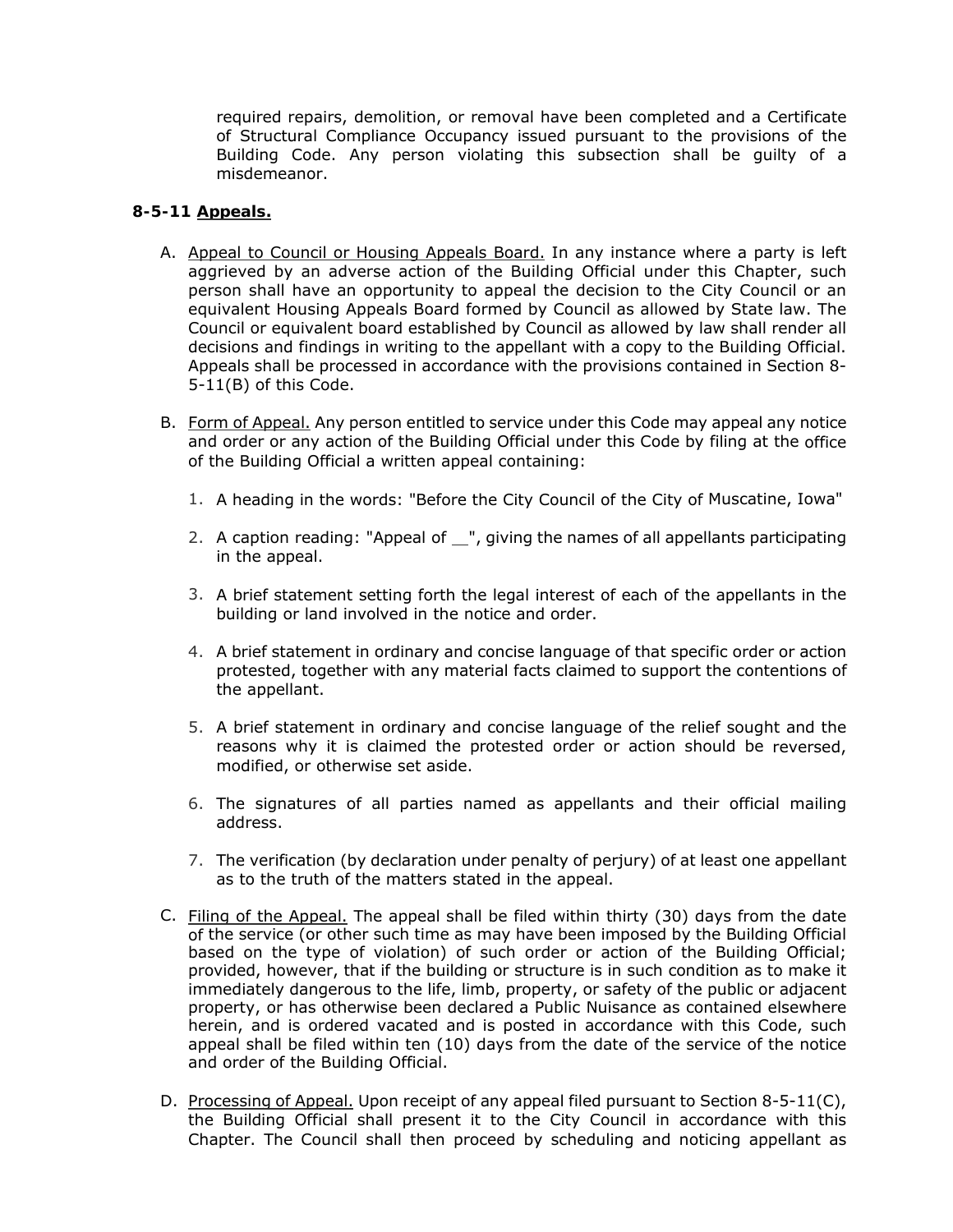provided under Section 8-5-11[e] or by establishing or forwarding as soon as practicable the appeal to an equivalent Housing Appeals Board formed by Council as allowed by State law, which Board shall then schedule and notice appellant as provided in Section 8-5-11[e].

- E. Scheduling and Notice of Appeal for Hearing. As soon as practicable after receiving the written appeal, the City Council or Housing Appeals Board shall fix a date, time, and place for hearing of the appeal by Council or the Board. Such date shall be not less than seven (7) days nor more than thirty (30) days from the date the appeal was filed with the Building Official. Written notice of the time and place of the hearing shall be given at least five (5) days prior to the date of the hearing to each appellant by the secretary of the Council or Board, either by causing a copy of such notice to be delivered to the appellant personally or by mailing a copy thereof, postage prepaid, addressed to the appellant at his address shown on the appeal.
- F. Effect of Failure to Appeal. Failure of any person to file an appeal in accordance with the provisions of this Code shall constitute a waiver of his or her right to an administrative hearing and adjudication of the notice and order or to any portion thereof.
- G. Scope of Hearing on Appeal. Only those matters or issues specifically raised by the appellant shall be considered in the hearing of the appeal.
- H. Staying of Order Under Appeal. Except for vacation orders made pursuant to Section 8-5-10, enforcement of any notice and order of the Building Official issued under this Code shall in abeyance during the pendency of an appeal therefrom which is properly and timely filed.

### **8-5-12 Procedures for Conduct of Hearing Appeals.**

#### A. General.

- 1. Record. A record of the entire proceedings shall be made by tape recording, or by any other means of permanent recording determined to be appropriate by Council or the Housing Appeals Board.
- 2. Reporting. The proceedings at the hearing shall also be transcribed from the recording if requested by any party thereto. A transcript of the proceedings shall be made available to all parties upon request and upon payment of the fee prescribed therefore. Such fees may be established by Council, but shall in no event be greater than the cost involved.
- 3. Continuances. Council or the Appeals Board may grant continuances for good cause shown.
- 4. Oaths, Certification. In any proceedings under this chapter, Council or the Appeals Board, or any member thereof, has the power to administer oaths and affirmations and to certify to official acts.
- 5. Reasonable Dispatch. Council or the Appeals Board and its representatives shall proceed with reasonable dispatch to conclude any matter before it. Due regard shall be shown for the convenience and necessity of any parties or their representatives.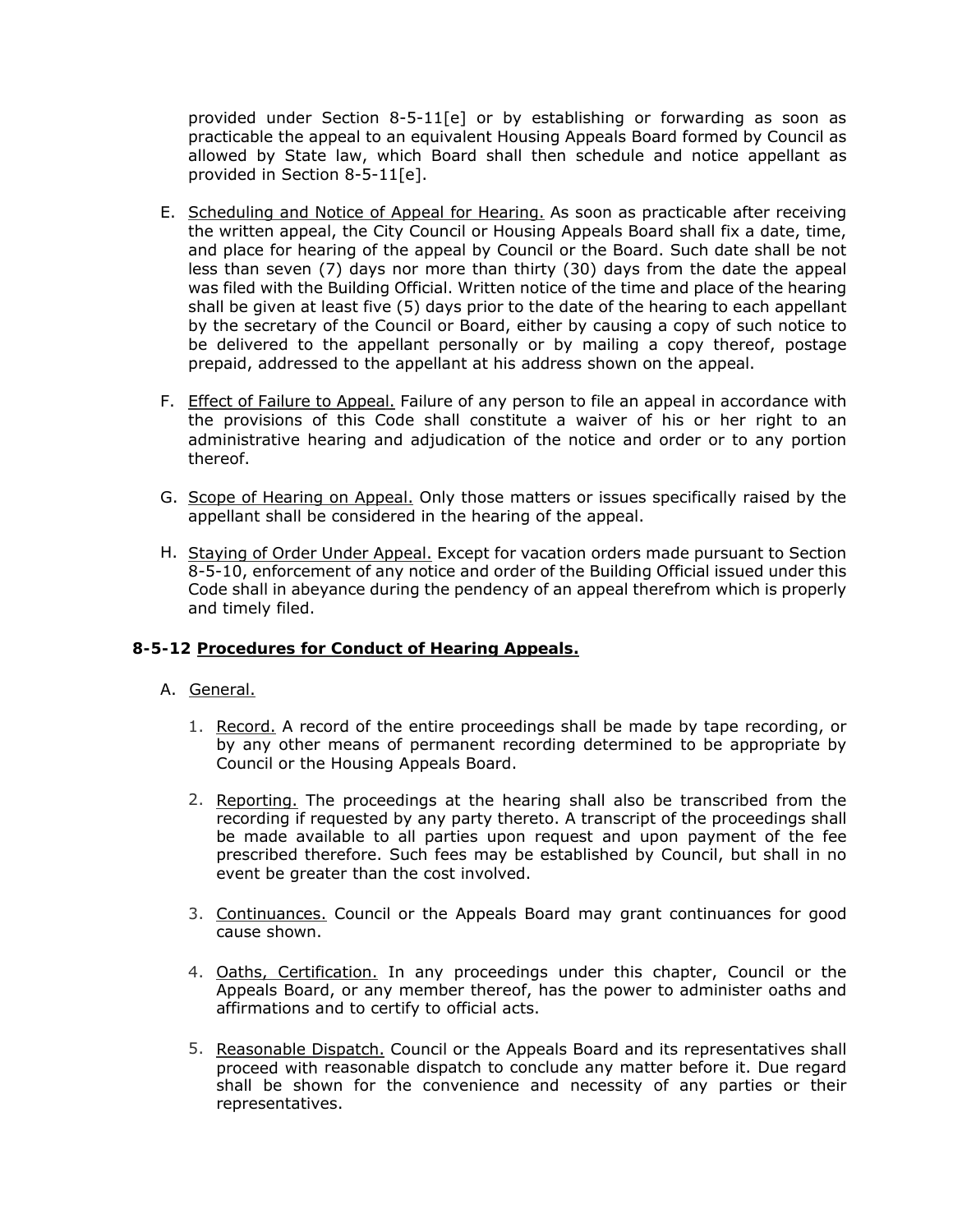B. Form of Notice of Hearing. The notice to appellant shall be substantially in the following form, but may include other information:

"You are hereby notified that a hearing will be held before the City Council/or the Housing Appeals Board at.... on the  $\qquad \qquad$  day of  $\qquad \qquad$ , 20 , at the hour  $\qquad$ , upon the notice and order served upon you. You may be present at the hearing. You may be, but need not be, represented by counsel. You may present any relevant evidence and will be given full opportunity to cross-examine all witnesses testifying against you. You may request the issuance of subpoenas to compel the attendance of witnesses and the production of books, documents, or other things by filing an affidavit therefore with the City Council or Housing Appeals Board."

- C. Subpoenas.
	- 1. Filing of Affidavit. The Council or Housing Appeals Board and any appellant(s) may obtain the issuance and service of a subpoena for the attendance of witnesses or the production of other evidence at a hearing upon the request of a member of Council or the Housing Appeals Board or upon the written demand of any party. The issuance and service of such subpoena shall be obtained upon the filing of an affidavit therefore which states the name and address of the proposed witness, specifies the exact things sought to be produced and the materiality thereof in detail to the issues involved, and states that the witness has the desired things in his possession or under his control. A subpoena need not be issued when the affidavit is defective in any particular.
	- 2. Penalties. Any person who refuses without lawful excuse to attend any hearing or to produce material evidence in his possession or under his control, as required by any subpoena served upon such person as provided for herein, shall be guilty of a misdemeanor.
- D. Conduct of Hearing.
	- 1. Rules. Hearings need not be conducted according to the technical rules relating to evidence and witnesses.
	- 2. Oral Evidence. Oral evidence shall be permitted.
	- 3. Hearsay Evidence. Hearsay evidence may be used for the purpose of supplementing or explaining any direct evidence, but shall not be sufficient in itself to support a finding unless it would be admissible over an objection in civil actions in courts of competent jurisdiction in this state.
	- 4. Admissibility of Evidence. Any relevant evidence shall be admitted if it is the type of evidence on which responsible persons are accustomed to rely in the conduct of serious affairs, regardless of the existence of any common law or statutory rule which might make improper the admission of such evidence over objection in civil actions in courts of competent jurisdictions in this state.
	- 5. Exclusion of Evidence. Irrelevant and unduly repetitious evidence shall be excluded.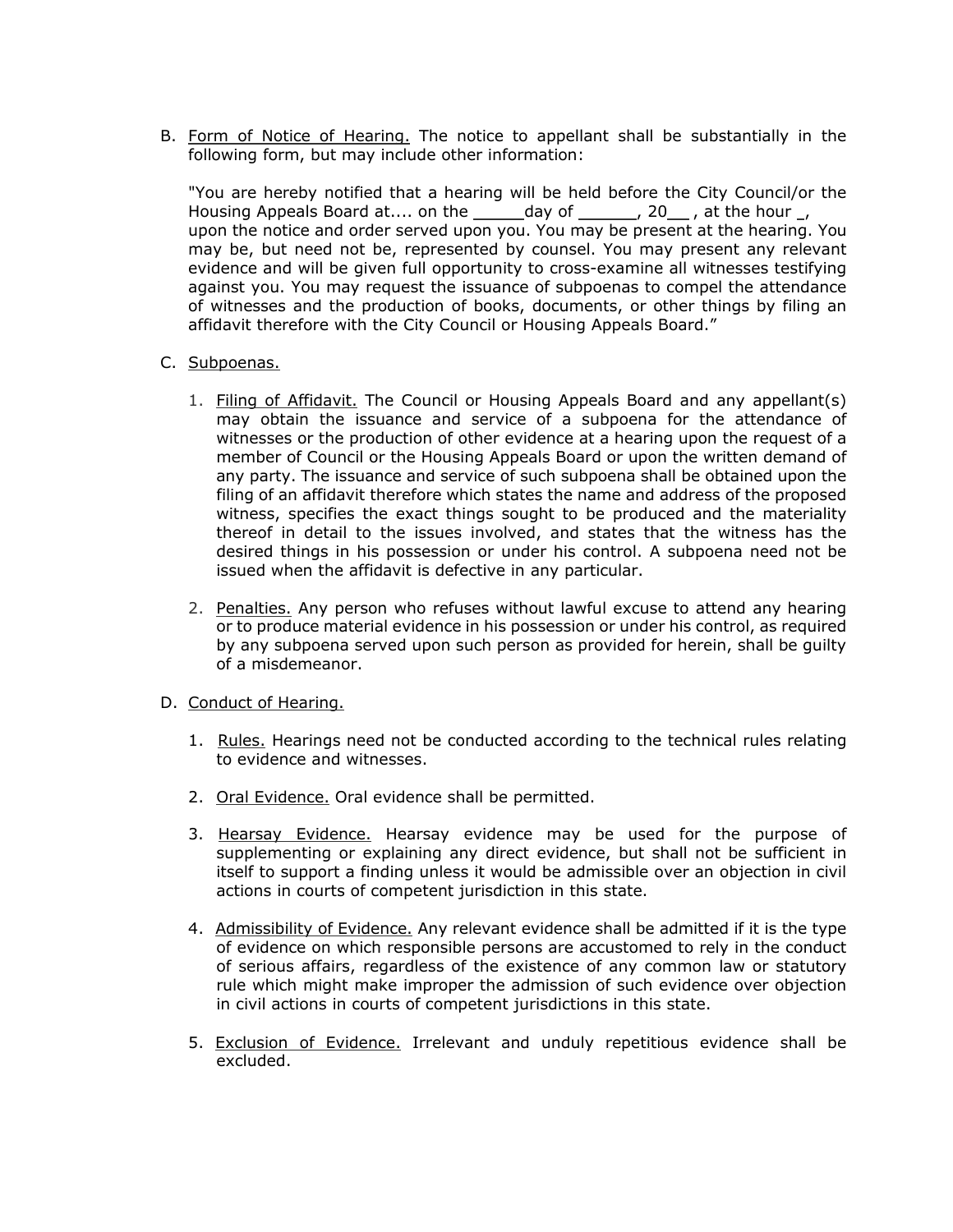- 6. Rights of Parties. Each party shall have these rights, among others:
	- a. To call and examine witnesses on any matter relevant to the issues of the hearing.
	- b. To introduce documentary and physical evidence.
	- c. To cross-examine opposing witnesses on any matter relevant to the issues of the hearing.
	- d. To impeach any witness regardless of which party first called him to testify.
	- e. To rebut the evidence against him.
	- f. To represent himself or to be represented by anyone of his choice who is lawfully permitted to do so.
- 7. Official Notice.
	- a. What May be Noticed. In reaching a decision, official notice may be taken, either before or after submission of the case for decision, of any fact which may be judicially noticed by the courts of this state or of official records of the Council or Housing Appeals Board or departments and ordinances of the City or rules and regulations of the Council or the Board.
	- b. Parties to be Notified. Parties present at the hearing shall be informed of the matters to be noticed and these matters shall be noted in the record, referred to therein, or appended thereto.
	- c. Opportunity to Refute. Parties present at the hearing shall be given a reasonable opportunity, on request, to refute the officially noticed matters by evidence or by written or oral presentation of authority; the manner of such refutation to be determined by the Board or hearing examiner.
	- d. Inspection of the Premises. Council or the Board may inspect any building or premises involved in the appeal during the course of the hearing, provided that (i) notice of such inspection shall be given to the parties before the inspection is made, (ii) the parties are given an opportunity to be present during the inspection, (iii) only those items listed in the official notice may be noted during the inspection, and (iv) the Council or Board shall state for the record, upon completion of the inspection, the material facts observed and the conclusions drawn therefrom. Each party then shall have a right to rebut or explain the matters so stated by the Council or Board.
- E. Method and Form of Decision.
	- 1. Hearing Before Council or the Board Itself. Where a contested case is heard before the Council or the Board, no member thereof who did not hear the evidence or has not read the entire record of the proceedings shall vote on or take part in the decision.
	- 2. Form of Decision. The decision shall be in writing and shall contain findings of fact, a determination of the issues presented, and the requirements to be complied with. A copy of the decision shall be delivered to the appellant personally or sent to him by mail, postage prepaid, at the address listed on the appeal.
	- 3. Effective Date of Decision. The effective date of the decision shall be as stated therein.
		- a. Any appellant aggrieved by any decision may appeal the same to the District Court of Muscatine County within thirty (30) days after receiving the decision of Council or the Board.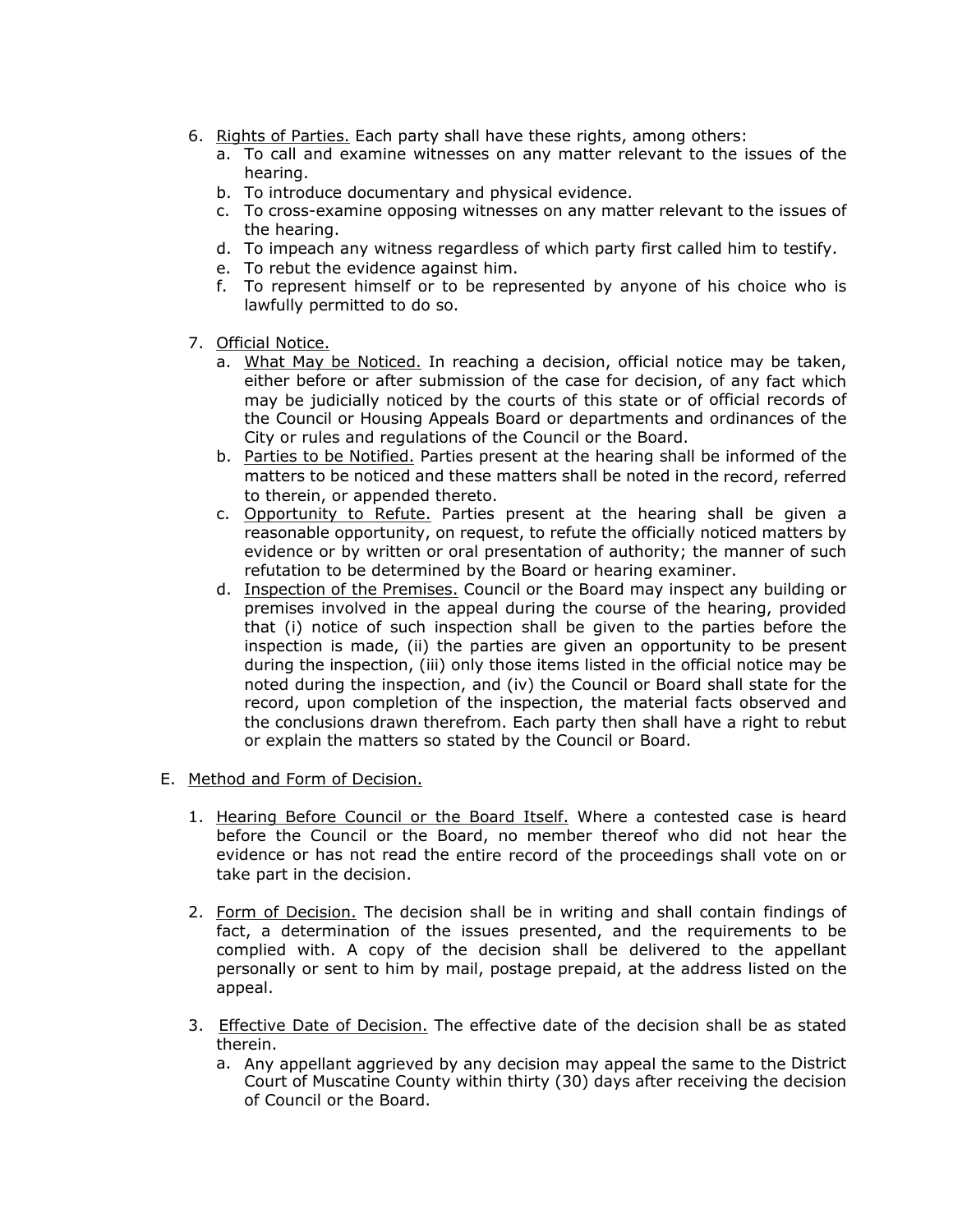# **8-5-13 Enforcement of Orders from Building Official, City Council, the Housing Board.**

- A. Compliance.
	- 1. General. After any order of the Building Official, Council, or the Housing Board made pursuant to this Code shall have become final, no person to whom any such order is directed shall fail, neglect, or refuse to obey any such order. Any such person who fails to comply with any such order is guilty of a misdemeanor.
	- 2. Failure to Obey Order. If, after any order of the Building Official, Council, or Housing Board made pursuant to this Code has become final, the person to whom such order is directed shall fail, neglect, or refuse to obey such order, the Building Official may (i) cause such person to be prosecuted under subsection 1 of this section, or (ii) institute any appropriate action to abate such building as a public nuisance.
	- 3. Failure to Commence Work. Whenever the required repair or demolition is not commenced within the time specified in the final notice and order issued under this Code:
		- a. The Building Official shall cause the building described in such notice and order to be vacated by posting at each entrance thereto a notice reading:

SUBSTANDARD BUILDING DO NOT OCCUPY

It is a misdemeanor to occupy this building or to remove or deface this notice. Any unauthorized person(s) found inside this building are subject to immediate arrest. Building Official - City of Muscatine.

- b. No person shall occupy any building which has been posted as specified in this subsection. No person shall remove or deface any such notice so posted until the repairs, demolition, or removal ordered by the Building Official have been completed and a Certificate of Structural Compliance issued pursuant to the provisions of this Code.
- c. The Building Official may, in addition to any other remedy herein provided, order demolition to cause the building to be demolished and the materials, rubble, and debris therefrom removed and the lot cleaned. Any such demolition work shall be accomplished and the cost thereof paid and recovered in the manner hereinafter provided in this Code.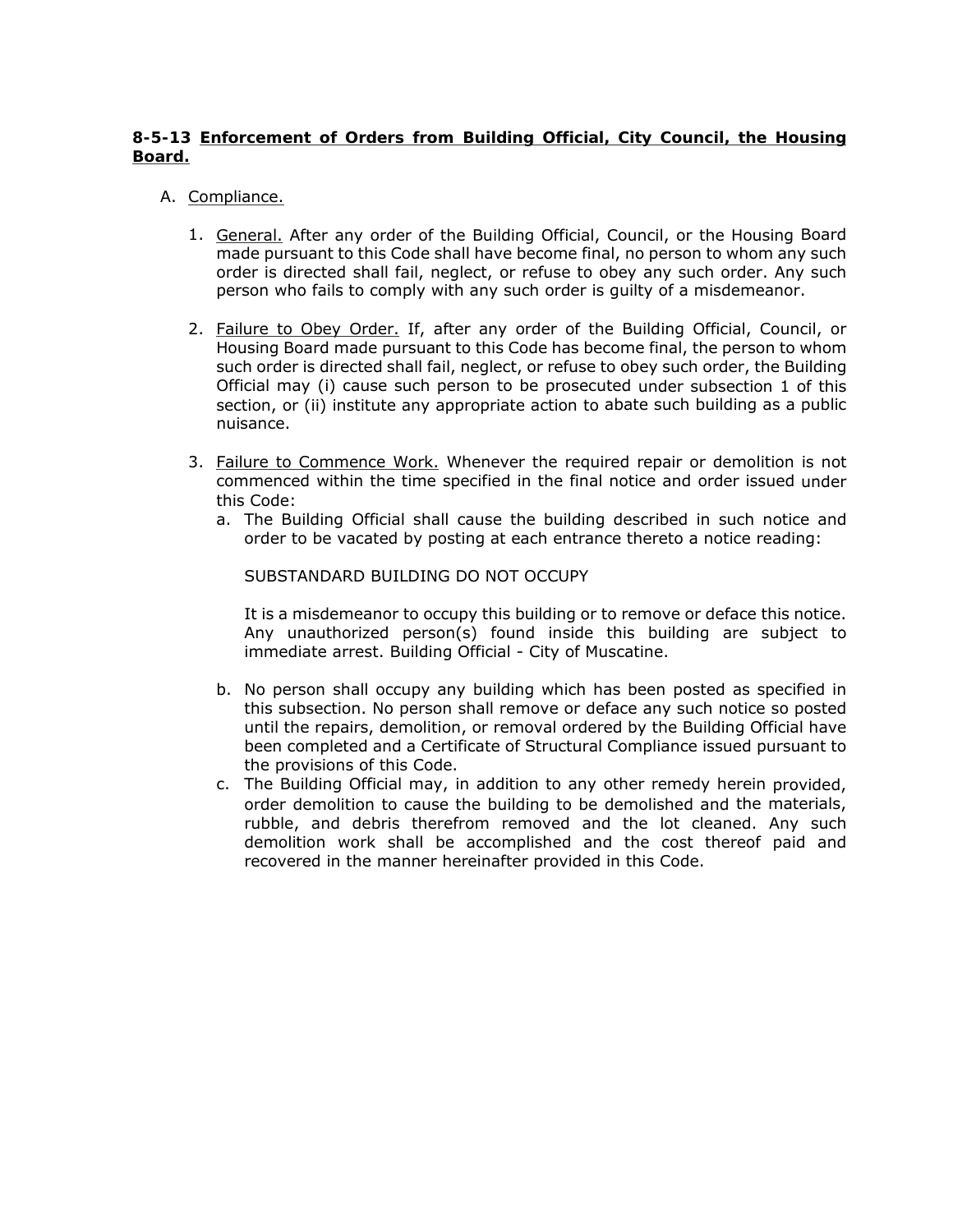- B. Extension of Time to Perform Work. Upon receipt of an application from the person required to conform to the order and an agreement by such person that he or she will comply with the order if allowed additional time, the Building Official may, in his or her discretion, grant an extension of time, not to exceed an additional one hundred twenty (120) days, within which to complete said repair, rehabilitation, or demolition if the Building Official determines that such extension of time will not create or perpetuate a situation imminently dangerous to life or property.
- C. Interference with Repair or Demolition Work Prohibited. No person shall obstruct, impede, or interfere with any officer, employee, contractor, or authorized representative of the City or with any person who owns or holds any estate or interest in any building which has been ordered repaired, vacated, or demolished under the provisions of this Code whenever such officer, employee, contractor, or authorized representative of this jurisdiction, person having an interest or estate in such building or structure, or purchaser is engaged in the work of repairing, vacating and repairing, or demolishing any such building pursuant to the provisions of this Code or in performing any necessary act preliminary to or incidental to such work as authorized or directed pursuant to this Code.

# **8-5-14 Performance of Demolition.**

- A. General.
	- 1. Procedure. When any work, repair, or demolition is to be done pursuant to this Code, the Building Official shall cause the work to be accomplished by private contract under the direction of the Building Official. Plans and specifications therefor may be prepared by the Building Official, or he or she may employ such architectural and engineering assistance on a contract basis as he or she may deem reasonably necessary.
	- 2. Costs. Costs incurred under Section  $8-5-14[a][1]$  shall be paid out of the City treasury. Such costs shall be charged to the owner of the premises involved and levied as a special assessment against the land on which the building or structure is located, and shall be certified to the County Treasurer for collection in the manner provided for other taxes.

*(Code of Iowa, Sec. 364.12[3h])*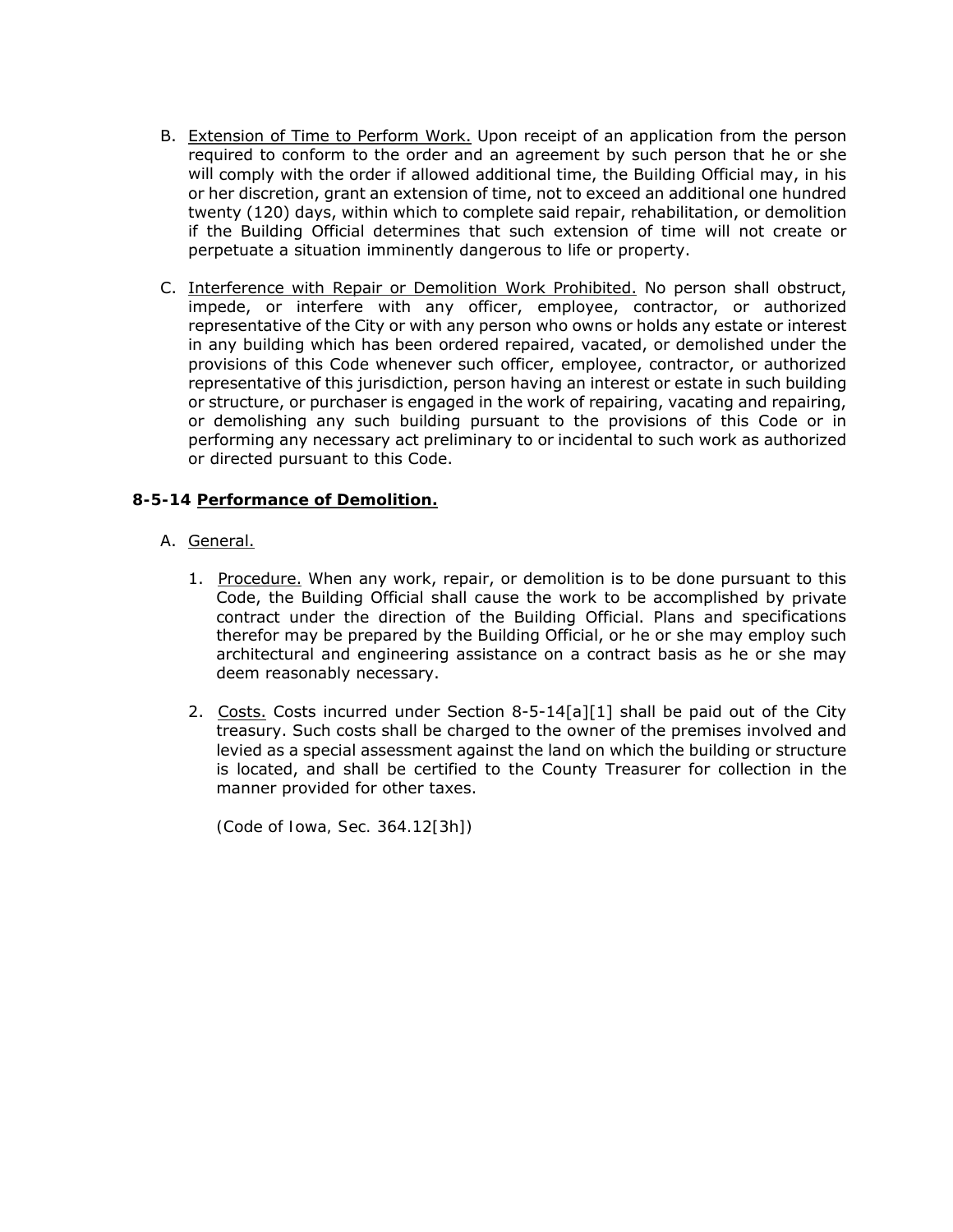# **TITLE 8 – BUILDING REGULATIONS CHAPTER 6 – HOUSE NUMBERING**

SECTIONS: 8-6-1 Numbers Required 8-6-2 Location of Numbers 8-6-3 Numbers Obtained from the Building Department 8-6-4 Material; Size 8-6-5 Allowing Buildings Without Numbers 8-6-6 Failure to Comply 8-6-7 Numbers Designated 8-6-8 System; Base Lines 8-6-9 Numbers Assigned

**8-6-1 Numbers Required.** The owners of improved property, or property having erected thereon any building, shall cause their property fronting upon the public streets and avenues within the City to be numbered as hereinafter described in this Chapter.

*(Code of Iowa, Sec. 364.12[3d])* 

**8-6-2 Location of Numbers.** The owner of every building, residence, or store within the Corporate Limits of the City shall have the number of their buildings, residences, or stores, conspicuously fixed on their property and visible from the public street.

**8-6-3 Numbers Obtained from the Building Department.** The owners of every building, residence, or store erected within the corporate limits of the City shall be assigned an address as part of the permit issuing process for every such structure as required.

**8-6-4 Material; Size.** The number placed upon buildings, residences, or stores, as prescribed in the foregoing Sections, may be of metal, wood, or plastic or may be painted upon metal or glass, but in every case the number must be at least two and one-half inches (2 1/2") in height. If painted, such numbers shall be of durable and legible characters, and no numbering done or attempted to be done in numbers or figures of a less size than prescribed in this Section shall be regarded as complying with the provisions of this Chapter.

**8-6-5 Allowing Buildings Without Numbers.** Legible characters of less than 2 ½" in height may be used when posted on rural type mail boxes which are accessible from the improved street in front of the building.

**8-6-6 Failure to Comply.** If an owner refuses to number a building as herein provided, or fails to do so for a period of thirty (30) days after being notified in writing by the City to do so, the City may proceed to place the assigned number on the principal building and assess the costs against the property for collection in the same manner as a property tax.

*(Code of Iowa, Sec. 364.12[3h])* 

**8-6-7 Numbers Designated.** It shall be the duty of the Office of the Building and Zoning Administrator to designate the numbers to be assigned to each building, residence, or store as prescribed in this Chapter.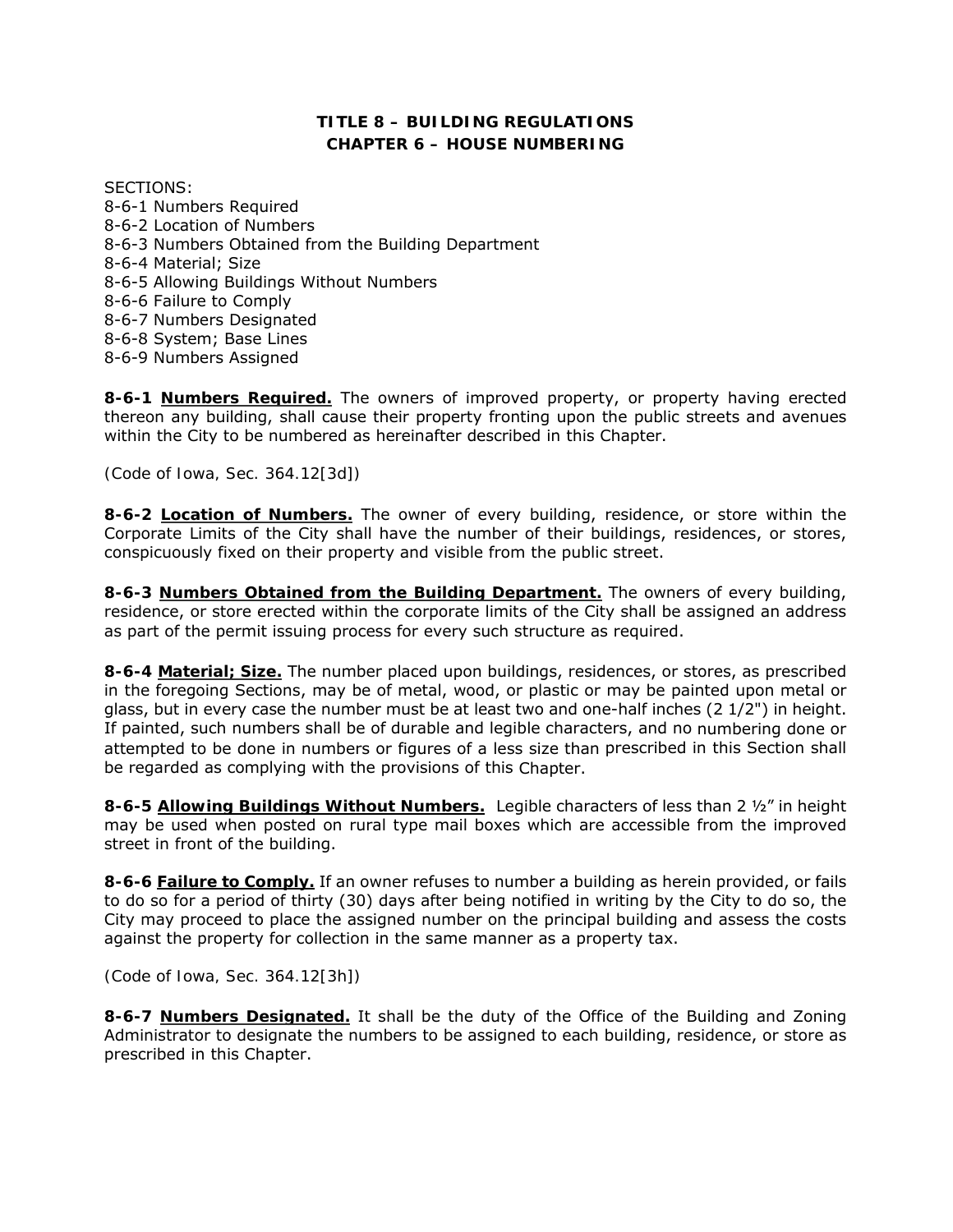**8-6-8 System; Base Lines.** In designating and assigning numbers to buildings, residences, and stores, the system of commencing and continuing the numbering of each block or square as the same appears recorded upon the plat of the City proper shall be by what is known as the "Philadelphia Plan", which is one hundred (100) to each block, the hundred indicating the block and the unit of ten (10), as the case may be, indicating the building. In numbering the additions to the City, the same plan shall be followed as far as practicable. In numbering the City proper, on streets running East and West the base line shall be Iowa Avenue, and on streets running North and South the base line shall be Front Street. In numbering South Muscatine to the corporate limits of the City, the base line shall be the Chicago, Rock Island and Pacific Railroad track. Iowa Avenue shall be the dividing line of the City proper, and including that portion of the City lying between Eighth Street and Fulliam Avenue, from which, upon all streets running at right angles thereto, all buildings shall be numbered "East" and "West" respectively, in the following manner: The parts of streets lying East of Iowa Avenue shall be known as "East Mississippi Drive", "East Second", and "East Third" streets, and so on, and the parts of streets lying West of Iowa Avenue shall be known as "West Mississippi Drive", "West Second", and "West Third" streets and so on. The even numbers shall be placed upon the South and West sides of the streets and the odd numbers on the opposite sides of the streets.

**8-6-9 Numbers Assigned.** In the numbering of buildings, residences, or stores, each main door or entrance to every building, residence, or store shall be assigned one number. On each block, in whole or in part occupied by businesses, houses, stores, etc., or by residences not detached but compacted together, the unimproved property shall be assigned numbers as deemed appropriate by the Building Official.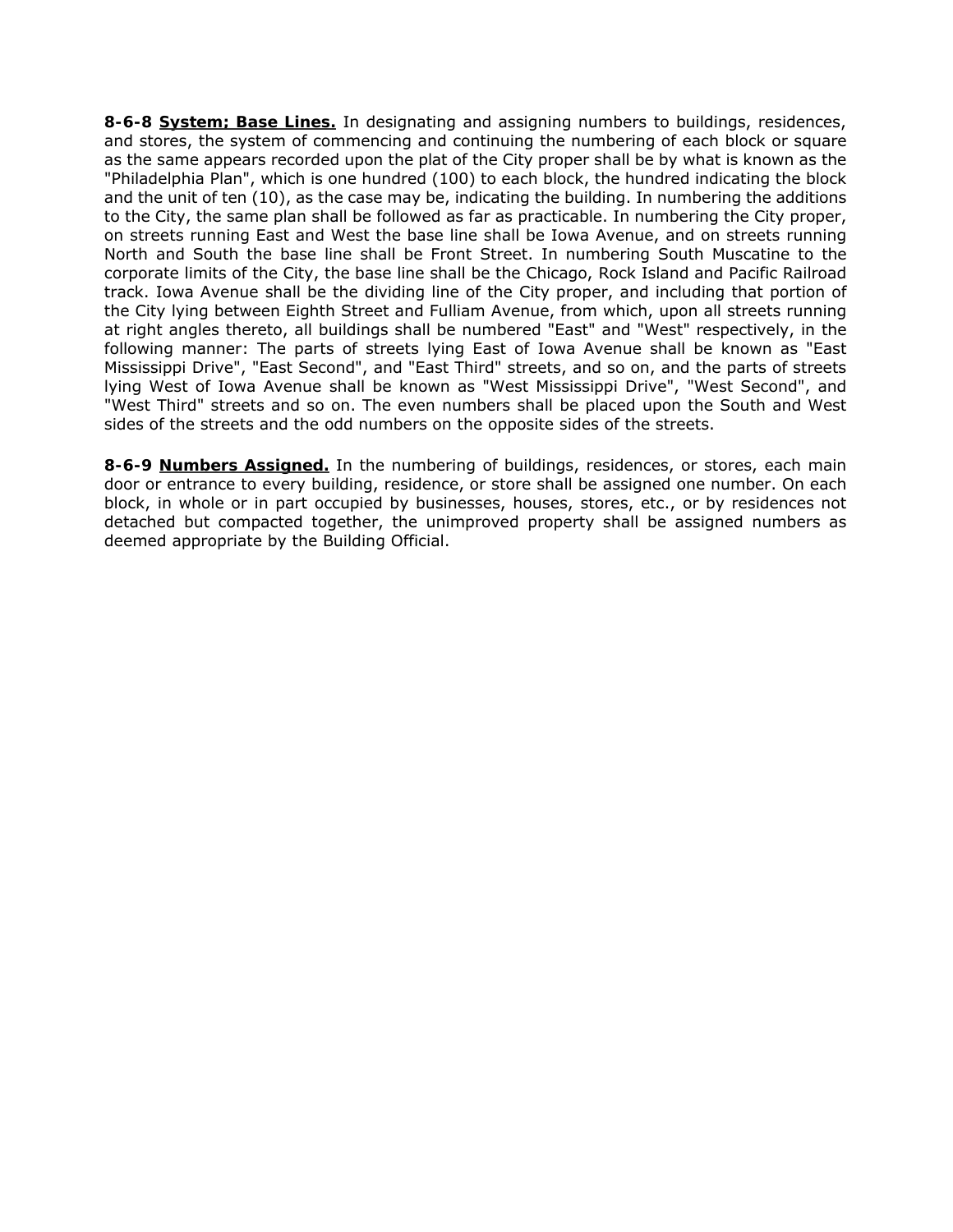# **TITLE 8 – BUILDING REGULATIONS CHAPTER 7 – MECHANICAL CODE**

SECTIONS: 8-7-1 Adoption of Uniform Mechanical Code 8-7-2 Plans and Specifications 8-7-3 Inspections 8-7-4 Permits

**8-7-1 Adoption of the International Mechanical Code.** Pursuant to published notice and public hearing as required by the Code of Iowa, the document entitled "International Mechanical Code", 2012 Edition, as amended and published by the International Code Council, is hereby adopted by reference as the Mechanical Code for the City of Muscatine, Iowa, and is made a part hereof as if fully set out in this ordinance. An official copy of said code is on file in the office of the City Clerk.

**8-7-2 Plans and Specifications.** Whenever it shall be deemed necessary by the Mechanical Inspector, there shall be a separate plan for each building, public or private, accompanied by specifications describing the heating, ventilation, and air conditioning of such building showing the type, size, and location of all mechanical equipment to be used which may be retained by the Mechanical Inspector. Such drawing and description will be furnished by the owner or his authorized agent.

**8-7-3 Inspections.** The Mechanical Inspector must be notified when work is ready for inspection by the person doing such work. All inside work must be left uncovered and convenient for examination until inspected and approved. No notice shall be sent for inspection until the work is entirely ready for inspection. In case of any violation of this Section, the approval of such plans may be revoked by the Mechanical Inspector and upon notice of revocation being given, all work under such plans shall cease. The Mechanical Inspector shall examine the work within twenty four (24) hours after notice that it is ready for inspection has been received. Defective material must be removed and replaced with sound material. When the entire mechanical work is completed to the satisfaction of the Mechanical Inspector, he or she shall give his or her approval.

**8-7-4 Permits.** Before the Building Official issues a permit as required, the Mechanical Inspector shall charge the owner of the property, or his or her designated agent, and shall collect from said party permit fees as set by resolution of Council and set out in the Schedule of Permits and Fees in the appendix to this code of ordinances, except that no permit shall be required for the repair of mechanical equipment. No mechanical work will commence without the party performing the mechanical work first making sure that the required permit has been obtained. Failure to comply with this provision shall result in the fee being doubled. Appeal of the regulations contained in Section 8-7-1 may be made to the City Council.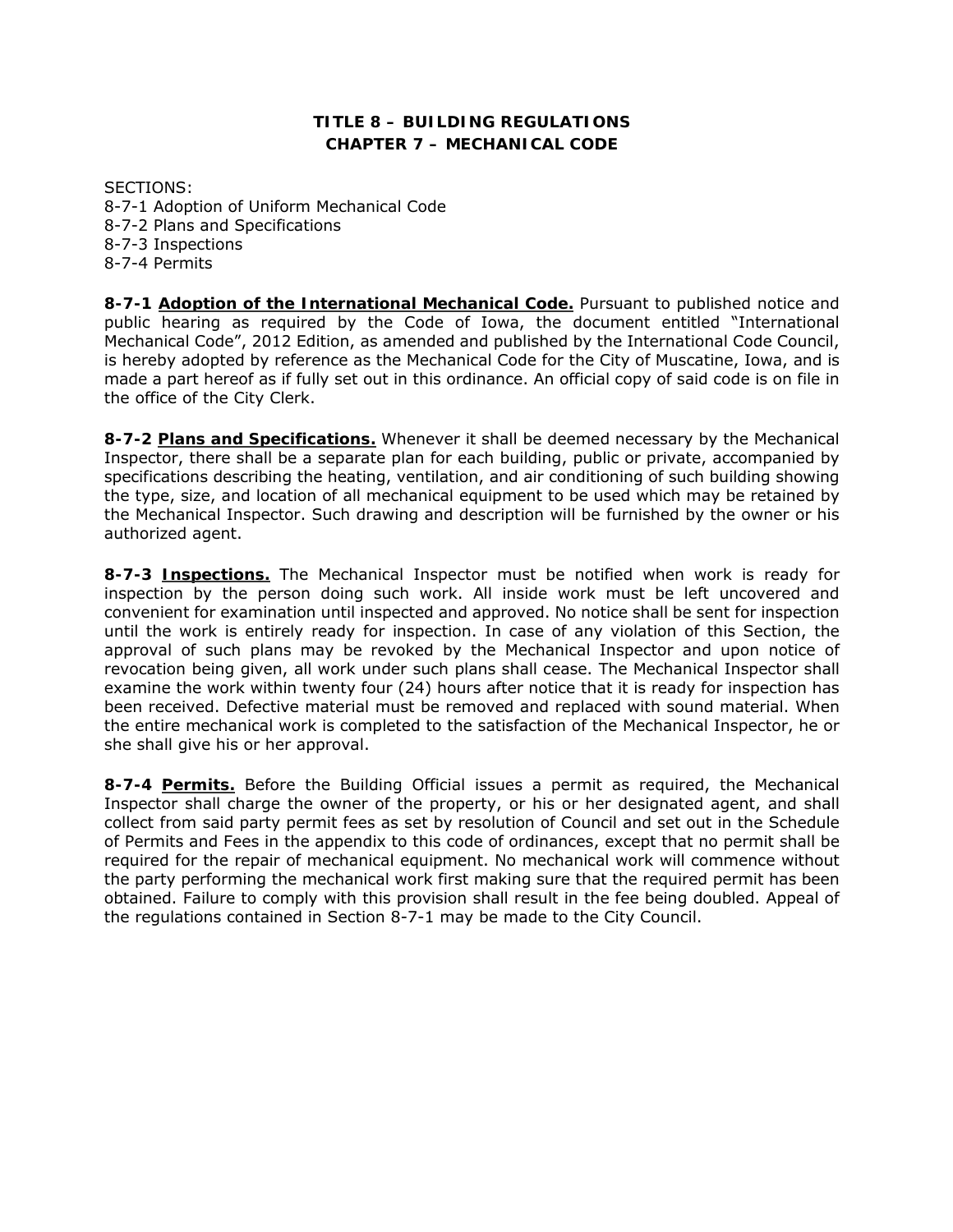# **TITLE 8 – BUILDING REGULATIONS CHAPTER 8 – MOVING BUILDINGS**

SECTIONS:

- 8-8-1 House Mover Defined
- 8-8-2 Permit Required
- 8-8-3 Application
- 8-8-4 Bond Required
- 8-8-5 Insurance Required
- 8-8-6 Permit Fee
- 8-8-7 Inspection; Structure to be Moved; Route
- 8-8-8 Reporting Application to Council
- 8-8-9 Supervision by Building Department
- 8-8-10 Damages
- 8-8-11 Permit Revocation

**8-8-1 House Mover Defined.** A "house mover" means any person or business who undertakes to move any house, building, structure or any part or parts thereof from one location to another when the moving of such house, building, or structure or part or parts of structures requires traveling upon, across, along or over any street, avenue, highway, thoroughfare, alley, sidewalk or other public ground in the City.

**8-8-2 Permit Required.** No person shall engage in the activity or business of house moving as defined in Section 8-8-1 of this Code of Ordinances, unless such person or business shall have first applied for and obtained a permit to do so from the Council as hereinafter provided in this Chapter.

**8-8-3 Application.** Any person or business desiring a house moving permit as required herein shall file an application with the Office of the Building Official. Such application shall contain:

- A. The date or dates and time of moving the house, structure or building.
- B. The detailed statement setting forth the proposed route to be followed in moving the structure, the equipment to be used and specifying the person in charge of the moving operation.
- C. The location of the premises to which the structure is to be moved and the zoning classification thereof.
- D. The name of the owner of the structure and the name of the owner of the premises to which it is being moved showing that the applicant is entitled to move the house.
- E. A plot plan of the location to which the structure is to be moved, showing the exact proposed location of the structure, the boundaries of the lot upon which the structure is to be placed, and the dimensions of said lot.
- F. A statement showing the maximum length and width, including eaves, and loaded height of the structure to be moved.
- G. An agreement that the house mover shall indemnify and hold the City harmless from any claims or damages for injury to person or property resulting from the moving of the structure for which the permit is requested.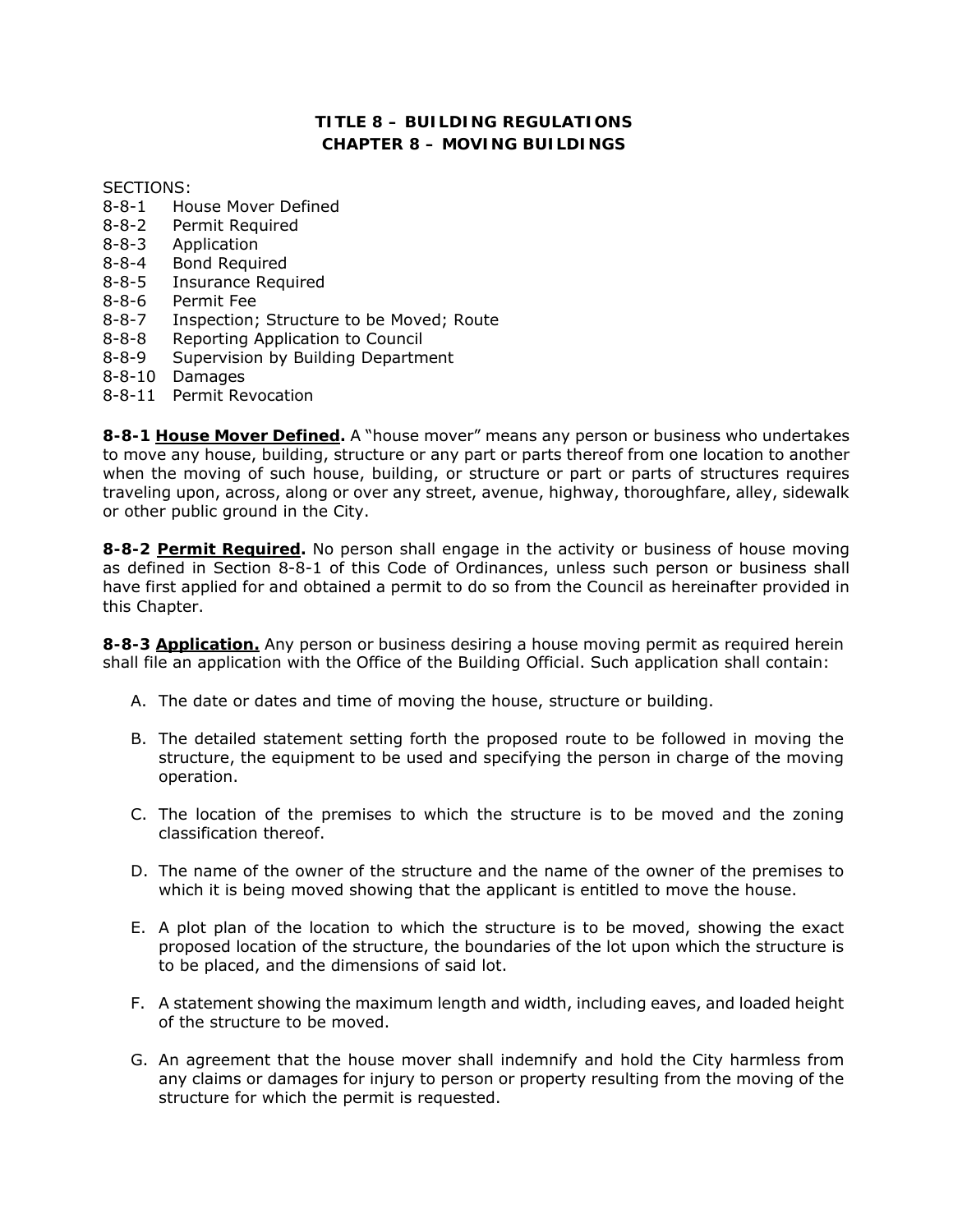H. An agreement that the applicant shall immediately report any damage done by the moving operation to any street, sidewalk, alley, curb, highway, tree or other public property and that the applicant will upon demand pay the cost of repair occasioned by said damage to the City.

**8-8-4 Bond Required.** The applicant for a house mover's permit shall file with the application a bond, with an approved corporate surety in the penal sum as set by resolution of City Council and set out in the Schedule of Permits and Fees in the Appendix to his Code of Ordinances, conditioned that all work done under such permit shall be done in good and workmanlike manner, and that the applicant will pay to the City or to any person injured all damages for injuries to person or property, including but not limited to damages to any street, curb, sidewalk or any other public property caused by negligence, fault or mismanagement of cause, in doing work under such permit.

**8-8-5 Insurance Required.** Before the permit is issued, the applicant shall obtain and furnish to the City an insurance policy for public liability and property damage in the amount as set by resolution of City Council and set out in the Schedule of Permits and Fees in the Appendix to this Code of Ordinances. Said insurance policy shall name the City and the applicant as insured and shall provide that said policy cannot be revoked, cancelled, or modified in any way until the City has been notified by certified mail at least ten (10) days prior to the proposed action.

**8-8- 6 Permit Fee.** The fee for a house moving permit shall be the amount as set by resolution of Council and set out in the **Schedule of Permits and Fees** in the **Appendix** to this Code of Ordinances and shall be paid at the time the application is filed.

**8-8-7 Inspection; Structure to be Moved; Route.** Before any permit is issued under the provisions of Sections 8-8-2 and 8-8-5 of this Chapter, the Building Official shall carefully inspect the structure proposed to be moved and shall determine whether such structure when moved will comply with the provisions of this Code and the Housing Laws of the State. The Building Official shall inspect the route proposed to be used in moving the structure and will insure that the applicant has secured estimates from owners of all wires, poles, or other property to be effected by the proposed moving of the structure.

**8-8-8 Reporting Application to Council.** The Building Official shall report the application for a permit to the Council at its next regular or special meeting and shall either recommend the permit be granted or otherwise. This Section shall not be construed as an assumption by the City of the payment of any sum to any person except the amounts deposited in accordance with this Section.

**8-8-9 Supervision by Building Official.** Any building or other structure moved under the provisions of this Chapter shall be moved under the supervision of the Building Official, and no building or other structure shall be moved during normal high traffic periods. This section shall not be construed to hold the house mover responsible for traffic or other delays caused by factors outside the house mover's control.

**8-8-10 Damages.** The house mover shall report any damages done to any street highway, alley, sidewalk, curb, tree, telephone or light poles or wires, or to any other public or private property, except property owned by the house mover or the structure being moved, to the Public Works Director within twelve (12) hours after the occurrence. The house mover shall, upon demand, pay any damages resulting from an injury to any person or property. Nothing herein shall be construed to prevent the house mover from contesting any claim in good faith in any court.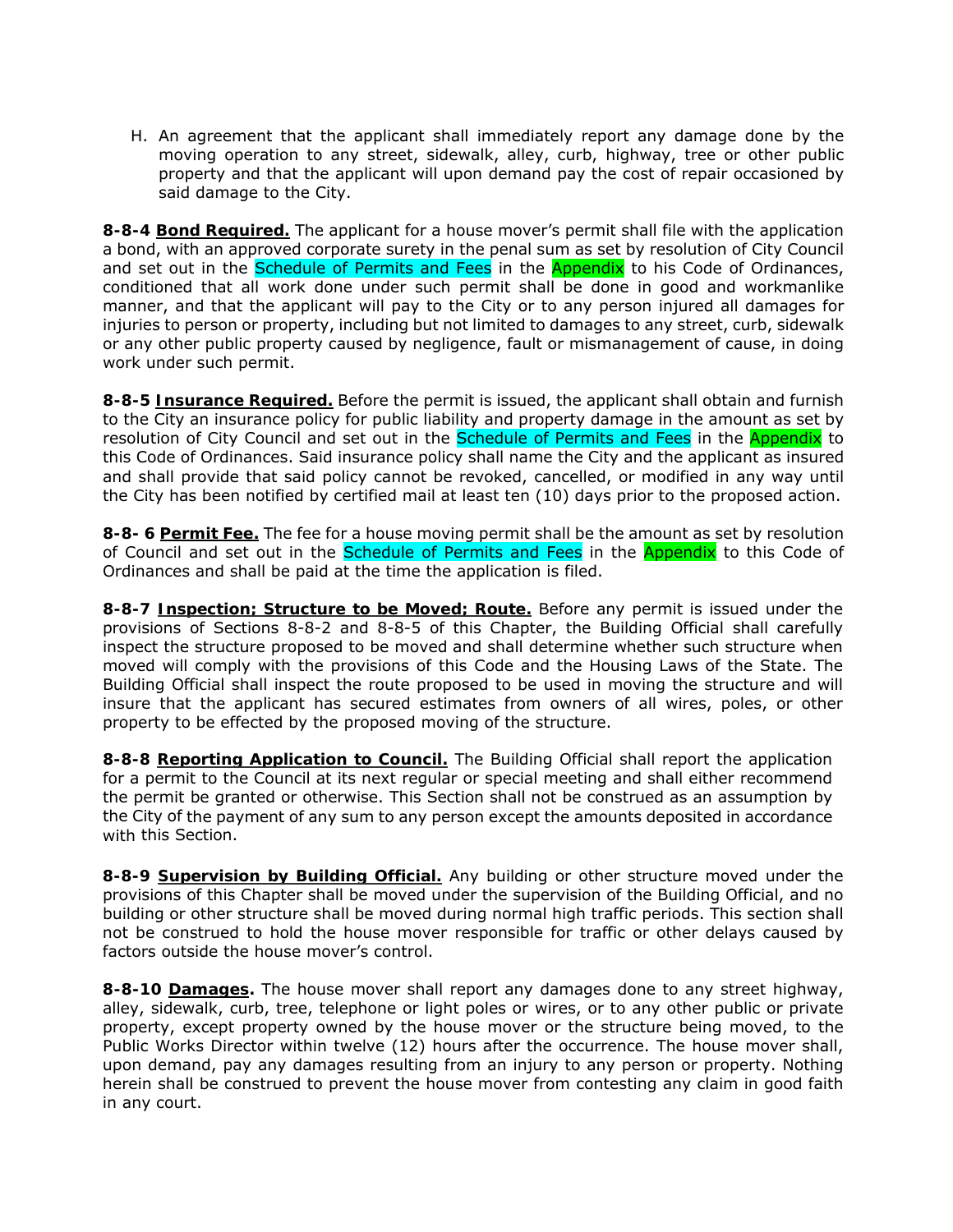**8-8-11 Permit Revocation.** Any permits granted under Section 8-8-2 of this Chapter may be revoked at any time by the Council upon showing being made that the permit holder has violated the provisions of this Chapter.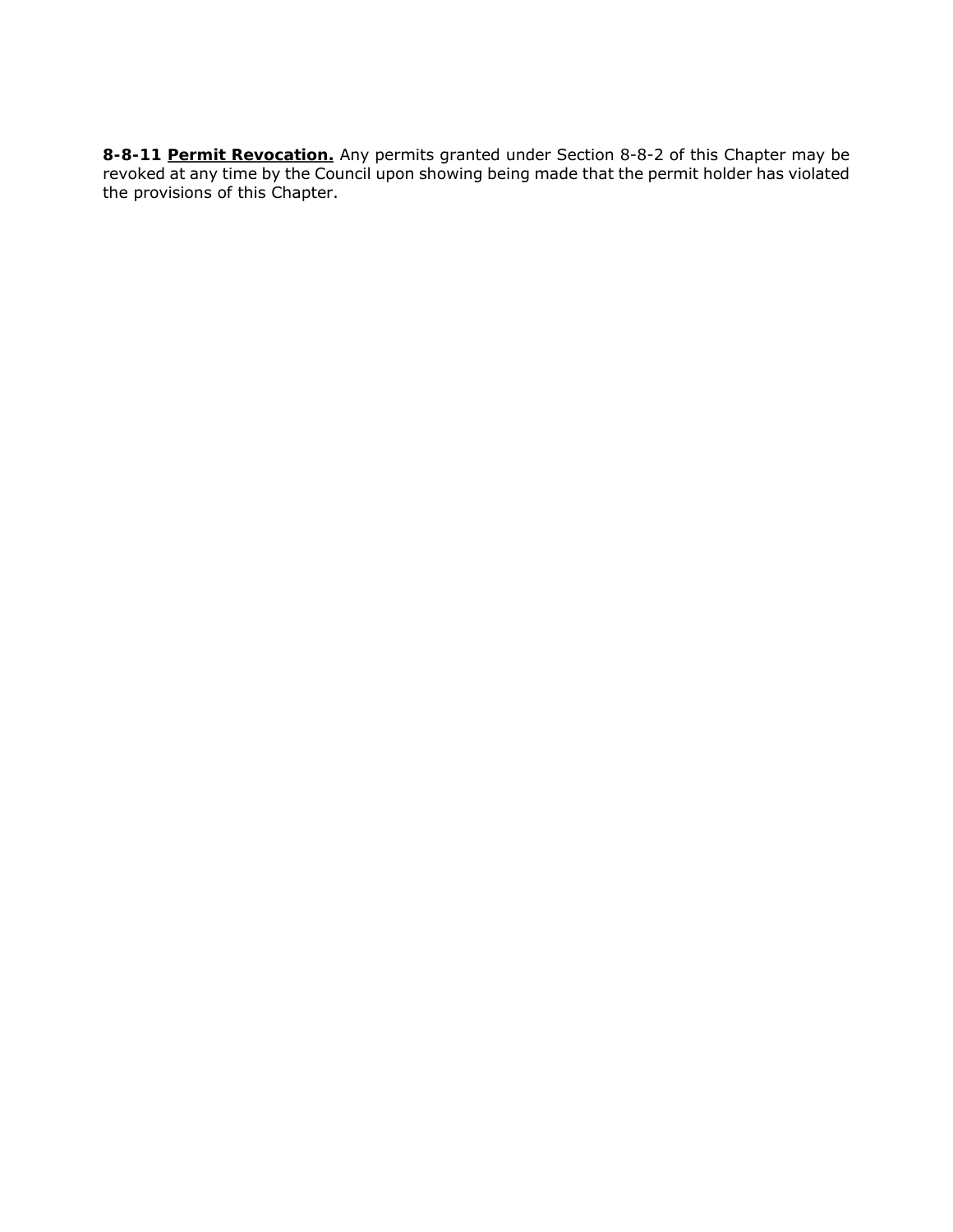# **TITLE 8 – BUILDING REGULATIONS CHAPTER 9 – PLUMBING CODE**

SECTIONS: 8-9-1 Adoption of Uniform Plumbing Code 8-9-2 Plans and Specifications 8-9-3 Inspections 8-9-4 Permits

**8-9-1 Adoption of the International Plumbing Code.** Pursuant to published notice and public hearing as required by the Code of Iowa, the document entitled "International Plumbing Code", 2012 Edition, as amended and published by the International Code Council, is hereby adopted by reference as the Plumbing Code for the City of Muscatine, Iowa, and is made a part hereof as if fully set out in this ordinance. An official copy of said code is on file in the office of the City Clerk.

**8-9-2 Plans and Specifications.** Whenever it shall be deemed necessary by the Plumbing Inspector, there shall be a separate plan for each building, public or private, accompanied by specifications describing the drainage of such building, showing the size and kind of pipes, the traps, closets, and fixtures to be used, which may be retained by the Plumbing Inspector. Such drawing and description will be furnished by the owner or his authorized agent.

**8-9-3 Inspections.** The Plumbing Inspector must be notified when work is ready for inspection by the plumber doing such work. All inside work must be left uncovered and convenient for examination until inspected and approved. No notice shall be sent for inspection until the work is entirely ready for inspection. In case of any violation of this Section, the approval of such plans may be revoked by the Plumbing Inspector and upon notice of revocation being given, all work under such plans shall cease. The Plumbing Inspector shall examine the work within twenty four (24) hours after notice that it is ready for inspection has been received. Defective pipe or fittings must be removed and replaced with sound pipe and fittings. When the entire plumbing work is completed to the satisfaction of the Plumbing Inspector, he or she shall give his or her approval.

**8-9-4 Permits.** Before the Building Official issues a permit as required, the Plumbing Inspector shall charge the owner of the property, or his or her designated agent, and shall collect from said party permit fees as set by resolution of City Council and set out in the Schedule of Permits and Fees in the Appendix to this Code of Ordinances, except that no permit shall be required for any replacement of existing plumbing or plumbing fixtures unless such replacement requires a physical relocation, addition, or expansion of the same. No plumbing work will commence without the party performing the plumbing work first making sure that the required permit has been obtained. Failure to comply with this provision shall result in the fee being doubled. Appeal of the regulations contained in Section 8-9-1 may be made to the City Council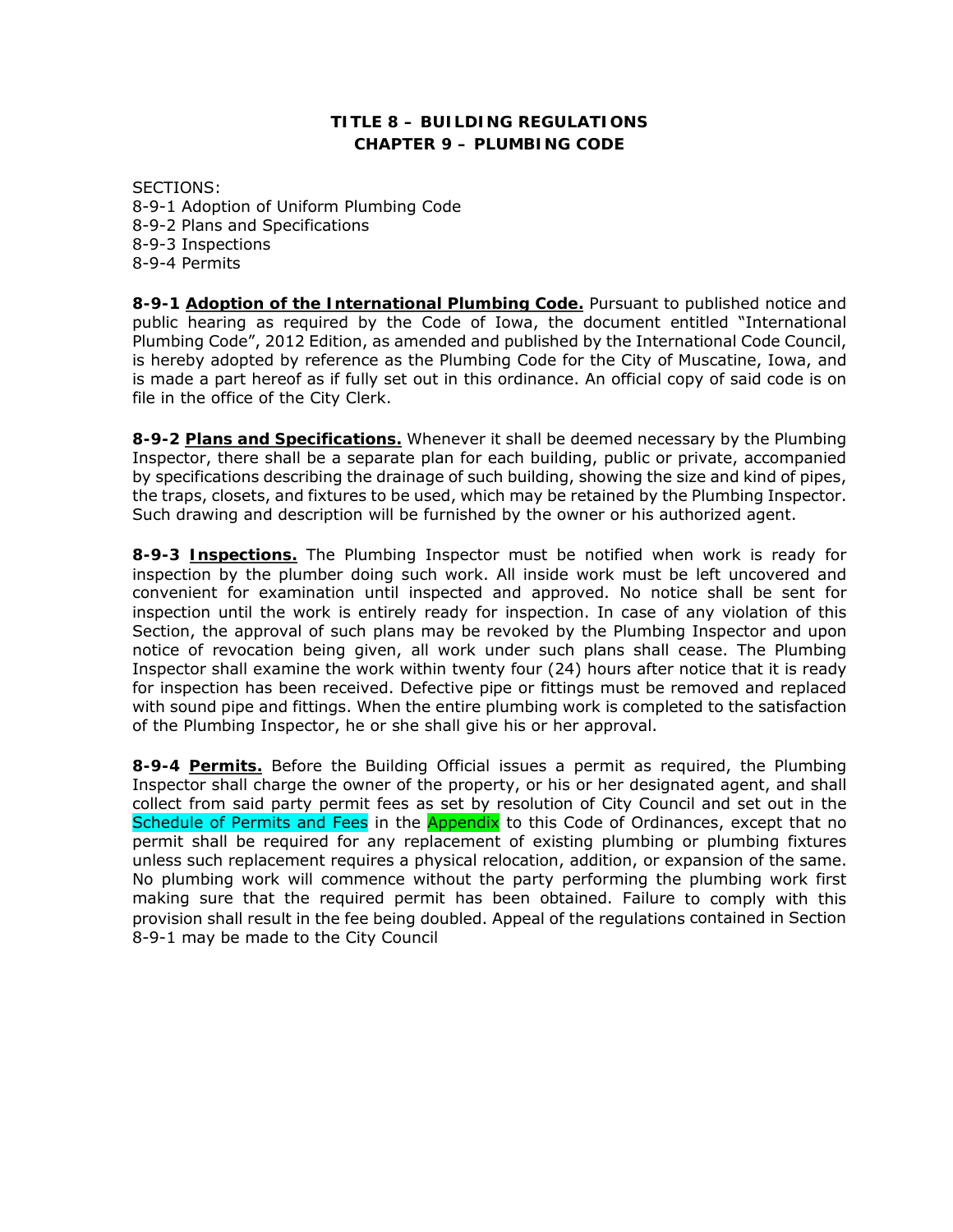# **TITLE 8 – BUILDING REGULATIONS CHAPTER 10 – RENTAL HOUSING REGISTRATION**

SECTIONS:

8-10-1 Registration of Residential Rental Properties within the City of Muscatine 8-10-2 Inspection Fees

# **8-10-1 Registration of Residential Rental Properties within the City of Muscatine.** All

owners of residential rental property within the City limits are hereby required to register the same with the Building Department, on forms provided by the Department, to facilitate a program of regular rental property inspection and certification in accordance with Title 8, Chapter 5 of the City Code. Said registration shall contain the name of the owner, the owner's address, the address of the residential rental property, and the number of dwelling units contained in the dwelling. If the rental property is owned in partnership or by a corporation, it shall be registered as the legal owner and all individual persons within the partnership or corporation shall be so listed.

**8-10-2 Inspection Fees.** The fees for inspections made pursuant to Title 8, Chapter 5 of the City Code shall be in those amounts as established by resolution of the City Council and set out in the Schedule of Permits and Fees in the Appendix to this Code of Ordinances. Section 8 properties are exempt from the inspection fees required under this Section.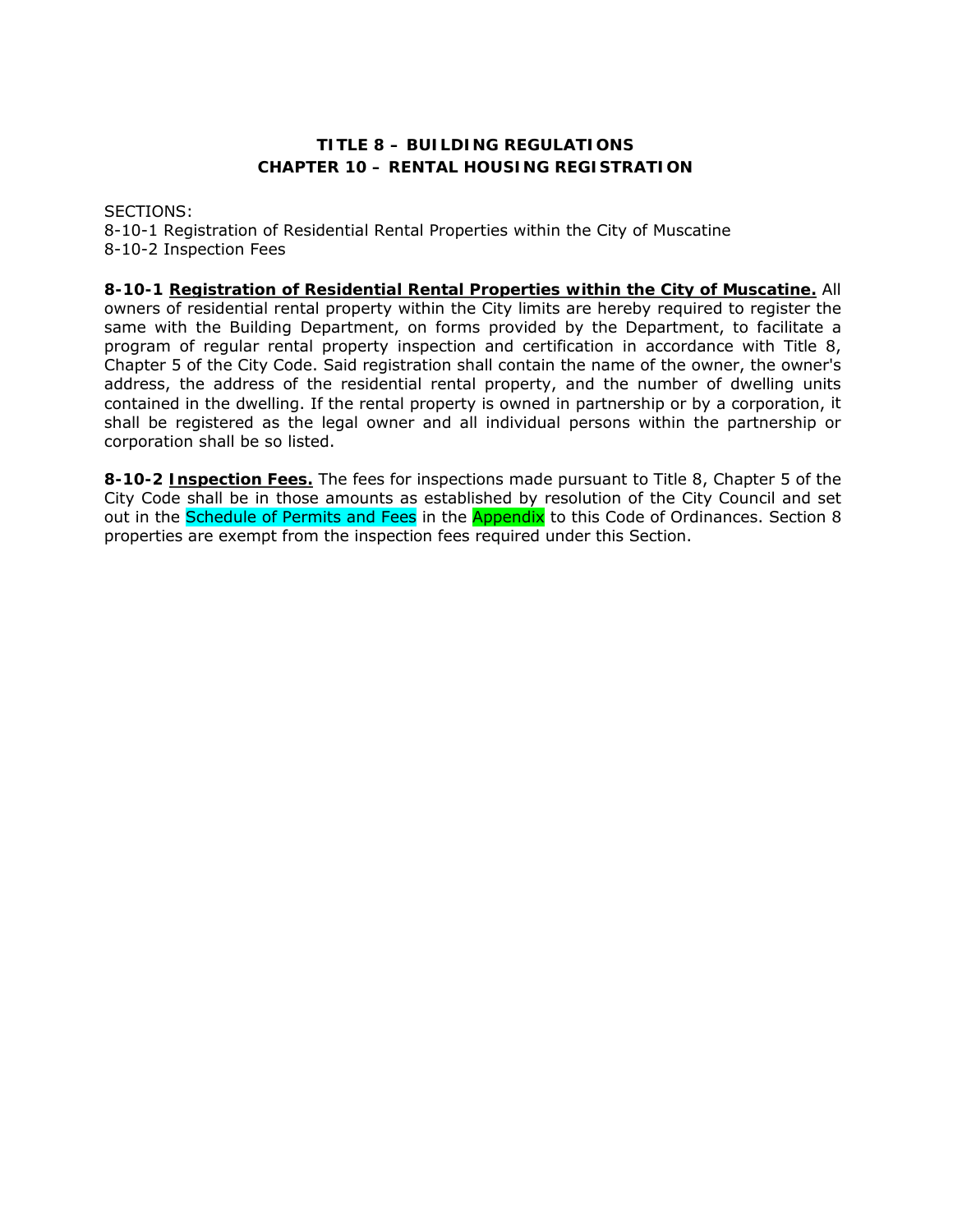### **TITLE 8 – BUILDING REGULATIONS CHAPTER 11 – RESIDENTIAL CODE**

SECTIONS: 8-11-1 Adoption of the International Residential Code 8-11-2 Amendments

**8-11-1 Adoption of the International Residential Code.** Pursuant to published notice and public hearing as required by the Code of Iowa, the document entitled "International Residential Code", 2012 Edition, together with Appendix Chapters F and J, as amended and published by the International Code Council, is hereby adopted by reference as the Residential Code for the City of Muscatine, Iowa, and is made a part hereof as if fully set out in this ordinance. An official copy of said code is on file in the office of the City Clerk.

**8-11-2 Amendments:** That the International Residential Code, adopted by the City of Muscatine, Iowa, be amended by:

A.

**TABLE R301.2(1) CLIMATIC AND GEOGRAPHIC DESIGN CRITERIA**

| <b>GROUN</b>  | <b>WIND DESIGN</b> |               |                       |            | <b>SUBJECT TO DAMAGE FROM</b> |                | <b>WINTER</b> | <b>ICE BARRIER</b>  |                | <b>AIR</b>             | <b>MEAN</b> |
|---------------|--------------------|---------------|-----------------------|------------|-------------------------------|----------------|---------------|---------------------|----------------|------------------------|-------------|
| <b>D SNOW</b> | Speed              | Topographic I | <b>SEISMIC DESIGN</b> |            |                               |                | <b>DESIGN</b> | <b>UNDERLAYMENT</b> | <b>FLOOD</b>   | <b>FREEZING ANNUAL</b> |             |
| <b>LOAD</b>   | (mph)              | effects       | <b>CATEGORY</b>       | Weathering | Frost line depth              | <b>Termite</b> | <b>TEMP</b>   | <b>REQUIRED</b>     | <b>HAZARDS</b> | <b>INDEX</b>           | <b>TEMP</b> |
|               |                    |               |                       |            |                               | Moderate       |               |                     |                |                        |             |
| 20            | 90                 | No            | n                     | Severe     | 42'                           | to heavy       | -5            | Yes                 | a, b, c        | 2.000                  | 50.7        |

**a. Date of National Flood Insurance Program - 8/25/1981** 

**b. Date of Flood Insurance Study - 7/18/2011**

**c. Panel Numbers - Flood Insurance Rate Map - 19139CO169C, 179C, 183C, 184C, 187C, 188C, 189C, 191C, 192C, 193C, 281C, 282C, 310C.**

- B. Deletion of Section R313, Automatic Fire Sprinkler Systems.
- C. Deletion of Section P2904, Dwelling Unit Fire Sprinklers.
- D. One-story wood or metal frame accessory buildings associated with a Group R Division 3 Occupancy and not used for human occupancy with a floor area not to exceed two hundred (200) square feet may be constructed on a four inch (4") concrete slab utilizing anchor bolts on six foot (6') centers, or other anchoring systems as may be approved by the Building Official.
- E. One-story wood or metal frame accessory buildings with a height not exceeding 16' and side walls not exceeding twelve feet (12') associated with a Group R Division 3 Occupancy and not used for human occupancy or exceeding one thousand (1,000) square feet in floor area may be constructed on a floating slab provided there is a perimeter footing one foot (1') deep and one foot (1') wide which requires the installation of one (1) number four (4) reinforcing steel bar centrally located throughout the footing.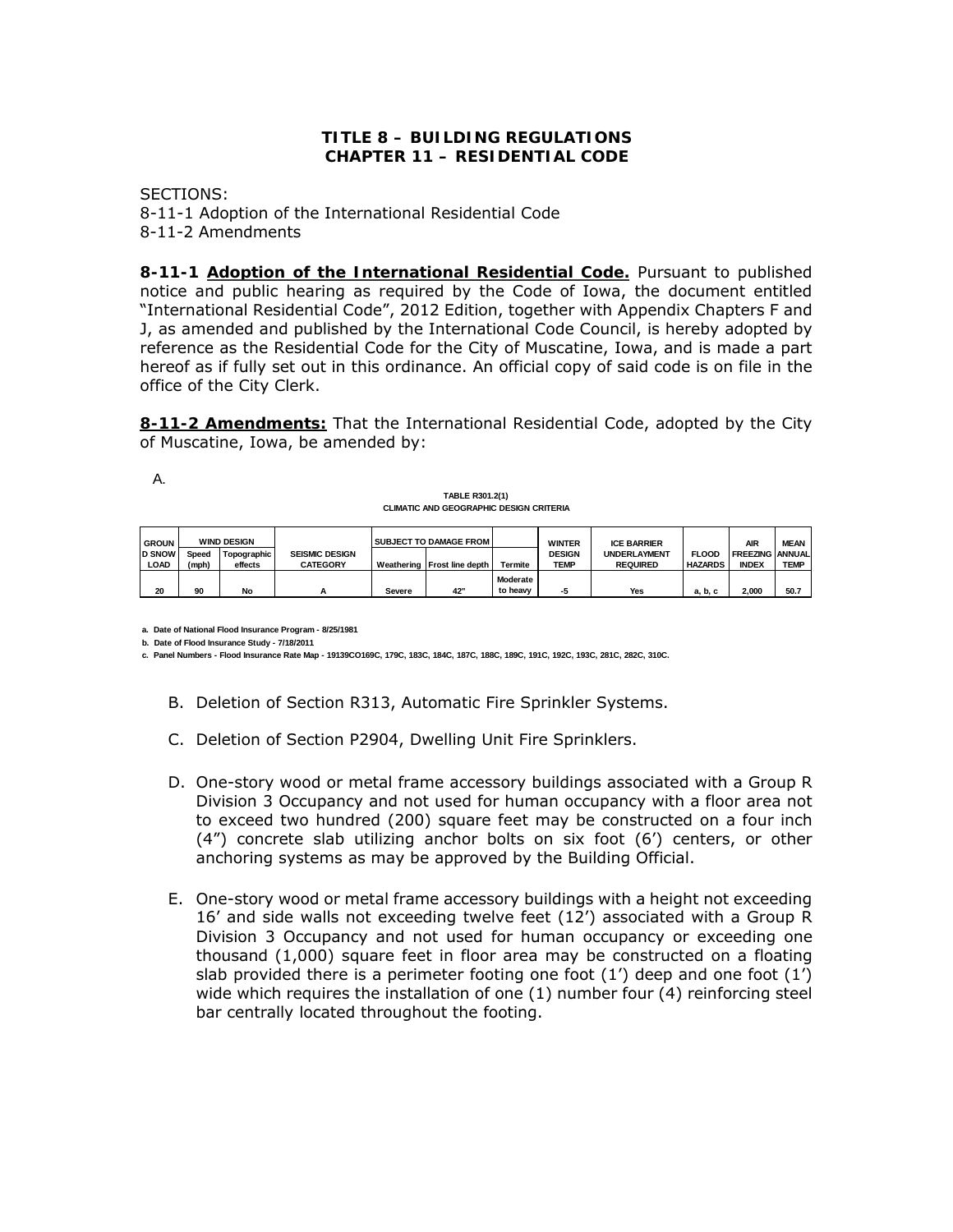F. A single family dwelling not more than one story in height may be constructed on eight inch (8") wide trenched footings provided they are forty two inches (42") below grade and are reinforced with a minimum of two (2) number four (4) reinforcing steel bars running horizontally through the top one-third (1/3) and the bottom one- third (1/3) of the foundation wall.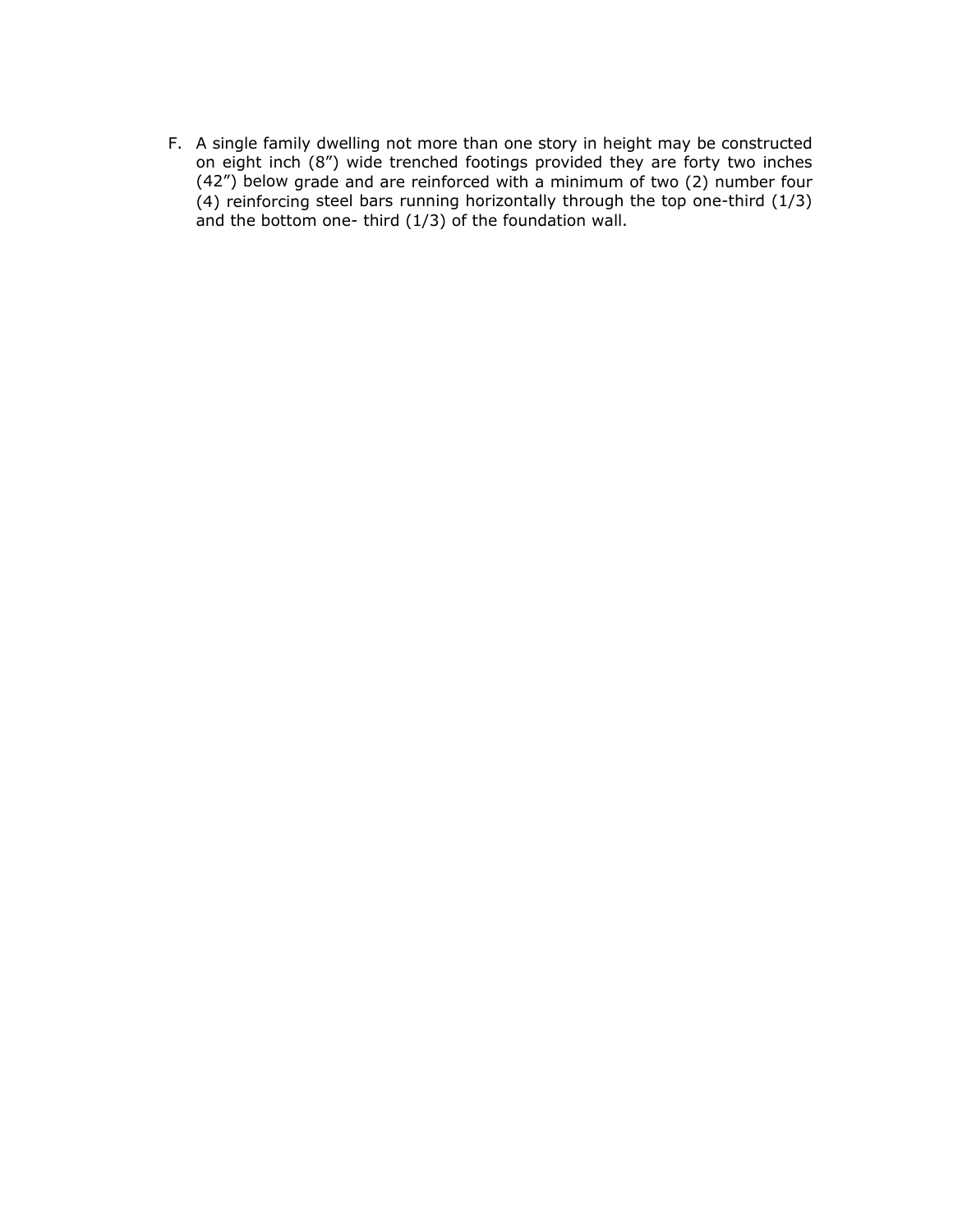# **TITLE 9 – HEALTH AND SANITARY REGULATIONS CHAPTER 1 – FOOD ESTABLISHMENTS AND HOTEL SANITATION**

The following provisions of the Iowa Code and all administrative rules adopted pursuant thereto are hereby adopted by reference and the City Council shall be responsible for the licensing, inspection, and enforcement thereof:

Chapter 137C, hotel sanitation code.

Chapter 137D, home food establishments.

Chapter 137F, food establishments and food processing plants.

Iowa Administrative Code, Section 481-30 food and consumer safety.

Iowa Administrative Code, Section 481-31 food establishment and food processing plant inspections.

Iowa Administrative Code, Section 481-37 hotels and motels.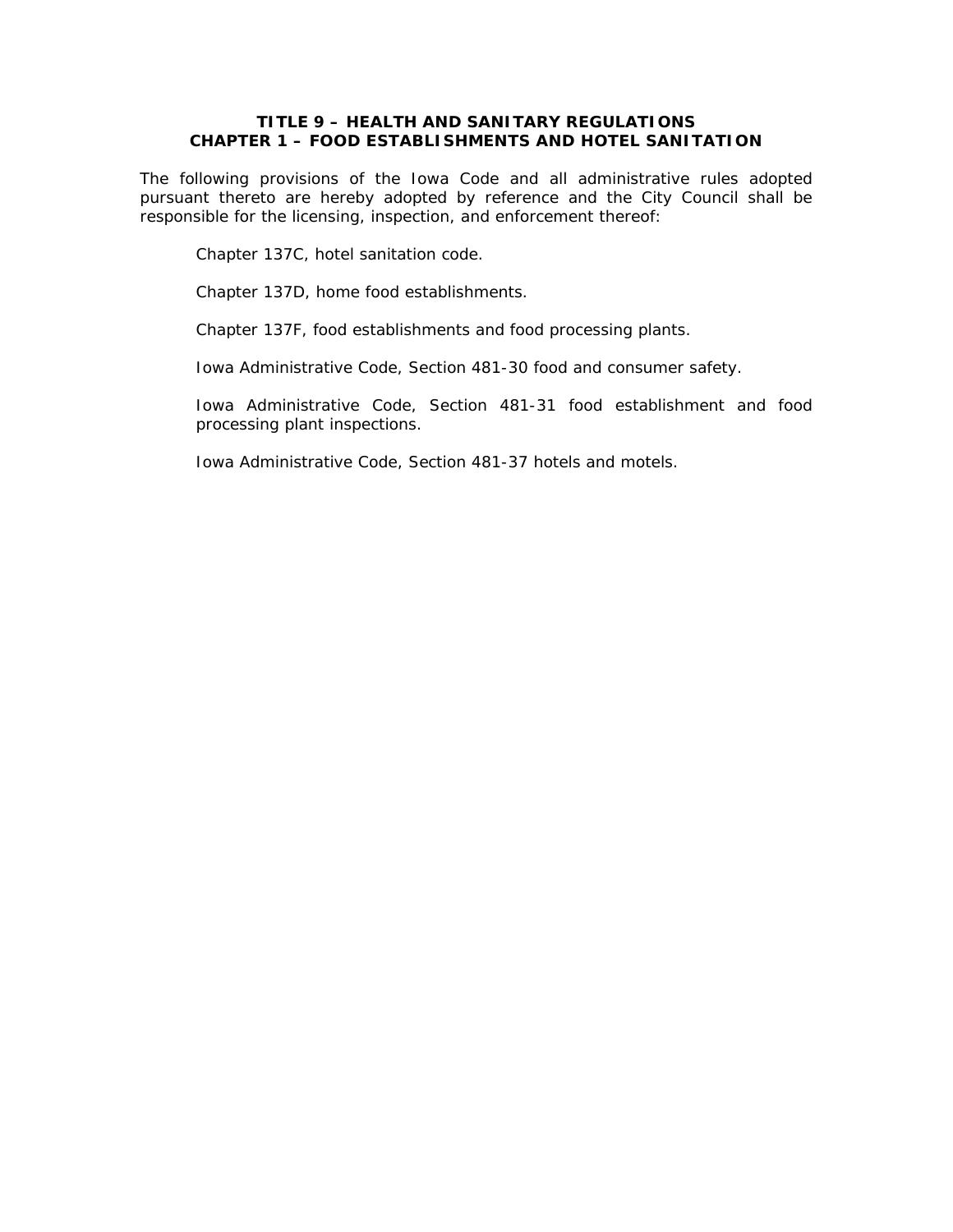# **TITLE 9 – HEALTH AND SANITARY REGULATIONS CHAPTER 2 – HEALTH REGULATIONS**

The following provisions of the Iowa Code and all administrative rules adopted pursuant thereto are hereby adopted by reference and the City Council shall be responsible for the licensing, inspection, and enforcement thereof:

Iowa Administrative Code, Chapter 22, Tattoos.

Iowa Administrative Code, Chapter 46, Tanning.

Iowa Administrative Code, Chapter 15 and 1351.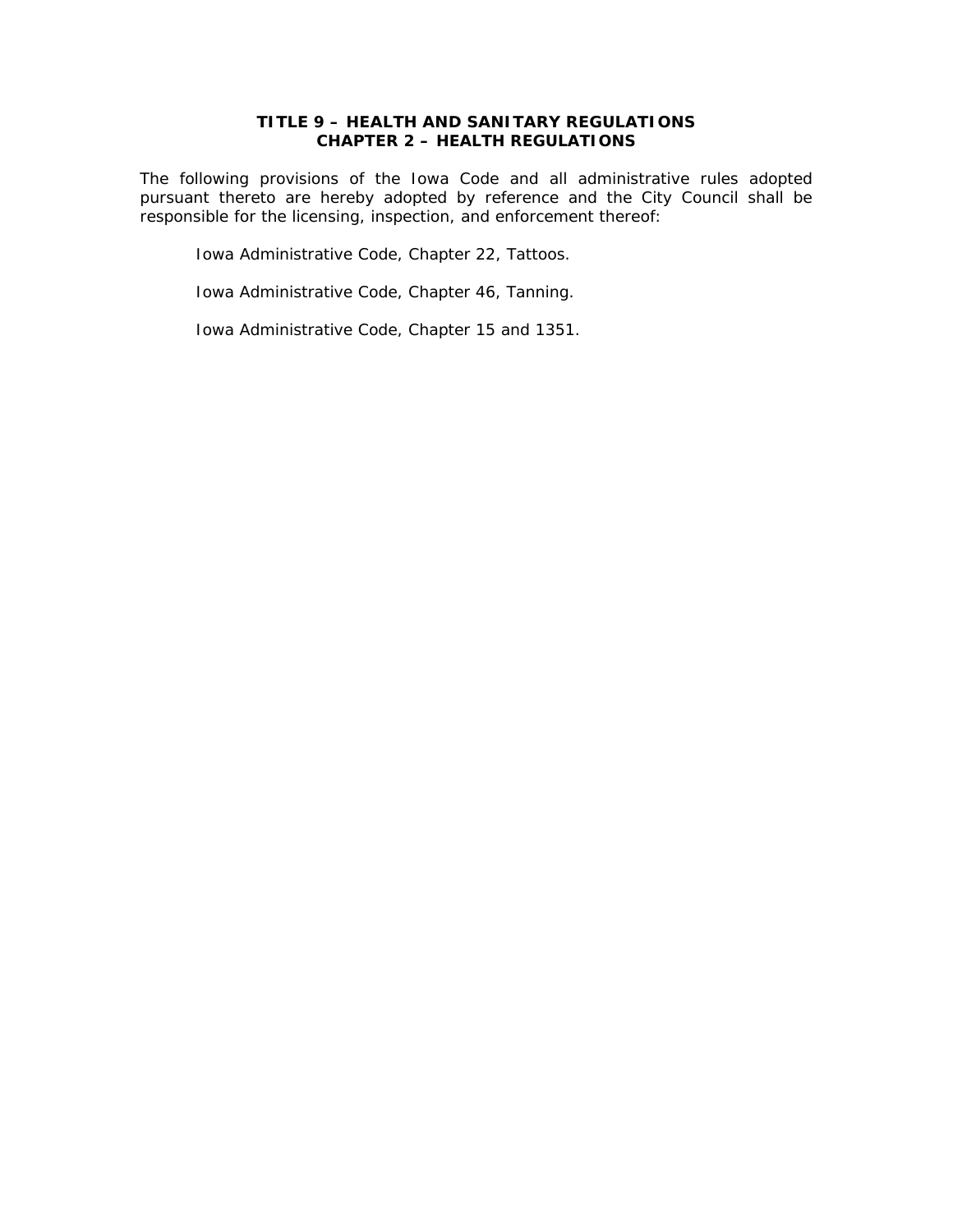# **TITLE 9 – HEALTH AND SANITARY REGULATIONS CHAPTER 3 – NUISANCE**

SECTIONS:

- 9-3-1 Nuisance Defined
- 9-3-2 Definitions Generally
- 9-3-3 Nuisances Enumerated
- 9-3-4 Nuisances Prohibited and Authority to Abate
- 9-3-5 Notice to Abate.
- 9-3-6 Contents of Notice to Abate
- 9-3-7 Method of Notice
- 9-3-8 Request for Hearing
- 9-3-9 Abatement by the City
- 9-3-10 Report to Council; Abatement Costs
- 9-3-11 Assessment of Costs
- 9-3-12 Failure to Abate
- 9-3-13 Penalty
- 9-3-14 Abatement in Emergency

**9-3-1 Nuisance Defined.** Whatever is injurious to health, indecent, or unreasonably offensive to the senses, or an obstruction to the free use of property, so as essentially to interfere unreasonably with the comfortable enjoyment of life or property, is a nuisance, and a civil action by ordinary proceedings may be brought to enjoin and abate the nuisance and to recover damages sustained on account of the nuisance.

*(Code of Iowa, Sec. 657.1)* 

### **9-3-2 Definitions Generally.**

- A. "Garbage" means all wastes from the preparation or spoilage of food.
- B. "Filth" means excrement, either animal or human, or any material connected herewith.
- C. "Junk" means any metal or wood, whether usable or not, stored in such a manner that it constitutes a health or safety hazard.
- D. A "junked or obsolete car or motor vehicle" shall be a car or motor vehicle, or a portion thereof, not in running condition or not licensed for the current year as provided by law. This definition shall not apply to a vehicle, or part thereof stored within a building, or protected with a fitted cover designed specifically as a vehicle cover. The use of tarps, blankets, or similar temporary covers shall not be deemed acceptable under this section.
- E. "Refuse" means any material not junk, garbage, or filth deposited upon property in an unsightly or unhealthy condition.
- **9-3-3 Nuisances Enumerated.** A "nuisance" shall include, but not be limited to, the following:

*(Code of Iowa, Sec. 657.2)* 

A. Offensive Smells. Erecting, continuing or using any building or other place for the exercise of any trade, employment or manufacture, which, by occasioning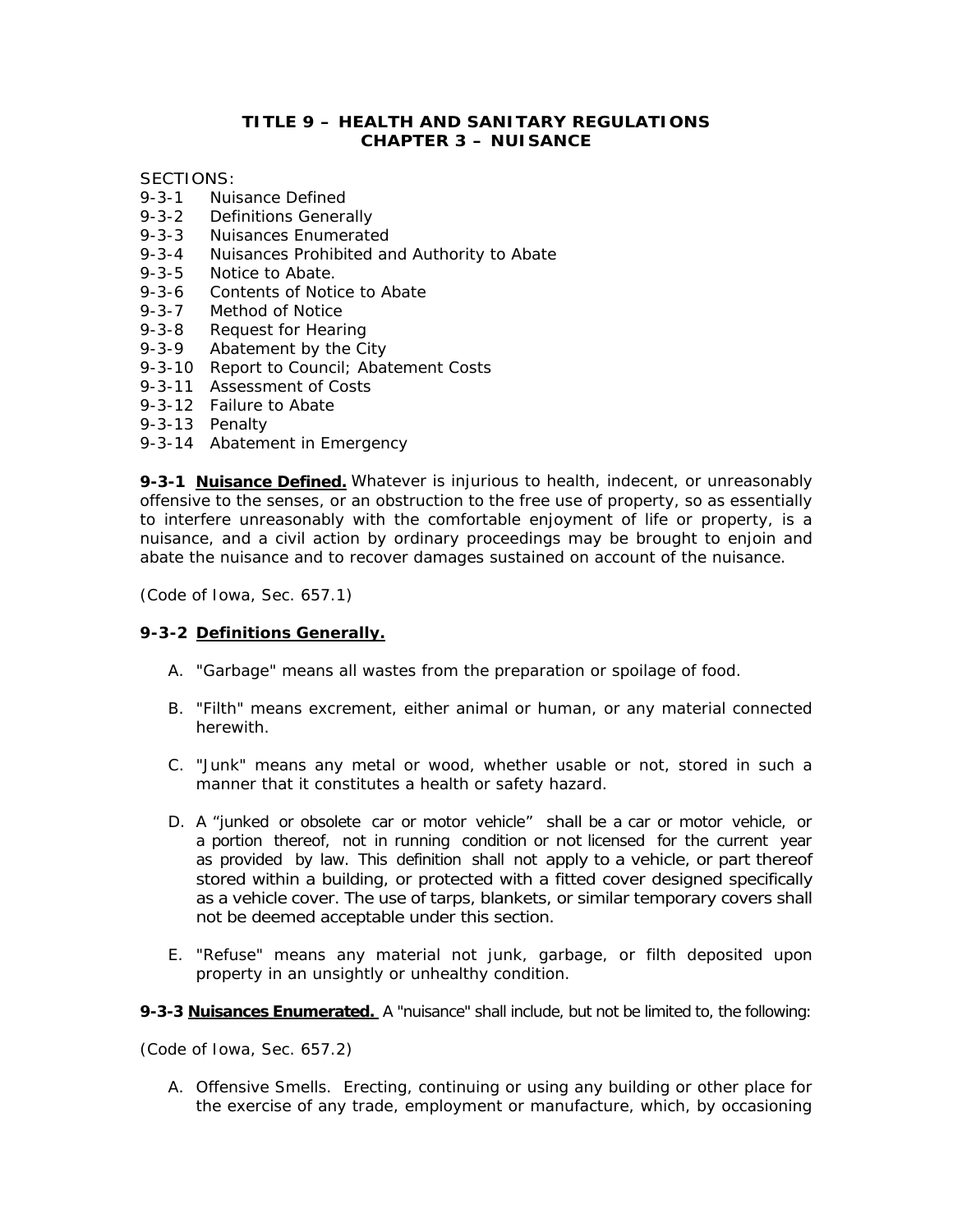noxious exhalations, unreasonably offensive smells, or other annoyances, becomes injurious and dangerous to the health, comfort or property of individuals or the public.

- B. Filth or Noisome Substance. Causing or suffering any offal, filth, or noisome substance to be collected or to remain in any place to the prejudice of others.
- C. Impeding Passage of Navigable River. Obstructing or impeding without legal authority the passage of any navigable river, harbor or collection of water.
- D. Water Pollution. Corrupting or rendering unwholesome or impure the water of any river, stream or pond, or unlawfully diverting the same from its natural course or state, to the injury or prejudice of others.
- E. Blocking Public and Private Ways. Obstructing or encumbering, by fences, buildings or otherwise, the public roads, private ways, streets, alleys, commons, landing places or burying grounds.
- F. Billboards. Billboards, signboards and advertising signs, whether erected and constructed on public or private property, which so obstruct and impair the view of any portion or part of a public street, avenue, highway, boulevard or alley or of a railroad or street railway track as to render dangerous the use thereof.
- G. Storing of Flammable Junk. Depositing or storing of flammable junk, such as old rags, rope, cordage, rubber, bones and paper, by dealers in such articles within the fire limits of the City, unless in a building of fireproof construction.
- H. Air Pollution. Emission of dense smoke, noxious fumes or fly ash.
- I. Weeds, Brush. Dense growth of all weeds, vines, brush, or other vegetation in the City so as to constitute a health, safety, or fire hazard.
- J. Dutch Elm Disease or Emerald Ash Borer Damage. Trees infected with Dutch Elm Disease or knowingly impacted and damaged by the Emerald Ash Borer.
- K. Airport Air Space. Any object or structure hereafter erected within one thousand (1,000) feet of the limits of any municipal or regularly established airport or landing place, which may endanger or obstruct aerial navigation including take-off and landing, unless such object or structure constitutes a proper use or enjoyment of the land on which the same is located. (See Airport Zoning)
- L. Houses of Ill Fame. Houses of ill fame, kept for the purpose of prostitution and lewdness; gambling houses; places resorted to by persons participating in criminal gang activity prohibited by Chapter 723A of the Code of Iowa or places resorted to by persons using controlled substances, as defined in **Section** 124.101 of the Code of Iowa, in violation of law, or houses where drunkenness, quarreling, fighting or breaches of the peace are carried on or permitted to the disturbance of others.
- M. Stagnant Water. All lots and parcels of ground wherever water is permitted to accumulate and stand until stagnant or upon any privately owned lot.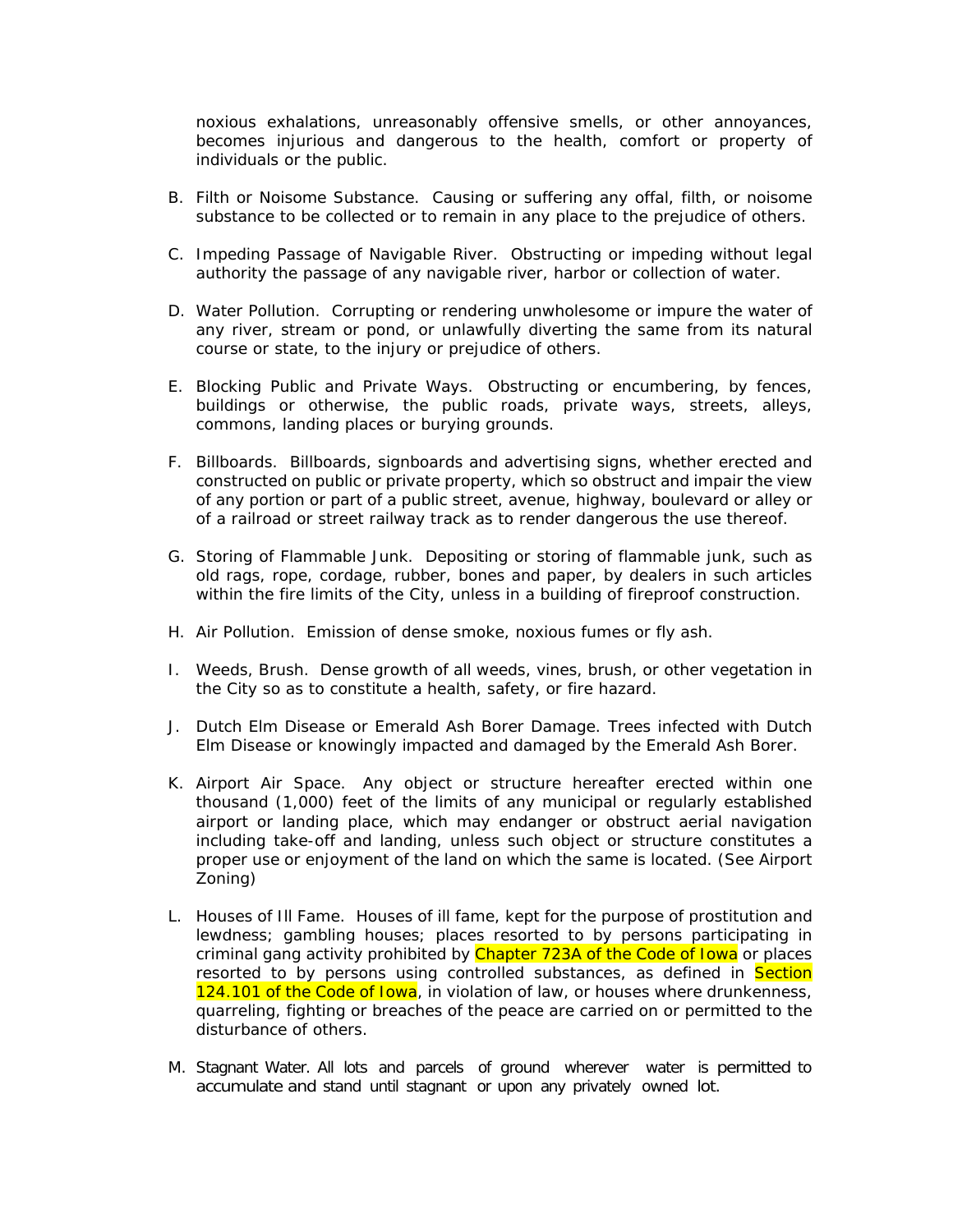- N. Vehicles. Any unused, abandoned, junked, or obsolete cars or motor vehicles whether on private or public property.
- O. Junk, Refuse, and Garbage. All lots or parcels of land upon which junk, refuse, garbage, or filth is allowed to accumulate.
- P. Containers. Abandoned or unattended refrigerator, icebox, or similar container with doors that may become locked located outside of buildings and accessible to children, or to allow any such refrigerator, icebox, or similar container to remain outside of buildings on premises in the person's possession or control to remain abandoned or unattended and so accessible to children.
- Q. Poison. Any poison, poisonous meat, or any other poisonous substance in any place outside of any residence, or where it may endanger life by being taken and used by any person, or who shall so expose any such poison or poisonous substance where the same shall be taken by any dog, hog, cat, or any animal or living thing.
- R. Dangerous or Unsafe Building or Structure. Dangerous or Unsafe Building or Structure shall mean any structure or building meeting any or all of the following criteria:
	- 1. Whenever any portion or member of a building or appurtenance thereof is likely to fail, or to become detached or dislodged, or to collapse and thereby injure persons or damage property.
	- 2. Whenever a portion or member of a building has wracked, warped, buckled, or settled to such an extent that walls or other structural portions have materially less resistance to winds or snow loading than is required in the case of similar new construction.
	- 3. Whenever the building or structure, or any portion thereof, because of 1) dilapidation, deterioration, or decay; 2) faulty construction; 3) the removal, movement or instability of any portion of the ground necessary for the purpose of supporting such building; 4) the deterioration, decay or inadequacy of its foundation; or 5) any other cause, is likely to collapse partially or completely.
	- 4. Whenever, for any reason, the building or structure, or any portion thereof, is unsafe for the purpose for which it is being used.
	- 5. Whenever the building or structure has been damaged by fire, wind, flood, or has become dilapidated or deteriorated as to become 1) an attractive nuisance to children; 2) a harbor for vagrants, criminals, or as to 3) enable persons to resort thereto for the purpose of committing unlawful acts.
	- 6. Whenever a building or structure, used or intended to be used for dwelling purposes, because of inadequate maintenance, dilapidation, decay, damage, faulty construction or arrangement, inadequate light, air, or sanitation facilities, or otherwise, is determined by the Building Official or Health Officer to be unsanitary, unfit for human habitation, or in such condition that it is likely to cause sickness or disease.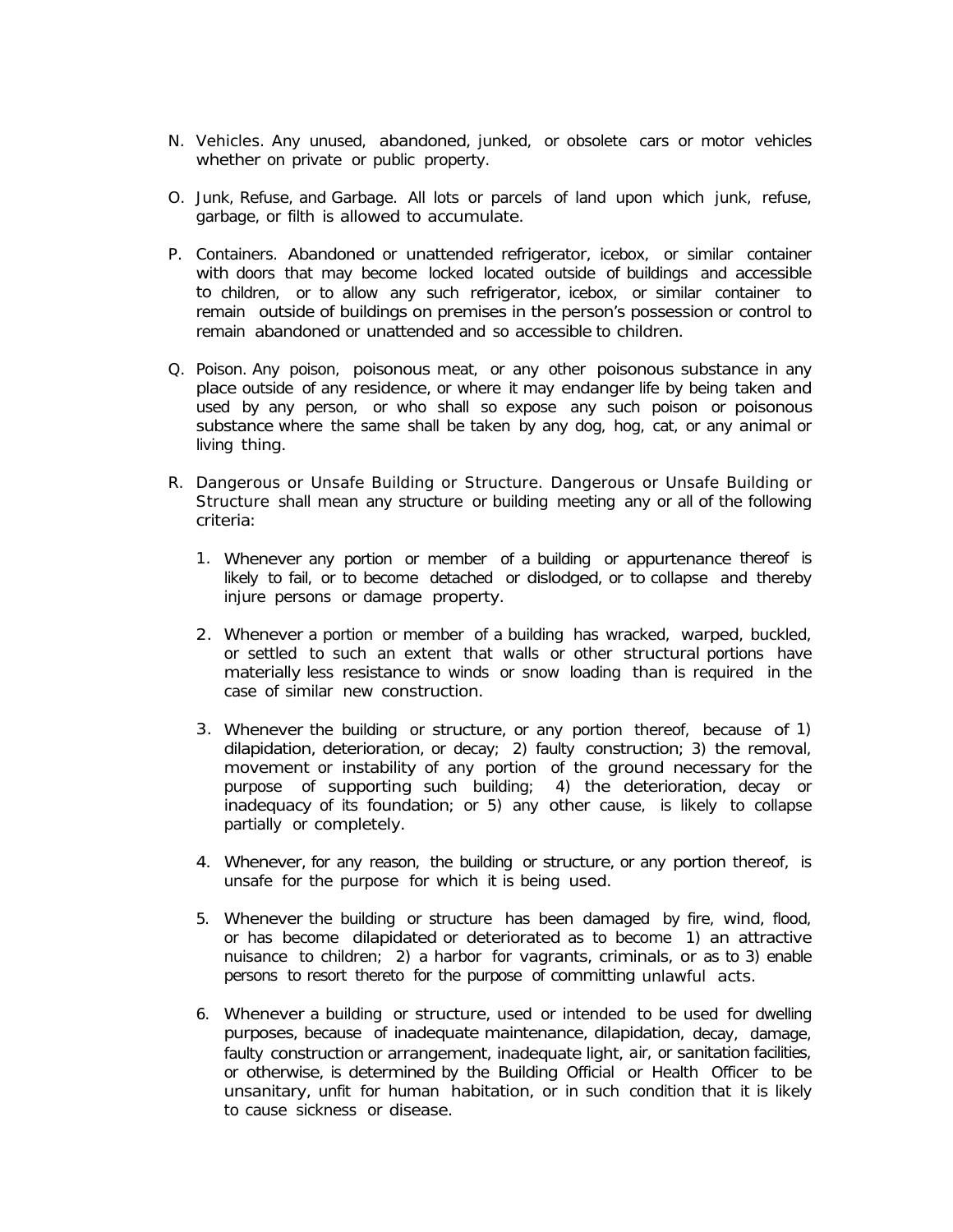- 7. Whenever any building or structure, because of obsolescence, dilapidated condition, deterioration, damage, inadequate exits, lack of sufficient fireresistive construction, faulty electrical wiring, gas connections, or maintenance of heating and/or cooling equipment, or other cause, is determined by the Building Official or City Fire Marshall to be a fire hazard.
- 8. Whenever any portion of a building or structure remains on a site after demolition or destruction of the building or structure, or whenever any building or structure is abandoned, or whenever any building or structure is abandoned for a period of six (6) months so as to constitute such building or portion thereof to be an attractive nuisance or hazard to the public.
- S. Ashes, cinders, leaves, grass, tools, implements, machines, soil, dirt, sand, gravel, lumber, brick, or other building material, or any other thing or substance deposited, stored, placed, or permitted to be or come in or into or upon any street, alley, public place, or into or upon any privately owned property which obstructs, hinders, or prevents the full and free use of any part of such street, alley, public place, or private property the free and uninterrupted flow of water in, upon, and away from the same.

**9-3-4 Nuisances Prohibited and Authority to Abate.** The causing, permitting, or continuing of any nuisance as provided in this Chapter is hereby prohibited, and may be abated in the manner provided in this Chapter, or as otherwise provided by law.

**9-3-5 Notice to Abate.** Whenever any nuisance as set out in this Chapter is found to exist, the City shall provide notice in the manner required by Section 9-3-6 to the owner, occupant, or agent of the property upon which such nuisance is found to exist or from which such nuisance comes, or upon the person causing or permitting such nuisance to exist upon or in any street, alley, public place, or private property.

### **9-3-6 Contents of Notice to Abate.**

*(Code of Iowa, Sec. 364.12[3h])* 

- A. Description of Nuisance. A description of what constitutes the nuisance.
- B. Location of Nuisance. The location of the nuisance.
- C. Acts Necessary to Abate. A statement of the act or acts necessary to abate the nuisance.
- D. Reasonable Time. A reasonable time within which to complete the abatement.
- E. Assessment of City Costs. A statement that if the nuisance or condition is not abated as directed and no request for hearing is made within the time prescribed, the City will abate it and assess the costs against such person.

**9-3-7 Method of Notice.** The method of notice shall be in accordance with **Section** 364.12[3h] of the Code of Iowa.

**9-3-8 Request for Hearing.** Any person to whom the Notice to Abate is directed may appeal the determination that the condition of the property constitutes a nuisance by requesting a hearing before the City Council. The request must be in writing and be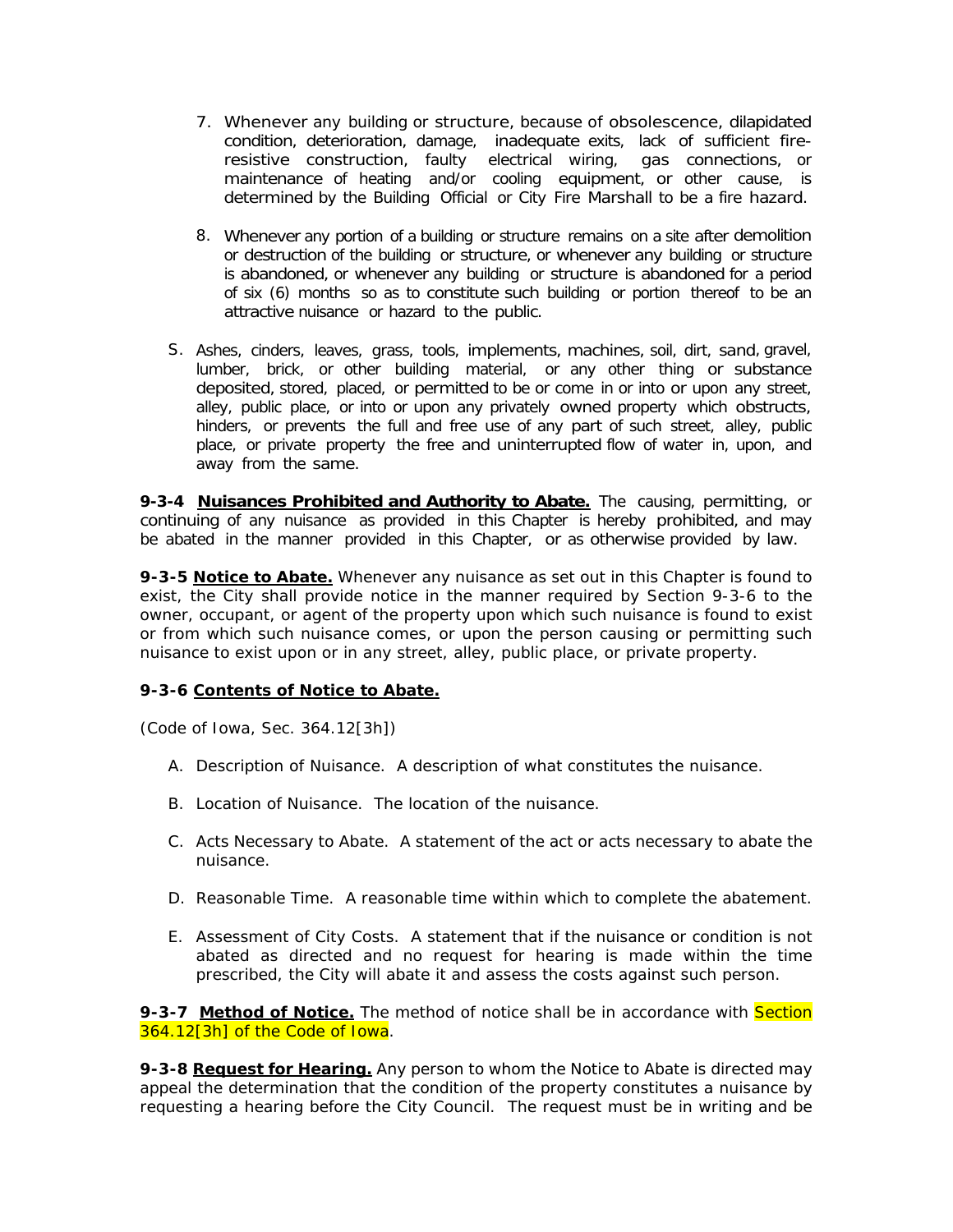delivered to the City Clerk within ten (10) days from the date of the Notice to Abate or it will be conclusively presumed a nuisance exists and it must be abated as stated in the Notice to Abate.

**9-3-9 Abatement by the City.** Whenever any person having been served with a notice for the reason and in the manner required by this Chapter shall refuse, fail, or neglect to abate or remove the nuisance referred to in such notice within the time therein stated, the city may cause such nuisance to be abated and removed.

*(Code of Iowa, Sec. 364.12[3h])* 

**9-3-10 Report to Council; Abatement Costs.** If the City abates a nuisance under Section 9-3-9 of this Chapter, the City Clerk shall report the fact in writing to the Council, stating the cost and value of all tools, appliances, materials, labor, and assistance used, consumed, and performed by and for him or her, giving the several items thereof, and the name of the person responsible for the commission of such nuisance and a description of the property, lot, or parcel of ground whereon such nuisance existed or from which the same came.

**9-3-11 Assessment of Costs.** Upon receiving such report under Section 9-3-9, the Council may assess the costs against the property by resolution for collection in the same manner as a property tax.

*(Code of Iowa, Sec. 364.12[3h])* 

**9-3-12 Failure to Abate.** Any person causing or maintaining a nuisance who shall fail or refuse to abate or remove the same within the reasonable time required and specified in the notice to abate is in violation of this Code of Ordinances or applicable Federal, State or County laws.

**9-3-13 Penalty.** A failure to abate a nuisance as defined in this Chapter or a failure to perform an action required herein, following notice as provided in this Chapter, shall constitute a municipal infraction and the requirements of this Chapter may be enforced under the procedures applicable to Municipal Infractions and/or in lieu of the abatement procedures set forth in this Chapter.

**9-3-14 Abatement in Emergency.** If it is determined that an emergency exists by reason of the continuing maintenance of the nuisance or condition, the City may perform any action which may be required under this Chapter without prior notice. The City shall assess the costs as provided in Section 9-3-11 after notice to the property owner under the applicable provisions of Sections 9-3-6 and 9-3-7 and hearing as provided in Section 9-3-8.

*(Code of Iowa, Sec. 364.12[3h])*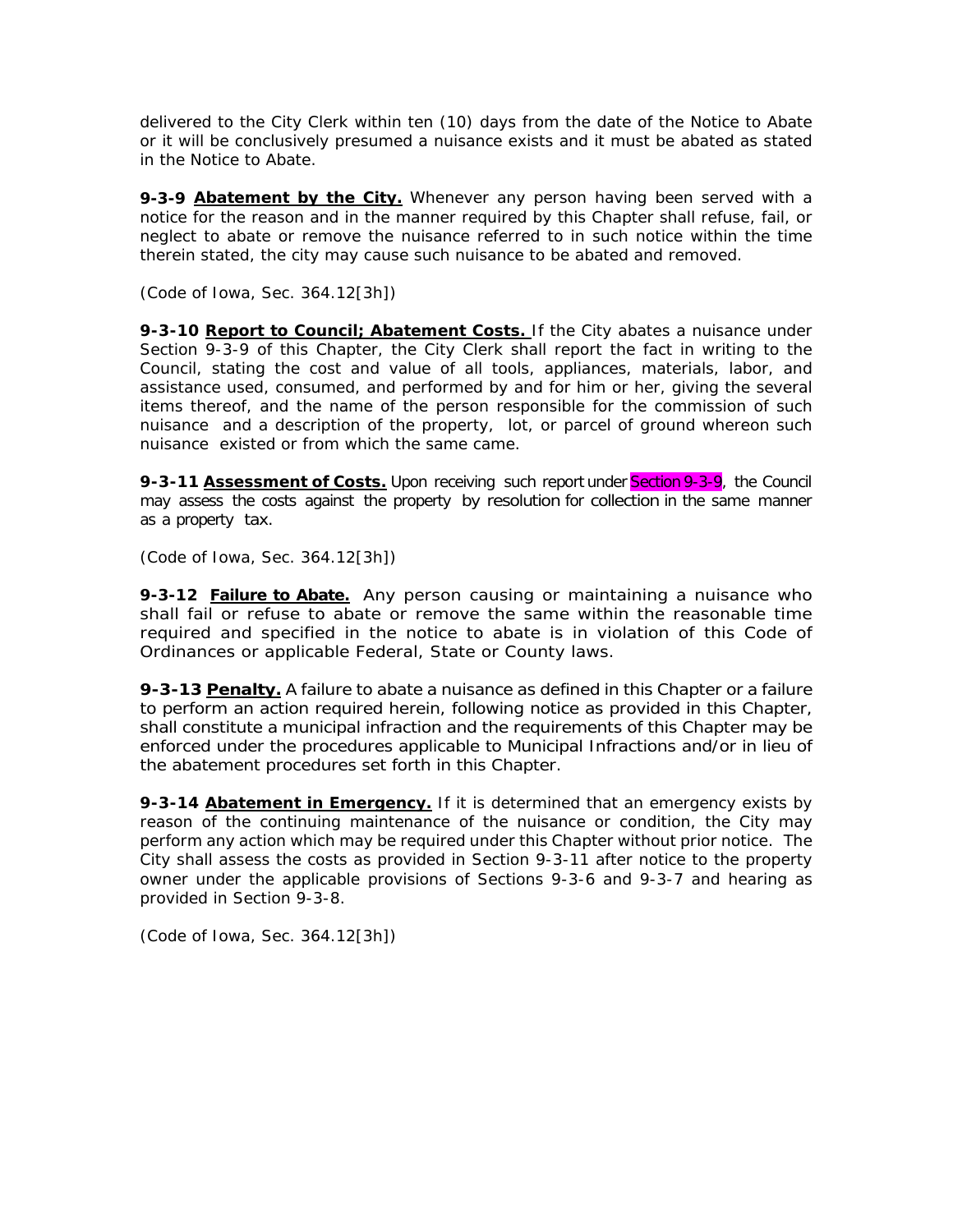### **TITLE 9 – HEALTH AND SANITARY REGULATIONS CHAPTER 4 – NATURAL WATER COURSE; DRAINS AND DRAINAGE**

SECTIONS:

- 9-4-1 Natural Water Courses
- 9-4-2 Owner to Construct Draining
- 9-4-3 Authority of City
- 9-4-4 Failure to Construct Drain
- 9-4-5 Penalty

**9-4-1 Natural Water Courses.** No person shall obstruct a natural water course so as to endanger personal property or cause a returning or prevention of the natural flow of surface water.

**9-4-2 Owner to Construct Draining.** The Council shall have the power and authority to require the owner or leasee of any lot, part of lot, or tract of ground extending into, across, or bordering upon any natural water course for the drainage of surface water or a water course of any kind who shall, by grading or filling such lot, part of lot, or tract of ground, obstruct the ordinary flow of water through such ravine or water course, to build or construct, to the extent of such lot or filling, such a drain or passage way for water as will readily carry off and discharge such water naturally flowing thereon.

**9-4-3 Authority of City.** When the owner or leasee of any lot shall grade or fill said lot, part of lot or tract of ground extending into, across, or bordering on any hollow or ravine so as to obstruct the flow of water, the City Council shall have the power to order such owner or leasee to construct such drain within a reasonable amount of time to be designated by the City Council. Said order shall be served upon the owner or leasee of the said lot, part of lot, or tract of ground by certified mail with return receipt. If the owner or leasee of said tract of ground shall fail or refuse to construct said drain within the time and in the manner required, the Director of Public Works or his or her designee shall at once proceed to build such drain and report the expense thereof, with all costs arising there from, to the Council, whereupon the Council may, by resolution, levy and assess such sum as a special tax upon the property in which such drain is constructed.

**9-4-4 Failure to Construct Drain.** In all cases where the owner or leasee of any lot, part of lot, or tract of ground extending into, across, or bordering on any hollow or ravine which constitutes a drain for surface water, or water course of any kind, shall, without constructing a suitable drain, fill or grade such lot, part of lot, or tract of ground so as to obstruct the flow of water through such water course or ravine, and cause such water to accumulate on any street, alley, public place, private lot, or private ground, shall be considered to have caused a nuisance and shall be deemed guilty of a simple misdemeanor or Municipal Infraction as set out in the **Appendix of this Code** of Ordinances.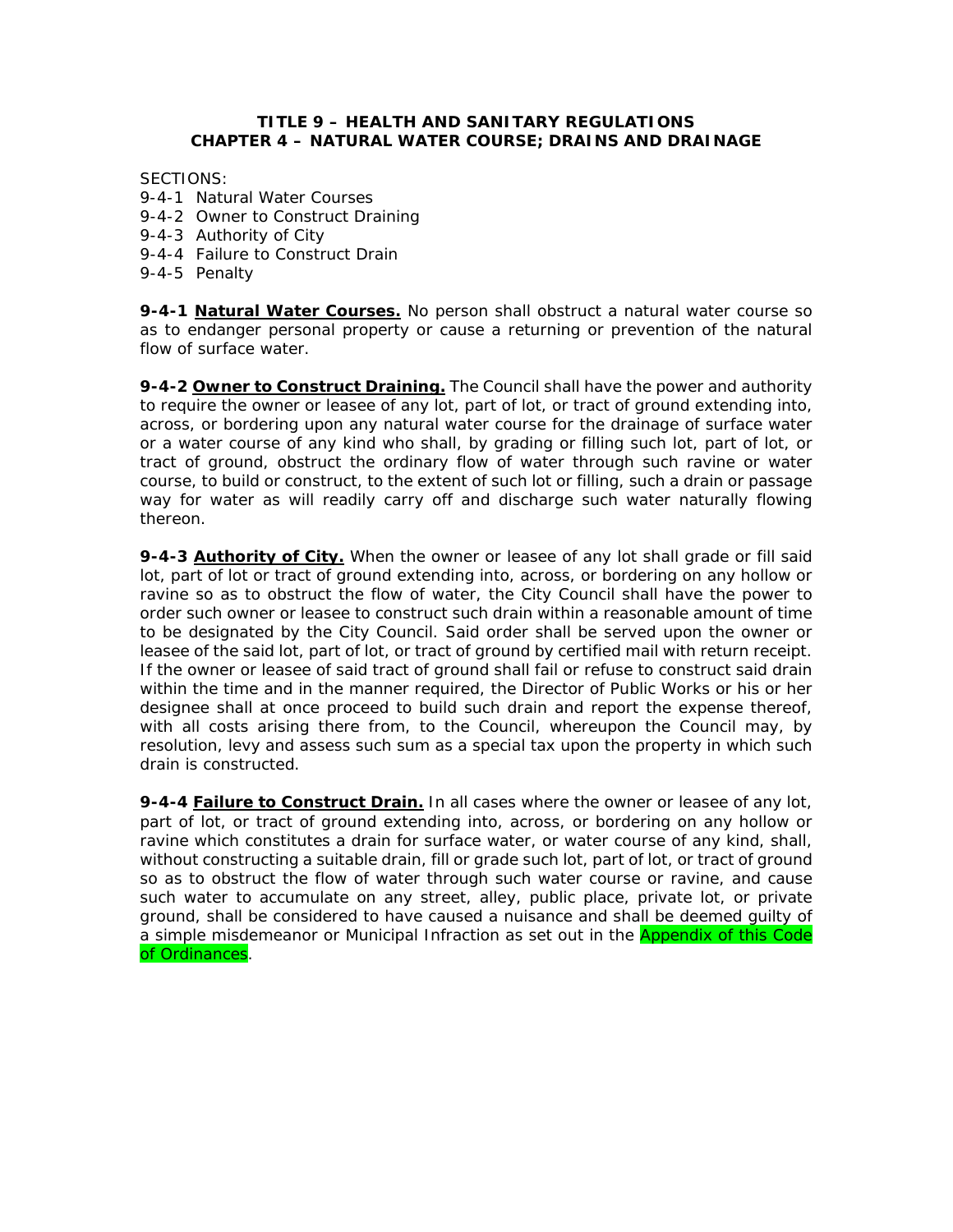#### **TITLE 9 – HEALTH AND SANITARY REGULATIONS CHAPTER 5 – WEEDS**

SECTIONS:

- 9-5-1 Purpose
- 9-5-2 Definitions
- 9-5-3 Noxious Weeds
- 9-5-4 Duties of Owners
- 9-5-5 Notice
- 9-5-6 Proof of Service
- 9-5-7 Work Done by City
- 9-5-8 Cost of Work Done by City

**9-5-1 Purpose.** The purpose of this Chapter is to establish the procedure to be followed for the removal of noxious weeds on property within the City.

**9-5-2 Definitions.** For purposes of this Chapter, the following terms are defined:

- A. "Noxious weed" includes weeds such as jimson, burdock, ragweed, thistle, cocklebur, and any weeds, grass, or plants other than trees, bushes, flowers, or other ornamental plants, in excess of eight inches (8") in height.
- B. "Owner" means a record holder of legal title as shown on the records of the Muscatine County Assessor.

**9-5-3 Noxious Weeds.** It shall be a misdemeanor for the owner of real estate located within the corporate limits of the City to permit the growth of noxious weeds on any real estate as set out in this Chapter.

**9-5-4 Duties of Owners.** It shall be the duty of the owner to cut or remove, and to keep cut or removed, all noxious weeds from his, her, or its property and from all adjacent property between the property line and the improved street and/or alley line(s).

**9-5-5 Notice.** The City shall give notice to the property owners by one publication in a newspaper of general circulation within the City, stating that all property owners are required to destroy, cut, trim, or otherwise eradicate all noxious weeds on their property and the adjacent unimproved public right(s)-of-way within a reasonable time but not less than five days from the date of the said publication.

**9-5-6 Proof of Service.** In addition to the notice as set out in Section 9-5-5, the City shall mail a notice to the property owner believed to be violating the provisions of this Section advising that all noxious weeds located on his, her, or its property and adjacent public right(s)-of-way shall be destroyed, cut, trimmed, or otherwise eradicated within five (5) days from the delivery of mail in the ordinary course of delivery. Said notice shall be sent by ordinary mail to the last known address of the owner or as shown on the current County Assessors records. It shall be presumed that five (5) days is sufficient time for the delivery of mail within ordinary course. A copy of the publication as required in Section 9-5-5, together with a copy of the notice sent by regular mail as herein set out shall be deemed proof of service.